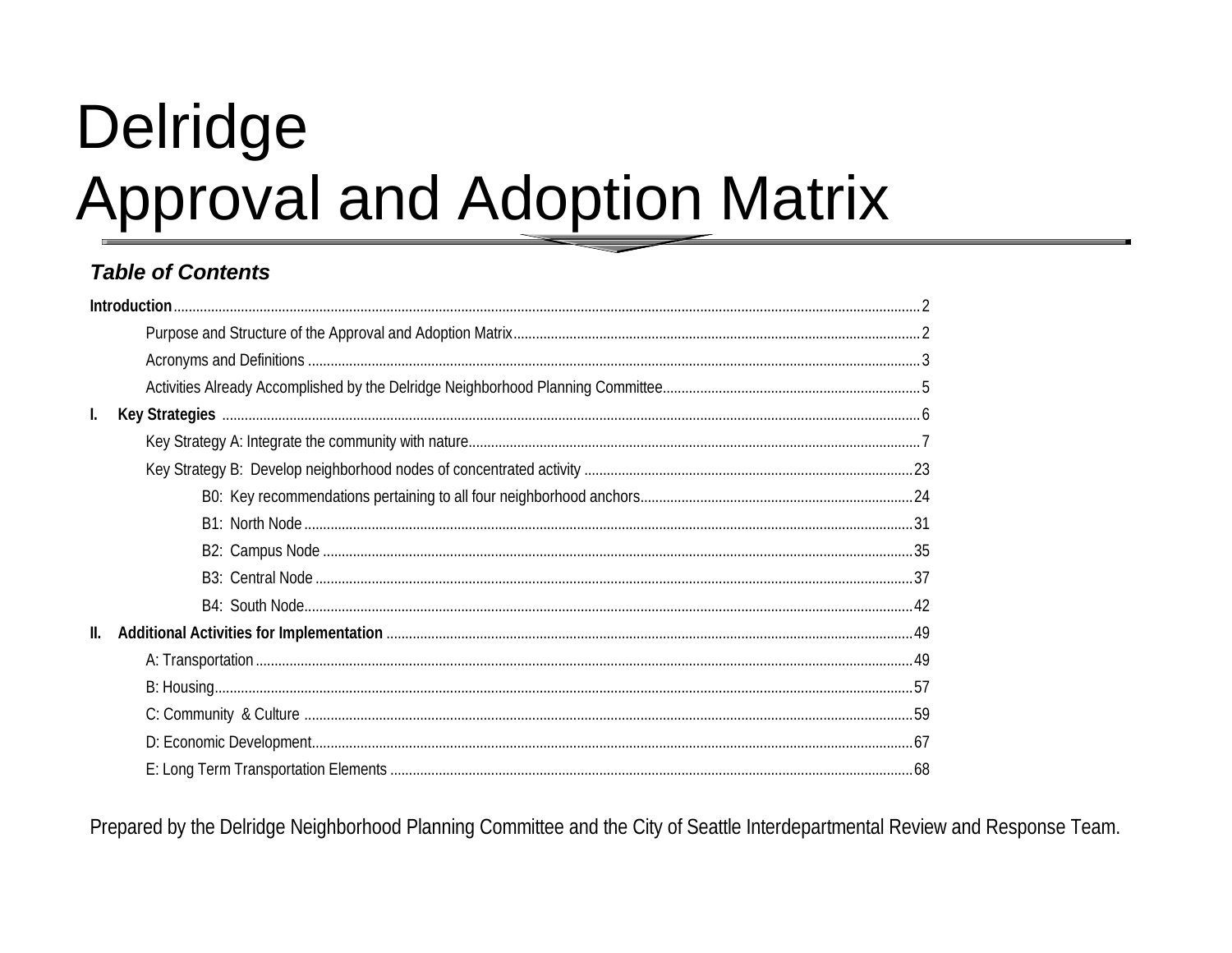Compiled by the Strategic Planning Office. Revised by Council and Council Central Staff AUGUST 27, 1999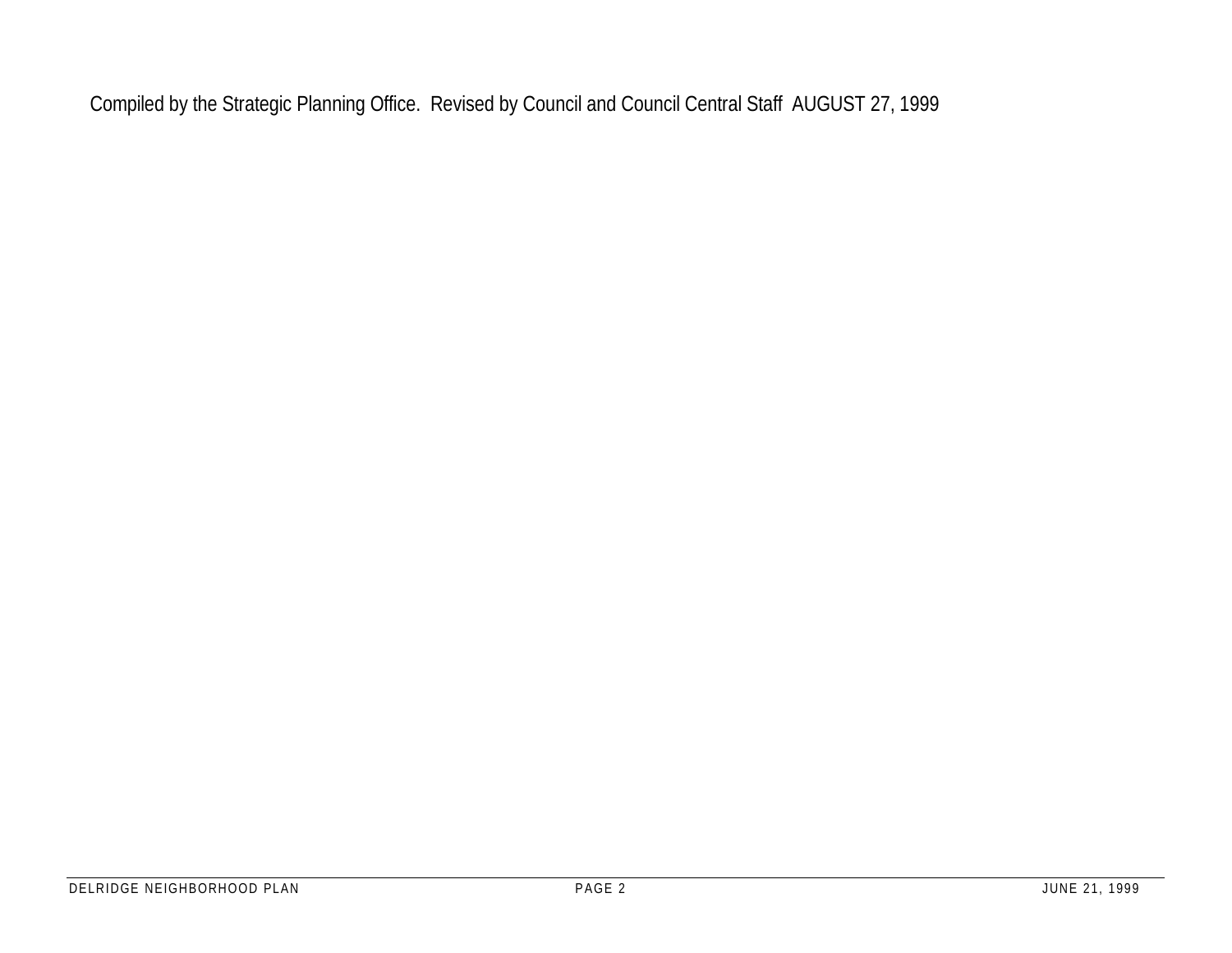## *Introduction*

# *PURPOSE AND STRUCTURE OF THE APPROVAL AND ADOPTION MATRIX*

Through the City of Seattle's Neighborhood Planning Program, 37 neighborhoods all over Seattle are preparing neighborhood plans. These plans enable people in neighborhoods to articulate a collective vision for growth and change over the next 20 years and identify activities to help them achieve that vision. The plans are also intended to flesh out the City's Comprehensive Plan. Because each plan is unique, this Approval and Adoption Matrix has been designed as a standard format for the City to establish its work program in response to the recommended activities proposed in the specific neighborhood plan and to identify implementation actions to be factored into future work plans and tracked over time. The development of the sector work programs and a central database will be the primary tools to track implementation of the activities in all the neighborhood plan matrices over time.

The matrix is divided into two sections:

- *I. Key Strategies*: usually complex projects or related activities that the neighborhood considers critical to the successful implementation of the neighborhood plan.
- *II. Additional Activities for Implementation:* activities that are not directly associated with a Key Strategy, ranging from high to low in priority and from immediate to very long range in anticipated timing.

The neighborhood planning group or its consultant generally fill in the Activity, Priority, Time Frame, Cost Estimate and Implementor columns. The City Response column reflects City department comments as compiled by the Strategic Planning Office. The City Action column in Section II and the narrative response to each Key Strategy are initially filled in by City departments, then reviewed, changed if appropriate, and finalized by City Council. Staff from almost every City department have participated in these planning efforts and in the preparation of this Matrix. Ultimately, the City Council will approve the Matrix and recognize the neighborhood plan by resolution.

Some neighborhood recommendations may need to be examined on a city-wide basis before the City can provide an appropriate response. This is usually because similar recommendations are being pursued in many neighborhoods and the City will need clear policy direction to ensure a consistent city-wide response. Such recommendations are being referred to the "Policy Docket," a list of policy issues that will be presented to City Council, for further discussion and action.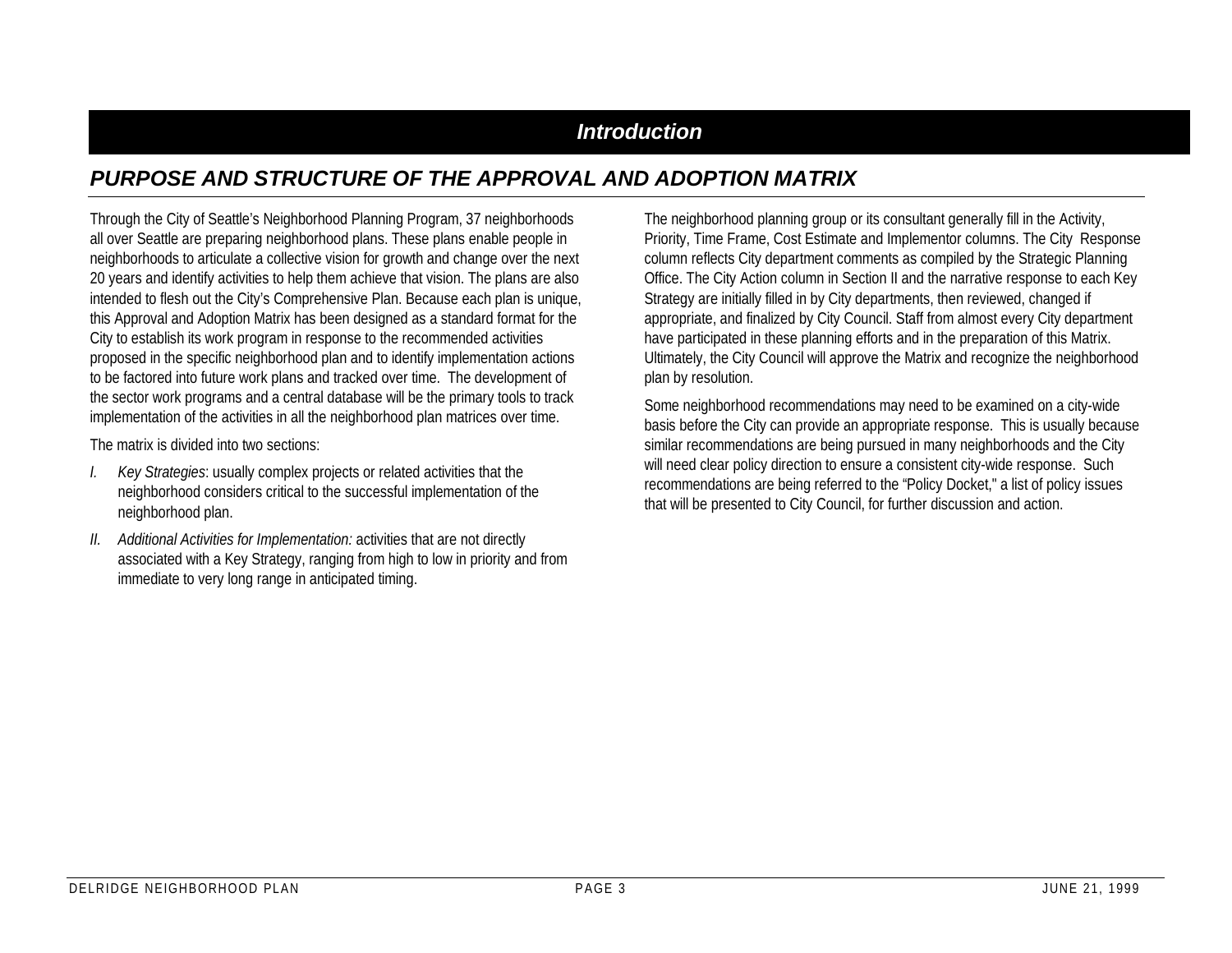# *ACRONYMS AND DEFINITIONS*

| ArtsWest a community, non-profit arts agency based in West Seattle, promoting |
|-------------------------------------------------------------------------------|
| music, visual arts, literature, and theater                                   |
| <b>BIA</b> Business Improvement Association                                   |
| <b>CIP</b> Capital Improvement Program                                        |
| <b>CRF</b> Cumulative Reserve Fund (City of Seattle)                          |
| <b>CPTED</b> Crime Prevention Through Environmental Design                    |
| <b>DCC</b> Delridge Community Center                                          |
| <b>DCLU</b> Department of Design, Construction and Land Use (City of Seattle) |
| <b>DON</b> Department of Neighborhoods (City of Seattle)                      |
| <b>DNDA</b> Delridge Neighborhood Development Association                     |
| <b>DPR</b> Department of Parks and Recreation (City of Seattle)               |
| <b>DSHS</b> Department of Social and Health Services (Washington State)       |
| <b>ECA</b> Environmentally Critical Areas                                     |
| <b>EIF</b> Early Implementation Fund                                          |
| <b>ESD</b> Executive Services Department (City of Seattle)                    |
| <b>FEMA</b> Federal Emergency Management Agency                               |
| <b>GIS</b> Geographic Information Systems                                     |
| Health Seattle/King County Department of Public Health                        |
| <b>HPO</b> Historic Preservation Office (DON)                                 |
| HSD Human Services Department (Formerly part of the Department of Housing     |
| and Human Services) (City of Seattle)                                         |
| Low-income at or below 50% of area median income                              |
| Low-moderate-income between 50% and 80% of area median income                 |
| <b>LTA</b> Long Term Activity (as identified by the neighborhood)             |
| Metro King County Department of Transportation Metro Transit Division         |
| Moderate-income between 80% and 100% of area median income                    |
| <b>NBC</b> Neighborhood Business Council                                      |
| Neighborhood Design Guidelines<br><b>NDG</b>                                  |
| Neighborhood Development Manager (Department of Neighborhoods)<br><b>NDM</b>  |

committee of the Seattle City Council) **NMF** Neighborhood Matching Fund (Department of Neighborhoods) **NPO** Neighborhood Planning Office (City of Seattle) **NSC** Neighborhood Service Center (Department of Neighborhoods) **NSF** Neighborhood Street Fund (Seattle Transportation Department) **OED** Office of Economic Development (City of Seattle) **OFE** Office for Education (City of Seattle, Strategic Planning Office)

**NGP&CE** Neighborhoods, Growth Planning, and Civic Engagement Committee (a

**OH** Office of Housing (Formerly part of the Department of Housing and Human Services) (City of Seattle)

**OIR** Office of Intergovernmental Relations (City of Seattle)

**ROW** Right-of-way

- **RPZ** Restricted Parking Zone
- **SAC** Seattle Arts Commission (City of Seattle)
- **SAP** Station Area Planning process (City of Seattle)
- **SCL** Seattle City Light (City of Seattle)
- **SDART** Seattle Disaster Aid and Response Team (SPD program)

**SEATRAN** Seattle Transportation Department (Formerly part of Seattle Engineering Department [SED]) (City of Seattle)

**Section 8** Federal rental assistance program

**SHA** Seattle Housing Authority

- **SFD** Seattle Fire Department (City of Seattle)
- **SJI** Seattle Jobs Initiative

**SOA** Special Objectives Area, an area where specific types of housing may be designated as priority or prohibited to address the identified conditions and community development plans in that neighborhood

- **Sound Transit** Formerly Regional Transit Authority [RTA]
- **SPD** Seattle Police Department (City of Seattle)
- **SPL** Seattle Public Library (City of Seattle)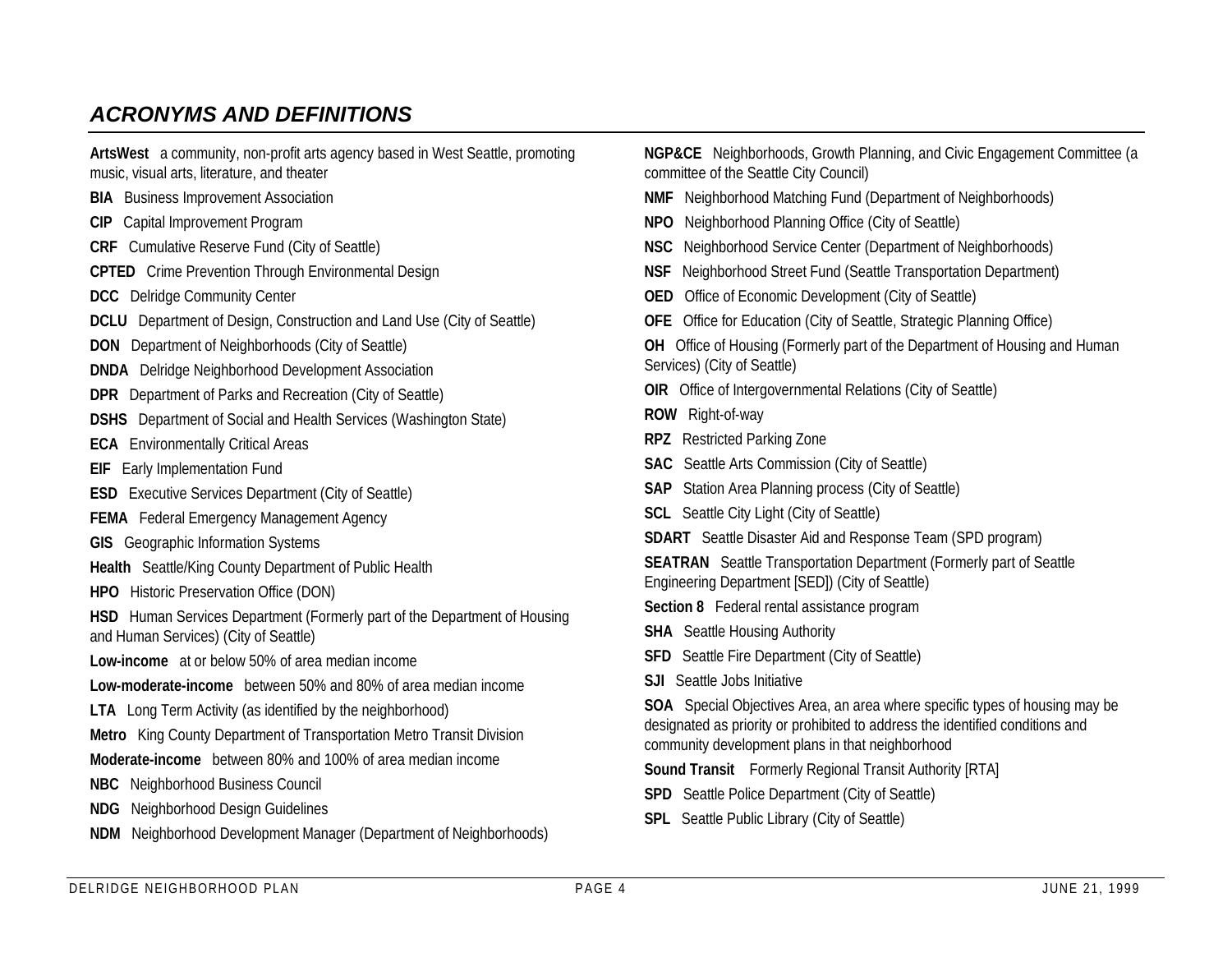- **SPO** Strategic Planning Office (Formerly part of the Office of Management and Planning [OMP]) (City of Seattle)
- **SPR** Single Purpose Residential
- **SPU** Seattle Public Utilities (City of Seattle)
- **SSCC** South Seattle Community College
- **SSD** Seattle School District
- **TSP** Transportation Strategic Plan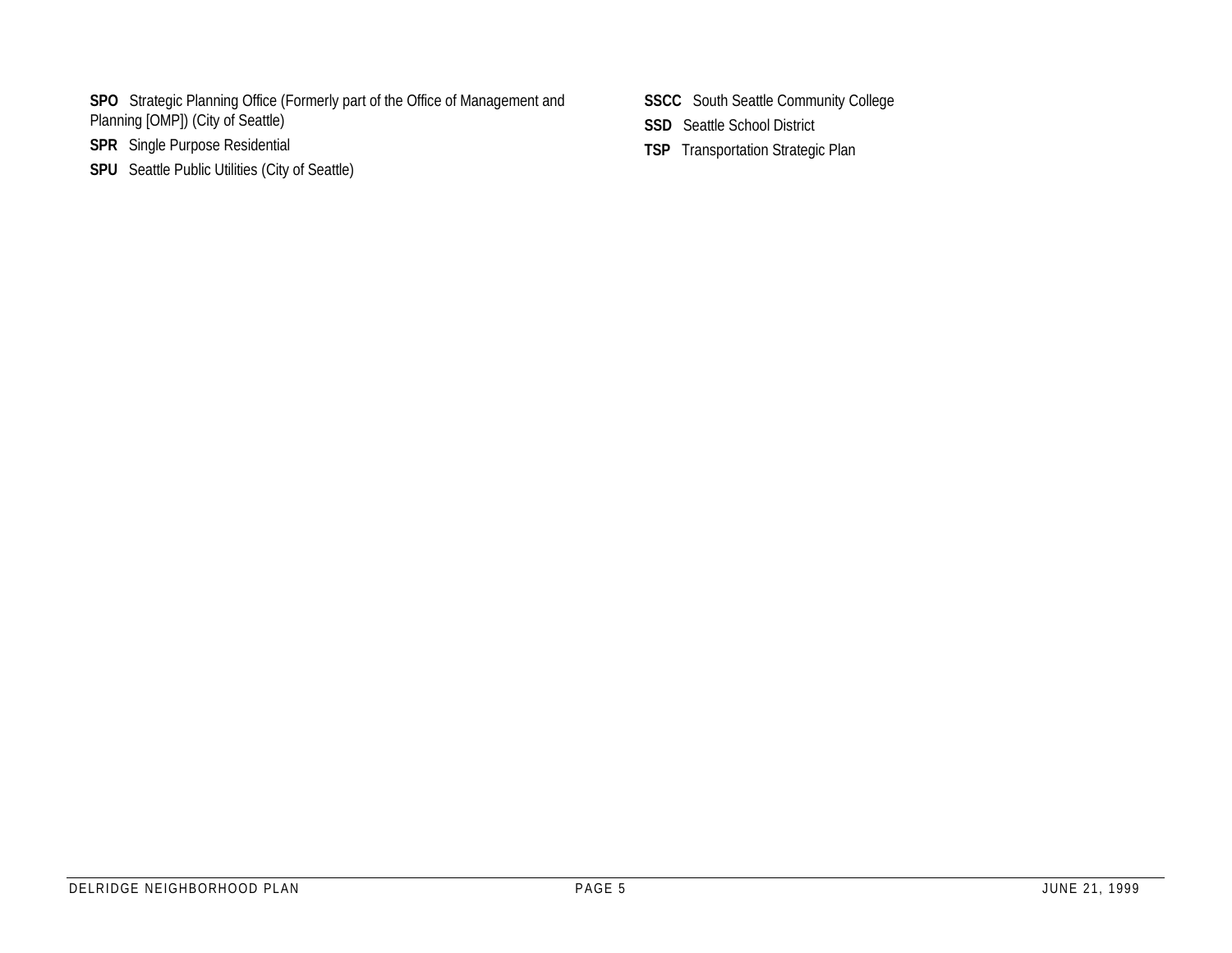# *ACTIVITIES ALREADY ACCOMPLISHED BY THE DELRIDGE NEIGHBORHOOD PLANNING COMMITTEE*

#### *Greg Davis Park*

Greg Davis, a Delridge leader and landscape architect, worked to improve Longfellow Creek. The community vision was to create a passive park at the intersection of 26th Avenue SW and SW Brandon Street. The vision of a park located next to Longfellow Creek was at least nine years in the making.

Since mid-1995, the community has been formally engaged in developing this site. When completed, the park will provide an opportunity to assist in restoring a salmon stream, provide a site to release salmon, and increase the accessibility to Longfellow Creek. Ultimately, the creation of Greg Davis Park will enhance an urban open space with appropriate native plantings.

Currently, community volunteers have planted over 5,000 native plants, installed an irrigation system, designed interpretive signs, and increased public awareness of

the park. The Delridge Neighborhood Planning Committee has also used the site as a stepping stone to other restoration efforts in the Longfellow Creek watershed.

#### *Brandon Court*

*The Delridge Neighborhood Development Association has been pursuing the development of a mixed-use building at the intersection of Delridge Way SW & SW Brandon Street, the focal point of the Central Node. This new construction project will consist of 4,100 square feet of ground floor commercial space and 17 townhomes located above the commercial space. The townhomes will be arranged around a landscaped courtyard. The townhomes will be sold to first-time homebuyers with down payment assistance from the Seattle Office of Housing. The community hopes this project will be the anchor and catalyst for further development of Central Delridge as a pedestrian oriented neighborhood.*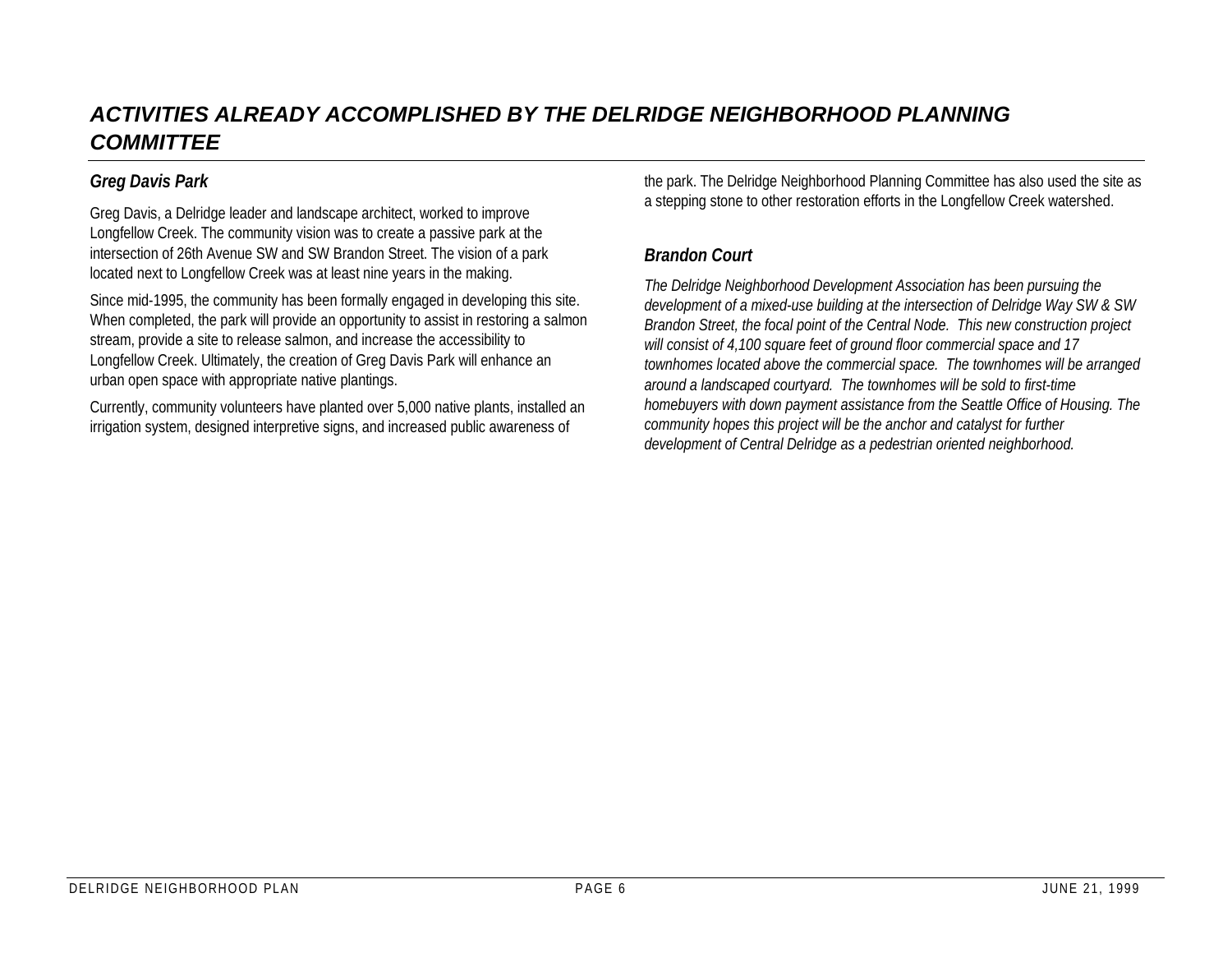# *I. Key Strategies*

Each Key Strategy consists of activities for a single complex project or theme that the neighborhood considers critical to achieving its vision for the future. While the Key Strategies are high priorities for the neighborhood, they are also part of a twenty-year plan, so the specific activities within each Key Strategy may be implemented over the span of many years.

The Executive recognizes the importance of the Key Strategies to the neighborhood that developed them. Given the number of Key Strategies that will be proposed from the 37 planning areas, priorities will have to be set and projects phased over time. The Executive will coordinate efforts to sort through the Key Strategies. During this sorting process, the departments will work together to create a Sector Work Program that includes evaluation of Key Strategy elements. This may include developing rough cost estimates for the activities within each Key Strategy;

identifying potential funding sources and mechanisms; establishing priorities for the Key Strategies within each plan, as well as priorities among plans; and developing phased implementation and funding strategies. The City will involve neighborhoods in a public process so that neighborhoods can help to establish citywide priorities. Activities identified in this section will be included in the City's tracking database for monitoring neighborhood plan implementation.

The department most involved with the activities for a Key Strategy is designated in bold type as the lead. Otherwise, DON is designated as the lead. Other participating departments are also identified.

The City Response lists activities already underway, and other tasks that the City has committed to commence during 1999-2000.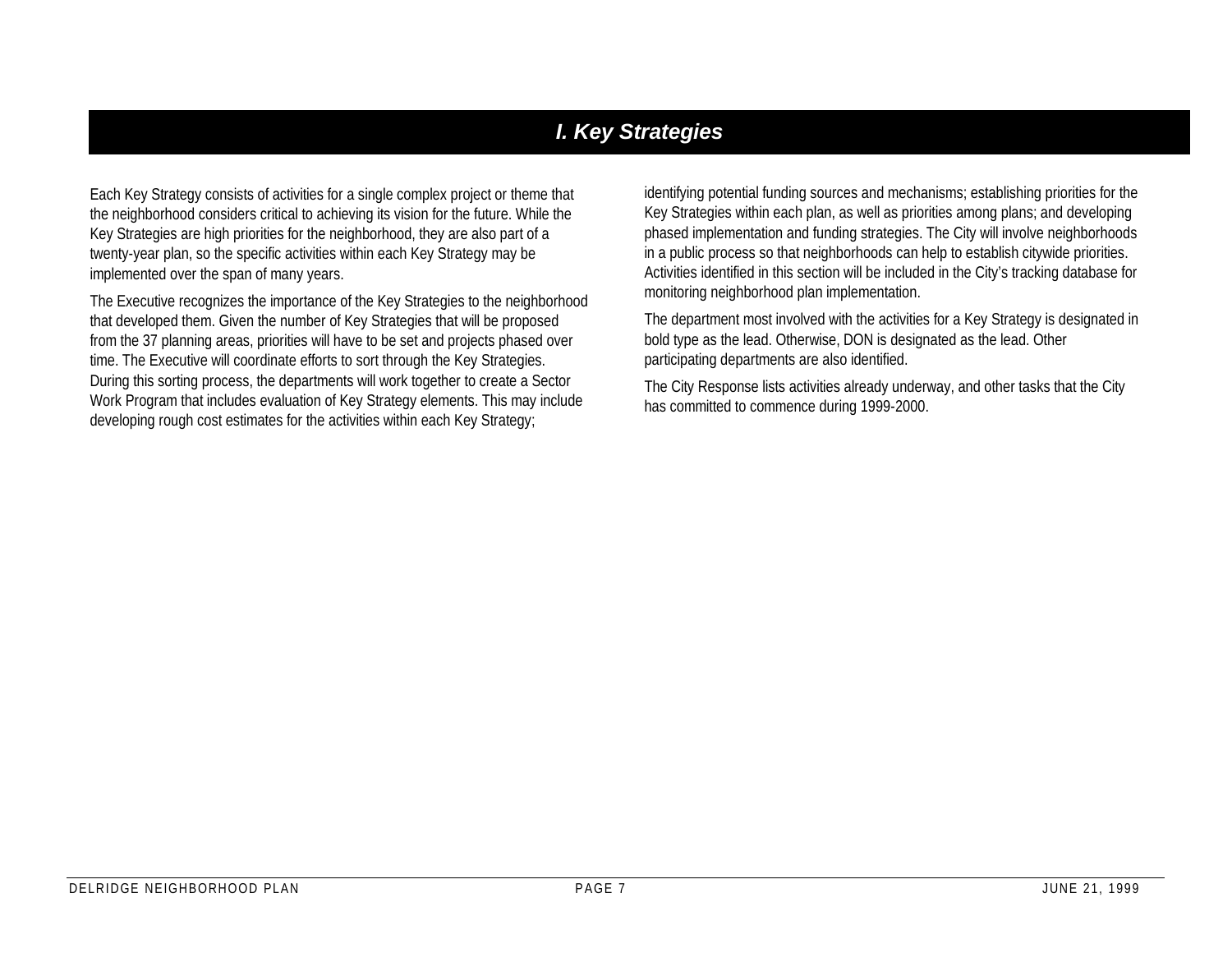### *Description*

Complete and improve the open space network in Delridge in a way that integrates the residential and business environments with natural areas and improves public access to natural areas and wildlife habitat.

Vision - Delridge is a place where the community and the natural environment are integrated; where open space and natural areas are preserved, interconnected, well maintained, and safe - for the wildlife that inhabit them, for the people who seek enjoyment within them, and for the children and students who use them as 'natural classrooms.' The community, in partnership with the city, takes pride in this natural environment and provides the stewardship needed to help maintain it.

Goals - Conserve open space, wildlife habitat, critical areas, and other natural features that define the physical community. Create trails, public access sites, and interpretive exhibits that communicate the value of natural features. Where appropriate, develop more intensive park and activity areas that incorporate or provide access to natural areas, corridors, or features.

#### *Integrated City Response*

The City recognizes and encourages the Delridge community's strong commitment to nature and environmental stewardship. The Delridge neighborhood contains some of the best remaining opportunities to preserve open space and nature within the City of Seattle.

The community has proposed a wide variety of recommendations including acquisition and preservation of open space lands, increased enforcement of environmental laws and regulations, a number of capital improvement projects, increased availability of public open space for recreational use, and several community-based stewardship activities.

The City is committed to implementation of many of these activities. Some of these recommendations will need additional study and/or funding before they can be implemented. The development of sector work programs provides an on-going opportunity to further develop these projects and pursue funding resources As noted below, numerous projects are already underway. One project, the Millennium Legacy/Urban Creeks project at Longfellow Creek, provides an excellent model of how the City can work with the neighborhood and greatly advance this Key Strategy.

#### **Lead Department:** DON

**Participating Departments:** SPU, DPR, DCLU, SEATRAN, ESD, SAC, SCL, OED, OH

#### *Activities Already Underway*

- 1. The Millennium Legacy/Urban Creeks project at Longfellow Creek SPU has four major Capital Improvement Program (CIP) creek drainage projects in the Longfellow Creek basin that are components of this effort: the Yancy Street restoration project, West Seattle Golf Course fish passage enhancement, Brandon & Willow Streets stream restoration, and the Webster Street Detention Pond. Public access trails, interpretive/education signs, and other improvements that are incidental and adjacent to these drainage projects will be included. SPU will continue to work with the community on the design and development of these projects to encourage community ownership and environmental stewardship of these sites.
- 2. DPR has provided the Delridge community with a detailed assessment of potential sites for acquisition for public/park uses.
- 3. DCLU is expanding mapping of critical areas increase staff in site review, inspection and enforcement, and update the Critical Areas Ordinance. This inter-agency effort is being done by DCLU in conjunction with the University of Washington and the US Geological Survey.
- 4. SEATRAN and SPU are preparing a sidewalk demonstration project for 1999 to construct and test residential street construction options; the results may lead to adding additional options to the Seattle Street Improvement Manual that are more in keeping with an informal, rural character on residential streets.
- 5. OED has provided funding for DNDA's Community Agriculture Program including a market study of value-added agricultural products that can be produced by local residents in community gardens and the High Point Market Garden.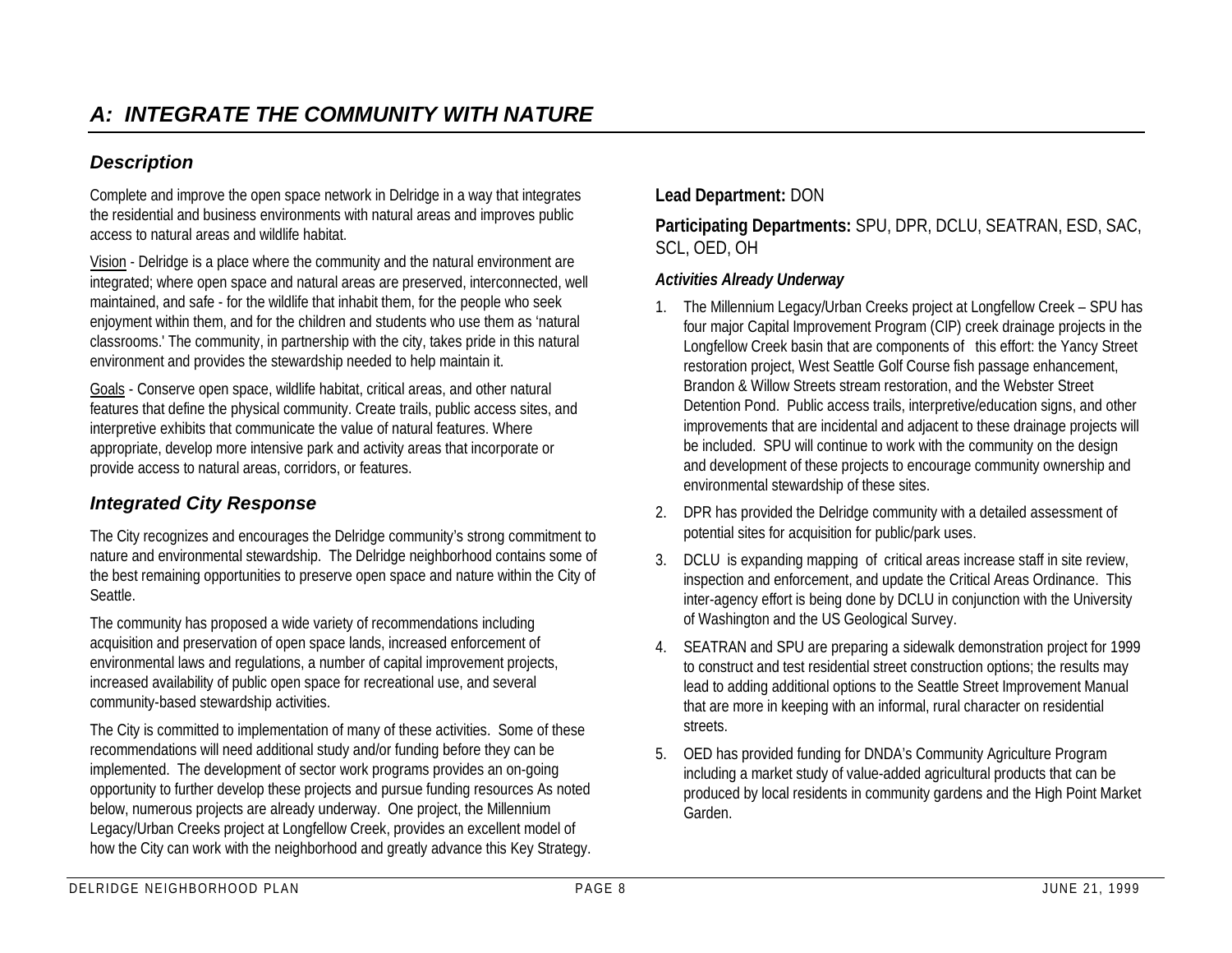6. SPU has funded a part-time Watershed Interpretive Specialist position through DPR's Camp Long facility to focus on environmental education opportunities in the Longfellow Creek watershed.

#### *Tasks to be Undertaken in 1999-2000*

- 1. In 1999, the City will examine its buffer regulations in light of the listing of the salmon under the Endangered Species Act. DCLU has recently added inspection and enforcement staff (with emphasis on critical areas, including riparian corridors) to improve implementation and enforcement of existing regulations.
- 2. In 2000, DCLU will study possible changes in the cluster and planned residential development requirements and standards to make them more flexible and increase their usage.
- 3. Access sites along the Millennium Legacy/Urban Creeks project at Longfellow Creek will be included in the project as indicated in activity I-A-11.
- 4. The requested amenities at the Webster Creek Detention Pond are being included as part of the Longfellow Creek Watershed Action Plan.
- 5. Identify those activities in this Key Strategy that are good candidates for next steps for implementation considering priorities, funding sources, and departmental staffing concerns through the southwest sector work program.
- 6. Identify next steps for continued implementation.

|        | A: Integrate the community with nature                                                                                                                                                                                                                                                                                                                                                                                                                                                                                                                                                        |                 |               |                  |                                                     |                                                                                                                                                                                                                                                                                                                                                                                                                                                                                                                                                                                                                                                                                                                                                                                                                                                                                                                                                                                                                                                                                                                                                                                    |
|--------|-----------------------------------------------------------------------------------------------------------------------------------------------------------------------------------------------------------------------------------------------------------------------------------------------------------------------------------------------------------------------------------------------------------------------------------------------------------------------------------------------------------------------------------------------------------------------------------------------|-----------------|---------------|------------------|-----------------------------------------------------|------------------------------------------------------------------------------------------------------------------------------------------------------------------------------------------------------------------------------------------------------------------------------------------------------------------------------------------------------------------------------------------------------------------------------------------------------------------------------------------------------------------------------------------------------------------------------------------------------------------------------------------------------------------------------------------------------------------------------------------------------------------------------------------------------------------------------------------------------------------------------------------------------------------------------------------------------------------------------------------------------------------------------------------------------------------------------------------------------------------------------------------------------------------------------------|
| #      | <b>Activity</b>                                                                                                                                                                                                                                                                                                                                                                                                                                                                                                                                                                               | <b>Priority</b> | Time<br>Frame | Cost<br>Estimate | Implementor                                         | <b>City Response</b>                                                                                                                                                                                                                                                                                                                                                                                                                                                                                                                                                                                                                                                                                                                                                                                                                                                                                                                                                                                                                                                                                                                                                               |
|        | Ecology-                                                                                                                                                                                                                                                                                                                                                                                                                                                                                                                                                                                      |                 |               |                  |                                                     |                                                                                                                                                                                                                                                                                                                                                                                                                                                                                                                                                                                                                                                                                                                                                                                                                                                                                                                                                                                                                                                                                                                                                                                    |
| $I-A-$ | Land conservation - identify land that should be<br>preserved for public and/or park uses including:<br>vacant land in the Longfellow and Puget<br>п<br>Creek corridors,<br>on the west slope of Puget Ridge, the<br>п<br>length of the planning area,<br>on the slide prone and steep slopes of the<br>п<br>planning area,<br>vacant land in the Puget Creek riparian<br>٠<br>corridor and adjacent watershed - especially<br>along 17th and 19th Avenue SW rights-of-<br>way,<br>trail corridors, and spaces that balance<br>$\bullet$<br>areas of high density and/or commercial<br>nodes. | High            | $1 - 3$       |                  | <b>DPR</b><br>Delridge<br><b>DCLU</b><br><b>ESD</b> | DPR is meeting with all neighborhoods and updating the 1993 Parks<br>COMPLAN. The COMPLAN directs the department's energies in terms<br>of maintenance, acquisition, and development. The COMPLAN was<br>developed in 1993 and is being updated in 1999 to reflect changing<br>conditions and neighborhood planning. This may provide additional<br>opportunities to incorporate elements of this activity into the long-range<br>Parks COMPLAN.<br>Also, in 1999, DPR provided the Delridge community with a detailed<br>assessment of potential sites for acquisition in these areas in a<br>document entitled "Delridge Neighborhood Open Space Plan." DPR<br>staff has acquired a significant amount of property in the Longfellow<br>Creek area through the Open Space program. However, open space<br>funding has been spent, so funding for additional property acquisitions<br>would need to be identified. Any additional acquisition will need to be<br>weighed with other priorities in the community and throughout the City.<br>Lastly, for any City properties that are to be surplussed, ESD's<br>disposition process will be used and the City will work with City |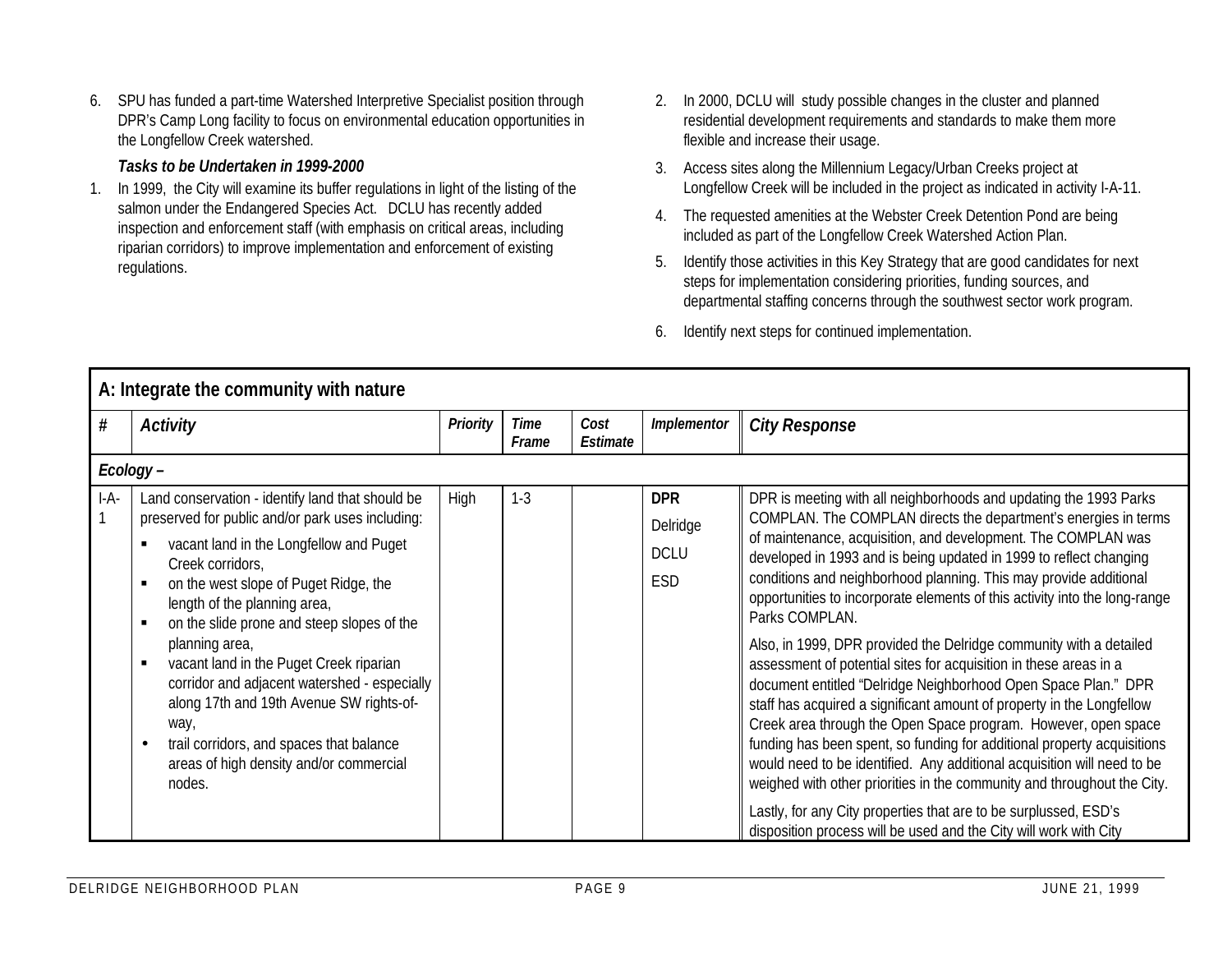|                          | A: Integrate the community with nature                                                                                                                                                                             |          |                      |                  |                                                                              |                                                                                                                                                                                                                                                                                                                                                                                                                                                                                                                                                                                                                                                                                                                                        |
|--------------------------|--------------------------------------------------------------------------------------------------------------------------------------------------------------------------------------------------------------------|----------|----------------------|------------------|------------------------------------------------------------------------------|----------------------------------------------------------------------------------------------------------------------------------------------------------------------------------------------------------------------------------------------------------------------------------------------------------------------------------------------------------------------------------------------------------------------------------------------------------------------------------------------------------------------------------------------------------------------------------------------------------------------------------------------------------------------------------------------------------------------------------------|
| $\#$                     | <b>Activity</b>                                                                                                                                                                                                    | Priority | <b>Time</b><br>Frame | Cost<br>Estimate | Implementor                                                                  | <b>City Response</b>                                                                                                                                                                                                                                                                                                                                                                                                                                                                                                                                                                                                                                                                                                                   |
|                          |                                                                                                                                                                                                                    |          |                      |                  |                                                                              | departments and interested neighborhood groups to evaluate and make<br>recommendations on the disposition of the property while trying to fulfill<br>neighborhood goals as a high priority. Please contact ESD to pursue<br>this activity.                                                                                                                                                                                                                                                                                                                                                                                                                                                                                             |
| I-A-<br>$\overline{2}$   | Land acquisitions - identify strategies, partners,<br>and funds to preserve sites.                                                                                                                                 | High     | $1 - 3$              |                  | <b>DPR</b><br>Delridge<br><b>ESD</b><br><b>DCLU</b><br>SPU<br><b>SEATRAN</b> | The City recognizes the neighborhood's desire to build partnerships that<br>will help identify funding to implement this activity. The City is committed<br>to working with neighborhoods to implement their plans. The<br>Department of Neighborhoods has hired six neighborhood development<br>managers (NDM). The NDM will strive to incorporate neighborhood<br>plan strategies in city department decisions, to coordinate projects and<br>to build partnerships. These collaborative efforts with neighborhood<br>stewardship groups will focus on implementing the neighborhood plans.<br>DPR's previous assessment of open space in Delridge (see response to<br>I-A-1) provides some suggestions about potential vehicles for |
|                          |                                                                                                                                                                                                                    |          |                      |                  |                                                                              | preservation and is a useful tool in determining the next steps. DPR is<br>not currently funded for additional acquisition of property. However,<br>special funding for acquisitions such as a bond might be an appropriate<br>source of funding for these activities.                                                                                                                                                                                                                                                                                                                                                                                                                                                                 |
|                          |                                                                                                                                                                                                                    |          |                      |                  |                                                                              | Additional acquisition of land by SPU can be considered when<br>evaluating strategies for resolving drainage problems. However,<br>acquisition of land for open space purposes, without collateral benefit to<br>the drainage system, is not the primary mission of SPU.                                                                                                                                                                                                                                                                                                                                                                                                                                                               |
| $I-A-$<br>$\mathfrak{Z}$ | Buffer zones - work with DCLU to establish and<br>enforce buffer zones of official or legal standing<br>that are wide enough to maintain and preserve                                                              | High     | $1 - 3$              |                  | <b>DCLU</b>                                                                  | The existing requirement for buffers is based on the best available<br>science which DCLU staff believes is sufficient to maintain the growth of<br>native plants and materials that perform natural biological functions.                                                                                                                                                                                                                                                                                                                                                                                                                                                                                                             |
|                          | the growth of native plants and materials that<br>perform natural biological functions including<br>buffer zones from steep slopes, wetlands,<br>riparian corridors, and other environmentally<br>sensitive areas. |          |                      |                  |                                                                              | In light of the listing of salmon under the Endangered Species Act in<br>1999, the City will be re-examining its buffer regulations. In addition,<br>DCLU has substantially increased its ability to review and inspect the<br>geotechnical, grading and drainage components of construction projects<br>through development of a newly-formed Site Development Services                                                                                                                                                                                                                                                                                                                                                               |
|                          | Also, the neighborhood suggests that developers<br>be required to physically mark the buffer zones                                                                                                                 |          |                      |                  |                                                                              | group. This group will bring DCLU engineers, reviewers and inspectors<br>into a single work unit for a more coordinated approach during both the                                                                                                                                                                                                                                                                                                                                                                                                                                                                                                                                                                                       |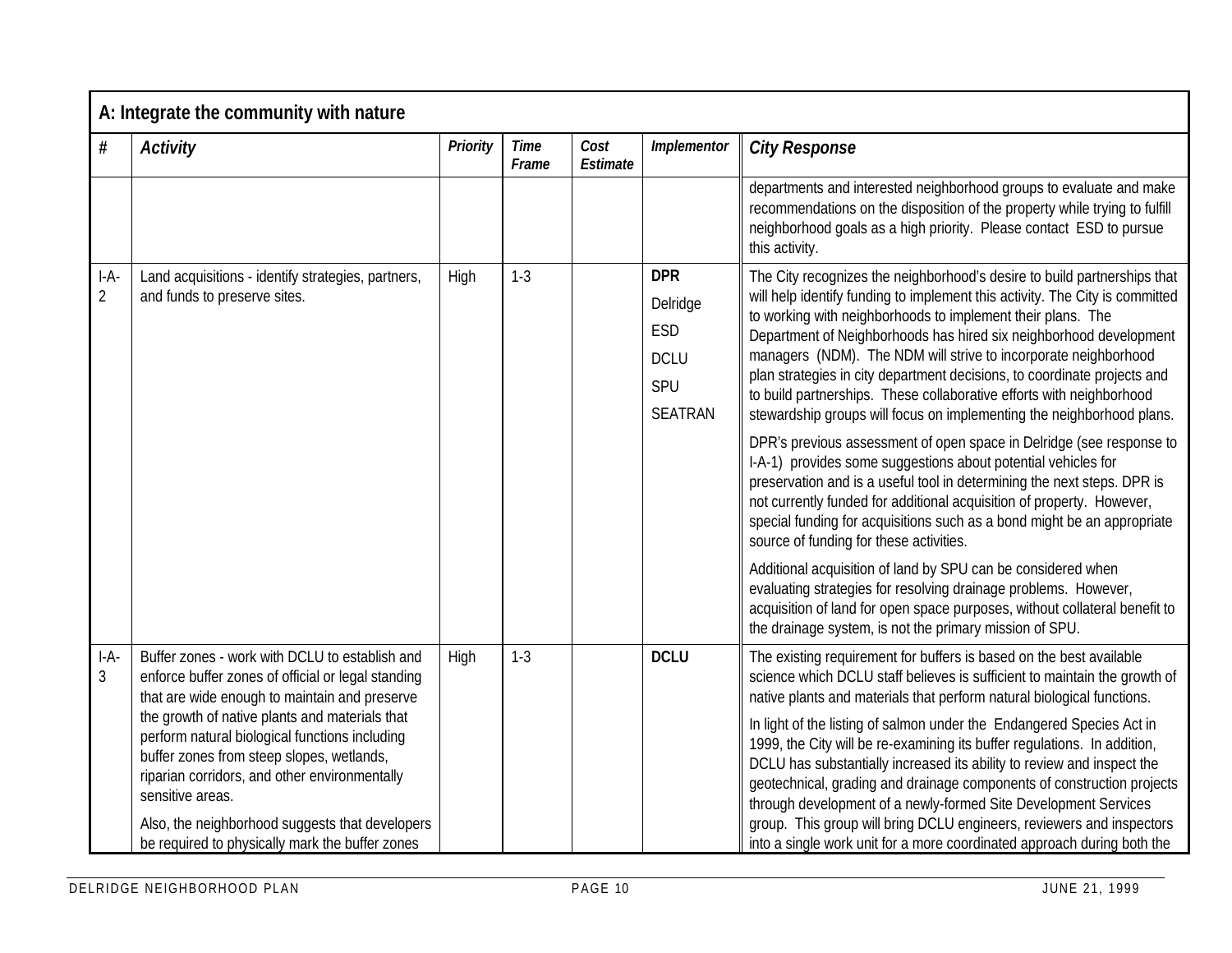|             | A: Integrate the community with nature                                                                                                   |                 |                      |                  |                         |                                                                                                                                                                                                                                                                                                                                                                                                                       |
|-------------|------------------------------------------------------------------------------------------------------------------------------------------|-----------------|----------------------|------------------|-------------------------|-----------------------------------------------------------------------------------------------------------------------------------------------------------------------------------------------------------------------------------------------------------------------------------------------------------------------------------------------------------------------------------------------------------------------|
| $\#$        | <b>Activity</b>                                                                                                                          | <b>Priority</b> | <b>Time</b><br>Frame | Cost<br>Estimate | Implementor             | <b>City Response</b>                                                                                                                                                                                                                                                                                                                                                                                                  |
|             | and maintain marking throughout construction so<br>that the City and community can monitor<br>compliance.                                |                 |                      |                  |                         | review and inspection phases. A particular focus of the team will be<br>construction projects in environmentally critical areas, shorelines and<br>the drainage basins of the five major creeks of Seattle. Two new<br>environmental inspectors have been hired, and new geotechnical and<br>drainage reviewers will soon be hired.                                                                                   |
|             |                                                                                                                                          |                 |                      |                  |                         | Currently, physical markers, including a highly-visible (usually orange)<br>construction fence, are required during construction to delineate the<br>critical area and its associated buffer for all wetland, all riparian corridors<br>and a significant portion of the steep slope projects. Permanent<br>markers are also required to be in place at the close of construction.                                    |
|             | <b>Environmentally critical areas</b>                                                                                                    |                 |                      |                  |                         |                                                                                                                                                                                                                                                                                                                                                                                                                       |
| $I-A-$<br>4 | Critical areas - fund improved and increased<br>mapping, identification, and enforcement of<br>Environmentally Critical Areas Ordinance. | High            | $1-3$                |                  | <b>DCLU</b>             | This activity is already underway. DCLU received funding this year to<br>expand mapping in critical areas, increase staff in site review, inspection<br>and enforcement, and update the Critical Areas Ordinance. The inter-<br>agency effort to map additional areas defined as critical and eliminate<br>mapping errors is being done by DCLU staff, the University of<br>Washington, and the US Geological Survey. |
| $I-A-$<br>5 | DCLU liaison - identify lead organization to liaise<br>with DCLU for early warning of development in<br>critical areas.                  | High            | Contin-<br>uous      |                  | Delridge<br><b>DCLU</b> | Currently, DCLU notifies residents of Master Use Permit (MUP)<br>applications by posting signs on the development site and by publishing<br>the information in the GMR (General Mailed Release). This notice<br>opens a comment period during which the neighborhood is urged to<br>communicate their concerns with the DCLU planner assigned to the<br>project.                                                      |
|             |                                                                                                                                          |                 |                      |                  |                         | DCLU is happy to include any other representative group on the GMR<br>list and supports the neighborhood in empowering an advocacy group to<br>monitor the GMR and neighborhood newspapers for neighborhood<br>development issues. Development of a 'liaison' or 'watchdog' group<br>would be a neighborhood-led activity.                                                                                            |
|             |                                                                                                                                          |                 |                      |                  |                         | The pre-application stage is the earliest time that the City knows that a<br>formal application may be pending. When a project applicant comes in<br>for a pre-application meeting, the development proposal information is                                                                                                                                                                                           |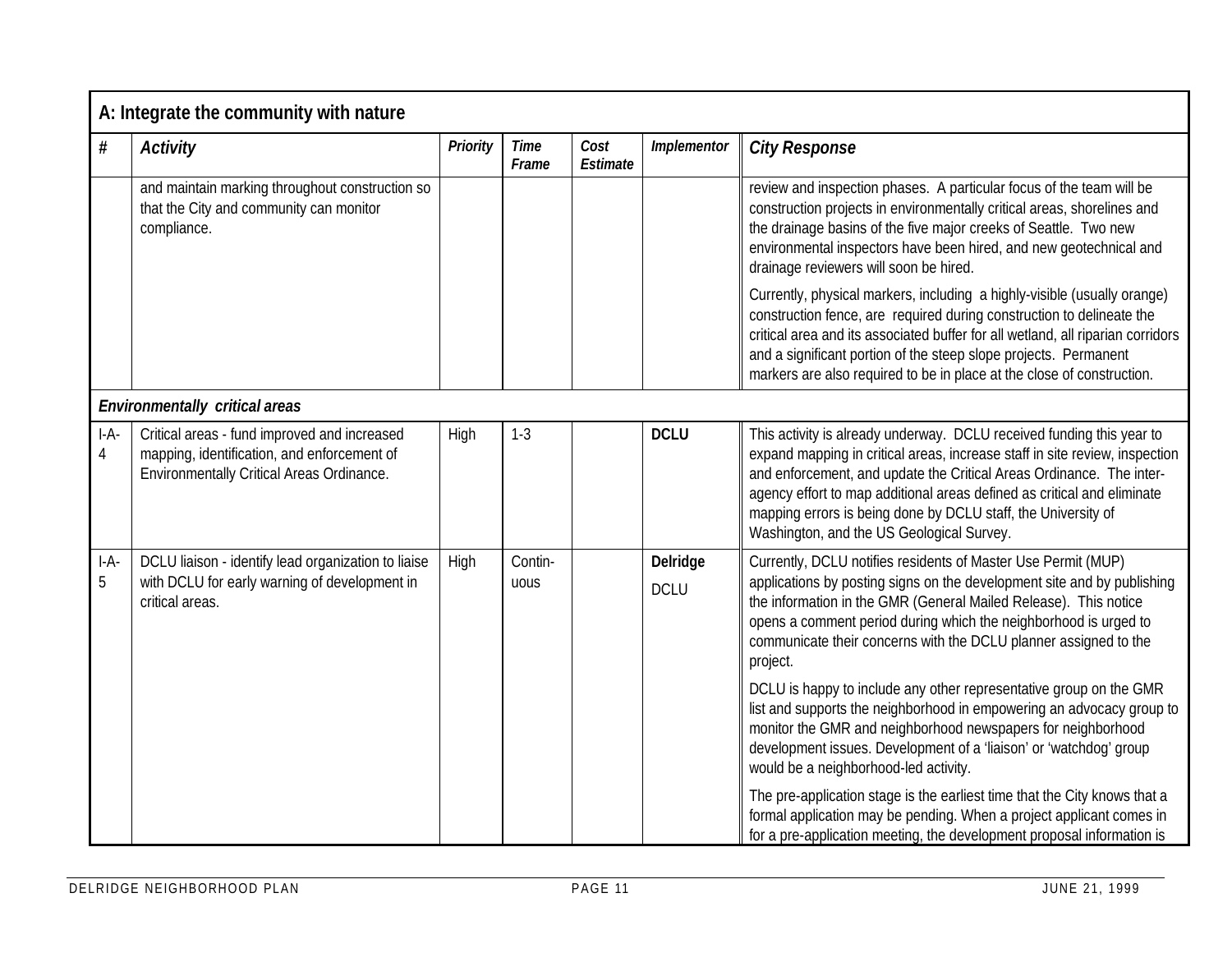|             | A: Integrate the community with nature                                                                                                                                           |                 |                      |                  |                                                                      |                                                                                                                                                                                                                                                                                                                                                                                                                                                                                                                                                                                                                                                                                                                                                                                                                                                                                                                                                                                                                                                                                                                                                                                                                                                                                                                                                                                                                                                                                                                                                                                                                                                                                                                                                                                                                                                                                                                                                  |
|-------------|----------------------------------------------------------------------------------------------------------------------------------------------------------------------------------|-----------------|----------------------|------------------|----------------------------------------------------------------------|--------------------------------------------------------------------------------------------------------------------------------------------------------------------------------------------------------------------------------------------------------------------------------------------------------------------------------------------------------------------------------------------------------------------------------------------------------------------------------------------------------------------------------------------------------------------------------------------------------------------------------------------------------------------------------------------------------------------------------------------------------------------------------------------------------------------------------------------------------------------------------------------------------------------------------------------------------------------------------------------------------------------------------------------------------------------------------------------------------------------------------------------------------------------------------------------------------------------------------------------------------------------------------------------------------------------------------------------------------------------------------------------------------------------------------------------------------------------------------------------------------------------------------------------------------------------------------------------------------------------------------------------------------------------------------------------------------------------------------------------------------------------------------------------------------------------------------------------------------------------------------------------------------------------------------------------------|
| #           | <b>Activity</b>                                                                                                                                                                  | <b>Priority</b> | <b>Time</b><br>Frame | Cost<br>Estimate | Implementor                                                          | <b>City Response</b>                                                                                                                                                                                                                                                                                                                                                                                                                                                                                                                                                                                                                                                                                                                                                                                                                                                                                                                                                                                                                                                                                                                                                                                                                                                                                                                                                                                                                                                                                                                                                                                                                                                                                                                                                                                                                                                                                                                             |
|             |                                                                                                                                                                                  |                 |                      |                  |                                                                      | available to the public. Also, minutes of the pre-application meeting are<br>available and will be given to neighbors upon request. DCLU is willing<br>to meet with the community to discuss strategies that a designated<br>stewardship group can use to learn about projects as early as possible.                                                                                                                                                                                                                                                                                                                                                                                                                                                                                                                                                                                                                                                                                                                                                                                                                                                                                                                                                                                                                                                                                                                                                                                                                                                                                                                                                                                                                                                                                                                                                                                                                                             |
| $I-A-$<br>6 | Longfellow Creek Watershed Action Plan -<br>continue support for the implementation of the<br>Longfellow Creek Watershed Action Plan and<br>the elements identified in the plan. | High            | Contin-<br>uous      |                  | Delridge<br><b>SPU</b><br><b>DPR</b><br><b>DON</b><br><b>SEATRAN</b> | SPU and the community have worked together to develop the<br>Longfellow Creek Watershed Action Plan for improvements to the<br>watershed, and SPU has committed funding to move forward on<br>portions of this work as a Millennium Legacy/Urban Creeks project.<br>SPU has four major CIP creek drainage projects in the Longfellow Creek<br>basin which incorporate public access trails, interpretive/education<br>signs, and other improvements that are incidental and adjacent:<br>Yancy Street Park (\$2,000,000). This 5+ acre area will include<br>rearing ponds, a wetland, in-stream structures, pedestrian paths, an<br>outdoor classroom area and several interpretive overlooks, all of<br>which also function as drainage control measures while enhancing<br>fish and wildlife habitat. Groundbreaking will occur on August 16.<br>Webster Street Detention Pond (\$1,674,000). The Webster Street<br>Detention Pond will be revised for improved detention in low and<br>medium flows. A trail around the pond, a grassy play area, and two<br>basketball half-courts will also be added to the site. Clearing of<br>blackberries and construction at this site are underway.<br>West Seattle Golf Course Dam (\$1,000,000). The culvert and man-<br>made dam at the north end of the West Seattle Golf Course will be<br>revised to allow salmon access to the upper two miles of Longfellow<br>Creek. Local community, golf and environmental groups are<br>reviewing plans for the culvert and dam on the golf course. The<br>changes on the course will provide visual interest for golfers, and<br>access to restored upstream habitat for fish.<br>SW Graham and SW Willow Streets (\$300,000). Seattle Public<br>Utilities will establish sedimentation and erosion control measures<br>at the two sites at SW Graham and SW Willow Streets. There is<br>also a possibility for a salmon-release boardwalk that would be |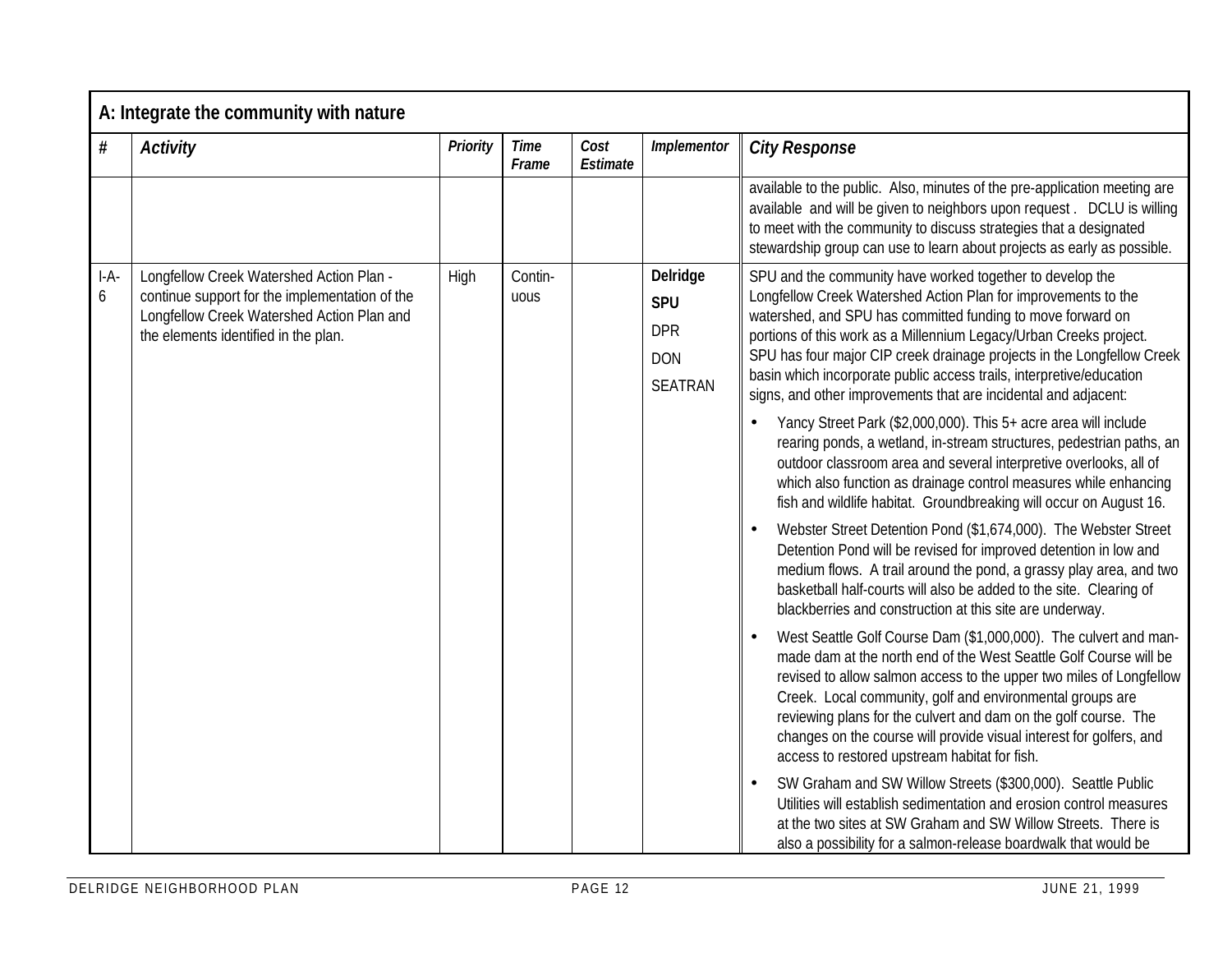|             | A: Integrate the community with nature                                                                                                                                                                                                                                                                |          |                      |                  |                                                                       |                                                                                                                                                                                                                                                                                                                                                                                                                                                                                                                                                                                                       |
|-------------|-------------------------------------------------------------------------------------------------------------------------------------------------------------------------------------------------------------------------------------------------------------------------------------------------------|----------|----------------------|------------------|-----------------------------------------------------------------------|-------------------------------------------------------------------------------------------------------------------------------------------------------------------------------------------------------------------------------------------------------------------------------------------------------------------------------------------------------------------------------------------------------------------------------------------------------------------------------------------------------------------------------------------------------------------------------------------------------|
| $\#$        | <b>Activity</b>                                                                                                                                                                                                                                                                                       | Priority | <b>Time</b><br>Frame | Cost<br>Estimate | Implementor                                                           | <b>City Response</b>                                                                                                                                                                                                                                                                                                                                                                                                                                                                                                                                                                                  |
|             |                                                                                                                                                                                                                                                                                                       |          |                      |                  |                                                                       | used by Salmon in the Classroom and other salmon release<br>programs.                                                                                                                                                                                                                                                                                                                                                                                                                                                                                                                                 |
|             |                                                                                                                                                                                                                                                                                                       |          |                      |                  |                                                                       | SPU staff will continue to work with the community on the design and<br>development of these projects to encourage community ownership and<br>environmental stewardship of these sites.                                                                                                                                                                                                                                                                                                                                                                                                               |
|             |                                                                                                                                                                                                                                                                                                       |          |                      |                  |                                                                       | SPU is putting "1% for Art" money towards the SW Yancy Street wetland<br>project. An artist is working with the project team to develop site<br>integrated art work, trails, etc., at the SW Yancy Street site. SPU is also<br>coordinating closely with the North Delridge Community Council to<br>include their art ideas in other Longfellow Creek projects. For example,<br>the community suggested incorporating casts of salmon into the exterior<br>of the new multi-use building to be constructed at the corner of Delridge<br>Way SW and SW Brandon St.                                     |
|             | Open space                                                                                                                                                                                                                                                                                            |          |                      |                  |                                                                       |                                                                                                                                                                                                                                                                                                                                                                                                                                                                                                                                                                                                       |
| $I-A-$      | Coordination - coordinate with city departments<br>and other public agencies to make publicly-<br>owned land available for open space. Consider<br>land swaps or transfers (interdepartmental and<br>public/private) with privately owned sites to<br>preserve important parcels and green corridors. | High     | Contin-<br>uous      |                  | <b>DPR</b><br>Delridge<br><b>DCLU</b><br>SPU<br>ESD<br><b>SEATRAN</b> | Evaluation of the disposition of city properties includes<br>recommendations from neighborhood plans. Issues of funding and,<br>where required, reimbursement to the owning fund, still need to be<br>addressed as opportunities arise. Where trades for private land could<br>address open space needs, DPR will work with the community and ESD<br>to identify any such opportunities.                                                                                                                                                                                                              |
| $I-A-$<br>8 | Public ownership - create a mechanism that will<br>ensure public ownership in perpetuity of all<br>public lands dedicated and/or used for parks and<br>open space purposes.                                                                                                                           | High     | On plan<br>adoption  |                  | <b>DPR</b><br>Delridge<br>SPU<br>SSD                                  | The current protections for maintaining public ownership of parks and<br>open space are strong. While not crafted on a neighborhood-specific<br>basis, Initiative 42 essentially provides for a 'no-net-loss" of City-owned<br>lands for park and recreation purposes. It also sets criteria for any<br>changes (size, use, etc.) to existing parklands. Should a proposal be<br>made that would affect the public ownership of a park, DPR staff would<br>involve the community in extensive public process and ensure that the<br>intent of Initiative 42 was upheld. Also, the neighborhood should |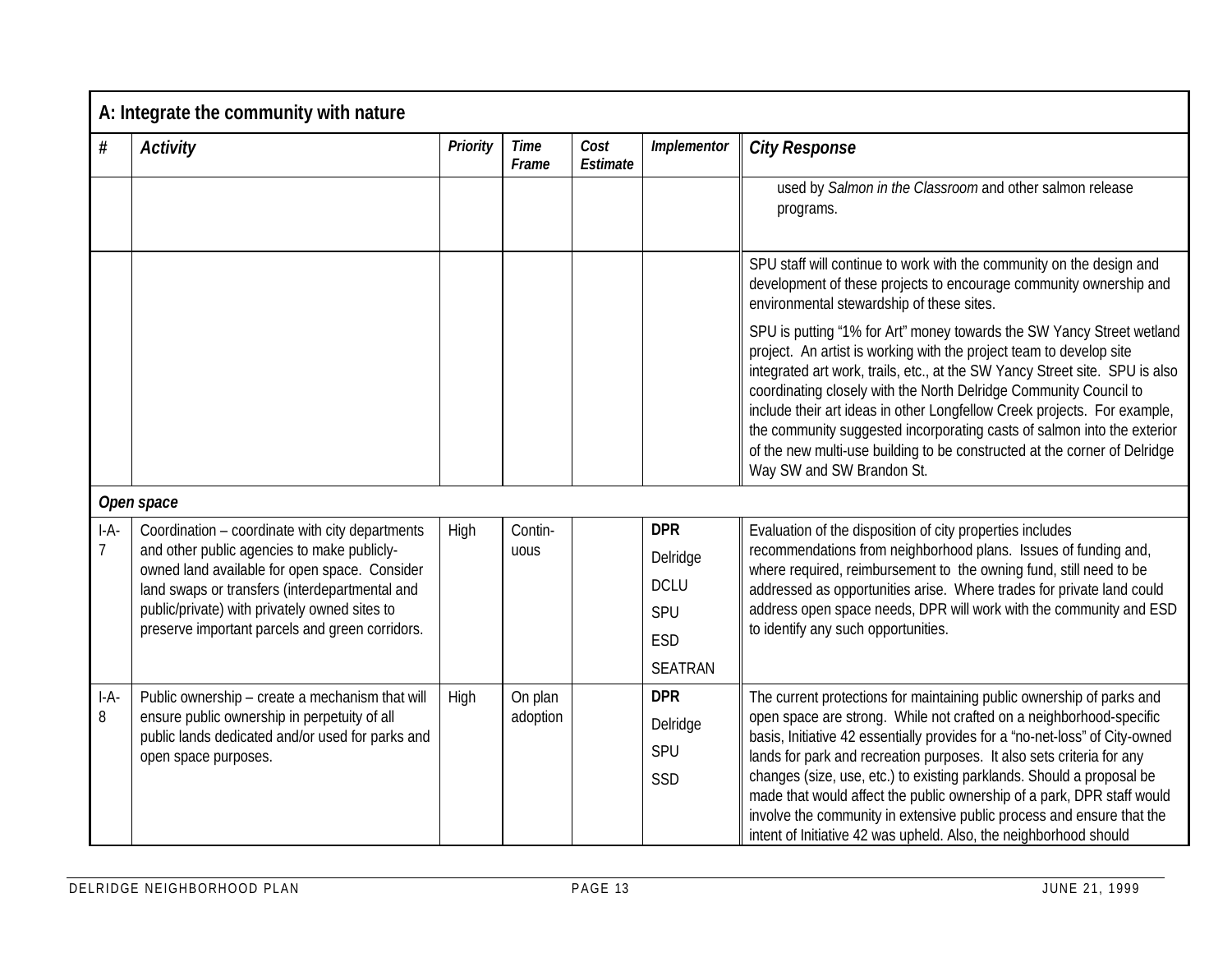|              | A: Integrate the community with nature                                                                                                                                                                   |                 |                      |                  |                                      |                                                                                                                                                                                                                                                                                                                                                                                                                                                                                                                                                                                                                                                                                                                                                                                                                                                                                                                                                                                                                                                                                                                                    |
|--------------|----------------------------------------------------------------------------------------------------------------------------------------------------------------------------------------------------------|-----------------|----------------------|------------------|--------------------------------------|------------------------------------------------------------------------------------------------------------------------------------------------------------------------------------------------------------------------------------------------------------------------------------------------------------------------------------------------------------------------------------------------------------------------------------------------------------------------------------------------------------------------------------------------------------------------------------------------------------------------------------------------------------------------------------------------------------------------------------------------------------------------------------------------------------------------------------------------------------------------------------------------------------------------------------------------------------------------------------------------------------------------------------------------------------------------------------------------------------------------------------|
| $\#$         | <b>Activity</b>                                                                                                                                                                                          | <b>Priority</b> | <b>Time</b><br>Frame | Cost<br>Estimate | Implementor                          | <b>City Response</b>                                                                                                                                                                                                                                                                                                                                                                                                                                                                                                                                                                                                                                                                                                                                                                                                                                                                                                                                                                                                                                                                                                               |
|              |                                                                                                                                                                                                          |                 |                      |                  |                                      | continue to participate in DPR's update of the Parks COMPLAN which<br>sets goals for open space and parks.                                                                                                                                                                                                                                                                                                                                                                                                                                                                                                                                                                                                                                                                                                                                                                                                                                                                                                                                                                                                                         |
| $I-A-$<br>9  | Open space dedications/street rights-of-way -<br>work with DCLU to allow developers to provide<br>less than full street improvements when their<br>projects preserve open space and natural<br>features. | High            | Contin-<br>uous      |                  | <b>SEATRAN</b><br><b>DCLU</b><br>SPU | There may be opportunities to address this recommendation through the<br>City's work on the Seattle Street Improvement Manual and through the<br>design review program. One project related to flexibility in sidewalk<br>design is already underway. SEATRAN and SPU are preparing a<br>sidewalk demonstration project for 1999 to construct and test residential<br>street construction options. The results of this project may lead to<br>adding additional options to the Seattle Street Improvement Manual that<br>are less expensive and more in keeping with an informal, rural character<br>on residential streets. DCLU's role is to ensure that minimum<br>requirements, established by SEATRAN, are built into project design.<br>Also, the design review program provides another opportunity to<br>address preservation of open space and natural features, and can<br>respond to a variety of sensitive environmental conditions by influencing<br>the project design.<br>However, there may not be a sufficient relationship between the<br>proposed tradeoff of street improvements for open space to warrant the |
|              |                                                                                                                                                                                                          |                 |                      |                  |                                      | development of new policy and program administration. Also, see<br>response to I-B0-5 related to NDGs.                                                                                                                                                                                                                                                                                                                                                                                                                                                                                                                                                                                                                                                                                                                                                                                                                                                                                                                                                                                                                             |
| $I-A-$<br>10 | Cluster housing - create a cluster housing<br>ordinance to conserve sensitive hillside open<br>spaces.                                                                                                   | High            | $1-2$                |                  | <b>DCLU</b><br>Delridge<br>OH        | In 2000, DCLU will study possible changes in the cluster and planned<br>residential development requirements and standards to make them<br>more flexible and increase their usage. DCLU is likely to begin this work<br>as part of their 2001-2002 work program.                                                                                                                                                                                                                                                                                                                                                                                                                                                                                                                                                                                                                                                                                                                                                                                                                                                                   |
|              |                                                                                                                                                                                                          |                 |                      |                  |                                      | OH can provide technical assistance in the feasibility analysis of<br>affordable units within cluster development prototypes.                                                                                                                                                                                                                                                                                                                                                                                                                                                                                                                                                                                                                                                                                                                                                                                                                                                                                                                                                                                                      |
| $I-A-$<br>11 | Longfellow Creek public access sites - develop<br>public access opportunities along Longfellow<br>Creek specifically at SW Yancy, SW Brandon,<br>and SW Webster Streets.                                 | High            | $1-3$                |                  | <b>SPU</b><br><b>DPR</b>             | Opportunities for public access are an important part of the Millennium<br>Legacy /Urban Creeks project at Longfellow Creek and will be included<br>at these sites. See response to I-A-6.                                                                                                                                                                                                                                                                                                                                                                                                                                                                                                                                                                                                                                                                                                                                                                                                                                                                                                                                         |
|              |                                                                                                                                                                                                          |                 |                      |                  |                                      | DPR will work with the community and SPU to achieve these goals.                                                                                                                                                                                                                                                                                                                                                                                                                                                                                                                                                                                                                                                                                                                                                                                                                                                                                                                                                                                                                                                                   |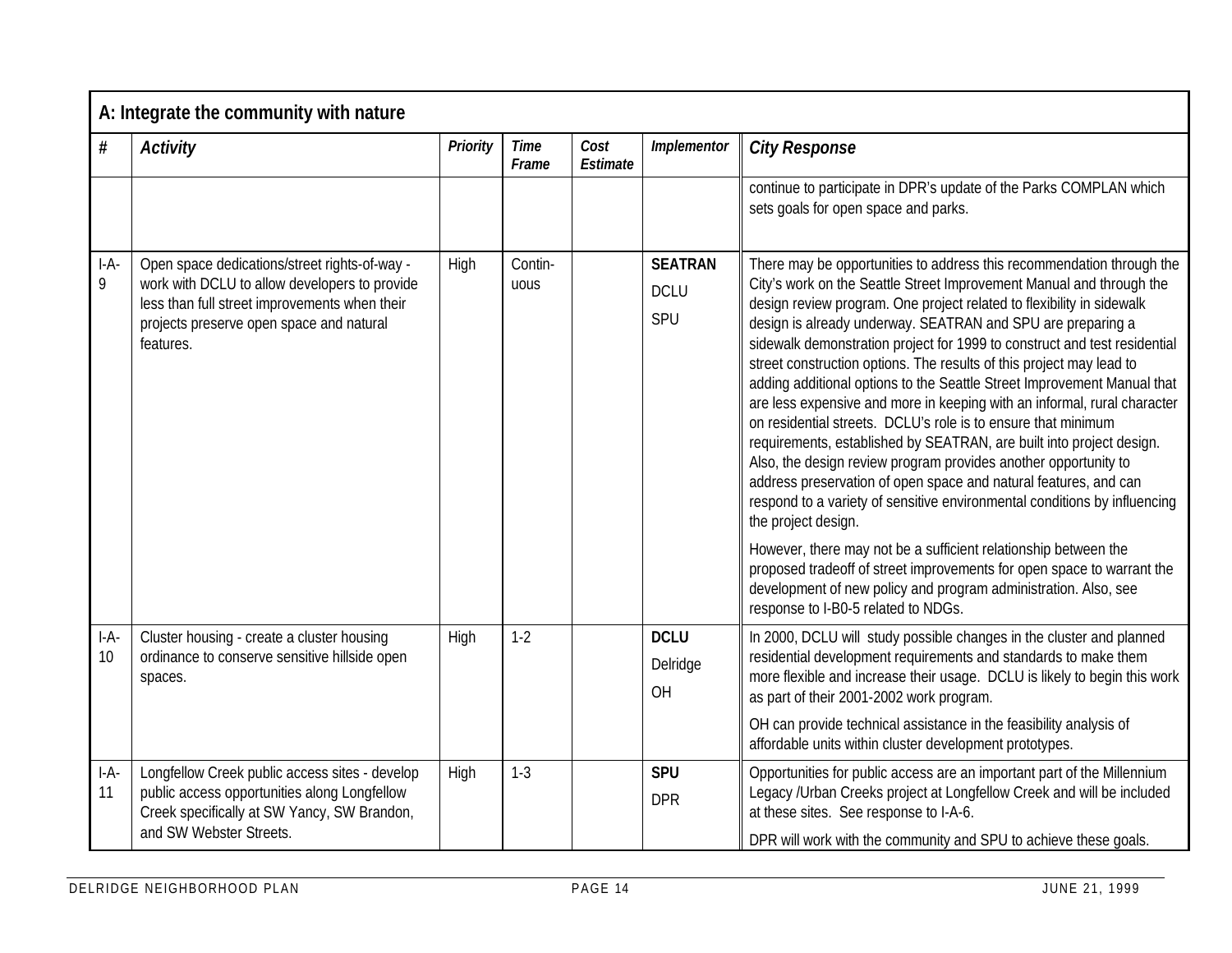|              | A: Integrate the community with nature                                                                                                                                                                                                                                          |          |                      |                  |                                                                       |                                                                                                                                                                                                                                                                                                                                                                                                                                                                                                                                                                                                                                                                                                                                                                                                                                                                                                                                                                                                                                                                                             |
|--------------|---------------------------------------------------------------------------------------------------------------------------------------------------------------------------------------------------------------------------------------------------------------------------------|----------|----------------------|------------------|-----------------------------------------------------------------------|---------------------------------------------------------------------------------------------------------------------------------------------------------------------------------------------------------------------------------------------------------------------------------------------------------------------------------------------------------------------------------------------------------------------------------------------------------------------------------------------------------------------------------------------------------------------------------------------------------------------------------------------------------------------------------------------------------------------------------------------------------------------------------------------------------------------------------------------------------------------------------------------------------------------------------------------------------------------------------------------------------------------------------------------------------------------------------------------|
| #            | <b>Activity</b>                                                                                                                                                                                                                                                                 | Priority | <b>Time</b><br>Frame | Cost<br>Estimate | Implementor                                                           | <b>City Response</b>                                                                                                                                                                                                                                                                                                                                                                                                                                                                                                                                                                                                                                                                                                                                                                                                                                                                                                                                                                                                                                                                        |
|              |                                                                                                                                                                                                                                                                                 |          |                      |                  |                                                                       | DPR can also work with the community on additional opportunities<br>through the NMF program.                                                                                                                                                                                                                                                                                                                                                                                                                                                                                                                                                                                                                                                                                                                                                                                                                                                                                                                                                                                                |
| $I-A-$<br>12 | Identify additional open space parcels in the<br>Longfellow Creek Watershed to improve either<br>public access or wildlife habitat. Improve sites<br>accordingly.                                                                                                               | High     | $1 - 3$              |                  | <b>SPU</b><br><b>DPR</b><br><b>DON</b>                                | SPU is committed to four major projects in Longfellow Creek (see<br>response to I-A-6). In 1999, DPR provided a report to the Delridge<br>Community outlining potential opportunities for open space acquisition.<br>DPR will continue to work with the community on the development of<br>existing and new properties, collaborate with the community on NMF<br>grant applications and projects, and will work with the community and<br>SPU on the Millennium projects.                                                                                                                                                                                                                                                                                                                                                                                                                                                                                                                                                                                                                   |
| $I-A-$<br>13 | P-Patch Gardens - expand and possibly relocate<br>community P-Patch gardens in the Puget<br>Boulevard right-of-way between 25th and 26th<br>Avenues SW to create a focus around Greg<br>Davis Park and Brandon Minipark and to allow<br>development of Puget Boulevard Commons. | Med.     | $3-6$                |                  | <b>DPR</b><br>DON (P-<br>Patch)<br>Delridge<br>Friends of P-<br>Patch | P-Patch and DPR supports this idea in concept. DON P-Patch staff are<br>available to assist community members in assessing sites and others for<br>their suitability as P-Patches/community gardens. Currently, P-Patch<br>staff assess sites annually all over the City as sites are suggested by<br>neighborhood groups. DON is now developing a more structured<br>approach and a way to prioritize sites mentioned in Neighborhood<br>Plans. It should be noted that commitment to a site by a community<br>group would still be required. This would figure into the overall feasibility<br>of a site. Any P-Patch or community garden developed on park property<br>must demonstrate significant community benefit and encourage broad<br>community use, public access, and enjoyment of the site through<br>design.<br>Prior to relocating the current, existing P-Patch, it will be important to<br>involve the community gardeners in the existing P-Patch who are<br>heavily invested in the current site and soil. DPR staff will work with P-<br>Patches that wish to relocate. |
| $I-A-$<br>14 | SW Webster Street Detention Pond - develop an<br>interpretive trail, picnic tables, artwork, and<br>exhibits on the hillside surrounding the pond.                                                                                                                              | High     | $2 - 4$              |                  | <b>SPU</b><br><b>DPR</b><br><b>SAC</b><br>Delridge                    | Much of this recommendation has been included as part of the<br>Longfellow Creek Watershed Action Plan. In addition to improving<br>stormwater management, the Webster project will provide trails, open<br>space (possibly including a community garden or play field), salmon<br>habitat, and educational opportunities. SPU is also coordinating closely<br>with the North Delridge Community Council to incorporate their art ideas                                                                                                                                                                                                                                                                                                                                                                                                                                                                                                                                                                                                                                                     |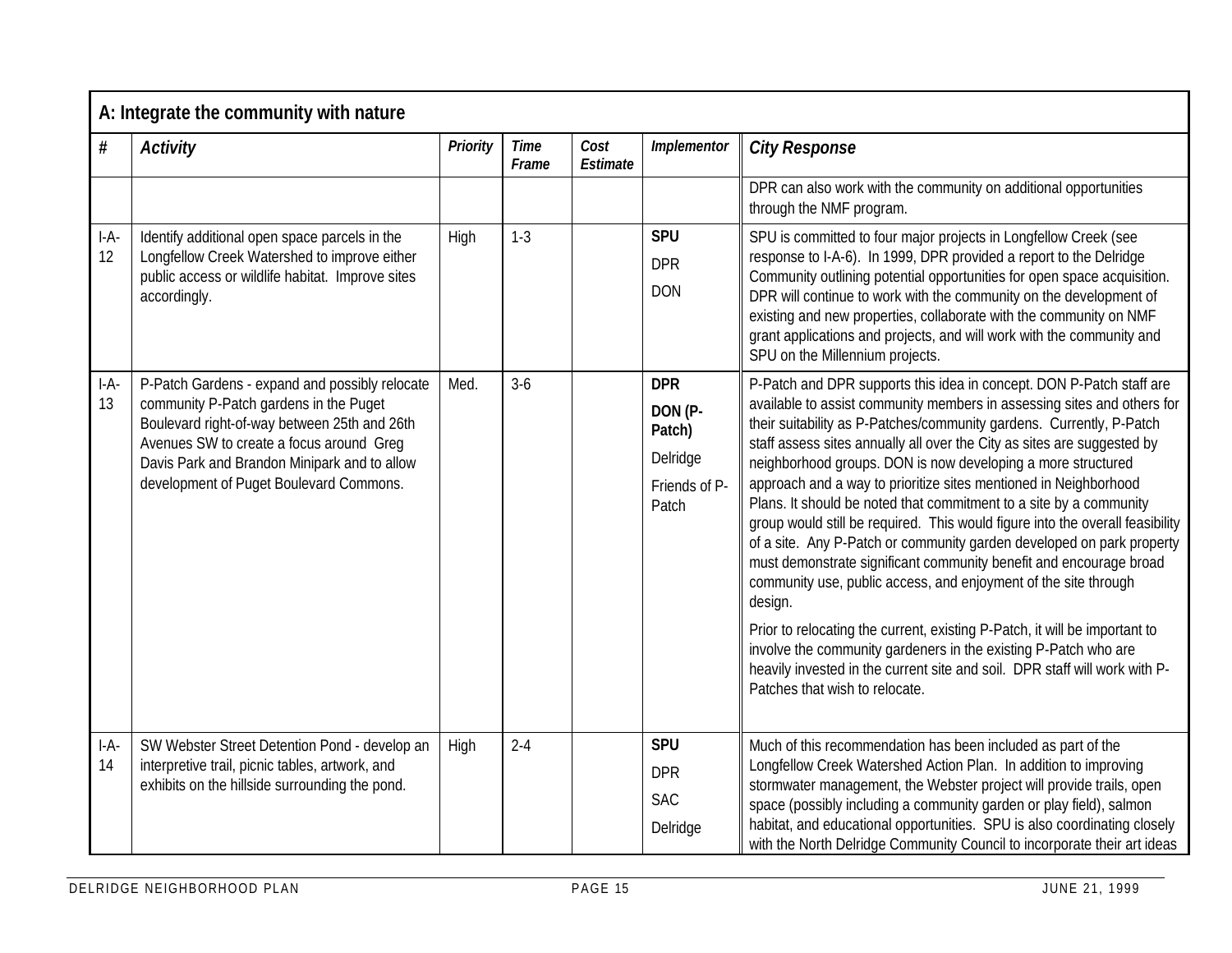|              | A: Integrate the community with nature                                                                                                                                                                                                                                                                                                                                                                                                                     |          |                      |                  |                                                    |                                                                                                                                                                                                                                                                                                                                                                                                                                                                                                                                                                                                                                                |  |  |  |
|--------------|------------------------------------------------------------------------------------------------------------------------------------------------------------------------------------------------------------------------------------------------------------------------------------------------------------------------------------------------------------------------------------------------------------------------------------------------------------|----------|----------------------|------------------|----------------------------------------------------|------------------------------------------------------------------------------------------------------------------------------------------------------------------------------------------------------------------------------------------------------------------------------------------------------------------------------------------------------------------------------------------------------------------------------------------------------------------------------------------------------------------------------------------------------------------------------------------------------------------------------------------------|--|--|--|
| $\#$         | <b>Activity</b>                                                                                                                                                                                                                                                                                                                                                                                                                                            | Priority | <b>Time</b><br>Frame | Cost<br>Estimate | Implementor                                        | <b>City Response</b>                                                                                                                                                                                                                                                                                                                                                                                                                                                                                                                                                                                                                           |  |  |  |
|              |                                                                                                                                                                                                                                                                                                                                                                                                                                                            |          |                      |                  |                                                    | into Longfellow Creek projects. Also, see response to I-A-6.                                                                                                                                                                                                                                                                                                                                                                                                                                                                                                                                                                                   |  |  |  |
| $I-A-$<br>15 | Community Agricultural Program - develop a<br>coordinated community agriculture program in<br>Delridge as a land use strategy for vacant land.                                                                                                                                                                                                                                                                                                             | Med.     | $2 - 3$              |                  | Delridge<br><b>DON</b><br><b>DPR</b><br><b>OED</b> | The City supports this community-based activity. An NMF grant may be<br>an appropriate source of funding for pursuing this activity. As part of its<br>financial support of DNDA, OED has provided funding for DNDA's<br>Community Agricultural Program including a market study of value-<br>added agricultural products that can be produced by local residents in<br>community gardens and the High Point Market Garden.                                                                                                                                                                                                                    |  |  |  |
|              |                                                                                                                                                                                                                                                                                                                                                                                                                                                            |          |                      |                  |                                                    | If the community is considering the development of city-owned P-<br>Patches or community gardens, DON and/or DPR would be involved.<br>Sites would need to be identified and evaluated, and funding for<br>acquisition would need to be secured.                                                                                                                                                                                                                                                                                                                                                                                               |  |  |  |
|              | Nature-related parks and recreation                                                                                                                                                                                                                                                                                                                                                                                                                        |          |                      |                  |                                                    |                                                                                                                                                                                                                                                                                                                                                                                                                                                                                                                                                                                                                                                |  |  |  |
| $I-A-$<br>16 | Greg Davis Park - complete development of the<br>park.                                                                                                                                                                                                                                                                                                                                                                                                     | High     | $1 - 3$              |                  | <b>DPR</b><br>Delridge<br>SPU<br><b>DON</b>        | DPR appreciates the community's ongoing commitment to this project<br>and will continue to work towards the successful completion of the plan.<br>DPR and the community have been working closely on the development<br>of Greg Davis Park for the past several years. Some improvements<br>have occurred as a result of the NMF grant secured several years ago.<br>Currently, DPR and SPU are working on completion of a curb and<br>gutter project at the site. DPR will continue to work with the community<br>to explore funding opportunities for future improvements desired by the<br>community.                                       |  |  |  |
| $I-A-$<br>17 | West Seattle Youth Golf Course - prior to any<br>acceptance of a development plan, involve the<br>community in the review of the proposal and if<br>acceptable plans move forward, include the<br>community in the development of the property<br>for a youth activities complex possibly including<br>a community meeting, employment,<br>environmental learning, and a mixed use<br>nature/entertainment/ clubhouse within the<br>facility improvements. | High     | $3-6$                |                  | <b>DPR</b><br>Seattle NW<br>Golf<br>Delridge       | DPR encourages the community's involvement and input on this project,<br>and will work with the community on the integration of any new facilities<br>that are developed through the work at Longfellow Creek. SPU is not<br>directly involved in this project. SPU projects in the area are limited to<br>Longfellow Creek improvements and do not include plans to develop<br>new facilities. The SPU project near the proposed golf course site is in<br>the immediate area of the creek, which is well downhill from the<br>proposed golf course site. On the existing golf course, SPU is installing<br>a fish ladder at the masonry dam. |  |  |  |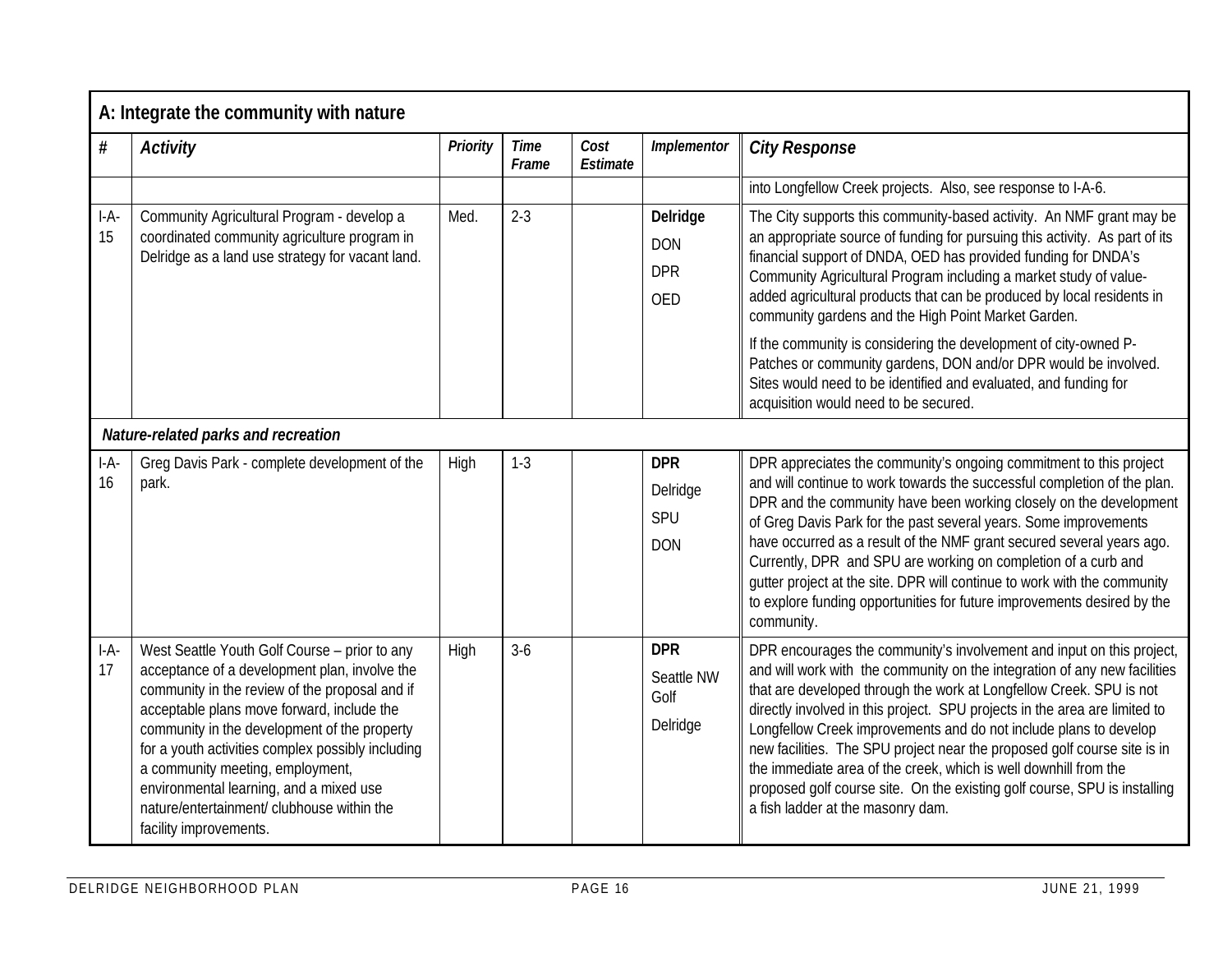|              | A: Integrate the community with nature                                                                                                                                                                                                |          |                      |                  |                                                        |                                                                                                                                                                                                                                                                                                                                                                                                                                                                                                                                                                                                                                                      |
|--------------|---------------------------------------------------------------------------------------------------------------------------------------------------------------------------------------------------------------------------------------|----------|----------------------|------------------|--------------------------------------------------------|------------------------------------------------------------------------------------------------------------------------------------------------------------------------------------------------------------------------------------------------------------------------------------------------------------------------------------------------------------------------------------------------------------------------------------------------------------------------------------------------------------------------------------------------------------------------------------------------------------------------------------------------------|
| $\#$         | <b>Activity</b>                                                                                                                                                                                                                       | Priority | <b>Time</b><br>Frame | Cost<br>Estimate | Implementor                                            | <b>City Response</b>                                                                                                                                                                                                                                                                                                                                                                                                                                                                                                                                                                                                                                 |
| $I-A-$<br>18 | Vivian McLean Park - preserve the unopened<br>section of 17th Ave. SW right-of-way between<br>SW Juneau and SW Graham Streets for a<br>community park.                                                                                | High     | $2 - 4$              |                  | <b>SEATRAN</b><br>Delridge<br><b>DPR</b>               | Since this project is on SEATRAN property, SEATRAN will be the lead<br>department. Opportunities to develop this right-of-way as a park exist<br>because SEATRAN does not have any current or future plans to<br>develop it for transportation purposes. A first step will be to pursue a<br>street use permit or a street vacation. Then, funding will need to be<br>secured to develop the park. After this is done, the neighborhood will<br>need to work with city departments (including DPR) to develop a vision<br>and design for the park. DPR should be involved in the design of the<br>park if they will be involved in park maintenance. |
| $I-A-$<br>19 | Brandon Minipark - develop a neighborhood park<br>with recreational courts, playground, and picnic<br>shelter on SW Brandon Street between 25th and<br>26th Avenues SW to provide neighborhood<br>activity balancing Greg Davis Park. | High     | $3-6$                |                  | <b>DPR</b><br>Delridge<br><b>DON</b>                   | DPR supports this activity but does not currently have funding for this<br>project. DPR can work with the community in seeking a NMF grant for<br>design and development of this project. Note that the NMF grant is<br>often used for redesign of existing (and design of existing) park space.                                                                                                                                                                                                                                                                                                                                                     |
| $I-A-$<br>20 | New Cooper Elementary School Playfields -<br>complete development and operation of joint-use<br>school and park facilities at the site of the New<br>Cooper School adjacent to Puget Park.                                            | High     | $2 - 4$              |                  | <b>DPR</b><br>SSD (New<br>Cooper<br>School<br>Delridge | DPR supports this project, but would need additional funding if the<br>department were to assume responsibility for maintenance at the site.<br>The Joint Use agreement may already provide opportunities. The<br>Agreement governs the use of DPR and SSD facilities to maximize<br>recreation opportunities for students and community members. If<br>appropriate, the community should provide additional information to<br>DPR staff as to what is not being achieved by the current agreement.                                                                                                                                                  |
|              | significant environmental features, public facilities, and developed residential areas.                                                                                                                                               |          |                      |                  |                                                        | Trails - develop the following north/south segments of a community loop system. This is a high quality system of multipurpose trails connecting and accessing                                                                                                                                                                                                                                                                                                                                                                                                                                                                                        |
| $I-A-$<br>21 | Longfellow Creek North Trail - from SW Andover<br>Street to SW Brandon Street, and SW Morgan<br>Street to Sylvan Way SW - class 1.                                                                                                    | High     | $1 - 3$              |                  | <b>SEATRAN</b><br>SPU<br><b>DPR</b>                    | The City appreciates the level of detail the neighborhood has provided in<br>identifying segments and classes of the desired facilities. Development<br>of the 'loop system' will require significant collaboration given the public<br>and private property owners that are affected. For clarification, the City<br>understands the definition of walking and hiking trails (from page 24 of<br>the Delridge Neighborhood Plan) as follows:<br>Class 1 is a 6 foot trail with 2 foot buffers.<br>Class 2 is a 4 foot trail with 1.5 foot buffers.                                                                                                  |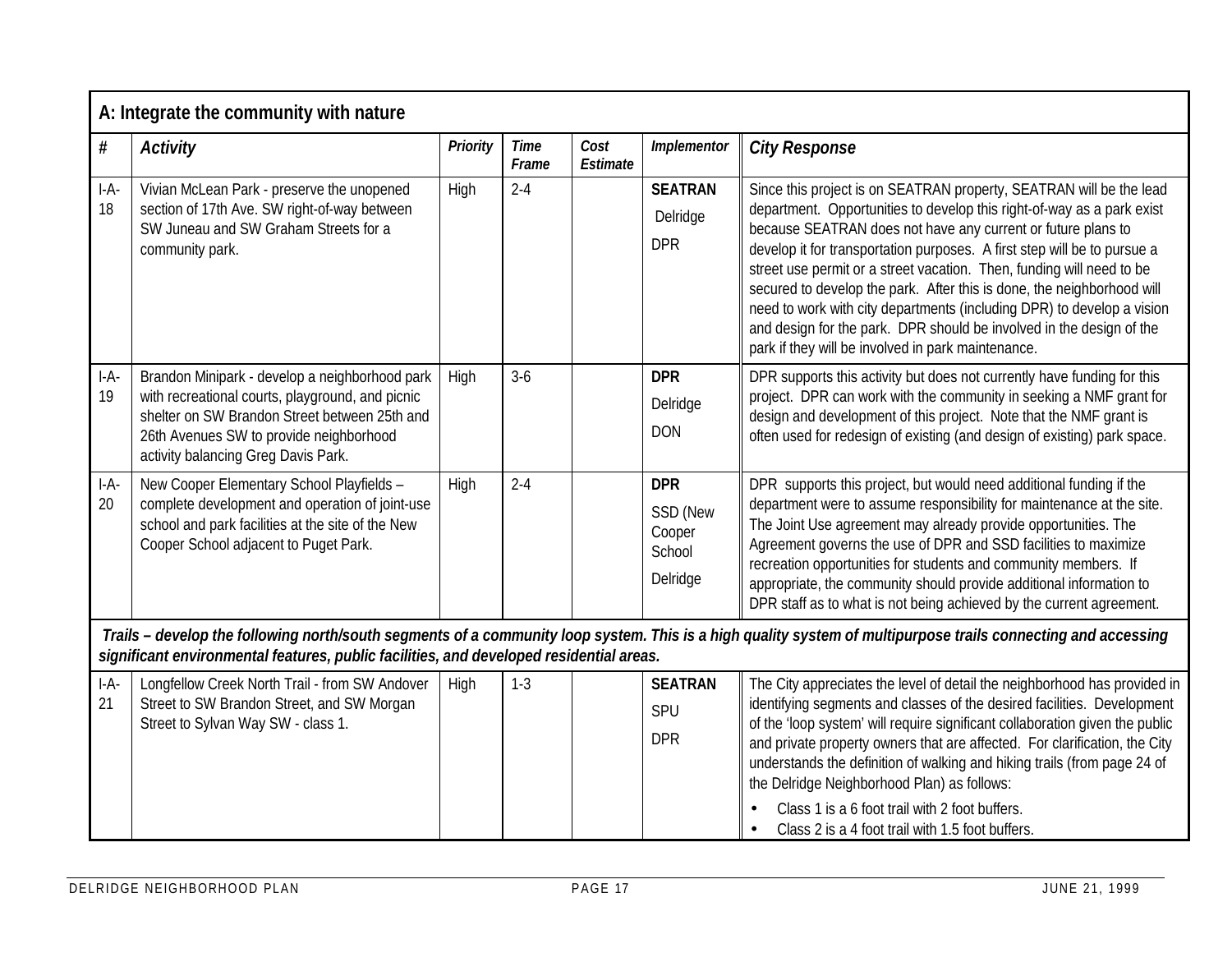| # | <b>Activity</b> | Priority | <b>Time</b><br>Frame | Cost<br>Estimate | Implementor | <b>City Response</b>                                                                                                                                                                                                                                                                                                                                                                                                                                                                                                                                                                                                                                                                                                                                                                                               |
|---|-----------------|----------|----------------------|------------------|-------------|--------------------------------------------------------------------------------------------------------------------------------------------------------------------------------------------------------------------------------------------------------------------------------------------------------------------------------------------------------------------------------------------------------------------------------------------------------------------------------------------------------------------------------------------------------------------------------------------------------------------------------------------------------------------------------------------------------------------------------------------------------------------------------------------------------------------|
|   |                 |          |                      |                  |             | Class 3 is a 3 foot trail with 1 foot buffers.<br>Class 4 is a 2 foot trail with .5 foot buffers.<br>Class 5 is a 1 foot trail with no buffers.                                                                                                                                                                                                                                                                                                                                                                                                                                                                                                                                                                                                                                                                    |
|   |                 |          |                      |                  |             | In general, the City is supportive of these types of projects but has not<br>identified funding to undertake the next steps at this time. If the<br>community would like to move forward more quickly on this<br>recommendation they can seek alternative funding sources. NMF is a<br>possible funding source. The next steps to pursue this idea should<br>include:                                                                                                                                                                                                                                                                                                                                                                                                                                              |
|   |                 |          |                      |                  |             | Outreach within the community to further develop the pathway<br>concept, and to ensure that key groups and individuals and the<br>broader community are involved.<br>Preliminary design work and engineering to further develop the<br>concept and assess the operational workability of each element.<br>Preliminary environmental review, permitting, and researching<br>construction costs for the proposal and its various parts.<br>Prioritizing the parts of the project - so that the work can be<br>pursued in a phased way.<br>Developing a funding and implementation strategy for the proposal.<br>With this work done, the neighborhood can make significant progress on<br>developing the community loop trails. Some additional comments<br>address, in general terms, the 'loop system' activities. |
|   |                 |          |                      |                  |             | SEATRAN has limited funds to build pedestrian/bicycle safety<br>improvements. Trail development projects are generally funded through<br>a grant which might come from federal, state, county, or private sources.<br>These projects tend to serve large populations of pedestrians and<br>bicyclists. The community should prioritize their trail development<br>projects and seek funding for conceptual designs. The neighborhood is<br>encouraged to coordinate with the Westwood/Highland Park<br>neighborhood that has also recommended trail improvements through<br>the Longfellow Creek area. SEATRAN can play a supportive role in trail<br>development in cooperation with other departments. Please contact                                                                                            |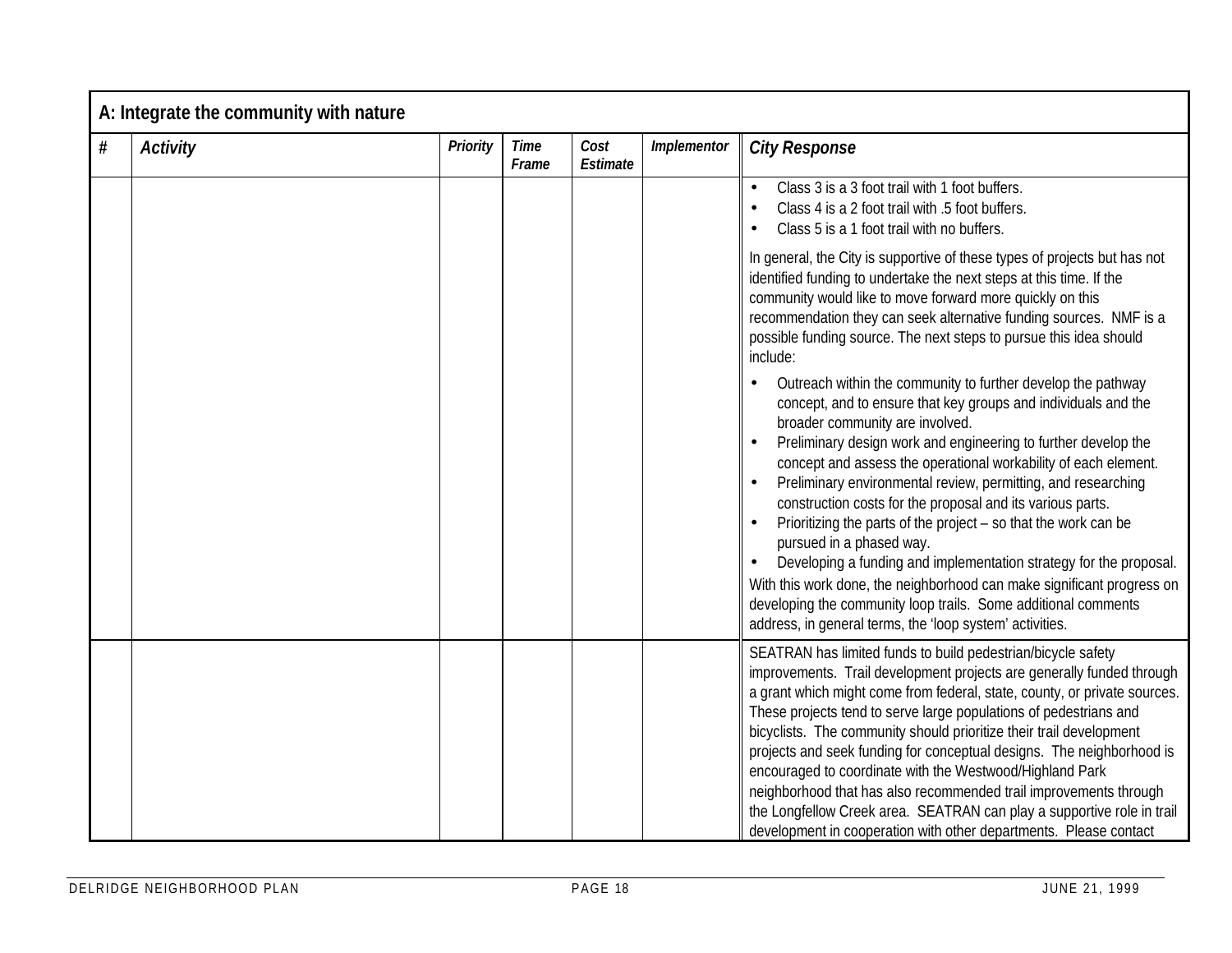|              | A: Integrate the community with nature                                                                                                                                                           |          |                      |                  |                                                               |                                                                                                                                                                                                                                                                                                                                                                                                                                       |  |  |  |  |
|--------------|--------------------------------------------------------------------------------------------------------------------------------------------------------------------------------------------------|----------|----------------------|------------------|---------------------------------------------------------------|---------------------------------------------------------------------------------------------------------------------------------------------------------------------------------------------------------------------------------------------------------------------------------------------------------------------------------------------------------------------------------------------------------------------------------------|--|--|--|--|
| #            | <b>Activity</b>                                                                                                                                                                                  | Priority | <b>Time</b><br>Frame | Cost<br>Estimate | Implementor                                                   | <b>City Response</b>                                                                                                                                                                                                                                                                                                                                                                                                                  |  |  |  |  |
|              |                                                                                                                                                                                                  |          |                      |                  |                                                               | SEATRAN's Bicycling Program Office staff.                                                                                                                                                                                                                                                                                                                                                                                             |  |  |  |  |
|              |                                                                                                                                                                                                  |          |                      |                  |                                                               | SPU does not have funding for pedestrian connection trails in parks,<br>streets, or private property that is remote from actual drainage CIP work<br>(such as the funded Millennium Legacy/Urban Creeks project). It was<br>anticipated that the "trail system" would be completed with DPR and<br>SEATRAN Pedestrian Program participation in locations that are not<br>developed through Millennium project funding.                |  |  |  |  |
|              |                                                                                                                                                                                                  |          |                      |                  |                                                               | DPR staff would be involved as appropriate on DPR-owned property.<br>The department supports of trail development and wants to be sure that<br>any new maintenance costs are addressed as part of the planning and<br>design process. DPR would not be involved if the trail development was<br>in the right-of-way unless there was an expectation that DPR would<br>maintain the trail.                                             |  |  |  |  |
| $I-A-$<br>22 | Pigeon Point/Puget Park Trail - from Marginal<br>Way SW to New Cooper School to Puget Blvd.<br>Trail - class 2.                                                                                  | High     | $1 - 3$              |                  | <b>SEATRAN</b><br>SSD (New<br>Cooper<br>School)<br><b>DPR</b> | See response to I-A-21 related to development of the Longfellow Creek<br>Trail.                                                                                                                                                                                                                                                                                                                                                       |  |  |  |  |
| $I-A-$<br>23 | Golf Course Loop Trail - from Longfellow Creek<br>Trail to the Stadium to Greg Davis Park - class 1.                                                                                             | Med.     | $3-6$                |                  | <b>SEATRAN</b><br>Delridge<br><b>DPR</b>                      | See response to I-A-21 related to development of the Longfellow Creek<br>Trail.                                                                                                                                                                                                                                                                                                                                                       |  |  |  |  |
| $I-A-$<br>24 | High Point Hillside Trail - from SW Brandon<br>Street to Sylvan Way SW - class 2. Seattle City<br>Light owns a significant parcel of land (Delridge<br>Substation) where trail is to be located. | Med.     | $3-6$                |                  | <b>SEATRAN</b><br>SCL<br><b>SHA</b><br><b>DPR</b>             | See response to I-A-21 related to development of the Longfellow Creek<br>Trail.<br>Also, the actual location and design of the trail is still undetermined, and<br>the development of trails may or may not involve SCL property where<br>active substations are located. If the proposed trail does include SCL<br>properties, SCL will work with the community and DPR to determine<br>whether use of utility property is feasible. |  |  |  |  |
| $I-A-$       | Sylvan Way Trail - from 35th Avenue SW past                                                                                                                                                      | Med.     | $3-6$                |                  | <b>SEATRAN</b>                                                | See response to I-A-21 related to development of the Longfellow Creek                                                                                                                                                                                                                                                                                                                                                                 |  |  |  |  |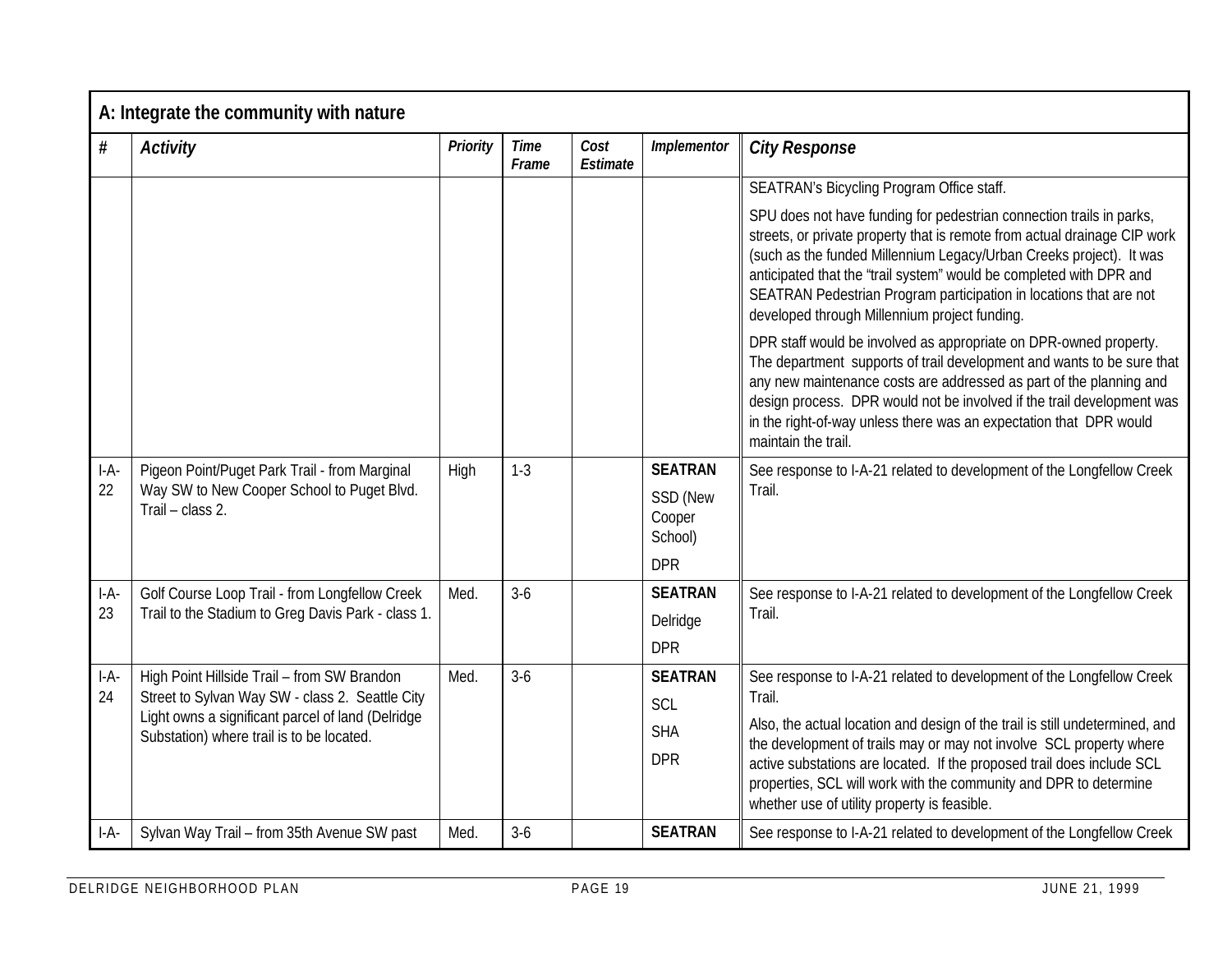|        | A: Integrate the community with nature                                                                                                |          |                      |                  |                                |                                                                                                                                                    |  |  |  |  |
|--------|---------------------------------------------------------------------------------------------------------------------------------------|----------|----------------------|------------------|--------------------------------|----------------------------------------------------------------------------------------------------------------------------------------------------|--|--|--|--|
| $\#$   | <b>Activity</b>                                                                                                                       | Priority | <b>Time</b><br>Frame | Cost<br>Estimate | Implementor                    | <b>City Response</b>                                                                                                                               |  |  |  |  |
| 25     | High Point Hillside Trail along the north side of                                                                                     |          |                      |                  | SCL                            | Trail, and I-A-25 related to impacts on SCL properties.                                                                                            |  |  |  |  |
|        | Sylvan Way SW to 24th Avenue SW - class 1.                                                                                            |          |                      |                  | <b>SHA</b>                     |                                                                                                                                                    |  |  |  |  |
|        |                                                                                                                                       |          |                      |                  | <b>DPR</b>                     |                                                                                                                                                    |  |  |  |  |
| $I-A-$ | Longfellow Creek South Trail - from K-Mart                                                                                            | High     | $1-3$                |                  | <b>SEATRAN</b>                 | See response to I-A-21.                                                                                                                            |  |  |  |  |
| 26     | south on 24th Ave. SW to Sealth High School,<br>Denny Middle School, SW Community Center,<br>Westwood Town Center, and Roxhill Park - |          |                      |                  | SSD (Sealth<br>HS and MS)      |                                                                                                                                                    |  |  |  |  |
|        | class 1.                                                                                                                              |          |                      |                  | Westwood<br><b>Town Center</b> |                                                                                                                                                    |  |  |  |  |
|        |                                                                                                                                       |          |                      |                  | <b>DPR</b>                     |                                                                                                                                                    |  |  |  |  |
|        |                                                                                                                                       |          |                      |                  | SPU                            |                                                                                                                                                    |  |  |  |  |
| $I-A-$ | Puget Park/Riverview Trail - from Duwamish                                                                                            | High     | $1-3$                |                  | <b>SEATRAN</b>                 | See response to I-A-21.                                                                                                                            |  |  |  |  |
| 27     | River through Puget Park behind SSCC to<br>Riverview Park to Highland Park Drive SW -                                                 |          |                      |                  | <b>DPR</b>                     |                                                                                                                                                    |  |  |  |  |
|        | class 1-2.                                                                                                                            |          |                      |                  | <b>SSCC</b>                    |                                                                                                                                                    |  |  |  |  |
| $I-A-$ | Duwamish Hillside Trail - from Highland Park                                                                                          | High     | $1-3$                |                  | <b>SEATRAN</b>                 | See response to I-A-21.                                                                                                                            |  |  |  |  |
| 28     | Way SW along hillside to Puget Creek - class 2.                                                                                       |          |                      |                  | <b>DPR</b>                     |                                                                                                                                                    |  |  |  |  |
|        | Trails - develop the following east/west segments of a community loop system                                                          |          |                      |                  |                                |                                                                                                                                                    |  |  |  |  |
| $I-A-$ | Map hillclimbs in planning area to identify                                                                                           | High     | $1-3$                |                  | <b>Delridge</b>                | Mapping is a good first step to help the community prioritize hillclimbs                                                                           |  |  |  |  |
| 29     | ownership of right-of-way and utility poles for<br>design of lighting options, and to develop a                                       |          |                      |                  | <b>SEATRAN</b>                 | and trails (see response to I-A-21). Also, the City has much of this<br>information already available in it's GIS system and available to the      |  |  |  |  |
|        | maintenance plan.                                                                                                                     |          |                      |                  | SCL                            | neighborhoods through the "dataviewer." The neighborhood should                                                                                    |  |  |  |  |
|        | A hillclimb is usually a staircase that goes up                                                                                       |          |                      |                  | <b>DPR</b>                     | work closely with DON's NDM to inventory what resources exist, and to                                                                              |  |  |  |  |
|        | hills or through undeveloped parcels of land. A                                                                                       |          |                      |                  | SPD                            | facilitate the neighborhood's working with city departments. If the<br>neighborhood develops additional information that does not currently        |  |  |  |  |
|        | hillclimb may possibly have sections that are not<br>fully paved.                                                                     |          |                      |                  |                                | exist, the City will consider incorporating the information into the City's<br>dataviewer.                                                         |  |  |  |  |
|        |                                                                                                                                       |          |                      |                  |                                | It is unclear if the neighborhood wants to develop a lighting plan. If so,<br>the neighborhood is encouraged to develop a lighting plan by working |  |  |  |  |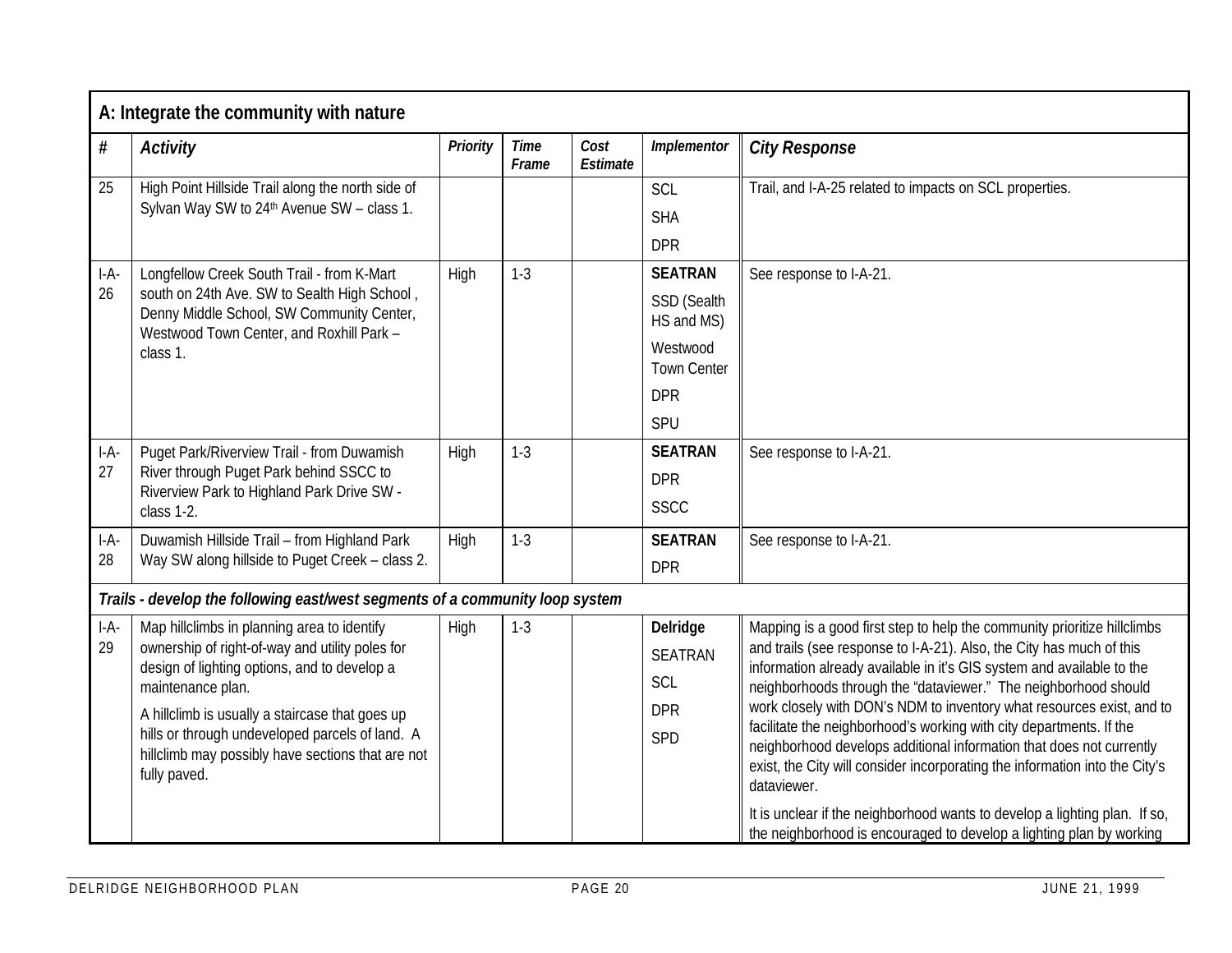|              | A: Integrate the community with nature                                                                                                                      |          |                      |                  |                                                               |                                                                                                                                                                                                                                                                                                                                                                                                                                                                          |  |  |  |  |
|--------------|-------------------------------------------------------------------------------------------------------------------------------------------------------------|----------|----------------------|------------------|---------------------------------------------------------------|--------------------------------------------------------------------------------------------------------------------------------------------------------------------------------------------------------------------------------------------------------------------------------------------------------------------------------------------------------------------------------------------------------------------------------------------------------------------------|--|--|--|--|
| $\#$         | <b>Activity</b>                                                                                                                                             | Priority | <b>Time</b><br>Frame | Cost<br>Estimate | Implementor                                                   | <b>City Response</b>                                                                                                                                                                                                                                                                                                                                                                                                                                                     |  |  |  |  |
|              |                                                                                                                                                             |          |                      |                  |                                                               | with SCL. The plan should include the specific location and type of<br>lighting fixtures that will be the basis of project feasibility and cost<br>estimates. SCL offers a selection of pedestrian lights for<br>neighborhoods. Any lighting in parks should involve DPR, and security<br>lighting should involve SPD. Please reference SCL's new publication<br>entitled 'Resources for Neighborhood Planning Opportunities' for more<br>details; available at the NSC. |  |  |  |  |
| $I-A-$<br>30 | Charleston Street Trail - from SW Delridge Way<br>to Marginal Way SW - class 1-3.                                                                           | Med.     | $3-6$                |                  | <b>SEATRAN</b><br><b>DPR</b>                                  | See response to I-A-21.                                                                                                                                                                                                                                                                                                                                                                                                                                                  |  |  |  |  |
| $I-A-$<br>31 | Genesee Street Trail - from Longfellow Creek to<br>17th Ave. SW - class 1-3.                                                                                | High     | $1-2$                |                  | <b>SEATRAN</b><br>SSD<br>(Cooper/<br><b>Boren</b><br>School)  | See response to I-A-21.                                                                                                                                                                                                                                                                                                                                                                                                                                                  |  |  |  |  |
| $I-A$<br>32  | Puget Boulevard Trail - from Greg Davis Park to<br>Duwamish River Trail - class 1-2.                                                                        | High     | $1 - 2$              |                  | <b>SEATRAN</b><br>SSD (New<br>Cooper<br>School)<br><b>DPR</b> | See response to I-A-21.                                                                                                                                                                                                                                                                                                                                                                                                                                                  |  |  |  |  |
| $I-A-$<br>33 | SW Juneau Street Trail - from SW Kenny Street<br>and High Point Hillside Trail to SSCC Chinese<br>Gardens and Puget Creek/Riverview Trail - class<br>$1-3.$ | Med.     | $3-6$                |                  | <b>SEATRAN</b><br><b>SSCC</b><br><b>SHA</b>                   | See response to I-A-21.                                                                                                                                                                                                                                                                                                                                                                                                                                                  |  |  |  |  |
| $I-A-$<br>34 | SW Graham Street Trail - from SW Kenny Street<br>and High Point Hillside Trail to SSCC - class 1-3.                                                         | Med.     | $3-6$                |                  | <b>SEATRAN</b><br><b>SSCC</b><br><b>SHA</b>                   | See response to I-A-21.                                                                                                                                                                                                                                                                                                                                                                                                                                                  |  |  |  |  |
| $I-A-$<br>35 | Myrtle Street Trail - from the water reservoir site<br>on 35th Avenue SW past High Point Playground<br>and Longfellow Creek Trail past Sanislo School       | Med.     | $3-6$                |                  | <b>SEATRAN</b><br><b>DPR</b>                                  | See response to I-A-21.                                                                                                                                                                                                                                                                                                                                                                                                                                                  |  |  |  |  |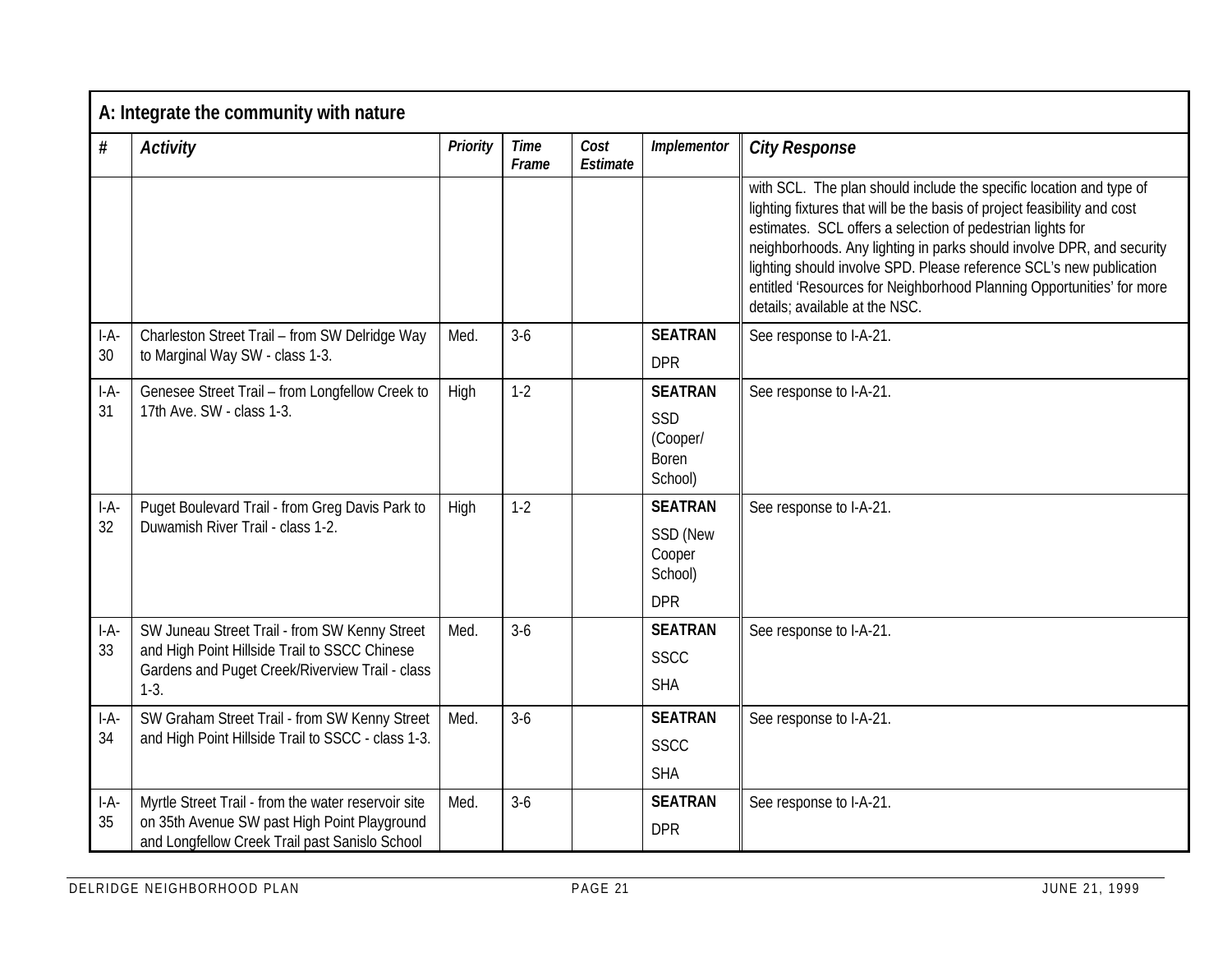|              | A: Integrate the community with nature                                                                                                                                                                                                                                               |             |                      |                  |                                                  |                                                                                                                                                                                                                                                                                                                                                                                                                                                                                                                                                                                                                                                                                                              |  |  |  |  |
|--------------|--------------------------------------------------------------------------------------------------------------------------------------------------------------------------------------------------------------------------------------------------------------------------------------|-------------|----------------------|------------------|--------------------------------------------------|--------------------------------------------------------------------------------------------------------------------------------------------------------------------------------------------------------------------------------------------------------------------------------------------------------------------------------------------------------------------------------------------------------------------------------------------------------------------------------------------------------------------------------------------------------------------------------------------------------------------------------------------------------------------------------------------------------------|--|--|--|--|
| $\#$         | <b>Activity</b>                                                                                                                                                                                                                                                                      | Priority    | <b>Time</b><br>Frame | Cost<br>Estimate | Implementor                                      | <b>City Response</b>                                                                                                                                                                                                                                                                                                                                                                                                                                                                                                                                                                                                                                                                                         |  |  |  |  |
|              | to Riverview Playfield and the Puget<br>Creek/Riverview Trail - class 1-3.                                                                                                                                                                                                           |             |                      |                  | SSD<br>(Sanislo)                                 |                                                                                                                                                                                                                                                                                                                                                                                                                                                                                                                                                                                                                                                                                                              |  |  |  |  |
|              |                                                                                                                                                                                                                                                                                      |             |                      |                  | <b>SHA</b>                                       |                                                                                                                                                                                                                                                                                                                                                                                                                                                                                                                                                                                                                                                                                                              |  |  |  |  |
| $I-A-$<br>36 | Holden Street Trail - from K-Mart to 9th Avenue<br>SW /Puget Park/Riverview Trail - class 1-3.                                                                                                                                                                                       | Med.        | $3-6$                |                  | <b>SEATRAN</b><br><b>DPR</b>                     | See response to I-A-21.                                                                                                                                                                                                                                                                                                                                                                                                                                                                                                                                                                                                                                                                                      |  |  |  |  |
| $I-A-$<br>37 | Thistle Street Trail - from 35th Avenue SW past<br>Sealth High School to 9th Avenue SW /Puget<br>Park/Riverview Trail and Westcrest Park - class<br>1.                                                                                                                               | Med.        | $3-6$                |                  | <b>SEATRAN</b><br>SSD<br>(Sanislo)<br><b>DPR</b> | See response to I-A-21.                                                                                                                                                                                                                                                                                                                                                                                                                                                                                                                                                                                                                                                                                      |  |  |  |  |
|              | <b>Environmental Stewardship</b>                                                                                                                                                                                                                                                     |             |                      |                  |                                                  |                                                                                                                                                                                                                                                                                                                                                                                                                                                                                                                                                                                                                                                                                                              |  |  |  |  |
| $I-A-$<br>38 | Environmental stewardship organization - create<br>and provide funding for an organization to<br>coordinate public, private, and volunteer<br>environmental stewardship in Delridge and to<br>implement the nature related elements of the<br>Delridge Neighborhood Plan.            | High        | Contin-<br>uous      |                  | Delridge<br><b>DPR</b><br>SPU<br>SSD             | Developing an environmental stewardship program is a community-<br>based activity that could be partially supported by existing city programs.<br>SPU has programs available to support community organizations and<br>environmental stewardship through its Environmental Partnerships<br>division. SPU currently funds a part-time Watershed Interpretive<br>Specialist position through DPR's Camp Long facility to focus on<br>environmental education opportunities in the Longfellow Creek<br>watershed who is available to work with the community on these issues.<br>DON's Neighborhood Development Manager should be able to provide<br>assistance to the neighborhood's stewardship organization. |  |  |  |  |
| $I-A-$<br>39 | Open space maintenance - fund Parks<br>Department to maintain and enhance open<br>space using whatever resources are appropriate<br>and available, including the development of<br>Adopt-A-Park program, a youth employment<br>and/or training program, or a stewardship<br>program. | <b>High</b> | Contin-<br>uous      |                  | <b>DPR</b>                                       | DPR appreciates the neighborhood's support for maintenance of park<br>property. The department would need additional funding in order to<br>increase maintenance as not enough funding has been provided to<br>maintain new DPR open space properties. The Adopt-A-Park program is<br>another means by which citizens can aid DPR in some maintenance<br>activities and take on park stewardship.<br>DPR does not currently have plans underway for a year round youth<br>employment program but will explore the option and provide a cost<br>estimate for developing and operating such a program in 2000. DPR will                                                                                        |  |  |  |  |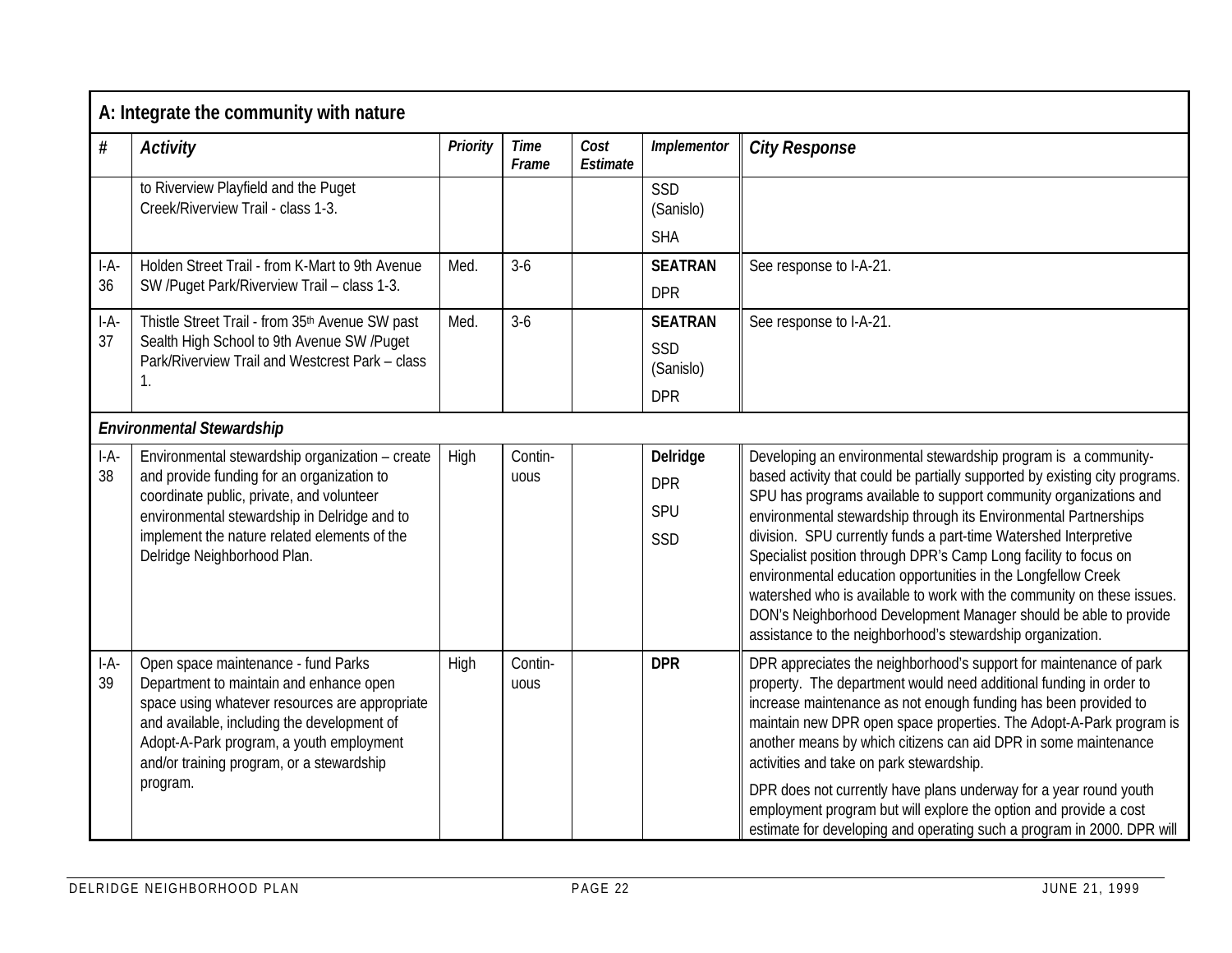|              | A: Integrate the community with nature                                          |          |                      |                  |             |                                                                                                                                                                                                                                                                                                                                                                                                                                                                                                                                                                                                                                                                                                                                                                      |  |  |  |
|--------------|---------------------------------------------------------------------------------|----------|----------------------|------------------|-------------|----------------------------------------------------------------------------------------------------------------------------------------------------------------------------------------------------------------------------------------------------------------------------------------------------------------------------------------------------------------------------------------------------------------------------------------------------------------------------------------------------------------------------------------------------------------------------------------------------------------------------------------------------------------------------------------------------------------------------------------------------------------------|--|--|--|
| #            | <b>Activity</b>                                                                 | Priority | <b>Time</b><br>Frame | Cost<br>Estimate | Implementor | <b>City Response</b>                                                                                                                                                                                                                                                                                                                                                                                                                                                                                                                                                                                                                                                                                                                                                 |  |  |  |
|              |                                                                                 |          |                      |                  |             | work with the NDM to further prioritize this activity as part of the sector<br>work plan. Currently, youths participate in many ways to improve park<br>property for everyone. In the summer of 1999, DPR benefited from the<br>work of paid youth from the Park Corps working in Lincoln Park and<br>from the work of students affiliated with Consejo working at Fauntleroy.<br>Both these groups have grants to pay for the youth's time. DPR hopes<br>the sponsoring organizations will be able to continue the programs next<br>summer. Other groups such as the YMCA EcoLeaders provide<br>volunteer work to improve parks.                                                                                                                                    |  |  |  |
| $I-A-$<br>40 | Longfellow Creek Watershed<br>Educator/Coordinator - fund a full-time position. | High     | Contin-<br>uous      |                  | SPU, DPR    | The City appreciates the support for the watershed educator/<br>coordinator. SPU currently funds a part-time Watershed Interpretive<br>Specialist position through DPR's Camp Long facility to focus on<br>environmental education opportunities in the Longfellow Creek<br>watershed and tion to full time.                                                                                                                                                                                                                                                                                                                                                                                                                                                         |  |  |  |
|              |                                                                                 |          |                      |                  |             | From this recommendation it is unclear what the additional education<br>and coordination activities are that the neighborhood would like this<br>position to accomplish. In the context of developing a 10-year plan for<br>SPU's city-wide Urban Creeks Legacy program, SPU will work with the<br>neighborhood and DPR to explore developing and funding additional<br>education and stewardship activities to further the goals of the Urban<br>Creeks Legacy program, including the possibility of increasing the<br>position to full-time. Budget issues and equity among the City's major<br>watersheds, some of which do not have a half-time watershed<br>coordinator to date (e.g. Thornton and Taylor Creeks), will need to form<br>part of the discussion. |  |  |  |
|              |                                                                                 |          |                      |                  |             | While the watershed coordinator is part-time, it is important to note that<br>SPU already has a civil engineer and an urban creeks coordinator<br>dedicating 70% and 25% of their time respectively to outreach,<br>stewardship and restoration activities in Longfellow Creek. This is on an<br>ongoing basis and does not include the additional staff working in this<br>watershed in conjunction with the Millennium projects.                                                                                                                                                                                                                                                                                                                                   |  |  |  |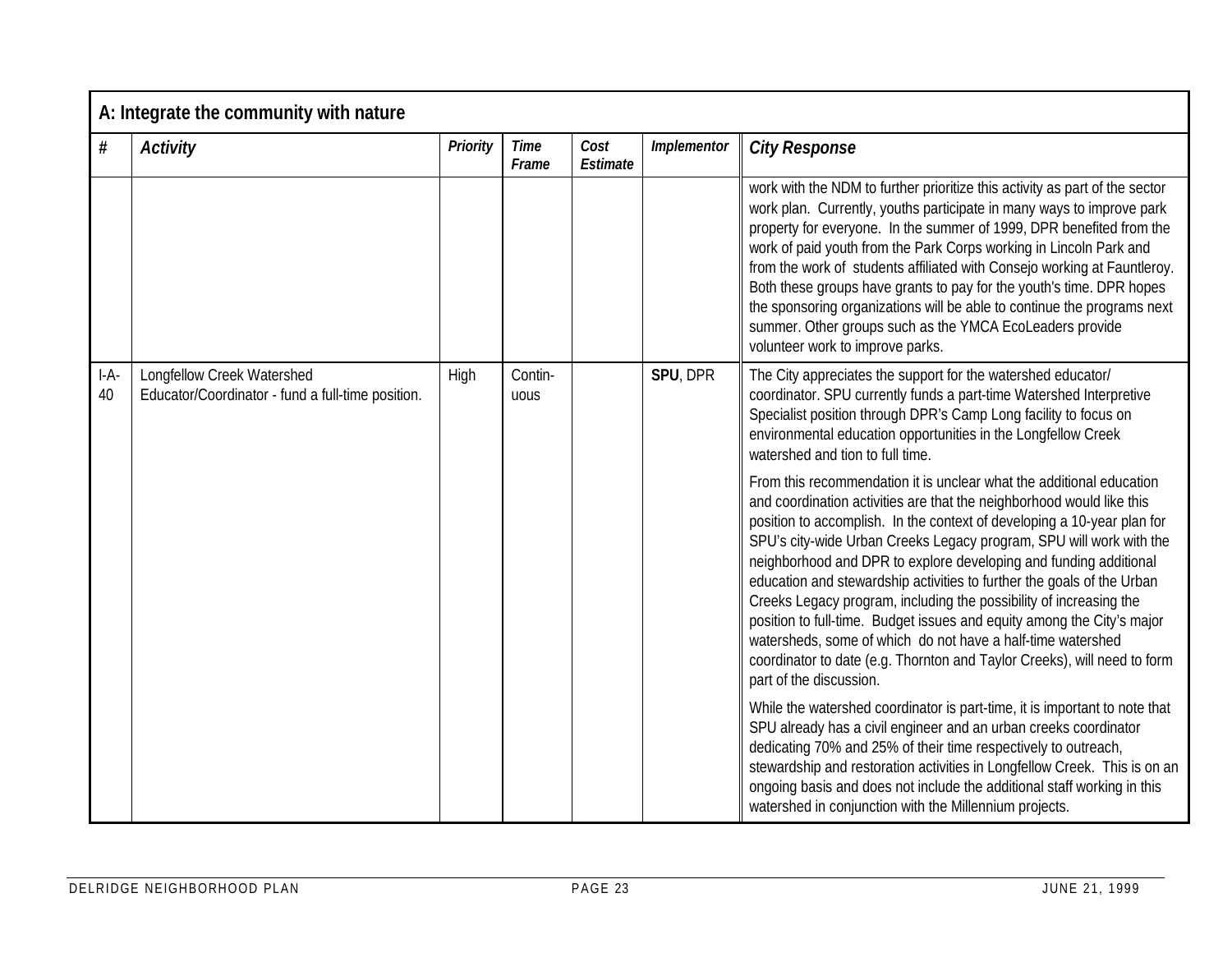#### *Description*

Develop neighborhood nodes of concentrated activity with mixed use commercial and residential developments, pedestrian and transit orientations along Delridge Way in the north at Andover, in the center between Brandon and Juneau, and in the south at K-Mart.

#### *Integrated City Response*

The Executive strongly supports the community's vision for the development of concentrated nodes of activity in the Delridge neighborhood. This is consistent with the City's overall growth management strategy of concentrating growth and activity to improve neighborhood identity and foster a sense of place, encourage transit and pedestrian-oriented development, develop a range of neighborhood businesses and services, and relieve development pressure on environmentally sensitive sites.

Numerous activities are already underway, and some tasks are to be undertaken in 1999-2000. Many of the other activities in this key strategy will require the cooperation and continued efforts of the neighborhood, the City, private and nonprofit developers, property owners, and other agencies for eventual implementation. While directed toward a single goal, the individual activities in this strategy could be implemented independently of one another. The neighborhood has also proposed zoning changes to help implement this Key Strategy. A proposed ordinance to amend the official zoning map will be prepared and forwarded to Council with the plan.

It will be helpful for the neighborhood to identify their highest priorities since it is likely that much of this strategy will be implemented incrementally. While the NMF and Neighborhood EIF may provide funding for some of the less expensive items, other recommendations will require additional resources for further concept development and eventual implementation. Priorities will need to be identified through the City's sector work programs to focus city efforts once resources are identified and become available.

#### **Lead Department:** DON

**Participating Departments:** DCLU, SEATRAN, SCL, SAC, DPR, OED, OH, SPL

#### *Activities Already Underway*

- 1. DCLU will address design guidelines proposed by all neighborhoods simultaneously, in order to revise the city-wide design review program in the most efficient manner. This work is underway and DCLU is scheduled to make recommendations to the City Council in the fourth quarter, 1999.
- 2. For the rezones proposed with the Delridge plan, DCLU will prepare the ordinance amending the official zoning map and submit it to the City Council for their consideration with the Delridge plan.
- 3. OH recently provided \$220,500 in down payment assistance funds to DNDA for the Brandon Court Project, and looks forward to additional opportunities to assist the Delridge neighborhood in meeting their affordable housing goals.
- 4. OED, as a member of the Seattle Economic Development Collaborative a consortium of economic development investors in Seattle – recently loaned DNDA \$245,000 to finance acquisition and development costs for the Brandon Court Project.
- 5. DNDA, through support from OED, had a consultant complete a market study to determine the market for potential businesses in the Brandon Court Project.
- 6. The City is currently evaluating sites in West Seattle for the Southwest Police Precinct. ESD and SPD will involve the community in design and project development once a site is chosen.

#### *Tasks to be Undertaken in 1999-2000*

- 1. The Executive will forward transit related requests to King County Metro on the community's behalf.
- 2. DCLU staff will work with the neighborhood, to undertake a land use planning exercise and rezone analysis to explore different zoning designations to see if a rezone might achieve the neighborhood's vision and meet the City's criteria for rezones. Several neighborhoods have requested DCLU's services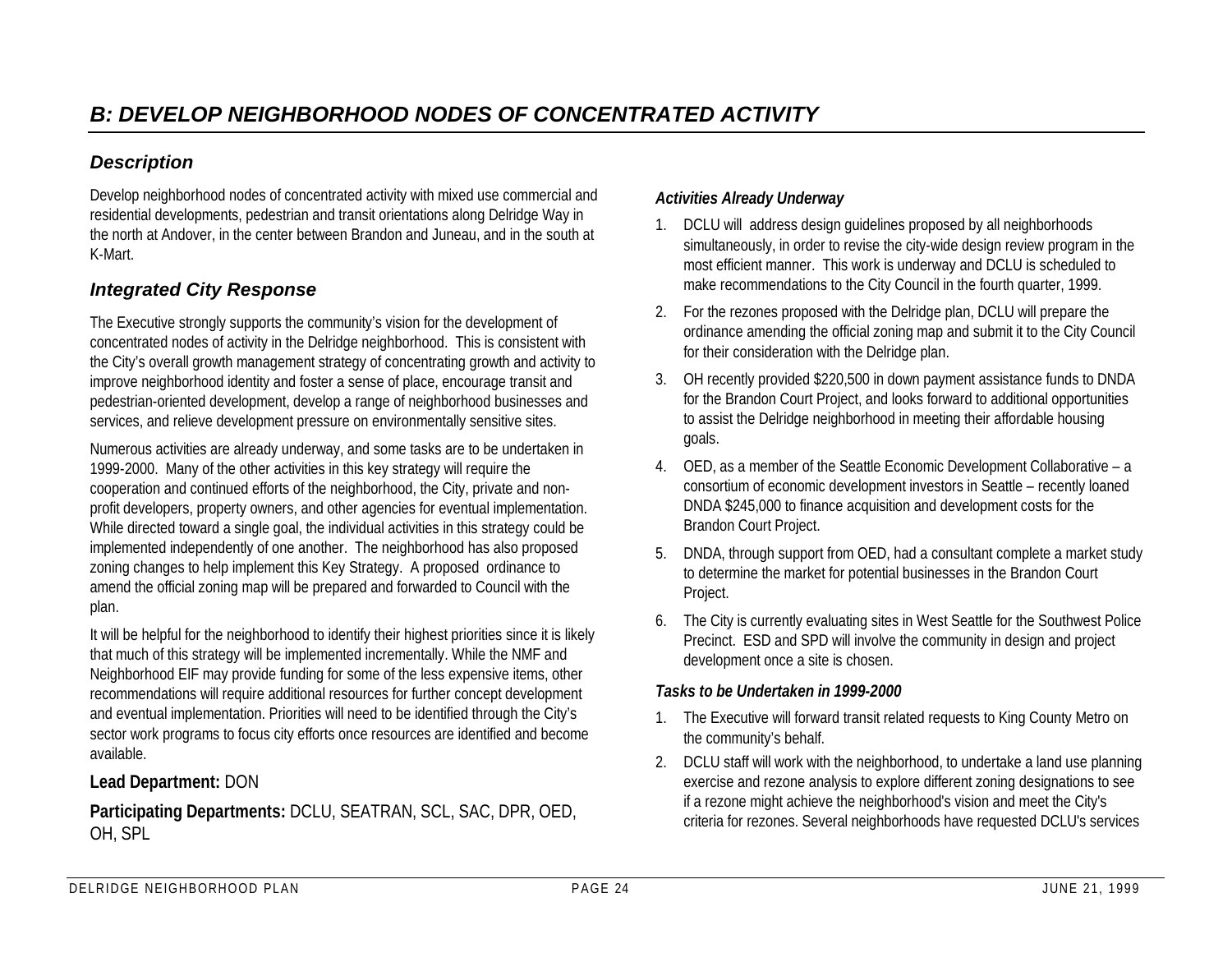in this capacity. DCLU is likely to begin this work as part of their 2001-2002 work program

- 3. An urban arterial trust account (UATA) project will be done on Delridge Way SW. This project entails signal removal, replacement, and interconnection between SW Holly Street and SW Henderson Street. The project will be undertaken in late 1999 and costs approximately \$400,000.
- 4. Identify those activities in this Key Strategy that are good candidates for next steps for implementation considering priorities, funding sources, and departmental staffing concerns through the Southwest Sector Work Program.
- 5. Identify next steps for continued implementation.
- 6. SEATRAN will review options for improving signage near SW Roxbury Street and SW Holden Street to let commuters know that there are alternative routes to Delridge Way SW. This review will be done in 2000. (Activity I-B0- 4)

|                                                   | B: Develop neighborhood nodes of concentrated activity                                                                                                                                                                                                                                                                                        |                 |               |                  |                                          |                                                                                                                                                                                                                                                                                                                                                                                                                                                                                                                                                                                                                                                                                                                                                                                                                                                                                                                                                                                                                                                                                                                                                                                                                                                                                                                                                                                     |  |  |  |  |
|---------------------------------------------------|-----------------------------------------------------------------------------------------------------------------------------------------------------------------------------------------------------------------------------------------------------------------------------------------------------------------------------------------------|-----------------|---------------|------------------|------------------------------------------|-------------------------------------------------------------------------------------------------------------------------------------------------------------------------------------------------------------------------------------------------------------------------------------------------------------------------------------------------------------------------------------------------------------------------------------------------------------------------------------------------------------------------------------------------------------------------------------------------------------------------------------------------------------------------------------------------------------------------------------------------------------------------------------------------------------------------------------------------------------------------------------------------------------------------------------------------------------------------------------------------------------------------------------------------------------------------------------------------------------------------------------------------------------------------------------------------------------------------------------------------------------------------------------------------------------------------------------------------------------------------------------|--|--|--|--|
| #                                                 | <b>Activity</b>                                                                                                                                                                                                                                                                                                                               | <b>Priority</b> | Time<br>Frame | Cost<br>Estimate | Implementor                              | <b>City Response</b>                                                                                                                                                                                                                                                                                                                                                                                                                                                                                                                                                                                                                                                                                                                                                                                                                                                                                                                                                                                                                                                                                                                                                                                                                                                                                                                                                                |  |  |  |  |
|                                                   | Key recommendations pertaining to all four neighborhood anchors:                                                                                                                                                                                                                                                                              |                 |               |                  |                                          |                                                                                                                                                                                                                                                                                                                                                                                                                                                                                                                                                                                                                                                                                                                                                                                                                                                                                                                                                                                                                                                                                                                                                                                                                                                                                                                                                                                     |  |  |  |  |
|                                                   | <b>Traffic and transportation</b>                                                                                                                                                                                                                                                                                                             |                 |               |                  |                                          |                                                                                                                                                                                                                                                                                                                                                                                                                                                                                                                                                                                                                                                                                                                                                                                                                                                                                                                                                                                                                                                                                                                                                                                                                                                                                                                                                                                     |  |  |  |  |
| $\vert \cdot \vert$<br><b>B0-</b><br>$\mathbf{1}$ | Transit shelters - install transit shelters with<br>unique lighting, signage, artworks (including<br>student work), and other furnishings, including<br>storm drainage improvements, at Andover,<br>Genesee, Oregon, Alaska, Brandon, Juneau,<br>25th, Myrtle, Orchard, and Webster Streets to<br>improve transit access and visual identity. | High            | $1 - 3$       |                  | Metro<br><b>SAC</b><br>SSD<br><b>SAC</b> | Improving transit service is a high priority for the City, and City staff work<br>closely with Metro staff on transit shelter issues. Metro provides the<br>funding, does the basic design work, and installs the shelters. City<br>staff's role is more limited, and primarily is focused on reviewing shelter<br>locations as suggested by Metro staff. The Executive will forward this<br>and related transit requests to King County Metro on the community's<br>behalf. SPO, SEATRAN and DON will review the transit service<br>requests and transit stop improvements identified in the neighborhood<br>plans and integrate those requested improvements into the work being<br>done under Strategy T4 "Establish and Implement Transit Service<br>Priorities" in the City's Transportation Strategic Plan (TSP). The<br>Executive will report to the City Council Transportation Committee on its<br>progress on Strategy T4 as part of its ongoing reporting requirements on<br>the TSP and to the Neighborhoods, Growth Planning and Civic<br>Engagement Committee.<br>Some options for implementing this activity may already exist. The<br>Intermediate Capacity Transit Service Study, a component of the Seattle<br>Transit Initiative, will analyze corridors citywide for implementation of<br>intermediate capacity transit. Options being looked at to serve these |  |  |  |  |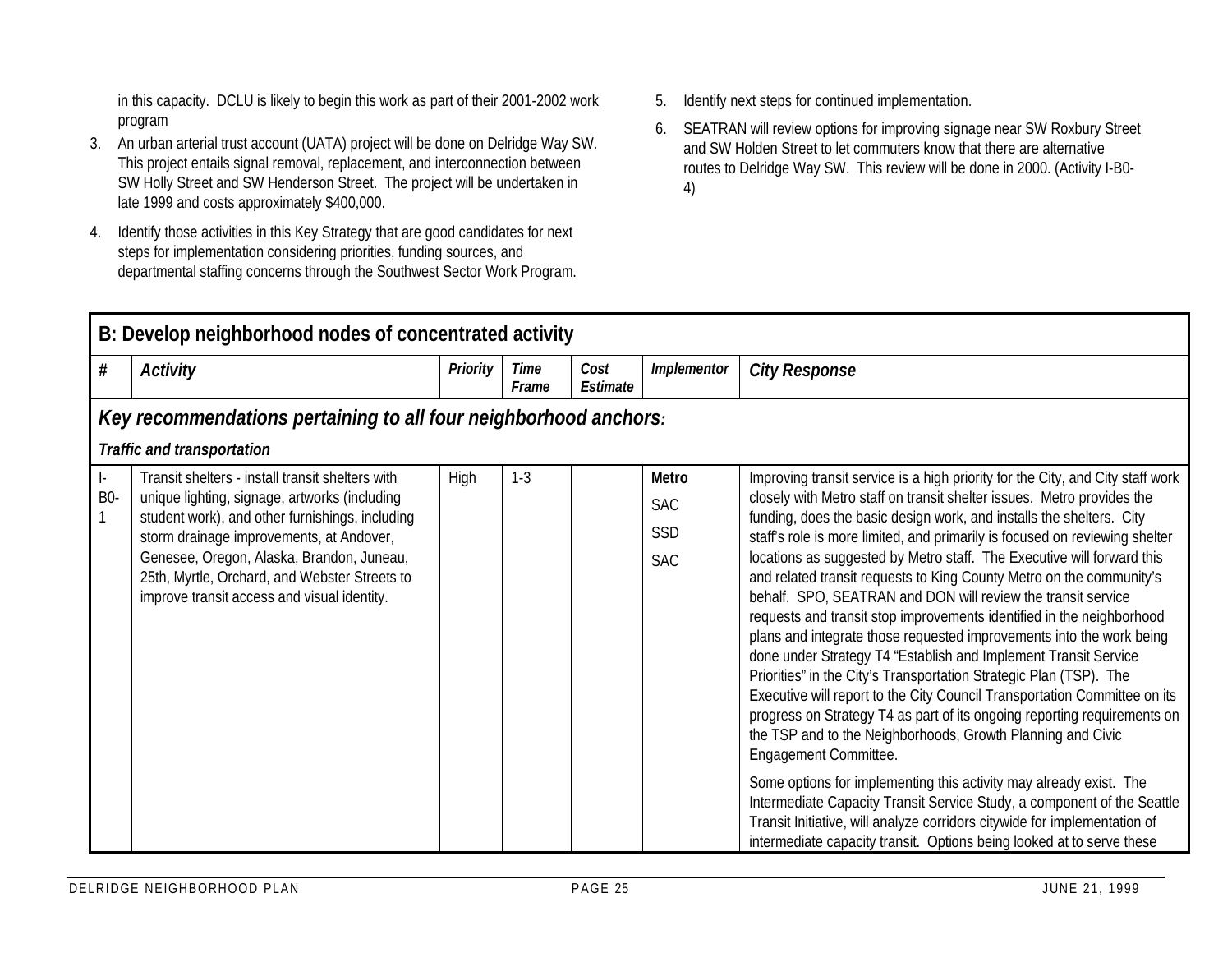|                                           | B: Develop neighborhood nodes of concentrated activity                                                                                      |          |                      |                  |                                                                          |                                                                                                                                                                                                                                                                                                                                                                                                                                                                                                                                                                                                                                                                                                                                                                                                                                                                                                                                                                        |  |  |  |  |
|-------------------------------------------|---------------------------------------------------------------------------------------------------------------------------------------------|----------|----------------------|------------------|--------------------------------------------------------------------------|------------------------------------------------------------------------------------------------------------------------------------------------------------------------------------------------------------------------------------------------------------------------------------------------------------------------------------------------------------------------------------------------------------------------------------------------------------------------------------------------------------------------------------------------------------------------------------------------------------------------------------------------------------------------------------------------------------------------------------------------------------------------------------------------------------------------------------------------------------------------------------------------------------------------------------------------------------------------|--|--|--|--|
| $\#$                                      | <b>Activity</b>                                                                                                                             | Priority | <b>Time</b><br>Frame | Cost<br>Estimate | Implementor                                                              | <b>City Response</b>                                                                                                                                                                                                                                                                                                                                                                                                                                                                                                                                                                                                                                                                                                                                                                                                                                                                                                                                                   |  |  |  |  |
|                                           |                                                                                                                                             |          |                      |                  |                                                                          | corridors include bus rapid transit, historic streetcar, tram/modern<br>streetcar, at-grade LRT and monorail. Corridors being looked at include<br>a number of West Seattle corridors, including Delridge Way, Fauntleroy<br>Way, and cross-town service linking White Center with the Duwamish<br>area. A Request for Proposals for consultant services will be issued in<br>the summer of 1999 and community scoping meetings will occur in late<br>fall 1999.                                                                                                                                                                                                                                                                                                                                                                                                                                                                                                       |  |  |  |  |
|                                           |                                                                                                                                             |          |                      |                  |                                                                          | For the "Arts" elements, Metro started a program in 1989 to involve<br>youth and other members of the community in designing and painting<br>bus shelter murals. Metro contributes panels and paint, and members of<br>the community donate their artistic talent to create murals for Metro bus<br>shelters. While volunteers create the majority of the murals, Metro does<br>fund a few artist commissions each year for bus shelter artworks.<br>Announcements about these opportunities are published by the King<br>County Public Art Program. For more information on artist opportunities<br>refer to the King County Public Art Program website.                                                                                                                                                                                                                                                                                                              |  |  |  |  |
|                                           |                                                                                                                                             |          |                      |                  |                                                                          | Lastly, SAC staff may be involved if "1% for Art funds" or NMF grants<br>are involved or if transit shelter projects are part of a larger capital<br>streetscape plan.                                                                                                                                                                                                                                                                                                                                                                                                                                                                                                                                                                                                                                                                                                                                                                                                 |  |  |  |  |
| $\vert$ -<br><b>B0-</b><br>$\overline{2}$ | West Seattle Circulator - create a West Seattle<br>Circulator or shuttle bus route between Delridge<br>and West Seattle business districts. | High     | $1 - 3$              |                  | Metro<br><b>SEATRAN</b><br><b>West Seattle</b><br>Chamber<br>King County | This activity will be forwarded to Metro (see I-B0-1). One activity that is<br>underway related to transit in West Seattle, and which may provide<br>some opportunities to create better transit service in West Seattle, is the<br>Seattle Transit Initiative. The Intermediate Capacity Transit Service<br>Study, a component of the Seattle Transit Initiative, is analyzing<br>corridors citywide for implementation of intermediate capacity transit.<br>Options being looked at to serve these corridors include bus rapid<br>transit, historic streetcar, tram/modern streetcar, at-grade LRT and<br>monorail. Corridors being looked at include Delridge Way SW,<br>Fauntleroy Way SW, and cross-town service linking White Center with<br>the Duwamish area. However, neighborhood circulator services using<br>small buses are not a part of this study. Funding for analysis of circulator<br>routes in neighborhoods has not been identified at this time. |  |  |  |  |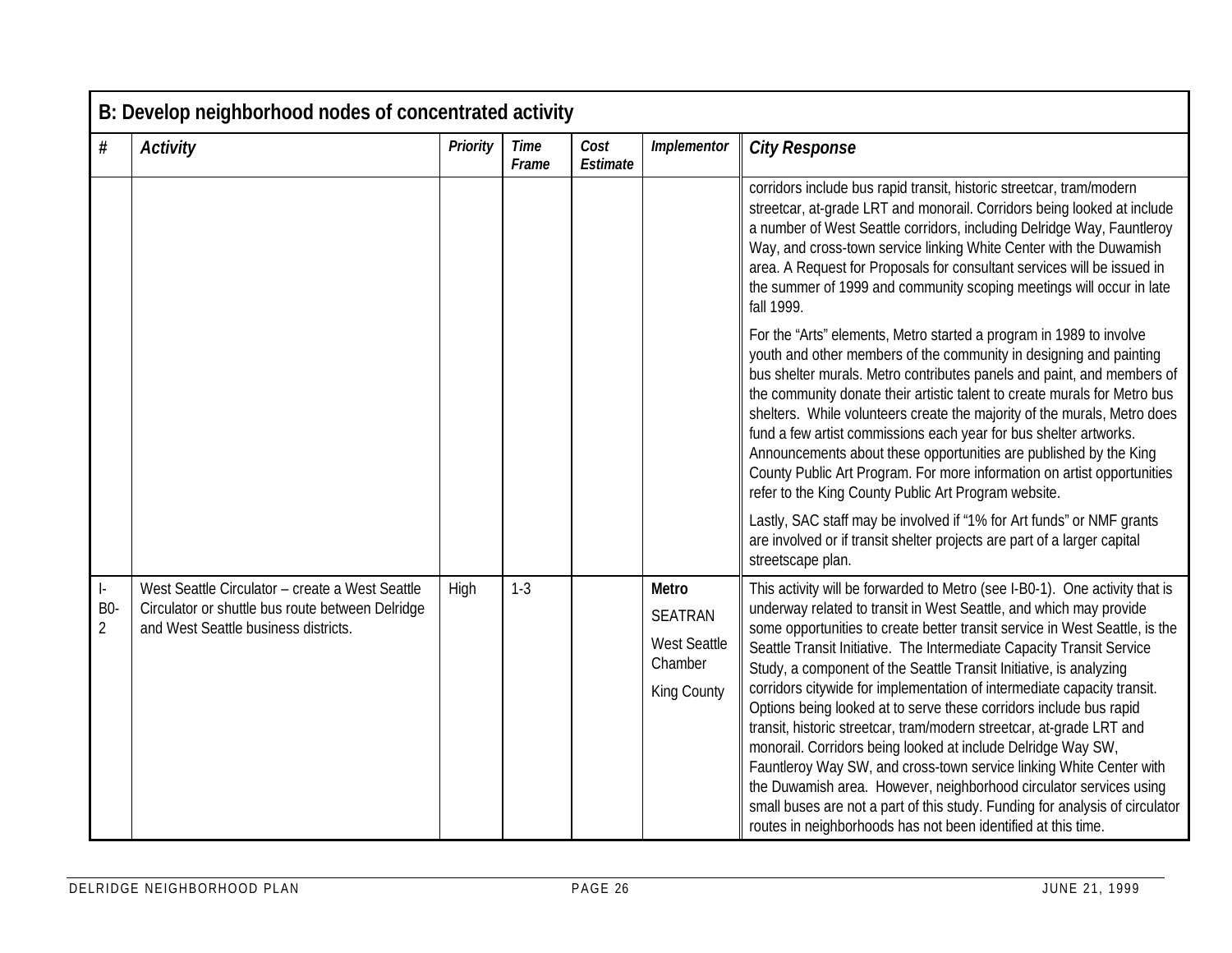|                       | B: Develop neighborhood nodes of concentrated activity                                                               |          |                      |                  |                              |                                                                                                                                                                                                                                                                                                                                                                                                                                                                                                                                                                                                                                                                                                                                                                                                                                                                                                                                                                                                                                                                                                                                                                                                                                                                                                                 |  |  |  |  |
|-----------------------|----------------------------------------------------------------------------------------------------------------------|----------|----------------------|------------------|------------------------------|-----------------------------------------------------------------------------------------------------------------------------------------------------------------------------------------------------------------------------------------------------------------------------------------------------------------------------------------------------------------------------------------------------------------------------------------------------------------------------------------------------------------------------------------------------------------------------------------------------------------------------------------------------------------------------------------------------------------------------------------------------------------------------------------------------------------------------------------------------------------------------------------------------------------------------------------------------------------------------------------------------------------------------------------------------------------------------------------------------------------------------------------------------------------------------------------------------------------------------------------------------------------------------------------------------------------|--|--|--|--|
| $\#$                  | <b>Activity</b>                                                                                                      | Priority | <b>Time</b><br>Frame | Cost<br>Estimate | Implementor                  | <b>City Response</b>                                                                                                                                                                                                                                                                                                                                                                                                                                                                                                                                                                                                                                                                                                                                                                                                                                                                                                                                                                                                                                                                                                                                                                                                                                                                                            |  |  |  |  |
|                       |                                                                                                                      |          |                      |                  |                              | This activity is similar to activity II-E-4, which is part of the West Seattle<br>Transportation Action Agenda. See response to II-E-4.<br>Another method for starting to implement this activity would be to seek<br>to demonstrate that strong demand for this type of service exists.<br>Demonstrating demand for such a service can help show Metro how<br>much a circulator shuttle is needed in the community. If the community<br>wishes to pursue this activity, the community (possibly in conjunction<br>with other West Seattle neighborhoods) could initiate either a demand-<br>based van or circulator van system as a demonstration activity.<br>Monitoring of van usage will help demonstrate whether such a program<br>should be expanded and run by Metro. The initial demonstration activity<br>may qualify for Neighborhood Matching Fund grants.                                                                                                                                                                                                                                                                                                                                                                                                                                           |  |  |  |  |
| ŀ.<br><b>B0-</b><br>3 | Improve maintenance of existing roadways<br>throughout the planning area. Fix potholes and<br>improve spot drainage. | High     | $1 - 3$              |                  | <b>SEATRAN</b><br><b>SPU</b> | The City supports the neighborhood's recommendation to improve<br>maintenance of existing roadways throughout the neighborhood.<br>However, funding is very limited compared to the maintenance need.<br>SEATRAN does, however, have some programs that address sites<br>where maintenance problems are causing safety concerns. SEATRAN<br>will investigate these problem sites if provided with a specific location,<br>detailed description, and neighborhood contact who can describe the<br>problem. SEATRAN has also begun a new program, the "Pothole<br>Ranger" program, to respond to pothole repair requests. Residents<br>need to contact SEATRAN's Street Maintenance division and list<br>specific locations to be filled.<br>For drainage improvements, more information is needed on the<br>locations and types of problems in order to assess the need for utility<br>drainage system spot improvements. If the drainage system<br>infrastructure is in place, current policy requires property owner<br>contribution for drainage improvements adjacent to their property to<br>connect to the system. However, SPU is currently conducting a<br>drainage policy study to investigate various shared funding strategies to<br>address these conditions citywide. Also, see response to II-A-1. |  |  |  |  |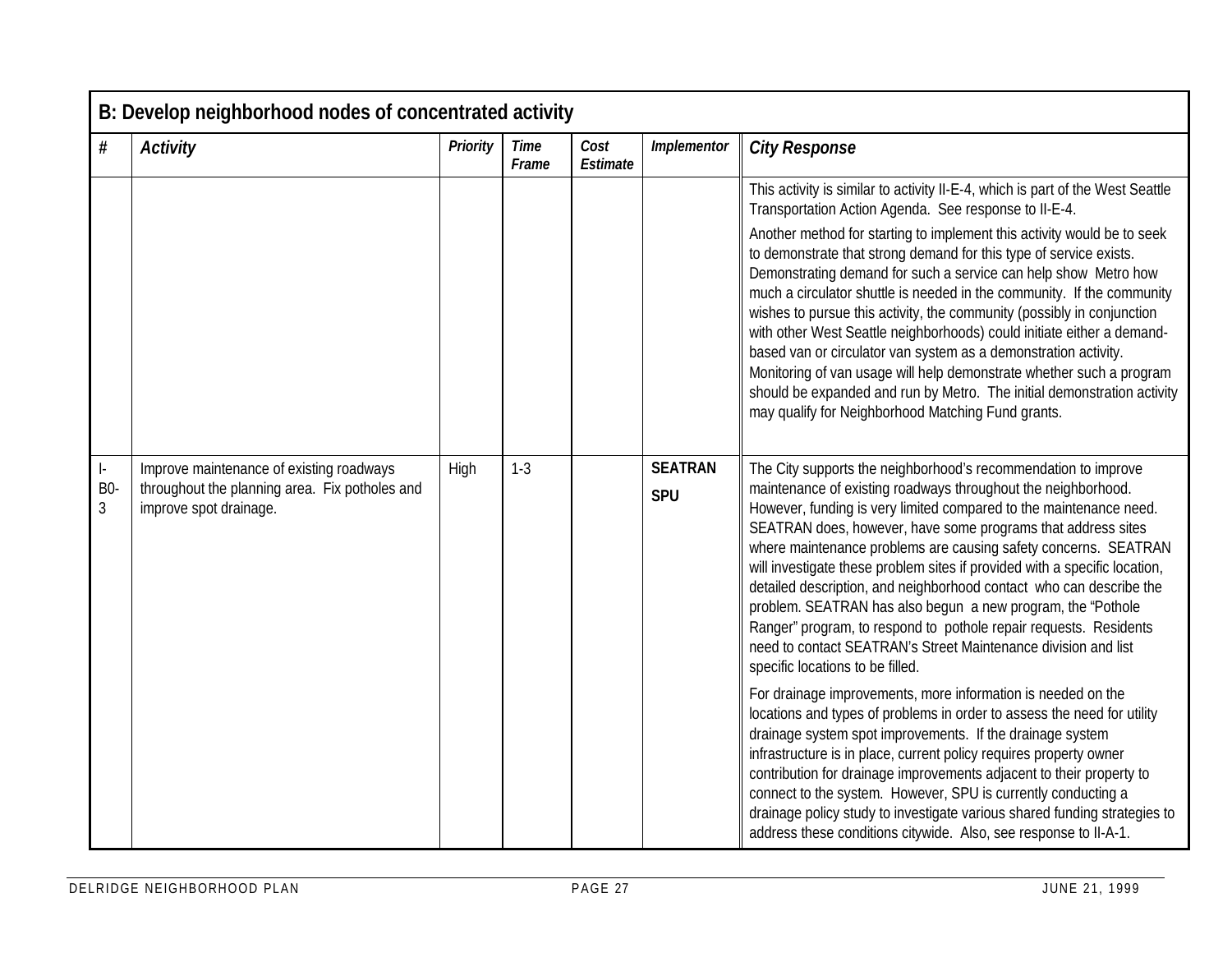|                       | B: Develop neighborhood nodes of concentrated activity                                                                                                                                                                                                                                                                                                                                                                                                                                                                                                                                                   |                 |                      |                  |                                                 |                                                                                                                                                                                                                                                                                                                                                                                                                                                                                                                                                                                                                                                                                                                                                                                                                                                                                                                                                                                                                                                                                                                                                                                                                                                                                                                                                                                                                                                                                                                                                                                                                                                                                                                                                                                                                                                                                                                                                                                                                                                                                        |  |  |  |  |  |
|-----------------------|----------------------------------------------------------------------------------------------------------------------------------------------------------------------------------------------------------------------------------------------------------------------------------------------------------------------------------------------------------------------------------------------------------------------------------------------------------------------------------------------------------------------------------------------------------------------------------------------------------|-----------------|----------------------|------------------|-------------------------------------------------|----------------------------------------------------------------------------------------------------------------------------------------------------------------------------------------------------------------------------------------------------------------------------------------------------------------------------------------------------------------------------------------------------------------------------------------------------------------------------------------------------------------------------------------------------------------------------------------------------------------------------------------------------------------------------------------------------------------------------------------------------------------------------------------------------------------------------------------------------------------------------------------------------------------------------------------------------------------------------------------------------------------------------------------------------------------------------------------------------------------------------------------------------------------------------------------------------------------------------------------------------------------------------------------------------------------------------------------------------------------------------------------------------------------------------------------------------------------------------------------------------------------------------------------------------------------------------------------------------------------------------------------------------------------------------------------------------------------------------------------------------------------------------------------------------------------------------------------------------------------------------------------------------------------------------------------------------------------------------------------------------------------------------------------------------------------------------------------|--|--|--|--|--|
| $\#$                  | <b>Activity</b>                                                                                                                                                                                                                                                                                                                                                                                                                                                                                                                                                                                          | <b>Priority</b> | <b>Time</b><br>Frame | Cost<br>Estimate | Implementor                                     | <b>City Response</b>                                                                                                                                                                                                                                                                                                                                                                                                                                                                                                                                                                                                                                                                                                                                                                                                                                                                                                                                                                                                                                                                                                                                                                                                                                                                                                                                                                                                                                                                                                                                                                                                                                                                                                                                                                                                                                                                                                                                                                                                                                                                   |  |  |  |  |  |
|                       | <b>Community design and amenities</b>                                                                                                                                                                                                                                                                                                                                                                                                                                                                                                                                                                    |                 |                      |                  |                                                 |                                                                                                                                                                                                                                                                                                                                                                                                                                                                                                                                                                                                                                                                                                                                                                                                                                                                                                                                                                                                                                                                                                                                                                                                                                                                                                                                                                                                                                                                                                                                                                                                                                                                                                                                                                                                                                                                                                                                                                                                                                                                                        |  |  |  |  |  |
| ŀ.<br><b>B0-</b><br>4 | Delridge Way SW Streetscape - modify the<br>existing roadway to provide the following<br>functional and visual enhancements:<br>1. sidewalk - 12 foot with furniture and trees in<br>nodes, 6 foot with 4 foot planter with trees in<br>residential areas,<br>parking lane - 8 foot,<br>2.<br>3.<br>bike lane - 4 foot through intersections,<br>traffic lanes - 11 foot (15 foot including bike<br>4.<br>$lane)$ ,<br>5.<br>turning lane - 12 foot (105 foot minimum<br>length),<br>median - 7-12 foot with trees and plantings,<br>6.<br>7.<br>curb extension - 8 foot (17-18 foot total<br>sidewalk). | Med.            | $3-6$                |                  | <b>SEATRAN</b><br>SCL<br><b>SAC</b><br>Delridge | This is a large activity that will require community and SEATRAN<br>participation. SEATRAN notes that this activity will require careful<br>review as changes to this arterial will have impacts on parallel,<br>residential non-arterial streets. Implementation of this activity should be<br>coordinated with activities I-B1-9 and I-B1-16. These should be<br>evaluated at the same time to coordinate sidewalk improvements, curb<br>bulbs, pocket parking, and HOV lane recommendations.<br>Resources are not currently available to do this level of improvement, so<br>funding will need to be secured. One partial funding option is a NMF<br>grant to begin developing a conceptual design.<br>For issues related to decreasing commuter traffic on Delridge Way SW,<br>one interim measure that SEATRAN will undertakes is to look at<br>improving signage near SW Roxbury Street and SW Holden Street to let<br>commuters know that there are alternative routes to Delridge Way SW.<br>This review will be done in 2000.<br>Below are comments specific to the amenities listed.<br>1. SEATRAN has some funding for sidewalk improvements. The<br>amount of this funding is very small relative to the need for sidewalk<br>maintenance and repair citywide. Its use tends to be focused on<br>sidewalk locations for which the City assumes maintenance<br>responsibility. These include landings at street corners, alley crossings<br>over sidewalks, and locations where sidewalk damage is caused by the<br>roots of city street trees. Otherwise, sidewalk maintenance and<br>improvement are held as the responsibility of adjacent property owners.<br>If there are locations that are in need of repair, the community can<br>contact SEATRAN's Street Use Office for a review. If the review finds<br>that repairs are necessary, SEATRAN can work with the property<br>owners to have the existing sidewalks repaired.<br>Recommendations for sidewalk maintenance and construction have<br>been raised in a number of neighborhood plans and this issue been |  |  |  |  |  |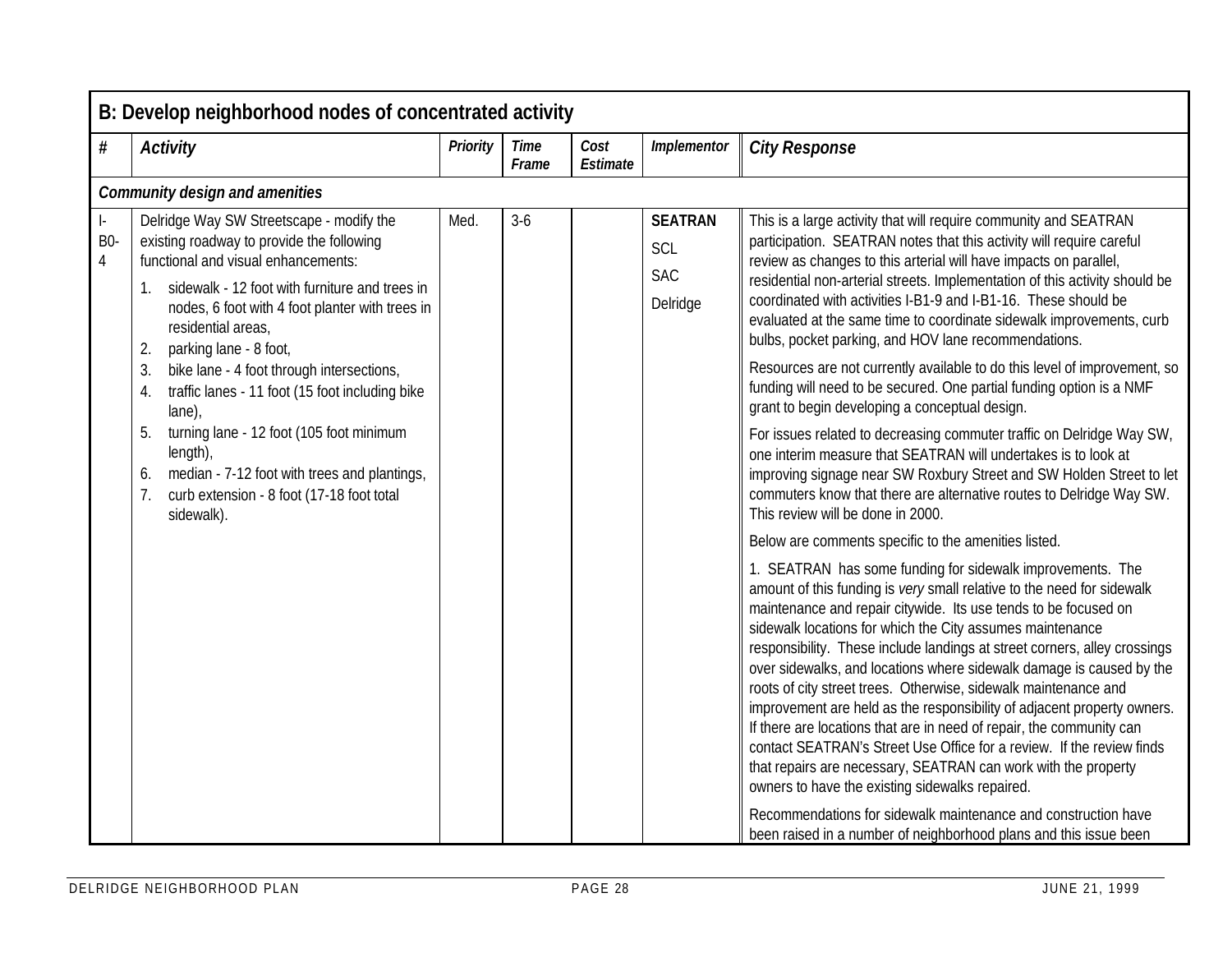|   | B: Develop neighborhood nodes of concentrated activity |          |                      |                  |             |                                                                                                                                                                                                                                                                                                                                                                                                                                                                                                                                                                                                                                                                                                                                                                          |  |  |  |  |
|---|--------------------------------------------------------|----------|----------------------|------------------|-------------|--------------------------------------------------------------------------------------------------------------------------------------------------------------------------------------------------------------------------------------------------------------------------------------------------------------------------------------------------------------------------------------------------------------------------------------------------------------------------------------------------------------------------------------------------------------------------------------------------------------------------------------------------------------------------------------------------------------------------------------------------------------------------|--|--|--|--|
| # | <b>Activity</b>                                        | Priority | <b>Time</b><br>Frame | Cost<br>Estimate | Implementor | <b>City Response</b>                                                                                                                                                                                                                                                                                                                                                                                                                                                                                                                                                                                                                                                                                                                                                     |  |  |  |  |
|   |                                                        |          |                      |                  |             | placed on the policy docket for further discussion. SEATRAN will<br>provide an update on this work to the City Council in 1999, and this<br>recommendation will be reconsidered in light of this work. In addition,<br>the City will be considering whether or not it can redirect or increase<br>funding to increase the level of sidewalk maintenance and construction,<br>and how drainage improvements should be paid for, as policy docket<br>issues. The policy docket work shall be expanded to include placing<br>special emphasis on funding opportunities for designated walking areas,<br>such as urban villages and areas that have pedestrian access to them.<br>Recommendations on funding options will be presented to the City<br>Council in early 2000. |  |  |  |  |
|   |                                                        |          |                      |                  |             | SCL offers a community tree planting program (also known as the Urban<br>Tree Replacement Program) by providing communities with a minimum<br>of 100 trees. SCL works with communities to assess project sites,<br>provide trees, prepare planting sites, and provide limited care for open<br>space or street side plantings. Community volunteers and residents<br>plant the trees and the adjacent property owners assume ownership and<br>maintenance. All projects are reviewed by the City Arborist for permit<br>approval. Finally, providing street furniture is a community-based<br>activity and may be appropriate for a NMF grant.                                                                                                                           |  |  |  |  |
|   |                                                        |          |                      |                  |             | 2, 4, 5, 7 - Changes to street configurations would have to be part of a<br>corridor-wide study. Funding for conducting a corridor-wide study is<br>very limited. SEATRAN recommends that the neighborhood develop a<br>NMF grant to study Delridge system wide. The City encourages the<br>neighborhood to work with the planning committee from the<br>Westwood/Highland Park neighborhood as that plan specifically calls for<br>a study of Delridge Way SW as it passes through their neighborhood.                                                                                                                                                                                                                                                                  |  |  |  |  |
|   |                                                        |          |                      |                  |             | 3. Delridge Way SW is not currently on the City's bicycle map because<br>traffic volumes are high, and because good alternate routes exist on 26th<br>Ave. SW, 21st Ave. SW, and the Duwamish Trail on W. Marginal Way<br>SW.<br>4. SEATRAN staff carefully review requests for bicycle facilities -                                                                                                                                                                                                                                                                                                                                                                                                                                                                     |  |  |  |  |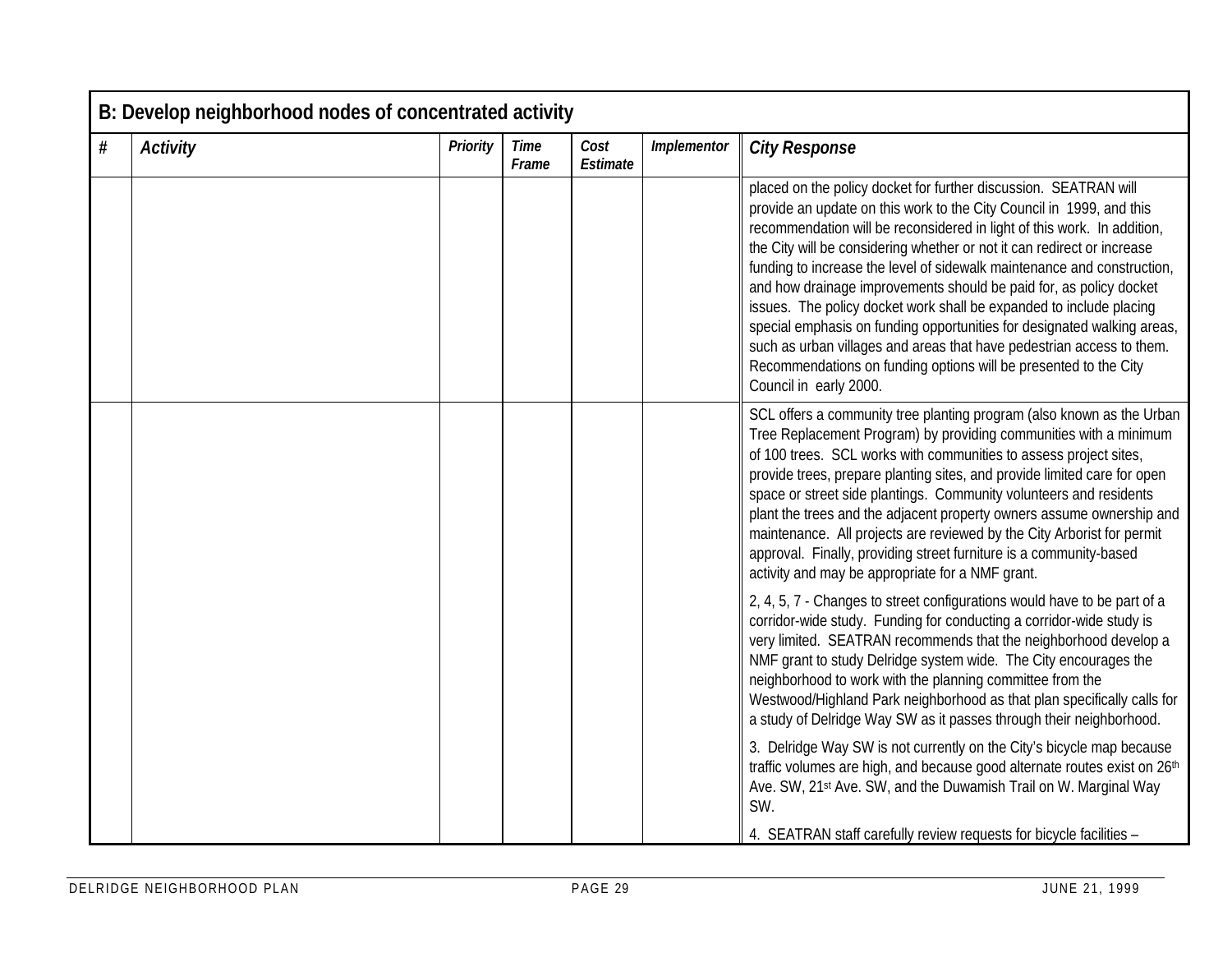|   | B: Develop neighborhood nodes of concentrated activity |                 |                      |                  |             |                                                                                                                                                                                                                                                                                                                                                                                                                                                                                                                                                                                                                                                                                                                                                                                                                                               |  |  |  |
|---|--------------------------------------------------------|-----------------|----------------------|------------------|-------------|-----------------------------------------------------------------------------------------------------------------------------------------------------------------------------------------------------------------------------------------------------------------------------------------------------------------------------------------------------------------------------------------------------------------------------------------------------------------------------------------------------------------------------------------------------------------------------------------------------------------------------------------------------------------------------------------------------------------------------------------------------------------------------------------------------------------------------------------------|--|--|--|
| # | <b>Activity</b>                                        | <b>Priority</b> | <b>Time</b><br>Frame | Cost<br>Estimate | Implementor | <b>City Response</b>                                                                                                                                                                                                                                                                                                                                                                                                                                                                                                                                                                                                                                                                                                                                                                                                                          |  |  |  |
|   |                                                        |                 |                      |                  |             | whether they be on-street lanes, wide outside lanes, off-road paths, etc.<br>SEATRAN staff use the "AASHTO Guide for the Development of Bicycle<br>Facilities" as their planning and design guide. These nationally<br>accepted criteria help staff to determine which facilities are most<br>appropriate, and what information will then be included in the Bicycling<br>Guide Map. The following two factors are weighed heavily in the<br>determination:                                                                                                                                                                                                                                                                                                                                                                                   |  |  |  |
|   |                                                        |                 |                      |                  |             | Safety is always SEATRAN's number one priority. Safety<br>considerations play a major role in determining both the type and<br>location of bicycle facilities that staff develop.                                                                                                                                                                                                                                                                                                                                                                                                                                                                                                                                                                                                                                                             |  |  |  |
|   |                                                        |                 |                      |                  |             | Space is required to install a bicycle trail or path. Consequently,<br>SEATRAN has been very aggressive in purchasing old railroad<br>rights-of-way and in getting permission to use utility corridors for<br>trail purposes. With regard to on-street facilities, staff have worked<br>very hard to install bike lanes wherever space has been available.                                                                                                                                                                                                                                                                                                                                                                                                                                                                                    |  |  |  |
|   |                                                        |                 |                      |                  |             | In general, when SEATRAN says 'ho" to an idea, it is because it does<br>not meet one of the above criteria. Nonetheless, after all the plans are<br>reviewed and adopted by the City Council, SEATRAN will<br>comprehensively review the bicycle facility requests in all the plans. (see<br>$II-A-2)$                                                                                                                                                                                                                                                                                                                                                                                                                                                                                                                                        |  |  |  |
|   |                                                        |                 |                      |                  |             | 6. Developing landscaped medians is a significant task, and is a<br>community-led process. Medians can significantly restrict access to<br>properties along a street. In some neighborhoods, SEATRAN has seen<br>proposals for median improvements opposed because of their impacts<br>on access. Before developing a median concept in detail, it would be<br>important to check with adjacent residents and businesses to ensure<br>that this is an idea for which there is consensus and strong community<br>support. If consensus can be obtained, note that landscaped median<br>concepts are generally high-cost. Being largely aesthetic, installation of<br>landscaped medians is work that most transportation CIP grant sources<br>tend not to fund. Other funding sources will need to be developed to<br>implement this activity. |  |  |  |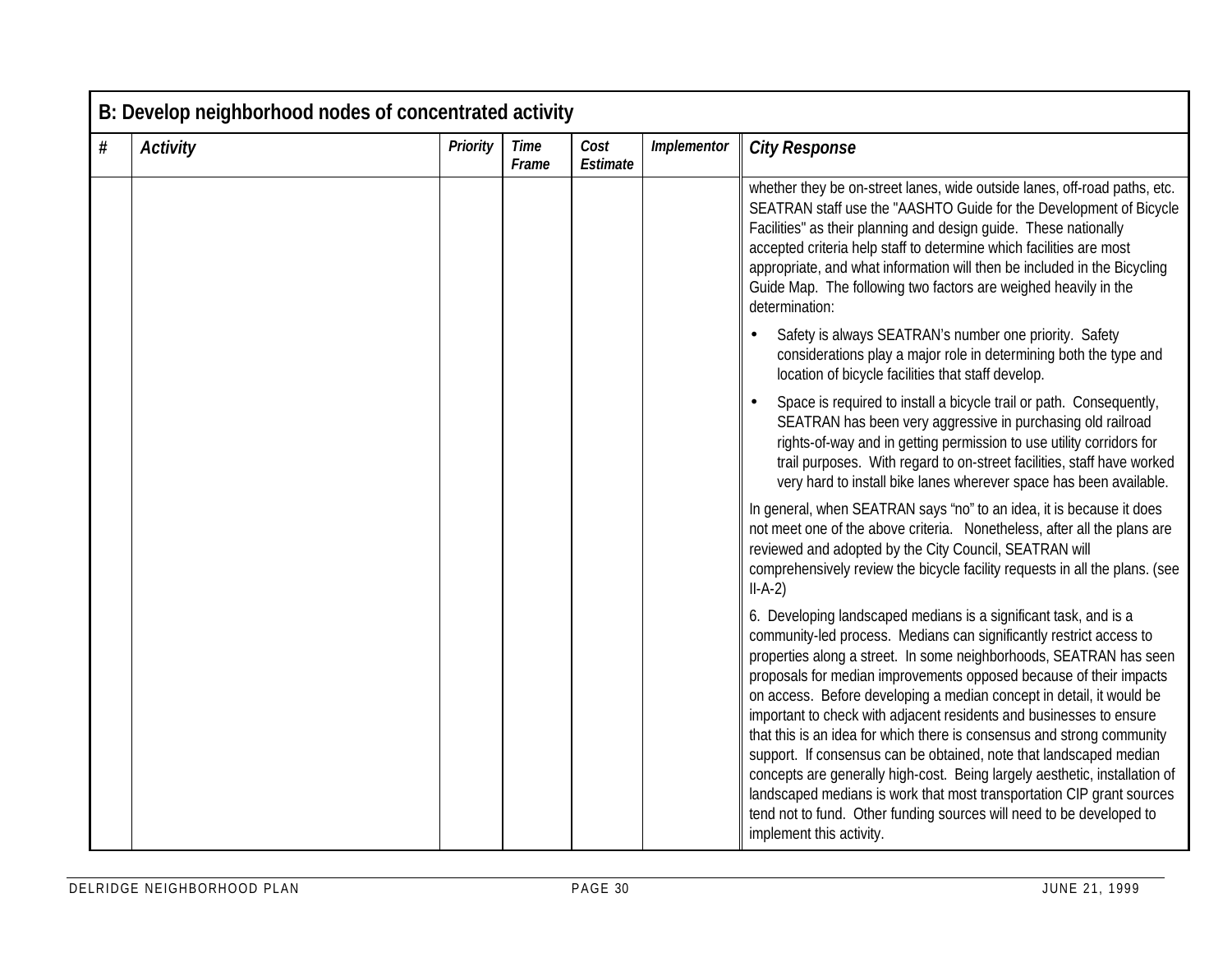|                                                  | B: Develop neighborhood nodes of concentrated activity                                                                                                                                                                                                                                                                                                                                                                  |                 |                      |                  |                                               |                                                                                                                                                                                                                                                                                                                                                                                                                                                                                                                                                                                                                                                                                                                                                                                                                                                                                                                                                                                                                                                                                                                                                                                                                                                                                                                                                                                                                                                                                                                                                          |  |  |  |  |  |  |
|--------------------------------------------------|-------------------------------------------------------------------------------------------------------------------------------------------------------------------------------------------------------------------------------------------------------------------------------------------------------------------------------------------------------------------------------------------------------------------------|-----------------|----------------------|------------------|-----------------------------------------------|----------------------------------------------------------------------------------------------------------------------------------------------------------------------------------------------------------------------------------------------------------------------------------------------------------------------------------------------------------------------------------------------------------------------------------------------------------------------------------------------------------------------------------------------------------------------------------------------------------------------------------------------------------------------------------------------------------------------------------------------------------------------------------------------------------------------------------------------------------------------------------------------------------------------------------------------------------------------------------------------------------------------------------------------------------------------------------------------------------------------------------------------------------------------------------------------------------------------------------------------------------------------------------------------------------------------------------------------------------------------------------------------------------------------------------------------------------------------------------------------------------------------------------------------------------|--|--|--|--|--|--|
| $\#$                                             | <b>Activity</b>                                                                                                                                                                                                                                                                                                                                                                                                         | <b>Priority</b> | <b>Time</b><br>Frame | Cost<br>Estimate | Implementor                                   | <b>City Response</b>                                                                                                                                                                                                                                                                                                                                                                                                                                                                                                                                                                                                                                                                                                                                                                                                                                                                                                                                                                                                                                                                                                                                                                                                                                                                                                                                                                                                                                                                                                                                     |  |  |  |  |  |  |
|                                                  | Land use and zoning                                                                                                                                                                                                                                                                                                                                                                                                     |                 |                      |                  |                                               |                                                                                                                                                                                                                                                                                                                                                                                                                                                                                                                                                                                                                                                                                                                                                                                                                                                                                                                                                                                                                                                                                                                                                                                                                                                                                                                                                                                                                                                                                                                                                          |  |  |  |  |  |  |
| $\vert$ -<br><b>B0-</b><br>5                     | Design Guidelines - develop design guidelines<br>specifying building standards, parking areas,<br>signage, landscaping, and other furnishings to<br>enhance street-front amenities and development<br>potentials including controls over non-pedestrian<br>activities like gas stations. Design quidelines for<br>each neighborhood anchor that reflect the<br>unique history, character and potential of each<br>node. | Med.            | $3-6$                |                  | Delridge<br>property<br>owners<br><b>DCLU</b> | DCLU is addressing neighborhood specific design guideline proposals<br>starting 2 <sup>nd</sup> quarter 1999 and throughout 2000. DCLU will work with<br>neighborhoods using a three phased process, which will package<br>neighborhood proposals in sets of approximately 6 neighborhoods each.<br>First, more fully developed neighborhood design guideline proposals will<br>be reviewed by DCLU and the neighborhoods with the goal of Council<br>adoption of the first package before the end of 1999. In the second and<br>third phases DCLU will work with remaining neighborhoods whose<br>guideline proposals are more formulative for presentation to Council in<br>2000, likely in the 2 <sup>nd</sup> and 4 <sup>th</sup> quarters.<br>DCLU will work with Delridge to assist them in developing design<br>guidelines. DCLU anticipates Delridge to fit into either the 2nd or 3rd<br>phase of the process. Funding will likely be needed for the development<br>of neighborhood specific design quidelines. The amount needed will<br>depend on the scope of the neighborhood's proposal. Neighborhood<br>Matching Fund grants or Early Implementation Funds have been used<br>by other neighborhoods and should be considered here.<br>If the neighborhood has specific design goals that it would like to<br>emphasize in the Design Review process, DCLU encourages them to<br>develop these for inclusion in the City's program. However, building<br>standards and land uses are regulated by zoning rather than design<br>guidelines. |  |  |  |  |  |  |
| $\left\vert \cdot\right\vert$<br><b>B0-</b><br>6 | Cluster zoning - see description under Nature.                                                                                                                                                                                                                                                                                                                                                                          | High            | $1 - 2$              |                  | <b>DCLU</b><br>Delridge, OH                   | See response to I-A-10.                                                                                                                                                                                                                                                                                                                                                                                                                                                                                                                                                                                                                                                                                                                                                                                                                                                                                                                                                                                                                                                                                                                                                                                                                                                                                                                                                                                                                                                                                                                                  |  |  |  |  |  |  |
|                                                  | Trails and pedestrian movement                                                                                                                                                                                                                                                                                                                                                                                          |                 |                      |                  |                                               |                                                                                                                                                                                                                                                                                                                                                                                                                                                                                                                                                                                                                                                                                                                                                                                                                                                                                                                                                                                                                                                                                                                                                                                                                                                                                                                                                                                                                                                                                                                                                          |  |  |  |  |  |  |
| $\vert$ -<br><b>B0-</b>                          | Trails - see description under Nature.                                                                                                                                                                                                                                                                                                                                                                                  | varies          | varies               |                  | <b>SEATRAN</b>                                | See response to I-A-21.                                                                                                                                                                                                                                                                                                                                                                                                                                                                                                                                                                                                                                                                                                                                                                                                                                                                                                                                                                                                                                                                                                                                                                                                                                                                                                                                                                                                                                                                                                                                  |  |  |  |  |  |  |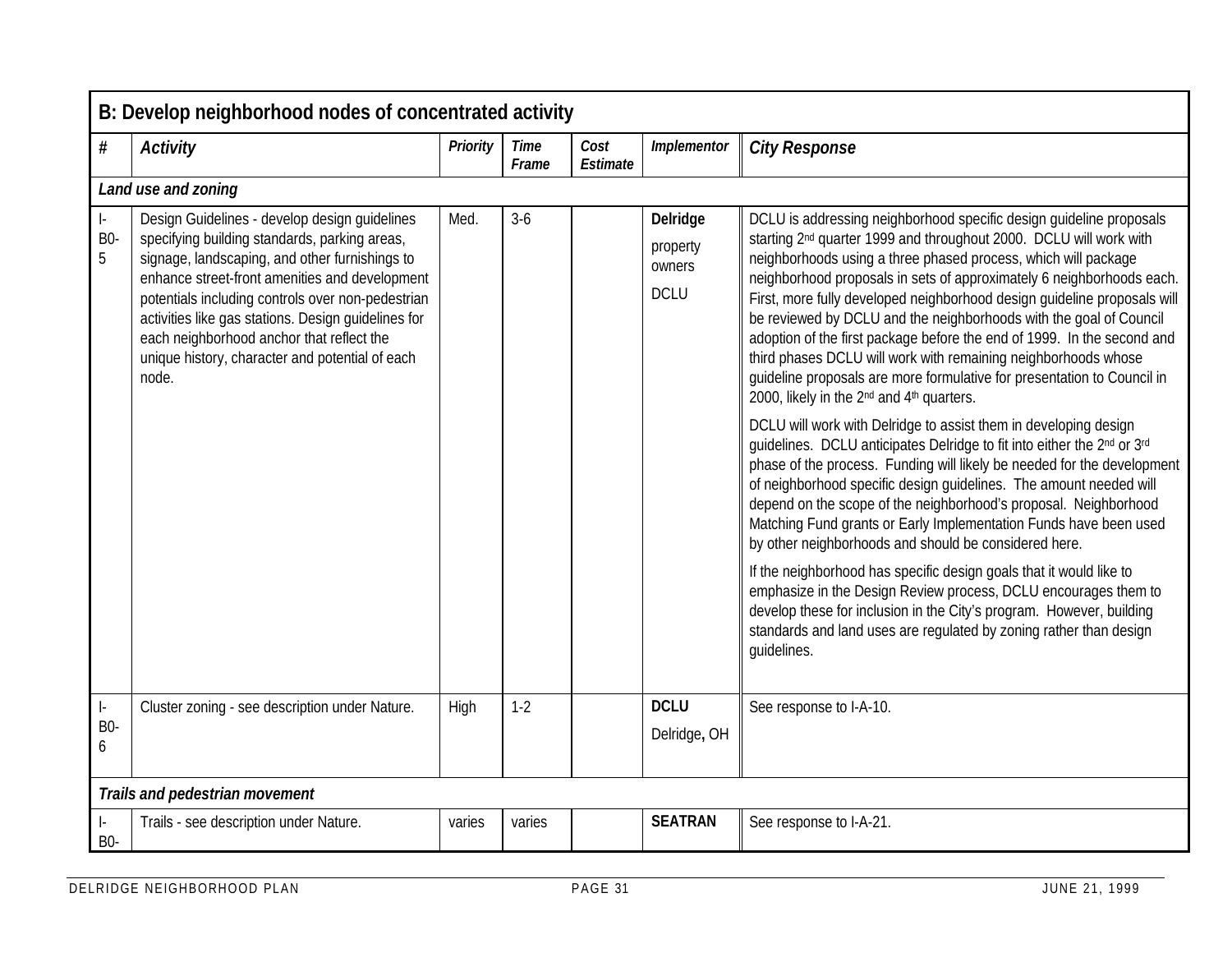|                                  | B: Develop neighborhood nodes of concentrated activity                                                                                                                                                                                                                                                                                                                                         |                 |                      |                  |                          |                                                                                                                                                                                                                                                                                                                                                                                                                                                                                                                                                                                                                                                                                                                                                                                                                                                                                                           |  |  |  |
|----------------------------------|------------------------------------------------------------------------------------------------------------------------------------------------------------------------------------------------------------------------------------------------------------------------------------------------------------------------------------------------------------------------------------------------|-----------------|----------------------|------------------|--------------------------|-----------------------------------------------------------------------------------------------------------------------------------------------------------------------------------------------------------------------------------------------------------------------------------------------------------------------------------------------------------------------------------------------------------------------------------------------------------------------------------------------------------------------------------------------------------------------------------------------------------------------------------------------------------------------------------------------------------------------------------------------------------------------------------------------------------------------------------------------------------------------------------------------------------|--|--|--|
| $\#$                             | <b>Activity</b>                                                                                                                                                                                                                                                                                                                                                                                | <b>Priority</b> | <b>Time</b><br>Frame | Cost<br>Estimate | Implementor              | <b>City Response</b>                                                                                                                                                                                                                                                                                                                                                                                                                                                                                                                                                                                                                                                                                                                                                                                                                                                                                      |  |  |  |
| $\overline{7}$                   |                                                                                                                                                                                                                                                                                                                                                                                                |                 |                      |                  | <b>SPU</b><br><b>DPR</b> |                                                                                                                                                                                                                                                                                                                                                                                                                                                                                                                                                                                                                                                                                                                                                                                                                                                                                                           |  |  |  |
| $\vert$ -<br>B <sub>0</sub><br>8 | Maintain existing hillclimbs - staircases crossing<br>east/west need to be maintained and better lit.                                                                                                                                                                                                                                                                                          | High            | varies               |                  | <b>SEATRAN</b>           | The city supports this recommendation; however, funding for<br>maintenance is very limited compared to the citywide need. This activity<br>could be implemented if funding becomes available. If the<br>neighborhood wants to develop a lighting plan, see response in activity<br>I-A-29. Also, if there are locations that present safety problems,<br>SEATRAN can investigate these problem sites if provided with a specific<br>location and detailed description, and a neighborhood contact who can<br>describe the problem. Identified problems may be addressed through<br>existing spot improvement programs.                                                                                                                                                                                                                                                                                    |  |  |  |
|                                  | <b>North Node</b>                                                                                                                                                                                                                                                                                                                                                                              |                 |                      |                  |                          |                                                                                                                                                                                                                                                                                                                                                                                                                                                                                                                                                                                                                                                                                                                                                                                                                                                                                                           |  |  |  |
|                                  | <b>Traffic and transportation</b>                                                                                                                                                                                                                                                                                                                                                              |                 |                      |                  |                          |                                                                                                                                                                                                                                                                                                                                                                                                                                                                                                                                                                                                                                                                                                                                                                                                                                                                                                           |  |  |  |
| $\vert$ -<br>B1-<br>9            | HOV - increase transit and HOV capacity<br>northbound on Delridge Way SW during peak<br>hours by:<br>restricting parking and designating the<br>outside northbound lane on Delridge Way<br>SW for HOV use during morning peak<br>commuting hours.<br>installing an early entry signal phase at SW<br>٠<br>Andover Street to allow buses to merge with<br>traffic onto the West Seattle bridge. | Med.            | $3 - 6$              |                  | <b>SEATRAN</b><br>Metro  | The City believes this increasing transit capacity is a good idea, but<br>specific methods for accomplishing this will require further analysis and<br>involvement with Metro. One study, the Intermediate Capacity Transit<br>Service Study, a component of the Seattle Transit Initiative, is already<br>underway and will analyze corridors citywide for implementation of<br>intermediate capacity transit (see I-B0-4 for more information.) This<br>study is being coordinated between the City and Metro. Also,<br>SEATRAN notes that this activity will require careful and comprehensive<br>analysis, as changes to this arterial will have impacts on parallel,<br>residential non-arterial streets. This should be evaluated at the same<br>time as other activities in this key strategy to coordinate sidewalk<br>improvements, curb bulbs, pocket parking, and HOV lane<br>recommendations. |  |  |  |
|                                  |                                                                                                                                                                                                                                                                                                                                                                                                |                 |                      |                  |                          | Bicycle access along Delridge Way SW would be negatively impacted if<br>parking is removed for additional motor traffic lanes. Studies have<br>shown that increasing the number of lanes of traffic would also increase<br>the speed of traffic. It also removes the ability for bicyclists to move into<br>the parking lane, where cars are not parked, to get out of the traffic lane.                                                                                                                                                                                                                                                                                                                                                                                                                                                                                                                  |  |  |  |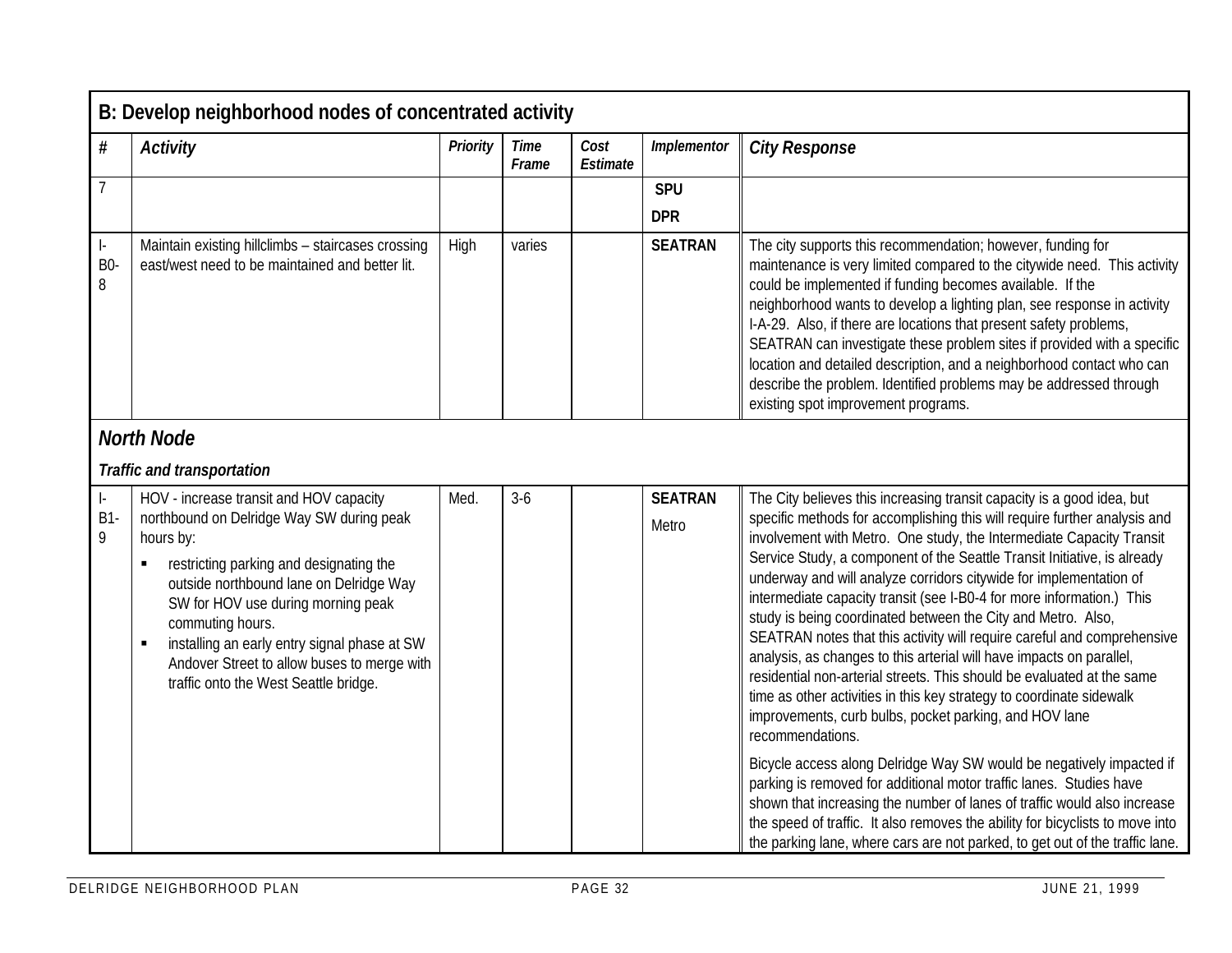|                                                               | B: Develop neighborhood nodes of concentrated activity                                                                                                                                                                                                                              |          |                      |                  |                                      |                                                                                                                                                                                                                                                                                                                                                                                                                                                                                                                                                                |  |
|---------------------------------------------------------------|-------------------------------------------------------------------------------------------------------------------------------------------------------------------------------------------------------------------------------------------------------------------------------------|----------|----------------------|------------------|--------------------------------------|----------------------------------------------------------------------------------------------------------------------------------------------------------------------------------------------------------------------------------------------------------------------------------------------------------------------------------------------------------------------------------------------------------------------------------------------------------------------------------------------------------------------------------------------------------------|--|
| $\#$                                                          | <b>Activity</b>                                                                                                                                                                                                                                                                     | Priority | <b>Time</b><br>Frame | Cost<br>Estimate | Implementor                          | <b>City Response</b>                                                                                                                                                                                                                                                                                                                                                                                                                                                                                                                                           |  |
|                                                               |                                                                                                                                                                                                                                                                                     |          |                      |                  |                                      | See comments in activities I-B0-4 related to forwarding activities to<br>Metro.                                                                                                                                                                                                                                                                                                                                                                                                                                                                                |  |
| ŀ.                                                            | Park-and-Ride - develop a facility at SW                                                                                                                                                                                                                                            | High     | $1-2$                |                  | <b>Metro</b>                         | This recommendation will be forwarded to Metro for their consideration.                                                                                                                                                                                                                                                                                                                                                                                                                                                                                        |  |
| <b>B1</b><br>10                                               | Andover St. to increase transit ridership capacity<br>before entering the Spokane Street Bridge.                                                                                                                                                                                    |          |                      |                  | SP <sub>O</sub><br><b>SEATRAN</b>    | It is generally the City's policy (TSP strategy T6) to discourage new<br>Park-and-Ride lots within the City limits due to high capital costs,<br>increased noise and pollution in the neighborhood, car prowl problems<br>at park and ride lots and limited benefits to the neighborhood of bringing<br>drivers into the neighborhood who leave their cars for an extended<br>period of time but do not necessarily bring any benefit into the<br>neighborhood, unless justified by exceptional circumstances and<br>supported by an analysis of alternatives. |  |
|                                                               |                                                                                                                                                                                                                                                                                     |          |                      |                  |                                      | Also, the City does encourage pursuing opportunities for "shared<br>parking" which makes use of existing parking spaces in another<br>development (at little capital cost) and alternatives such as feeder<br>service and pedestrian/bike access.                                                                                                                                                                                                                                                                                                              |  |
| $\vert$ -<br>B1<br>11                                         | Left-turn only lane eastbound - onto Andover<br>from southbound Delridge Way SW.                                                                                                                                                                                                    | Med.     | $3-6$                |                  | <b>SEATRAN</b>                       | A left turn pocket exists at this intersection - therefore SEATRAN<br>believes an exclusive left turn signal phase is not warranted. SEATRAN<br>can re-evaluate this intersection if provided with detailed information<br>regarding what problem this activity is trying to solve.                                                                                                                                                                                                                                                                            |  |
| $\begin{bmatrix} 1 & 1 \\ 1 & 1 \end{bmatrix}$<br>$B1-$<br>12 | Right-turn only - onto Delridge Way SW<br>northbound from westbound SW Andover Street.                                                                                                                                                                                              | Med.     | $3-6$                |                  | <b>SEATRAN</b>                       | SEATRAN will evaluate this intersection if provided with detailed<br>information regarding what problem this activity is trying to solve.                                                                                                                                                                                                                                                                                                                                                                                                                      |  |
| $\left\vert \cdot\right\vert$<br><b>B1</b><br>13              | Left-turn only - onto SW Andover Street<br>westbound from Delridge Way SW.                                                                                                                                                                                                          | Med.     | $3-6$                |                  | <b>SEATRAN</b>                       | SEATRAN will evaluate this intersection if provided with detailed<br>information regarding what problem this activity is trying to solve.                                                                                                                                                                                                                                                                                                                                                                                                                      |  |
| $\begin{bmatrix} 1 & 1 \\ 1 & 1 \end{bmatrix}$<br>B1<br>14    | SW Charlestown Street - with property owner<br>participation, remove the barricade to allow<br>access from Madison Cafe parking lot<br>westbound; and designate right-turn only onto<br>Delridge Way SW from Cafe parking lot, and into<br>Cafe parking lot from Delridge Way SW to | High     | $1 - 3$              |                  | <b>SEATRAN</b><br>Property<br>owners | SEATRAN will evaluate this intersection if provided with detailed<br>information regarding what problem this activity is trying to solve.<br>Property owner participation will be critical in exploring this<br>recommendation.                                                                                                                                                                                                                                                                                                                                |  |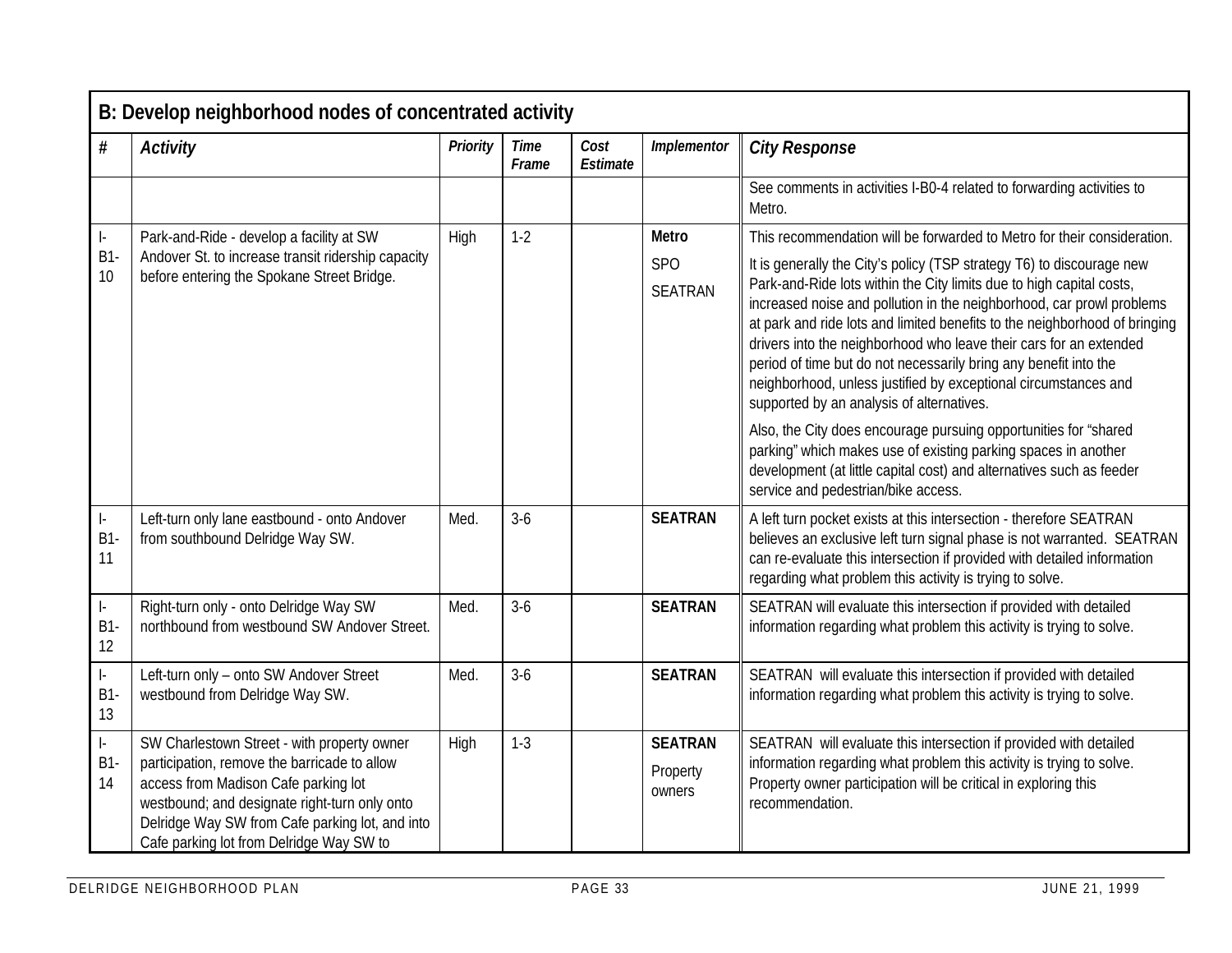| B: Develop neighborhood nodes of concentrated activity |                                                                                                                                                                                                                                                                                                         |          |                      |                  |                                                                                              |                                                                                                                                                                                                                                                                                                                                                                                                                               |  |  |
|--------------------------------------------------------|---------------------------------------------------------------------------------------------------------------------------------------------------------------------------------------------------------------------------------------------------------------------------------------------------------|----------|----------------------|------------------|----------------------------------------------------------------------------------------------|-------------------------------------------------------------------------------------------------------------------------------------------------------------------------------------------------------------------------------------------------------------------------------------------------------------------------------------------------------------------------------------------------------------------------------|--|--|
| #                                                      | <b>Activity</b>                                                                                                                                                                                                                                                                                         | Priority | <b>Time</b><br>Frame | Cost<br>Estimate | Implementor                                                                                  | <b>City Response</b>                                                                                                                                                                                                                                                                                                                                                                                                          |  |  |
|                                                        | improve operating and pedestrian safety<br>conditions.                                                                                                                                                                                                                                                  |          |                      |                  |                                                                                              |                                                                                                                                                                                                                                                                                                                                                                                                                               |  |  |
| $\vert$ -<br>B1<br>15                                  | 23rd Avenue SW - with property owner<br>participation, study and resolve the traffic<br>conflicts resulting from commuter traffic cutting<br>through this residential street to "short cut"<br>Delridge Way SW onto the West Seattle Bridge.                                                            | Med.     | $4-6$                |                  | <b>SEATRAN</b><br>local property<br>owners<br>residents                                      | This activity needs further concept development and analysis.<br>SEATRAN Neighborhood Traffic program staff can play a supportive<br>role in helping resolve this conflict, by providing technical assistance to<br>any neighborhood-based activities related to this activity.                                                                                                                                               |  |  |
| $\vert$ -<br>$B1-$<br>16                               | Delridge Way parking pockets - construct<br>parallel parking pockets on the east side of<br>Delridge Way SW north of SW Andover St. to<br>support adjacent mixed use business/housing<br>developments and remove parking conflicts from<br>the peak hour HOV lane designation.                          | Low      | $5 - 7$              |                  | <b>SEATRAN</b><br>Property/<br>business<br>owners                                            | See comments in activities I-B0-4 and I-B1-9. These activities must be<br>coordinated as parking pockets will impact landscaping and potentially<br>the sidewalks.                                                                                                                                                                                                                                                            |  |  |
| $\left\vert -\right\rangle$<br>B1<br>17                | Birmingham Steel truck traffic -<br>encourage/support Birmingham Steel's move to<br>rail versus truck transport.                                                                                                                                                                                        | High     | $1 - 3$              |                  | Birmingham<br><b>Steel</b><br>Port of<br>Seattle<br><b>SEATRAN</b><br><b>OED</b><br>Delridge | As an industrial business, truck transport is necessary for Birmingham<br>Steel and currently the City has no programs that can assist with this<br>recommendation. However, the neighborhood should work with the<br>NDM to meet with Birmingham Steel to discuss neighborhood concerns.<br>OED and SEATRAN staff can assist with setting up the meeting and will<br>be available to provide technical assistance as needed. |  |  |
| Land use and zoning                                    |                                                                                                                                                                                                                                                                                                         |          |                      |                  |                                                                                              |                                                                                                                                                                                                                                                                                                                                                                                                                               |  |  |
| $\left\vert -\right\rangle$<br>$B1-$<br>18             | With property owner and neighborhood<br>participation, study various methods including<br>alternative zoning, to facilitate the<br>redevelopment of the triangle bounded by<br>Andover Street, Delridge Way SW, and 23rd<br>Avenue SW to promote the development of a<br>mixed use neighborhood anchor. | High     | $2001 -$<br>2002     |                  | Delridge<br>property<br>owners<br><b>DCLU</b>                                                | DCLU will work with the neighborhood, to undertake a land use planning<br>exercise and rezone analysis to explore different zoning designations to<br>see if a rezone might achieve the neighborhood's vision and meet the<br>City's criteria for rezones. Several neighborhoods have requested<br>DCLU's services in this capacity. DCLU is likely to begin this work as<br>part of their 2001-2002 work program.            |  |  |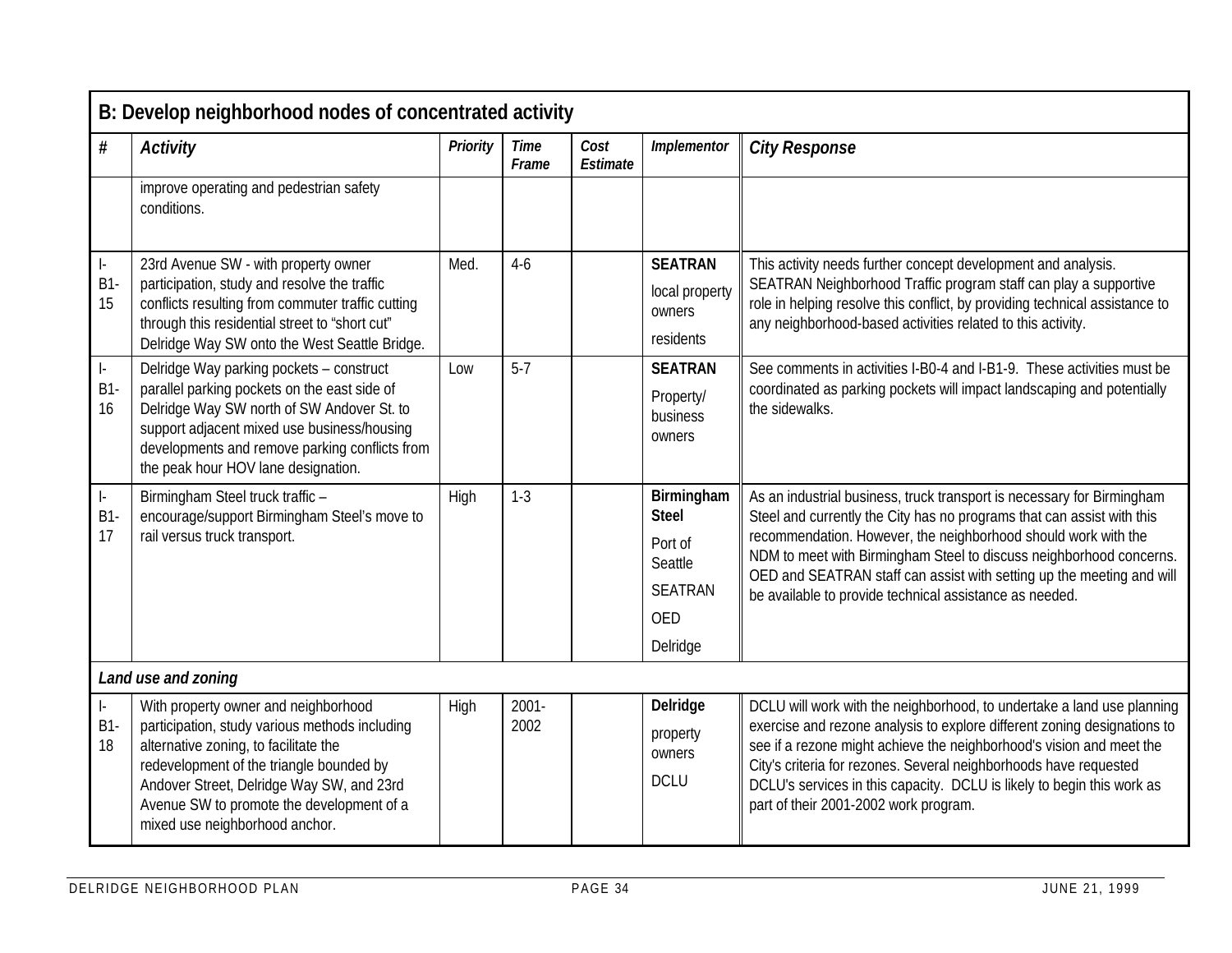|                                                | B: Develop neighborhood nodes of concentrated activity                                                                                                                                                                                                  |          |                      |                  |                                                                                                           |                                                                                                                                                                                                                                                                                                                                                                                                                                                                                                                                                                                                                                                                                                                                                                                                 |  |  |  |
|------------------------------------------------|---------------------------------------------------------------------------------------------------------------------------------------------------------------------------------------------------------------------------------------------------------|----------|----------------------|------------------|-----------------------------------------------------------------------------------------------------------|-------------------------------------------------------------------------------------------------------------------------------------------------------------------------------------------------------------------------------------------------------------------------------------------------------------------------------------------------------------------------------------------------------------------------------------------------------------------------------------------------------------------------------------------------------------------------------------------------------------------------------------------------------------------------------------------------------------------------------------------------------------------------------------------------|--|--|--|
| $\#$                                           | <b>Activity</b>                                                                                                                                                                                                                                         | Priority | <b>Time</b><br>Frame | Cost<br>Estimate | Implementor                                                                                               | <b>City Response</b>                                                                                                                                                                                                                                                                                                                                                                                                                                                                                                                                                                                                                                                                                                                                                                            |  |  |  |
| $\left\vert \cdot\right\rangle$<br>$B1-$<br>19 | Rezone - east side of Delridge Way SW between<br>SW Dakota and SW Andover Streets to NC1-40,<br>mixed use residential and business, to reduce<br>potential traffic/parking conflicts on Delridge Way<br>SW.                                             | High     | On plan<br>adoption  |                  | <b>DCLU</b><br>Delridge<br>Property<br>owners                                                             | The City supports the neighborhood's proposal to rezone this area from<br>C1-40 to NC1-40. Approximately half of the rezone area is included in<br>environmentally critical areas. Most of the northern parcels are included<br>in potential slide areas, and portions of other parcels are included in<br>steep slope areas. However, this rezone proposal would not result in<br>more intensive development than that permitted under existing zoning,<br>and the development that is intended by the rezone is consistent with<br>the Environmentally Critical Areas policies and regulations. Therefore,<br>DCLU prepared a rezone analysis and a rezone ordinance amending<br>the official zoning map and submitted it to Council for their consideration<br>along with the Delridge plan. |  |  |  |
|                                                | <b>Community design and amenities</b>                                                                                                                                                                                                                   |          |                      |                  |                                                                                                           |                                                                                                                                                                                                                                                                                                                                                                                                                                                                                                                                                                                                                                                                                                                                                                                                 |  |  |  |
| $\vert$ -<br>B1<br>20                          | Gateways - acquire and develop entry gateway<br>park improvements with signage, artwork,<br>landscaping, and other unique identity<br>furnishings south of Madison Cafe on the west,<br>and 23rd Avenue SW on the east shoulders of<br>Delridge Way SW. | Med.     | $3-6$                |                  | Delridge<br><b>DPR</b><br><b>DON</b><br><b>SEATRAN</b><br>Port of<br>Seattle<br>King County<br><b>SAC</b> | Developing and implementing a gateway design for the neighborhood is<br>a community-based activity. Appropriate city departments would be<br>involved depending on the ownership of the identified gateway site.<br>Many neighborhoods have successfully used NMF grants to develop<br>this type of amenity.<br>DON previously funded a community identification sign at this location.                                                                                                                                                                                                                                                                                                                                                                                                         |  |  |  |
| $\Big\vert \, .$<br>B1<br>21                   | Walkway to Spokane Street SW - landscape<br>and improve the area on the west side of<br>Delridge Way SW from Madison Cafe north to<br>Spokane Street SW, to create a visual identity.                                                                   | Med.     | $1-2$                |                  | <b>SEATRAN</b><br>Delridge                                                                                | SEATRAN support this concept. The next step is for the community to<br>develop a plan and seek funding opportunities. The Arborist's office will<br>assist the community in selecting landscape materials.                                                                                                                                                                                                                                                                                                                                                                                                                                                                                                                                                                                      |  |  |  |
| ŀ.<br>$B1-$                                    | SW Charlestown Street Hillclimb - develop a<br>new hillclimb and park improvement on the<br>eastbound right-of-way at 19th Avenue SW to                                                                                                                 | Med.     | $3-6$                |                  | <b>SEATRAN</b><br><b>DPR</b>                                                                              | This City supports the concept of improved pedestrian access, but has<br>not identified funding for a conceptual design at this time. Also, it is<br>SEATRAN's experience that finding non-City funding for construction of                                                                                                                                                                                                                                                                                                                                                                                                                                                                                                                                                                     |  |  |  |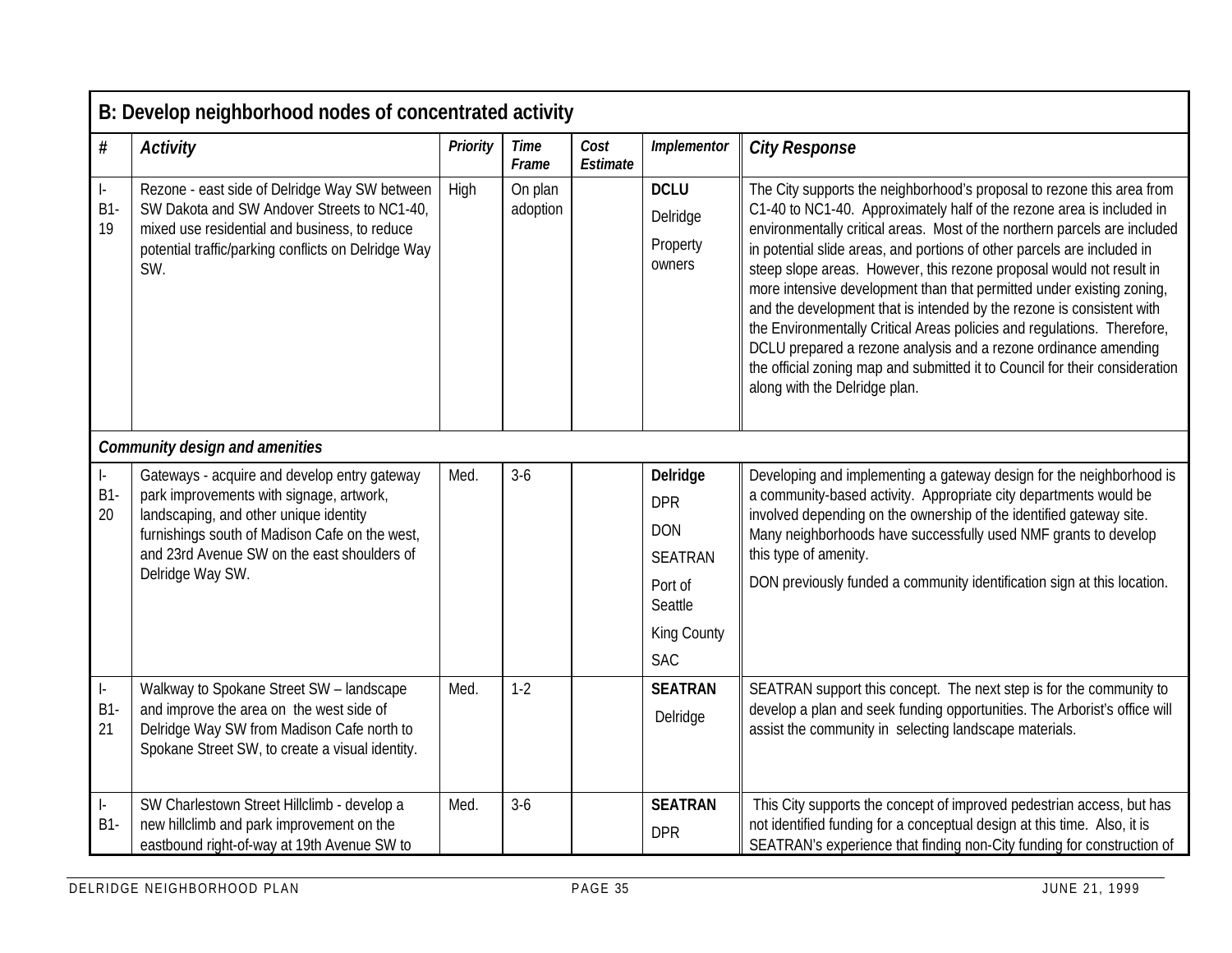| B: Develop neighborhood nodes of concentrated activity |                                                                                                                                                                                                                                                                                                                                                                                                                                                                                                                                                                                              |                 |                      |                  |                                                                                                                                     |                                                                                                                                                                                                                                                                                                                                                                                                                                                                                                                                                                                                                                                                                                                                                         |
|--------------------------------------------------------|----------------------------------------------------------------------------------------------------------------------------------------------------------------------------------------------------------------------------------------------------------------------------------------------------------------------------------------------------------------------------------------------------------------------------------------------------------------------------------------------------------------------------------------------------------------------------------------------|-----------------|----------------------|------------------|-------------------------------------------------------------------------------------------------------------------------------------|---------------------------------------------------------------------------------------------------------------------------------------------------------------------------------------------------------------------------------------------------------------------------------------------------------------------------------------------------------------------------------------------------------------------------------------------------------------------------------------------------------------------------------------------------------------------------------------------------------------------------------------------------------------------------------------------------------------------------------------------------------|
| $\#$                                                   | <b>Activity</b>                                                                                                                                                                                                                                                                                                                                                                                                                                                                                                                                                                              | <b>Priority</b> | <b>Time</b><br>Frame | Cost<br>Estimate | Implementor                                                                                                                         | <b>City Response</b>                                                                                                                                                                                                                                                                                                                                                                                                                                                                                                                                                                                                                                                                                                                                    |
| 22                                                     | improve pedestrian access and visual amenity.                                                                                                                                                                                                                                                                                                                                                                                                                                                                                                                                                |                 |                      |                  | <b>SAC</b>                                                                                                                          | a hillclimb would be difficult.                                                                                                                                                                                                                                                                                                                                                                                                                                                                                                                                                                                                                                                                                                                         |
|                                                        | Provide a scenic overlook of Birmingham Steel<br>and other node features with interpretive<br>exhibits.                                                                                                                                                                                                                                                                                                                                                                                                                                                                                      |                 |                      |                  | Delridge                                                                                                                            | If community members are interested, SEATRAN will provide rough cost<br>estimates and can list the key considerations (slope stability, ADA,<br>security and lighting, etc.) that would be necessary for pursuing this<br>project.                                                                                                                                                                                                                                                                                                                                                                                                                                                                                                                      |
|                                                        |                                                                                                                                                                                                                                                                                                                                                                                                                                                                                                                                                                                              |                 |                      |                  |                                                                                                                                     | As this activity will occur in the right-of-way, DPR would only be involved<br>if there was an expectation that DPR staff would maintain the site.                                                                                                                                                                                                                                                                                                                                                                                                                                                                                                                                                                                                      |
| $\vert$ -                                              | SW Dakota Street Hillclimb - develop a new                                                                                                                                                                                                                                                                                                                                                                                                                                                                                                                                                   | Low             | $6 - 8$              |                  | <b>SEATRAN</b>                                                                                                                      | See I-B1-22 above.                                                                                                                                                                                                                                                                                                                                                                                                                                                                                                                                                                                                                                                                                                                                      |
| $B1-$                                                  | hillclimb and park improvement on the                                                                                                                                                                                                                                                                                                                                                                                                                                                                                                                                                        |                 |                      |                  | <b>DPR</b>                                                                                                                          |                                                                                                                                                                                                                                                                                                                                                                                                                                                                                                                                                                                                                                                                                                                                                         |
| 23                                                     | eastbound right-of-way to improve pedestrian<br>access and visual amenity.                                                                                                                                                                                                                                                                                                                                                                                                                                                                                                                   |                 |                      |                  | <b>SAC</b>                                                                                                                          |                                                                                                                                                                                                                                                                                                                                                                                                                                                                                                                                                                                                                                                                                                                                                         |
| $\vert$ -<br>$B1-$<br>24                               | Maintain other existing hillclimbs in the node.                                                                                                                                                                                                                                                                                                                                                                                                                                                                                                                                              | Med             | $3-6$                |                  | <b>SEATRAN</b>                                                                                                                      | SEATRAN staff will investigate problem sites if provided with the specific<br>locations, detailed descriptions, and a neighborhood contact who can<br>describe the problems. Identified problems may be addressed through<br>existing spot improvement programs; however, SEATRAN has limited<br>funding for major maintenance of stairways.                                                                                                                                                                                                                                                                                                                                                                                                            |
|                                                        | <b>Other Key Actions:</b>                                                                                                                                                                                                                                                                                                                                                                                                                                                                                                                                                                    |                 |                      |                  |                                                                                                                                     |                                                                                                                                                                                                                                                                                                                                                                                                                                                                                                                                                                                                                                                                                                                                                         |
| $\vert$ -<br><b>B1-</b><br>25                          | Increase commercial services for daytime<br>population and adjacent neighborhood residents<br>by:<br>developing live-work opportunities to<br>increase daytime employment and<br>minimizing commuting traffic.<br>developing additional commercial space<br>$\blacksquare$<br>and business activities to provide services<br>to daytime workers and neighborhood<br>residents based on performing a market<br>survey of residents and daytime employees<br>at Birmingham Steel, Services Group of<br>America and DSHS to determine the needs,<br>wants and desires for additional commercial | Med.            | $3-6$                |                  | Delridge<br><b>OED</b><br><b>DNDA</b><br><b>Services</b><br>Group of<br>America<br><b>DSHS</b><br>Birmingham<br>Steel<br><b>SGA</b> | OED, as a member of the Seattle Community Development<br>Collaborative --- a consortium of economic development investors in<br>Seattle, will continue to work with DNDA to provide funding for<br>community priorities and to work on implementation of DNDA's business<br>plan. OED recently loaned DNDA \$245,000 to finance acquisition and<br>development costs for the Brandon Street project--a mixed use project<br>which will provide housing and commercial services for the Delridge<br>neighborhood.<br>OED and the Collaborative will continue to work with DNDA on their<br>second mixed-use project, including a possible library branch, and on a<br>potential market survey of residents and daytime employees in the<br>neighborhood. |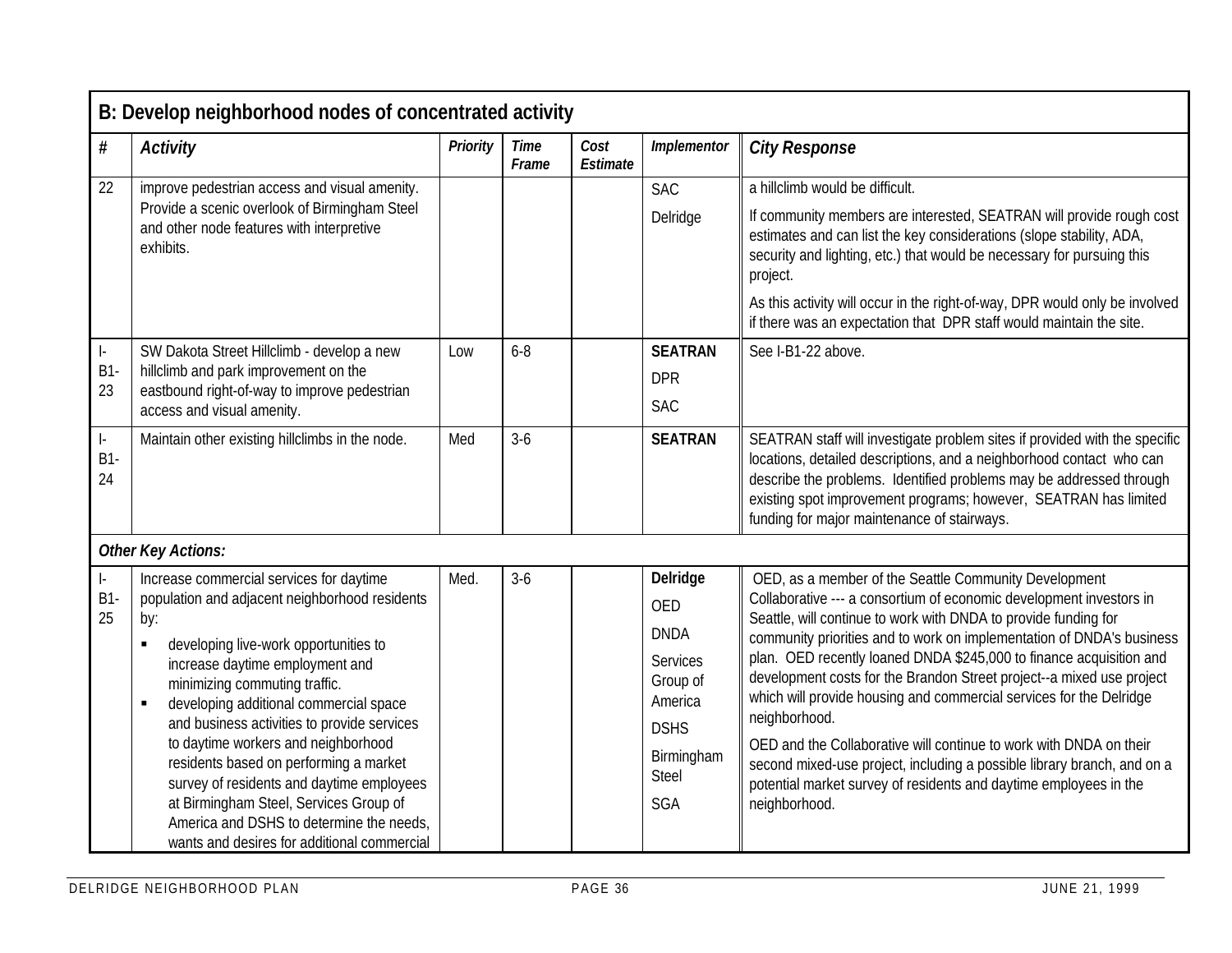|                              | B: Develop neighborhood nodes of concentrated activity                                                                                                                                                                   |                 |                      |                  |                                                    |                                                                                                                                                                                                                                                                                                                                                                                                   |  |  |  |  |
|------------------------------|--------------------------------------------------------------------------------------------------------------------------------------------------------------------------------------------------------------------------|-----------------|----------------------|------------------|----------------------------------------------------|---------------------------------------------------------------------------------------------------------------------------------------------------------------------------------------------------------------------------------------------------------------------------------------------------------------------------------------------------------------------------------------------------|--|--|--|--|
| #                            | <b>Activity</b>                                                                                                                                                                                                          | <b>Priority</b> | <b>Time</b><br>Frame | Cost<br>Estimate | Implementor                                        | <b>City Response</b>                                                                                                                                                                                                                                                                                                                                                                              |  |  |  |  |
|                              | services.                                                                                                                                                                                                                |                 |                      |                  |                                                    |                                                                                                                                                                                                                                                                                                                                                                                                   |  |  |  |  |
| ŀ.                           | Recruit an owner/user consistent with the                                                                                                                                                                                | High            | $1 - 3$              |                  | Delridge                                           | This is a community-based activity.                                                                                                                                                                                                                                                                                                                                                               |  |  |  |  |
| $B1-$<br>26                  | clean/green elements of Delridge Plan to<br>develop the vacant industrial buffer site at 28th<br>Avenue SW and SW Andover Street.                                                                                        |                 |                      |                  | <b>OED</b><br>SJI                                  | OED, as a member of the Seattle Community Development<br>Collaborative --- a consortium of economic development investors in<br>Seattle, will continue to work with DNDA to provide funding for<br>community priorities and to work on implementation of DNDA's business<br>plan. OED can work with DNDA on this item to the degree to which it is<br>a DNDA priority and within DNDA's capacity. |  |  |  |  |
|                              | <b>Campus Node</b><br><b>Traffic and transportation</b>                                                                                                                                                                  |                 |                      |                  |                                                    |                                                                                                                                                                                                                                                                                                                                                                                                   |  |  |  |  |
| ŀ.<br>B <sub>2</sub> -<br>27 | Right-turn only - onto Delridge Way SW<br>northbound from westbound SW Oregon Street.                                                                                                                                    | Med.            | $3-6$                |                  | <b>SEATRAN</b>                                     | SEATRAN will evaluate this intersection when provided with detailed<br>information regarding what problem this activity is trying to solve.                                                                                                                                                                                                                                                       |  |  |  |  |
| $\vert$ -<br>$B2-$<br>28     | Old Cooper School - Study alternatives and<br>implement improvements for the intersection of<br>SW Genesee St. and Delridge Way SW which<br>include a new access road one-way through the<br>Old Cooper School property. | High            | $1-3$                |                  | <b>SEATRAN</b><br>SSD<br><b>OED</b><br><b>DNDA</b> | The neighborhood has chosen to use \$45,000 of it's EIF to do a<br>redevelopment study of the Old Cooper School (see response in I-B2-<br>32). As part of this analysis, SEATRAN recommends considering the<br>cost implication and transportation improvements that would be<br>necessary with redevelopment.                                                                                    |  |  |  |  |
|                              |                                                                                                                                                                                                                          |                 |                      |                  |                                                    | SEATRAN advises that this area contains steep grades with unstable<br>slopes that make engineering this roadway both expensive and difficult.<br>As this is a high priority for the community, construction funding would<br>be necessary to redevelop the intersection. If construction funding were<br>secured, SEATRAN could then proceed with designing this roadway.                         |  |  |  |  |
| $\vert$ -<br>$B2-$<br>29     | Old Cooper School - consider developing<br>additional housing on the north portion of the<br>school site to offset the cost of redeveloping the<br>historic school building.                                             | High            | $3-5$                |                  | <b>DNDA</b><br>OH<br>SSD                           | As noted in I-B2-28, the EIF study will consider redevelopment options -<br>this includes redevelopment for housing. To the extent that OH may be<br>involved in the development of housing projects in Delridge, OH<br>supports the use of publicly owned vacant land for the production of<br>affordable housing.                                                                               |  |  |  |  |
|                              | SW Oregon Street /21st Avenue SW /23rd                                                                                                                                                                                   | High            | $1 - 3$              |                  | <b>SEATRAN</b>                                     | See response to I-B0-4 related to sidewalks, and response to I-B2-32.                                                                                                                                                                                                                                                                                                                             |  |  |  |  |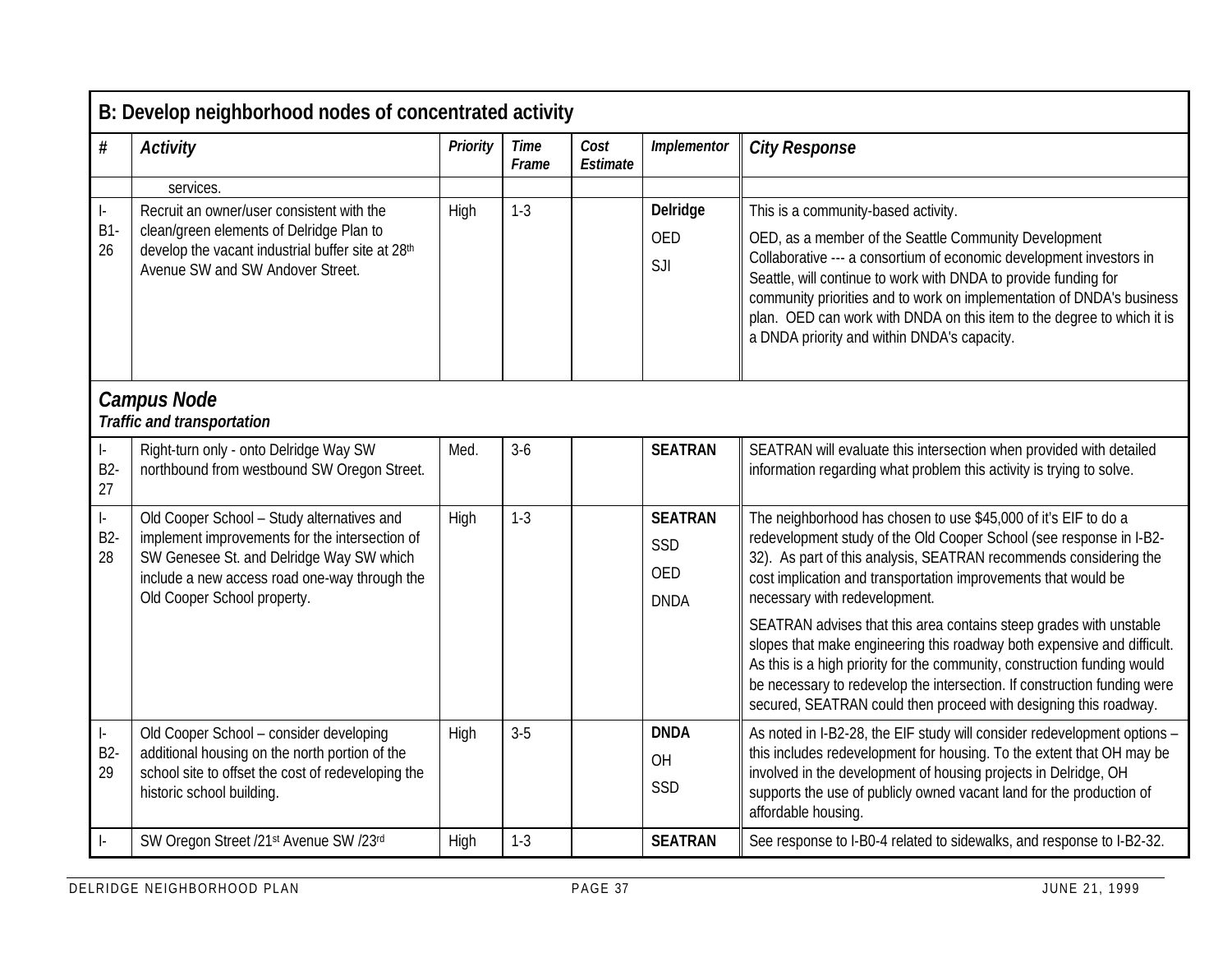|                              | B: Develop neighborhood nodes of concentrated activity                                                                                                                                                                                                                                                                                                                                                                                                                                                                |          |                      |                  |                                                                                                                |                                                                                                                                                                                                                                                                                                                                                                                                                                                                                                                                                                                                                                       |  |  |  |  |
|------------------------------|-----------------------------------------------------------------------------------------------------------------------------------------------------------------------------------------------------------------------------------------------------------------------------------------------------------------------------------------------------------------------------------------------------------------------------------------------------------------------------------------------------------------------|----------|----------------------|------------------|----------------------------------------------------------------------------------------------------------------|---------------------------------------------------------------------------------------------------------------------------------------------------------------------------------------------------------------------------------------------------------------------------------------------------------------------------------------------------------------------------------------------------------------------------------------------------------------------------------------------------------------------------------------------------------------------------------------------------------------------------------------|--|--|--|--|
| $\#$                         | <b>Activity</b>                                                                                                                                                                                                                                                                                                                                                                                                                                                                                                       | Priority | <b>Time</b><br>Frame | Cost<br>Estimate | Implementor                                                                                                    | <b>City Response</b>                                                                                                                                                                                                                                                                                                                                                                                                                                                                                                                                                                                                                  |  |  |  |  |
| <b>B2-</b><br>30             | Avenue SW / SW Dawson Street to 17th Avenue<br>SW - expand pavement, shoulders, and<br>construct a sidewalk. Also, improve drainage<br>and traffic calming to improve roadway operating                                                                                                                                                                                                                                                                                                                               |          |                      |                  |                                                                                                                | This area contains steep grades with unstable slopes that make<br>engineering this roadway both expensive and difficult. As this is a high<br>priority for the community, funding will need to be identified. If this were<br>secured, SEATRAN could proceed with designing this roadway.                                                                                                                                                                                                                                                                                                                                             |  |  |  |  |
|                              | conditions and pedestrian access to Old Cooper<br>School, and to improve safety conditions along<br>this entire corridor.<br><b>Community design and amenities</b>                                                                                                                                                                                                                                                                                                                                                    |          |                      |                  |                                                                                                                | Also, SPU is currently conducting a drainage policy study to investigate<br>various shared funding strategies to address these conditions citywide.<br>SPU will be briefing the City Council on the study in August or<br>September 1999. The outcomes of this study will inform the Drainage<br>Comprehensive plan which lays out the 5 year CIP plan and sets<br>direction for community programs. Also, if the outcomes have major<br>cost implications, it will impact the rates. In this case, SPU will undertake<br>a rate study in the fall of 1999 to determine new rates for the 2000 rate<br>cycle.                         |  |  |  |  |
| ŀ.<br>B <sub>2</sub> -<br>31 | Genesee Street Hillclimb - expand the walkway<br>and develop a hillclimb and park improvement<br>on eastbound right-of-way to improve pedestrian<br>access and visual amenity.                                                                                                                                                                                                                                                                                                                                        | Low      | $6 - 8$              |                  | <b>SEATRAN</b><br>DPRSAC,<br>Delridge                                                                          | Please see I-B1-22.                                                                                                                                                                                                                                                                                                                                                                                                                                                                                                                                                                                                                   |  |  |  |  |
|                              | <b>Redevelopment opportunities</b>                                                                                                                                                                                                                                                                                                                                                                                                                                                                                    |          |                      |                  |                                                                                                                |                                                                                                                                                                                                                                                                                                                                                                                                                                                                                                                                                                                                                                       |  |  |  |  |
| $\vert$ -<br>$B2-$<br>32     | Old Cooper School - Support the utilization of<br>early implementation funds by the Delridge<br>Neighborhoods Development Association<br>(DNDA) to create a redevelopment plan for the<br>Old Cooper School. Include: convene the<br>School Use Advisory Committee (SUAC) to<br>rezone the property, work with the Seattle<br>School District and the City of Seattle to effect<br>the transfer of the property, and conserve this<br>important community landmark for public use<br>including the following options: | High     | $1-3$                |                  | Delridge<br><b>DNDA</b><br>SSD (School<br>Use Advisory<br>Committee)<br><b>DON</b><br><b>HPO</b><br><b>HHS</b> | The City has approved the Delridge neighborhood's \$45,000 EIF<br>application for an "Old Cooper School Feasibility Study." The feasibility<br>study will identify redevelopment options and potential uses, financing<br>strategies and a development process for the school. The project is<br>scheduled for completion in June 2000.<br>OH staff are interested in exploring ways to cooperate with SSD,<br>Historic Seattle and SAC in the production of affordable housing. OED<br>staff and the Seattle Community Development Collaborative staff will<br>continue to work with DNDA to identify the community's priorities and |  |  |  |  |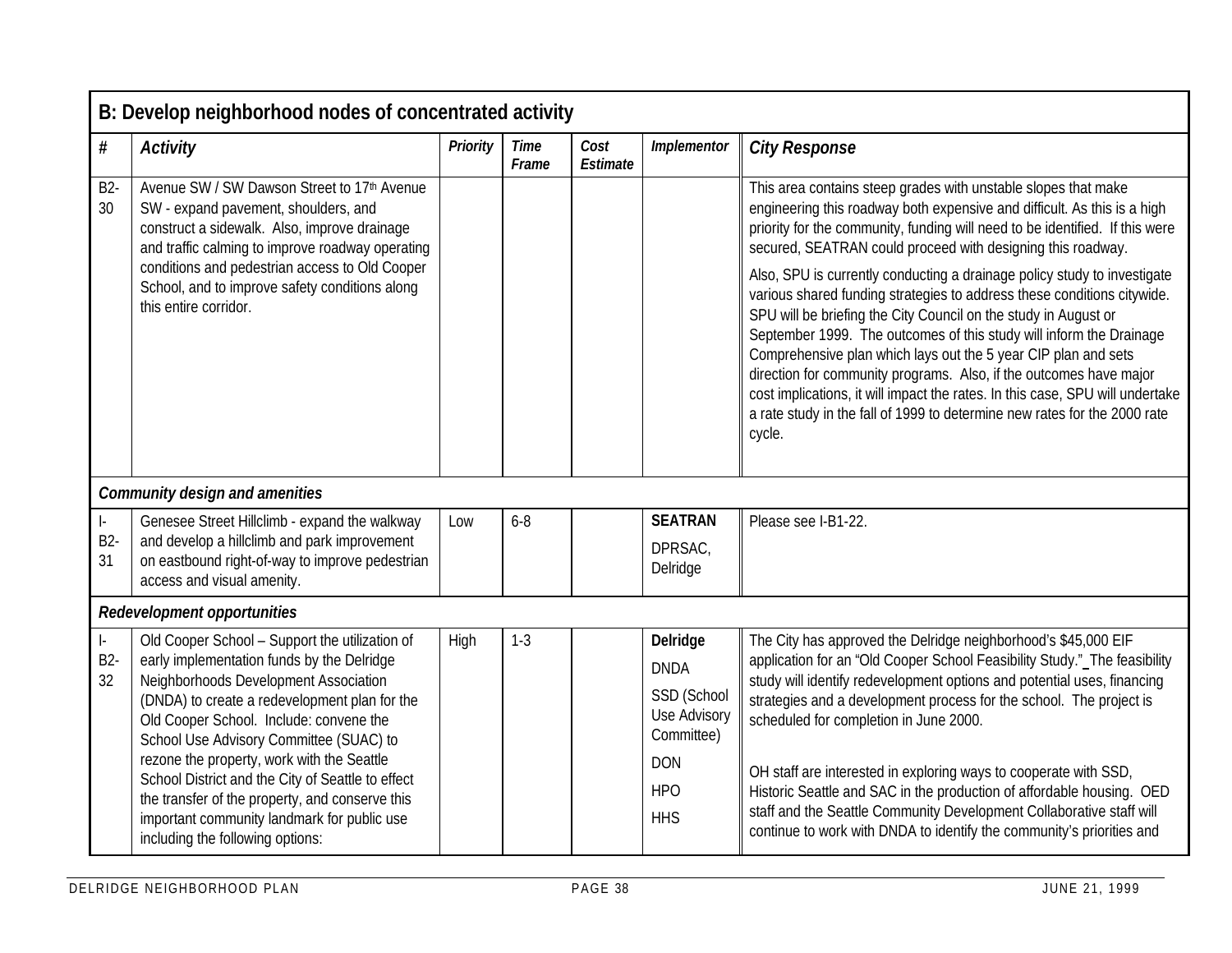|                               | B: Develop neighborhood nodes of concentrated activity                                                                                                                                                                                                                     |          |                      |                  |                                                                      |                                                                                                                                                                                                                                                                                                                                                                                                                                                                                                                                                                                                                                                                                                                                                                                                                                                                                                                                                                                                                                                                                                                                                                                      |  |  |  |  |
|-------------------------------|----------------------------------------------------------------------------------------------------------------------------------------------------------------------------------------------------------------------------------------------------------------------------|----------|----------------------|------------------|----------------------------------------------------------------------|--------------------------------------------------------------------------------------------------------------------------------------------------------------------------------------------------------------------------------------------------------------------------------------------------------------------------------------------------------------------------------------------------------------------------------------------------------------------------------------------------------------------------------------------------------------------------------------------------------------------------------------------------------------------------------------------------------------------------------------------------------------------------------------------------------------------------------------------------------------------------------------------------------------------------------------------------------------------------------------------------------------------------------------------------------------------------------------------------------------------------------------------------------------------------------------|--|--|--|--|
| #                             | <b>Activity</b>                                                                                                                                                                                                                                                            | Priority | <b>Time</b><br>Frame | Cost<br>Estimate | Implementor                                                          | <b>City Response</b>                                                                                                                                                                                                                                                                                                                                                                                                                                                                                                                                                                                                                                                                                                                                                                                                                                                                                                                                                                                                                                                                                                                                                                 |  |  |  |  |
|                               | cultural activities in original ground floor<br>stage and training room,<br>suitable commercial and entertainment<br>٠<br>uses,<br>artists' live/work/gallery spaces,<br>٠<br>affordable housing, and/or<br>artworks and murals on foundation abutting<br>Delridge Way SW. |          |                      |                  | <b>OED</b><br><b>SAC</b><br>Landmarks<br>Preservation<br>Board<br>OH | the opportunities for providing financial and technical support as<br>identified in the neighborhood plan.<br>If the community anticipates nominating the building for a landmark<br>designation, HPO will be available to assist the community in the<br>landmark designation process. Recommendations for the preservation<br>of historic buildings have been placed on the Policy Docket. SPO<br>provided a briefing on issues and potential tools to the City Council in<br>1999.                                                                                                                                                                                                                                                                                                                                                                                                                                                                                                                                                                                                                                                                                                |  |  |  |  |
|                               | <b>Central Node</b><br><b>Traffic and transportation</b>                                                                                                                                                                                                                   |          |                      |                  |                                                                      |                                                                                                                                                                                                                                                                                                                                                                                                                                                                                                                                                                                                                                                                                                                                                                                                                                                                                                                                                                                                                                                                                                                                                                                      |  |  |  |  |
| $\vert$ -<br>B3-<br>33        | Snake Hill (SW Brandon Street) - expand<br>pavement, shoulders, and walkway on one side<br>of SW Brandon Street to improve roadway<br>operating conditions and pedestrian access.                                                                                          | Med.     | $4-6$                |                  | <b>SEATRAN</b>                                                       | SEATRAN supports this concept. SW Brandon St. is planned to be an<br>arterial street between Delridge Way SW and 30th Ave. SW, however,<br>the department currently lacks the resources to fully develop this<br>segment. Additionally, this street has not been highly prioritized<br>because of the low volumes of traffic on this street and the backlog of<br>maintenance needs on other higher-traffic arterials.                                                                                                                                                                                                                                                                                                                                                                                                                                                                                                                                                                                                                                                                                                                                                               |  |  |  |  |
| $\vert$ -<br><b>B3-</b><br>34 | Croft Place SW - expand pavement, shoulders,<br>and walkway on one side of Croft Place SW to<br>improve roadway operating conditions and<br>pedestrian access to Boren/Cooper School.                                                                                      | High     | $1 - 3$              |                  | <b>SEATRAN</b>                                                       | SEATRAN supports the walkway construction, but does not support<br>expanding the pavement. Given the high cost of improving this street,<br>SEATRAN believes a walkway is a higher priority (for pedestrian safety)<br>than expanding the pavement (which could lead to increased speeds<br>from increased pavement widths). These improvements could be<br>implemented if funding became available. If this is a high priority for the<br>community, SEATRAN could explore opportunities for state funding<br>through the Transportation Improvement Board (TIB) to fund a portion of<br>this work. An initial, quick cost estimate for this project (including<br>pavements, shoulders and a walkway) is \$160,000. The storm water<br>detention work would cost approximately an additional \$100,000. TIB<br>has a pedestrian-only funding source that provides up to \$100,000 per<br>project, but there is heavy competition for these grants and additional<br>funds would need to be identified to pursue this recommendation. If<br>additional funding for this activity became available, SEATRAN staff<br>would need to do a more thorough review of this location before |  |  |  |  |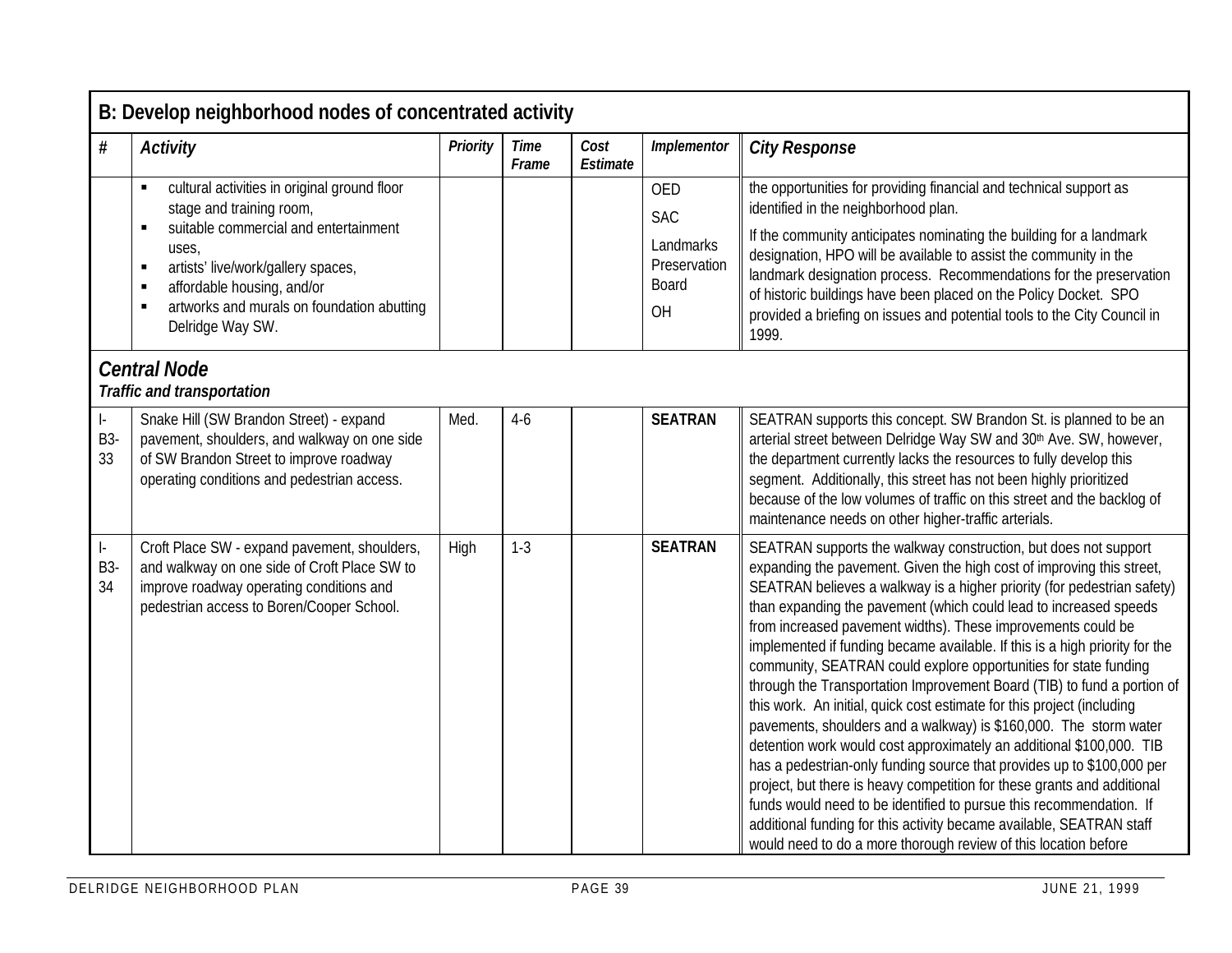|                                                     | B: Develop neighborhood nodes of concentrated activity                                                                                                                                                                                    |          |                             |                  |                                               |                                                                                                                                                                                                                                                                                                                                                                                                                                                                                                                                                                                                                                                                                                                       |  |  |  |  |
|-----------------------------------------------------|-------------------------------------------------------------------------------------------------------------------------------------------------------------------------------------------------------------------------------------------|----------|-----------------------------|------------------|-----------------------------------------------|-----------------------------------------------------------------------------------------------------------------------------------------------------------------------------------------------------------------------------------------------------------------------------------------------------------------------------------------------------------------------------------------------------------------------------------------------------------------------------------------------------------------------------------------------------------------------------------------------------------------------------------------------------------------------------------------------------------------------|--|--|--|--|
| #                                                   | <b>Activity</b>                                                                                                                                                                                                                           | Priority | <b>Time</b><br>Frame        | Cost<br>Estimate | Implementor                                   | <b>City Response</b>                                                                                                                                                                                                                                                                                                                                                                                                                                                                                                                                                                                                                                                                                                  |  |  |  |  |
|                                                     |                                                                                                                                                                                                                                           |          |                             |                  |                                               | pursuing a TIB grant.                                                                                                                                                                                                                                                                                                                                                                                                                                                                                                                                                                                                                                                                                                 |  |  |  |  |
|                                                     | Land use and zoning                                                                                                                                                                                                                       |          |                             |                  |                                               |                                                                                                                                                                                                                                                                                                                                                                                                                                                                                                                                                                                                                                                                                                                       |  |  |  |  |
| ŀ.<br>B3-<br>35                                     | Rezone - remove RC overlay on Delridge Way<br>SW frontage properties between Puget<br>Boulevard and SW Hudson Street to focus<br>commercial development potential within the<br>node.                                                     | High     | Submitt<br>ed with<br>plan  |                  | <b>DCLU</b><br>Delridge<br>property<br>owners | The City supports the neighborhood's proposal to remove the RC<br>overlay, and rezone this area from L2/RC to L2. Three parcels on the<br>west side of Delridge Way SW, south of SW Hudson Street are included<br>in steep slope areas. However, this rezone proposal would not result in<br>more intensive development than that permitted under existing zoning,<br>and the development that is intended by the rezone is consistent with<br>the Environmentally Critical Areas policies and regulations. Therefore,<br>DCLU has prepared the rezone analysis and the rezone ordinance<br>amending the official zoning map and has submitted it to Council for<br>their consideration along with the Delridge plan. |  |  |  |  |
| $\left\vert \cdot\right\rangle$<br><b>B3-</b><br>36 | Rezone the frontage properties on the south end<br>of Delridge Way SW at SW Juneau Street to NC<br>to focus commercial development within the<br>defined boundaries of the node.                                                          | High     | Submit-<br>ted with<br>plan |                  | <b>DCLU</b><br>Delridge<br>property<br>owners | The City supports the neighborhood's proposal to rezone this area from<br>L3 to NC2-40. DCLU has prepared the rezone analysis and the rezone<br>ordinance amending the official zoning map and has submitted it to<br>Council for their consideration along with the Delridge plan.                                                                                                                                                                                                                                                                                                                                                                                                                                   |  |  |  |  |
| $\Big\vert \, .$<br>B3-<br>37                       | Rezone the frontage properties on SW Brandon<br>and SW Findlay Streets to allow development of<br>duplex and triplex housing as a transition and to<br>support the development of the node.                                               | High     | Submitt<br>ed with<br>plan  |                  | <b>DCLU</b><br>Delridge<br>property<br>owners | The City supports the neighborhood's proposal to rezone this area from<br>SF5000 to LDT. DCLU has prepared the rezone analysis and the<br>rezone ordinance amending the official zoning map and has submitted it<br>to Council for their consideration along with the Delridge plan.<br>If any of these properties is not rezoned by the Council at this time,<br>contract rezones for these properties could be considered in the future<br>to meet the intent of the neighborhood plan.                                                                                                                                                                                                                             |  |  |  |  |
| $\left\vert \cdot\right\rangle$<br><b>B3-</b><br>38 | With property owner and neighborhood<br>participation, study various methods including<br>alternative zoning to facilitate the redevelopment<br>of the JCI site so that this sizable concrete<br>structure can be an economic development | High     | $1-2$                       |                  | Delridge<br>property<br>owners<br><b>DCLU</b> | DCLU and OED will work with the property owner and the neighborhood<br>on a land use planning exercise and rezone analysis to facilitate use<br>and/or redevelopment of the JCI site. DCLU is likely to begin this work<br>as part of their 2001-2002 work program. A contract rezone could be<br>considered in the future to meet the intent of the neighborhood plan.                                                                                                                                                                                                                                                                                                                                               |  |  |  |  |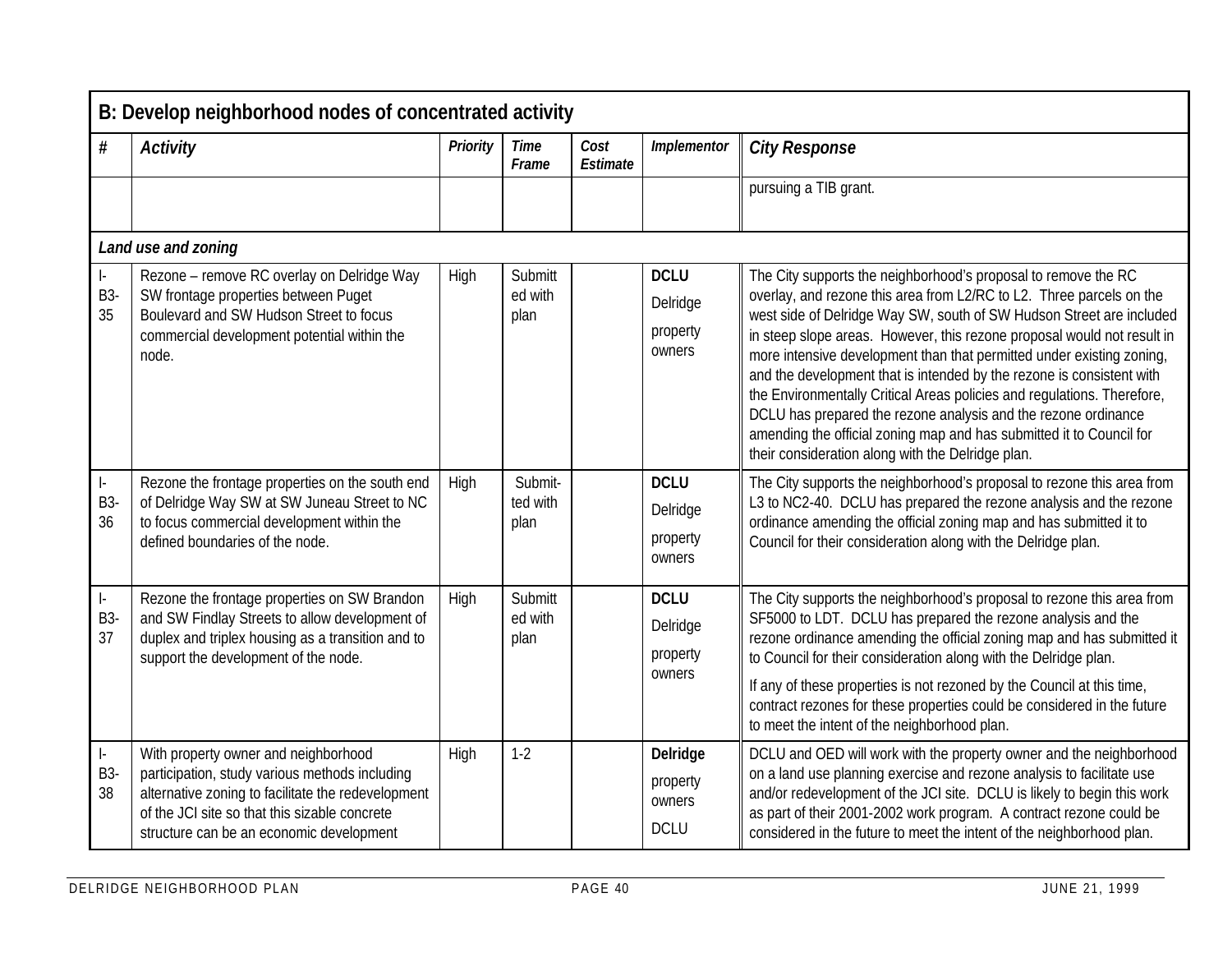|                               | B: Develop neighborhood nodes of concentrated activity                                                                                                                                                                                                                                                                                                                                                           |          |                      |                  |                                                                         |                                                                                                                                                                                                                                                                                                                                                                                                                                                                                                                                                                                                                                                                                                                                                                                                                                                                                                                                                                                                                                                                                                                                                    |  |  |  |  |
|-------------------------------|------------------------------------------------------------------------------------------------------------------------------------------------------------------------------------------------------------------------------------------------------------------------------------------------------------------------------------------------------------------------------------------------------------------|----------|----------------------|------------------|-------------------------------------------------------------------------|----------------------------------------------------------------------------------------------------------------------------------------------------------------------------------------------------------------------------------------------------------------------------------------------------------------------------------------------------------------------------------------------------------------------------------------------------------------------------------------------------------------------------------------------------------------------------------------------------------------------------------------------------------------------------------------------------------------------------------------------------------------------------------------------------------------------------------------------------------------------------------------------------------------------------------------------------------------------------------------------------------------------------------------------------------------------------------------------------------------------------------------------------|--|--|--|--|
| #                             | <b>Activity</b>                                                                                                                                                                                                                                                                                                                                                                                                  | Priority | <b>Time</b><br>Frame | Cost<br>Estimate | Implementor                                                             | <b>City Response</b>                                                                                                                                                                                                                                                                                                                                                                                                                                                                                                                                                                                                                                                                                                                                                                                                                                                                                                                                                                                                                                                                                                                               |  |  |  |  |
|                               | asset that complements the plans for the<br>neighborhood anchor.                                                                                                                                                                                                                                                                                                                                                 |          |                      |                  |                                                                         |                                                                                                                                                                                                                                                                                                                                                                                                                                                                                                                                                                                                                                                                                                                                                                                                                                                                                                                                                                                                                                                                                                                                                    |  |  |  |  |
|                               | <b>Community design and amenities</b>                                                                                                                                                                                                                                                                                                                                                                            |          |                      |                  |                                                                         |                                                                                                                                                                                                                                                                                                                                                                                                                                                                                                                                                                                                                                                                                                                                                                                                                                                                                                                                                                                                                                                                                                                                                    |  |  |  |  |
| $\vert$ -<br>B3-<br>39        | Puget Boulevard Commons - develop a public<br>parking and plaza area with trees, landscaping,<br>unique artworks, and other furnishings in the<br>Puget Boulevard right-of-way on the west side of<br>Delridge Way SW to provide space for a farmers<br>market and other celebrations - and to support<br>parking for the adjacent church and possible<br>branch library if the library is located at this site. | Med.     | $3-6$                |                  | <b>DON</b><br>DelridgeSPL<br><b>DPR</b><br><b>SEATRAN</b><br><b>SAC</b> | While this recommendation is not yet developed fully enough for city<br>department review, the City supports the concept of co-locating public<br>spaces with public facilities and encourages the neighborhood in<br>pursuing shared parking opportunities. The community will need to<br>pursue this recommendation as opportunities (such as a future library<br>site) and resources become available. The City will continue to track<br>this recommendation through the Southwest Sector work program.<br>Recommendations for neighborhood parking facilities have been placed<br>on the Policy Docket. SPO staff will report on existing and planned<br>study efforts to the City Council in 1999.                                                                                                                                                                                                                                                                                                                                                                                                                                           |  |  |  |  |
| $\vert$ -<br><b>B3-</b><br>40 | Gateways - extend curbs, expand sidewalks,<br>improve crosswalks, install furnishings, street<br>trees, signage, and artworks to create major<br>gateway definitions on Delridge Way SW at<br>Puget Boulevard SW, SW Brandon, SW Findlay,<br>and SW Juneau Streets.                                                                                                                                              | High     | $1-3$                |                  | Delridge<br><b>DPR</b><br><b>SEATRAN</b><br><b>SAC</b>                  | Developing and implementing a gateway design for the neighborhood is<br>a community-based. Appropriate city departments would be involved<br>depending on the ownership of the identified gateway site. Many<br>neighborhoods have successfully used NMF grants to develop this type<br>of amenity.<br>If the community seeks DON funds to implement amenities (such as<br>gateways or other community based projects), SAC can provide fee-<br>based technical assistance. However, if "1% for Art" funds are<br>generated from the streetscape improvements or other capital<br>development, an artist should be involved. SAC has a roster of artists<br>they work with, and if funds are available, artists on the roster are invited<br>to present ideas for the project.<br>See response in I-B0-4 related to sidewalk construction, street trees and<br>furniture. For crosswalks, SEATRAN funding has been doubled, and<br>the department is trying to prioritize this work. If there are specific<br>crosswalk locations that community members would like to see<br>restriped, these can be relayed to SEATRAN to be included as part of |  |  |  |  |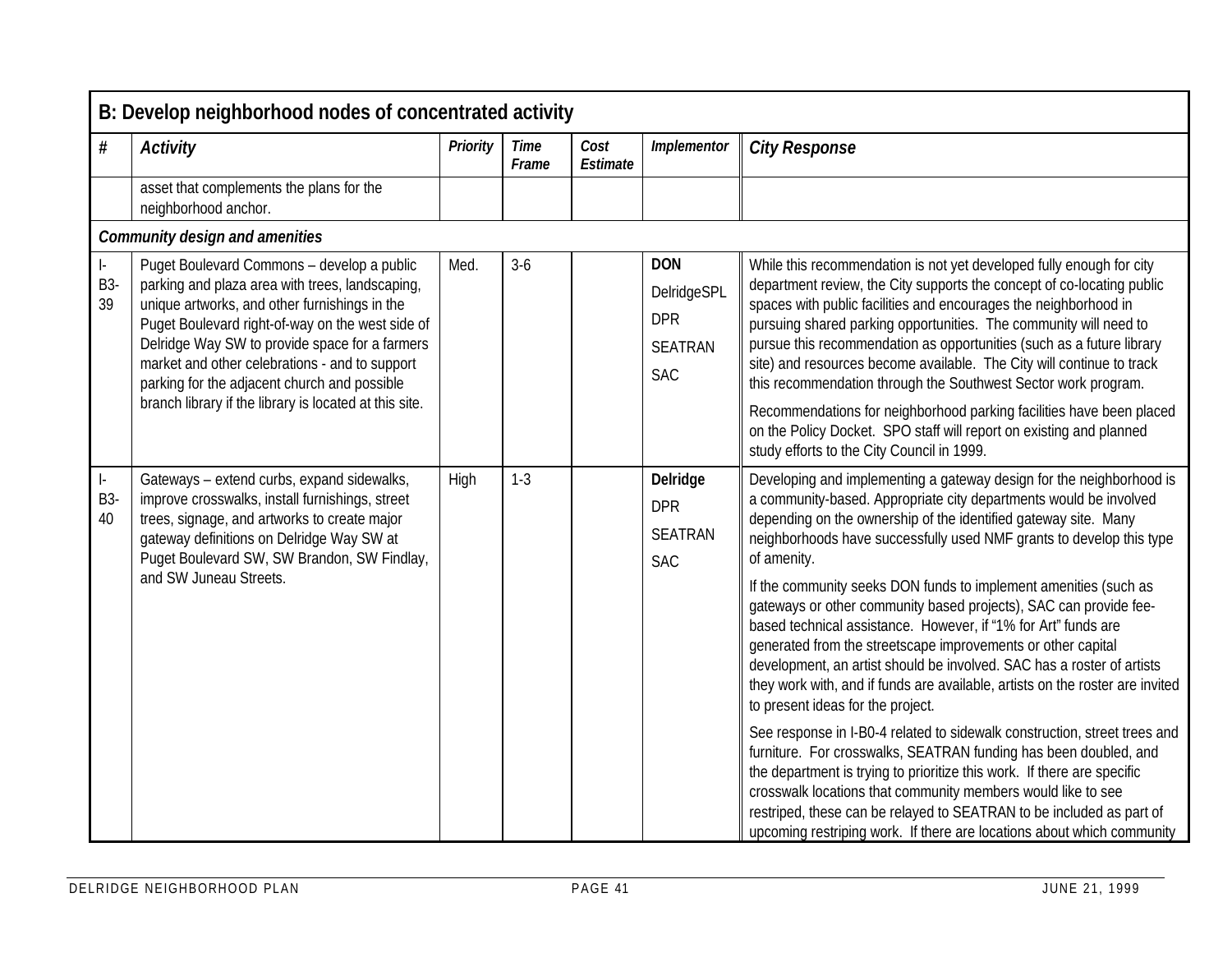|                               | B: Develop neighborhood nodes of concentrated activity                                                                                                                                                |          |                      |                  |                                                          |                                                                                                                                                                                                                                                                                                                                                                                                                                                                                                                               |  |  |  |  |
|-------------------------------|-------------------------------------------------------------------------------------------------------------------------------------------------------------------------------------------------------|----------|----------------------|------------------|----------------------------------------------------------|-------------------------------------------------------------------------------------------------------------------------------------------------------------------------------------------------------------------------------------------------------------------------------------------------------------------------------------------------------------------------------------------------------------------------------------------------------------------------------------------------------------------------------|--|--|--|--|
| #                             | <b>Activity</b>                                                                                                                                                                                       | Priority | <b>Time</b><br>Frame | Cost<br>Estimate | Implementor                                              | <b>City Response</b>                                                                                                                                                                                                                                                                                                                                                                                                                                                                                                          |  |  |  |  |
|                               |                                                                                                                                                                                                       |          |                      |                  |                                                          | members have immediate safety concerns, these can be sent directly to<br>SEATRAN's traffic operations staff.                                                                                                                                                                                                                                                                                                                                                                                                                  |  |  |  |  |
| $\vert$ -<br><b>B3-</b><br>41 | SW Brandon Street Hillclimbs - develop a<br>hillclimb and park improvement in the westbound<br>and eastbound right-of-way of SW Brandon<br>Street to improve pedestrian access and visual<br>amenity. | Med.     | $3-6$                |                  | <b>SEATRAN</b><br><b>DPR</b><br><b>SAC</b>               | See response to I-B1-22.                                                                                                                                                                                                                                                                                                                                                                                                                                                                                                      |  |  |  |  |
| $\vert$ -<br>B3-<br>42        | SW Juneau Street Hillclimb - develop a hillclimb<br>and park improvement in the eastbound right-of-<br>way of SW Juneau Street to improve pedestrian<br>access and visual amenity.                    | Med.     | $3-6$                |                  | <b>SEATRAN</b><br><b>DPR</b><br><b>SAC</b>               | See response to I-B1-22.                                                                                                                                                                                                                                                                                                                                                                                                                                                                                                      |  |  |  |  |
|                               | <b>Redevelopment opportunities</b>                                                                                                                                                                    |          |                      |                  |                                                          |                                                                                                                                                                                                                                                                                                                                                                                                                                                                                                                               |  |  |  |  |
| $\vert$ -<br><b>B3-</b><br>43 | Brandon Court Project - support development by<br>DNDA of the mixed use housing and retail<br>project on the southwest corner of Delridge Way<br>SW and SW Brandon Street.                            | High     | $1 - 3$              |                  | <b>OED</b><br><b>OH</b><br><b>DNDA</b><br><b>SEATRAN</b> | City housing assistance programs are available for the rehabilitation of<br>low- and low-moderate income homes and for the assistance of renters<br>and new home buyers. OH recently provided \$220,500 in down<br>payment assistance funds to DNDA for the Brandon Court Project. OH<br>looks forward to additional opportunities to assist Delridge in meeting<br>their affordable housing goals for both owners and renters in their<br>neighborhood.<br>OED as a member of the Seattle Economic Development Collaborative |  |  |  |  |
|                               |                                                                                                                                                                                                       |          |                      |                  |                                                          | - a consortium of economic development investors in Seattle - recently<br>loaned DNDA \$245,000 to finance acquisition and development costs<br>for the Brandon Court Project. Through its participation in the<br>Collaborative, OED is supporting DNDA development of the Brandon<br>Court Project.                                                                                                                                                                                                                         |  |  |  |  |
|                               |                                                                                                                                                                                                       |          |                      |                  |                                                          | The Brandon Court development broke ground in June, 1999. The<br>project will construct a three- and four-story mixed-use building with 17<br>residential units above 1,451 square feet of administrative office and<br>2,410 square feet of retail space. The residential units will be made<br>available to low-to-moderate income residents.                                                                                                                                                                               |  |  |  |  |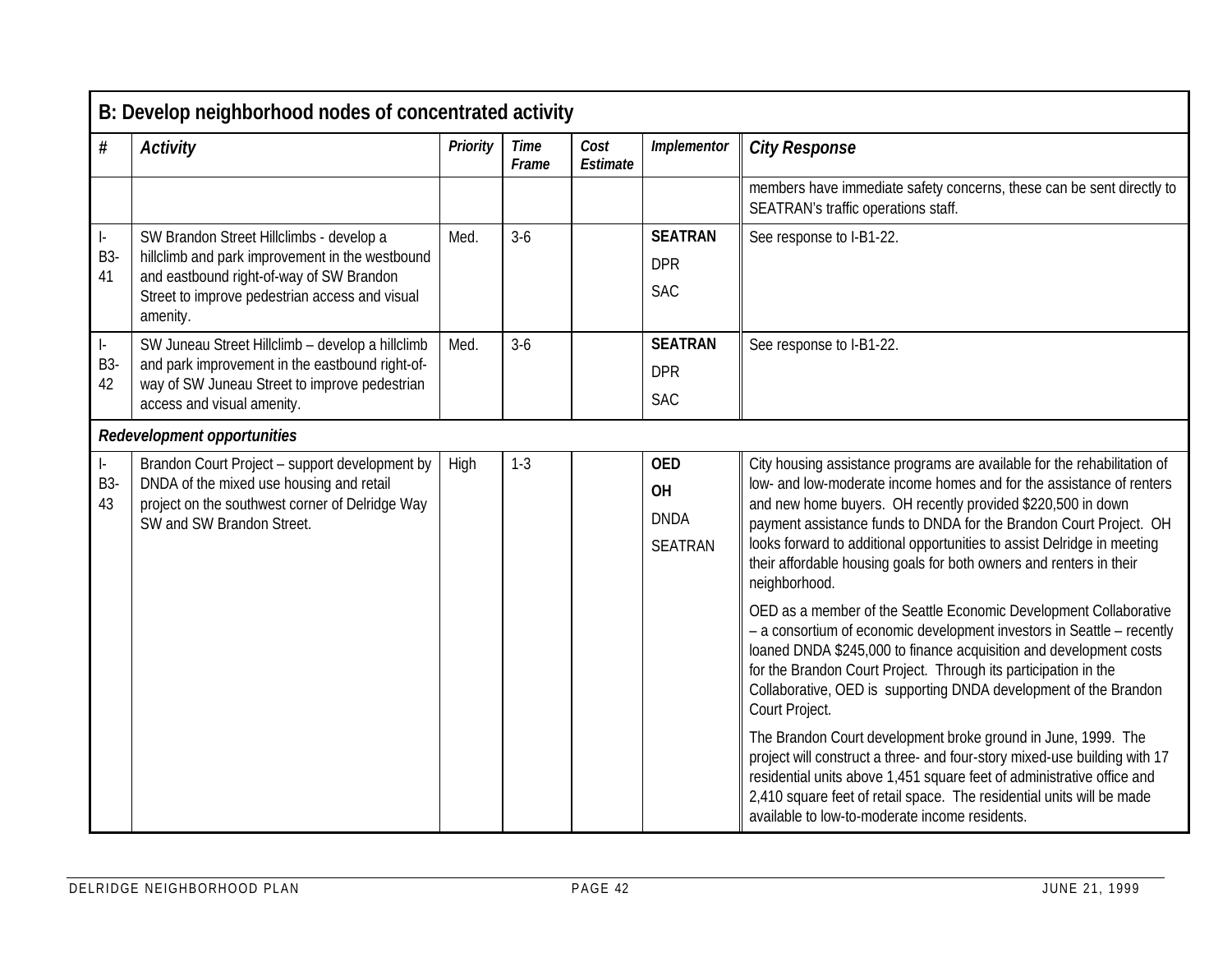|                               | B: Develop neighborhood nodes of concentrated activity                                                                                                                                                                                                                                                      |          |                      |                  |                                                        |                                                                                                                                                                                                                                                                                                                                                                                                                                                                                                                                                                                                                                                                                                                                                                                                                                                                           |  |  |  |  |
|-------------------------------|-------------------------------------------------------------------------------------------------------------------------------------------------------------------------------------------------------------------------------------------------------------------------------------------------------------|----------|----------------------|------------------|--------------------------------------------------------|---------------------------------------------------------------------------------------------------------------------------------------------------------------------------------------------------------------------------------------------------------------------------------------------------------------------------------------------------------------------------------------------------------------------------------------------------------------------------------------------------------------------------------------------------------------------------------------------------------------------------------------------------------------------------------------------------------------------------------------------------------------------------------------------------------------------------------------------------------------------------|--|--|--|--|
| $\#$                          | <b>Activity</b>                                                                                                                                                                                                                                                                                             | Priority | <b>Time</b><br>Frame | Cost<br>Estimate | Implementor                                            | <b>City Response</b>                                                                                                                                                                                                                                                                                                                                                                                                                                                                                                                                                                                                                                                                                                                                                                                                                                                      |  |  |  |  |
| $\vert$ -<br><b>B3-</b><br>44 | Delridge Library - develop the new branch<br>library at an appropriate site within the Central<br>node.                                                                                                                                                                                                     | High     | $2 - 3$              |                  | SPL-Library<br><b>Board</b><br>Delridge<br><b>DNDA</b> | The "Libraries For All" initiative provides for a Delridge Branch library;<br>however, library siting decisions are the responsibility of the Library<br>Board. It is the Executive's understanding that the community and the<br>Library Board have initiated discussions and will continue to explore the<br>possibility of a Delridge Branch library in the Central node.                                                                                                                                                                                                                                                                                                                                                                                                                                                                                              |  |  |  |  |
| $\vert$ -<br>B3-<br>45        | Neighborhood Service Center - locate this public<br>use in the Central node to increase public<br>access and support development opportunities.                                                                                                                                                             | High     | $2 - 4$              |                  | <b>DON</b>                                             | DON is exploring the possibility of relocating the Neighborhood Service<br>Center to the DNDA building proposed for Delridge and Brandon.                                                                                                                                                                                                                                                                                                                                                                                                                                                                                                                                                                                                                                                                                                                                 |  |  |  |  |
| $\vert$ -<br>B3-<br>46        | Business recruitment - for neighborhood<br>resident services including:<br>specialty stores - food, bakery, espresso,<br>$\blacksquare$<br>and flower shops,<br>services - personal and health care,<br>$\blacksquare$<br>office - including professional,<br>в<br>industrial - including small scale,<br>п | High     |                      |                  | <b>OED</b>                                             | DNDA, with support from OED, had a consultant complete a market<br>study to determine the market for potential businesses in the Brandon<br>Court project. This study might provide some guidance as to what types<br>of businesses the Delridge market could support. The Delridge Planning<br>Committee could also contact the Central Area Development<br>Association (CADA) about the marketing video that they produced for<br>business recruitment purposes.                                                                                                                                                                                                                                                                                                                                                                                                        |  |  |  |  |
|                               | environmentally clean manufacturing and<br>cottage industries.                                                                                                                                                                                                                                              |          |                      |                  |                                                        | Another method for implementing this activity would be to work with the<br>Neighborhood Business Council. The goal of the City's contract with the<br>NBC is to support the creation and development of Seattle-area<br>neighborhood business districts and small businesses. To accomplish<br>this, NBC can assist neighborhood business district organizations with<br>their efforts to develop and organize programs which support and<br>improve the economic conditions of the business district and the small<br>business environment. The NBC Director will assist DON's Division of<br>Neighborhood Preservation and Development with implementation of<br>business district-specific recommendations as identified in the<br>neighborhood plans. NBC will serve as a resource and assist the<br>Division with strategy development, planning and implementation. |  |  |  |  |
|                               |                                                                                                                                                                                                                                                                                                             |          |                      |                  |                                                        | In addition, the Executive will review the recommendations in all the<br>neighborhood plans for creating and strengthening existing business<br>districts and the current policies, tools, and resources available to the<br>City to assist in those efforts. The Executive will provide their analysis<br>and recommendations on how they can respond to these neighborhood                                                                                                                                                                                                                                                                                                                                                                                                                                                                                              |  |  |  |  |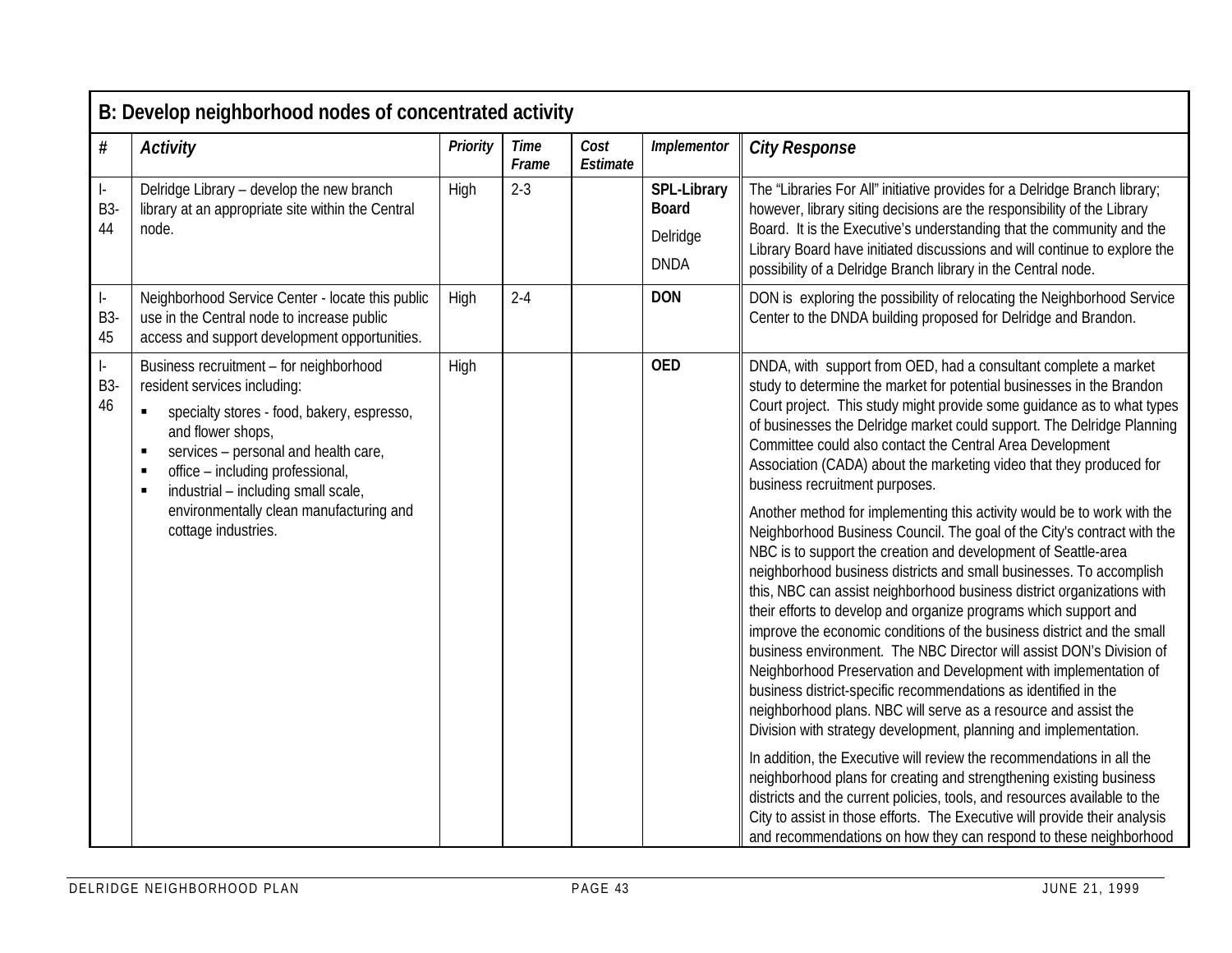|                        | B: Develop neighborhood nodes of concentrated activity                                                                                                                                                                                                                                                                                                                                                                     |          |                      |                  |                                                                  |                                                                                                                                                                                                                                                                                                                                                                                                                                                                                                                                                                                                                                                                                                                                                                                                                                                                                                                                                                                                                                                                                                                                                                                      |  |  |  |  |
|------------------------|----------------------------------------------------------------------------------------------------------------------------------------------------------------------------------------------------------------------------------------------------------------------------------------------------------------------------------------------------------------------------------------------------------------------------|----------|----------------------|------------------|------------------------------------------------------------------|--------------------------------------------------------------------------------------------------------------------------------------------------------------------------------------------------------------------------------------------------------------------------------------------------------------------------------------------------------------------------------------------------------------------------------------------------------------------------------------------------------------------------------------------------------------------------------------------------------------------------------------------------------------------------------------------------------------------------------------------------------------------------------------------------------------------------------------------------------------------------------------------------------------------------------------------------------------------------------------------------------------------------------------------------------------------------------------------------------------------------------------------------------------------------------------|--|--|--|--|
| $\#$                   | <b>Activity</b>                                                                                                                                                                                                                                                                                                                                                                                                            | Priority | <b>Time</b><br>Frame | Cost<br>Estimate | Implementor                                                      | <b>City Response</b>                                                                                                                                                                                                                                                                                                                                                                                                                                                                                                                                                                                                                                                                                                                                                                                                                                                                                                                                                                                                                                                                                                                                                                 |  |  |  |  |
|                        |                                                                                                                                                                                                                                                                                                                                                                                                                            |          |                      |                  |                                                                  | requests, including any new options, opportunities and strategies that<br>should be explored to the Council by the end of the second quarter of<br>2000.                                                                                                                                                                                                                                                                                                                                                                                                                                                                                                                                                                                                                                                                                                                                                                                                                                                                                                                                                                                                                             |  |  |  |  |
|                        | <b>South Node</b><br><b>Traffic and transportation</b>                                                                                                                                                                                                                                                                                                                                                                     |          |                      |                  |                                                                  |                                                                                                                                                                                                                                                                                                                                                                                                                                                                                                                                                                                                                                                                                                                                                                                                                                                                                                                                                                                                                                                                                                                                                                                      |  |  |  |  |
| ŀ.<br><b>B4-</b><br>47 | Sylvan Way SW Transit Transfer Station -<br>convert Sylvan Way SW to a transit-only access<br>and transfer station between SW Orchard Street<br>and Delridge Way SW and reconfigure routes<br>20, 50, 85, and 128 to improve community<br>access to K-Mart, facilitate easy transfer<br>between new routes, and create a public<br>commons for the community. Consider a Park-<br>and-Ride lot within the K-Mart property. | High     | $1-3$                |                  | <b>Metro</b><br>Sound<br>Transit<br><b>SEATRAN</b><br>K-Mart     | This is a very broad and complicated activity, which will require the<br>participation of numerous departments and agencies. While funding is<br>limited, potential for coordination will be available through the<br>neighborhood's stewardship group and city staff, possible including<br>DON's NDM. The recommendation will require the approval of adjacent<br>private property owners. If this can be accomplished, SEATRAN<br>supports the development of this activity. SEATRAN notes that this<br>recommendation will need to be developed into a project concept for<br>further review. The City owns the west tip of the triangle made by<br>Delridge Way SW, SW Orchard Street, and Sylvan Way SW (PMA 82)<br>which may be included in this proposal. Also, SPD is currently<br>negotiating to develop a SW Police Precinct at the K-Mart site. This<br>may provide development opportunities that may help to begin<br>implementing elements of this activity. Lastly, reconfiguring the routes<br>and developing a transit center will be forwarded to Metro for<br>consideration in their planning process.<br>See response in I-B4-48 related to Park-and-Ride lots. |  |  |  |  |
| ŀ.<br><b>B4</b><br>48  | Study, and if appropriate, develop a Park-and-<br>Ride lot within the K-Mart property.                                                                                                                                                                                                                                                                                                                                     | High     | $1 - 3$              |                  | MetroSound<br>Transit,<br><b>SPO</b><br><b>SEATRAN</b><br>K-Mart | See I-B1-10. Also, capitalizing on the existing parking supply at K-Mart<br>for shared parking may be an effective and appropriate strategy.                                                                                                                                                                                                                                                                                                                                                                                                                                                                                                                                                                                                                                                                                                                                                                                                                                                                                                                                                                                                                                         |  |  |  |  |
| Ŀ<br><b>B4-</b>        | Sylvan Way SW, SW Webster and SW Myrtle<br>Streets transit shelters - correct the drainage/                                                                                                                                                                                                                                                                                                                                | High     | $1 - 3$              |                  | <b>SPU</b>                                                       | SPU can evaluate the situation through existing spot improvement<br>programs, if provided with specific locations, problem descriptions, and                                                                                                                                                                                                                                                                                                                                                                                                                                                                                                                                                                                                                                                                                                                                                                                                                                                                                                                                                                                                                                         |  |  |  |  |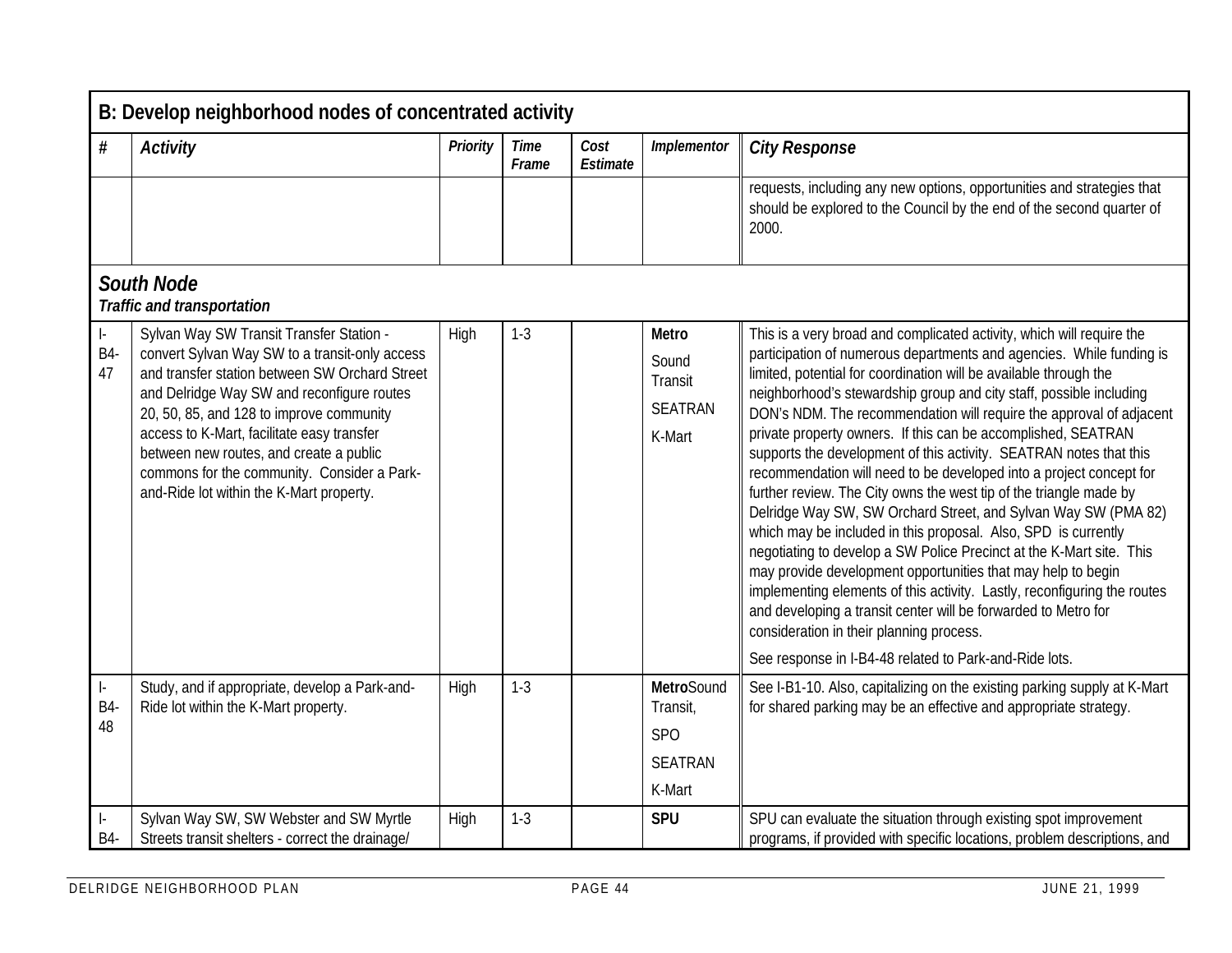|                        | B: Develop neighborhood nodes of concentrated activity                                                                                                                                                                                                                   |          |                      |                  |                                                        |                                                                                                                                                                                                                                                                                                                                                                                                                                                                                                                                                                                                                                                                                                                 |  |  |  |  |
|------------------------|--------------------------------------------------------------------------------------------------------------------------------------------------------------------------------------------------------------------------------------------------------------------------|----------|----------------------|------------------|--------------------------------------------------------|-----------------------------------------------------------------------------------------------------------------------------------------------------------------------------------------------------------------------------------------------------------------------------------------------------------------------------------------------------------------------------------------------------------------------------------------------------------------------------------------------------------------------------------------------------------------------------------------------------------------------------------------------------------------------------------------------------------------|--|--|--|--|
| $\#$                   | <b>Activity</b>                                                                                                                                                                                                                                                          | Priority | <b>Time</b><br>Frame | Cost<br>Estimate | Implementor                                            | <b>City Response</b>                                                                                                                                                                                                                                                                                                                                                                                                                                                                                                                                                                                                                                                                                            |  |  |  |  |
| 49                     | flooding problems.                                                                                                                                                                                                                                                       |          |                      |                  | <b>SEATRAN</b><br>Metro                                | a community contact. For drainage problems, more information is<br>needed on the locations and types of problems in order to assess the<br>need for utility drainage system spot improvements. If the drainage<br>system infrastructure is in place, current policy requires property owner<br>contribution for drainage improvements adjacent to their property to<br>connect to the system.                                                                                                                                                                                                                                                                                                                   |  |  |  |  |
|                        |                                                                                                                                                                                                                                                                          |          |                      |                  |                                                        | SPU is conducting a citywide drainage policy study to determine<br>drainage needs, policies and rate levels, and to recommend changes to<br>the current approach. SPU will provide a status report to the Utilities<br>and Environmental Management Committee in August 1999, and<br>provide final recommendation shortly thereafter and before the end of<br>the year. These citywide drainage issues have been placed on the<br>Policy Docket.                                                                                                                                                                                                                                                                |  |  |  |  |
| ŀ.<br><b>B4-</b><br>50 | Sunrise Heights/SW Community Center, etc. -<br>study and develop alternatives for an additional<br>bus route through Sunrise Heights using SW<br>Holden St. or SW Thistle St.                                                                                            | High     | $1 - 3$              |                  | Metro<br>Sound<br>Transit,<br><b>SEATRAN</b><br>K-Mart | The Executive will forward this and related transit requests to King<br>County Metro on the community's behalf. SPO, SEATRAN and DON<br>will review the transit service requests and transit stop improvements<br>identified in the neighborhood plans and integrate those requested<br>improvements into the work being done under Strategy T4 "Establish<br>and Implement Transit Service Priorities" in the City's Transportation<br>Strategic Plan (TSP). The Executive will report to the City Council<br>Transportation Committee on its progress on Strategy T4 as part of its<br>ongoing reporting requirements on the TSP and to the Neighborhoods,<br>Growth Planning and Civic Engagement Committee. |  |  |  |  |
| ŀ.<br><b>B4-</b><br>51 | Sylvan Way improvements - expand the<br>pavement and shoulders, and construct a<br>sidewalk, a segregated bike lane, and drainage<br>improvements along Sylvan Way SW to improve<br>roadway operating conditions and pedestrian<br>access to the facilities in the node. | High     | $1 - 3$              |                  | <b>SEATRAN</b><br>, SPU?                               | SEATRAN supports widening the roadway to accommodate a wider<br>travel lane so cars will be able to pass slower moving bicyclists going<br>uphill. See response to II-A-12. SEATRAN supports the addition of<br>sidewalks along this roadway; however, a funding source would need to<br>be identified to implement this recommendation.<br>Currently, a project is underway along Sylvan Way SW. This is a project<br>to develop a full subdivision. Some of these amenities will be provided<br>as required by the street improvement manual and mitigation measures<br>through SEPA. This will include the required pedestrian and drainage                                                                  |  |  |  |  |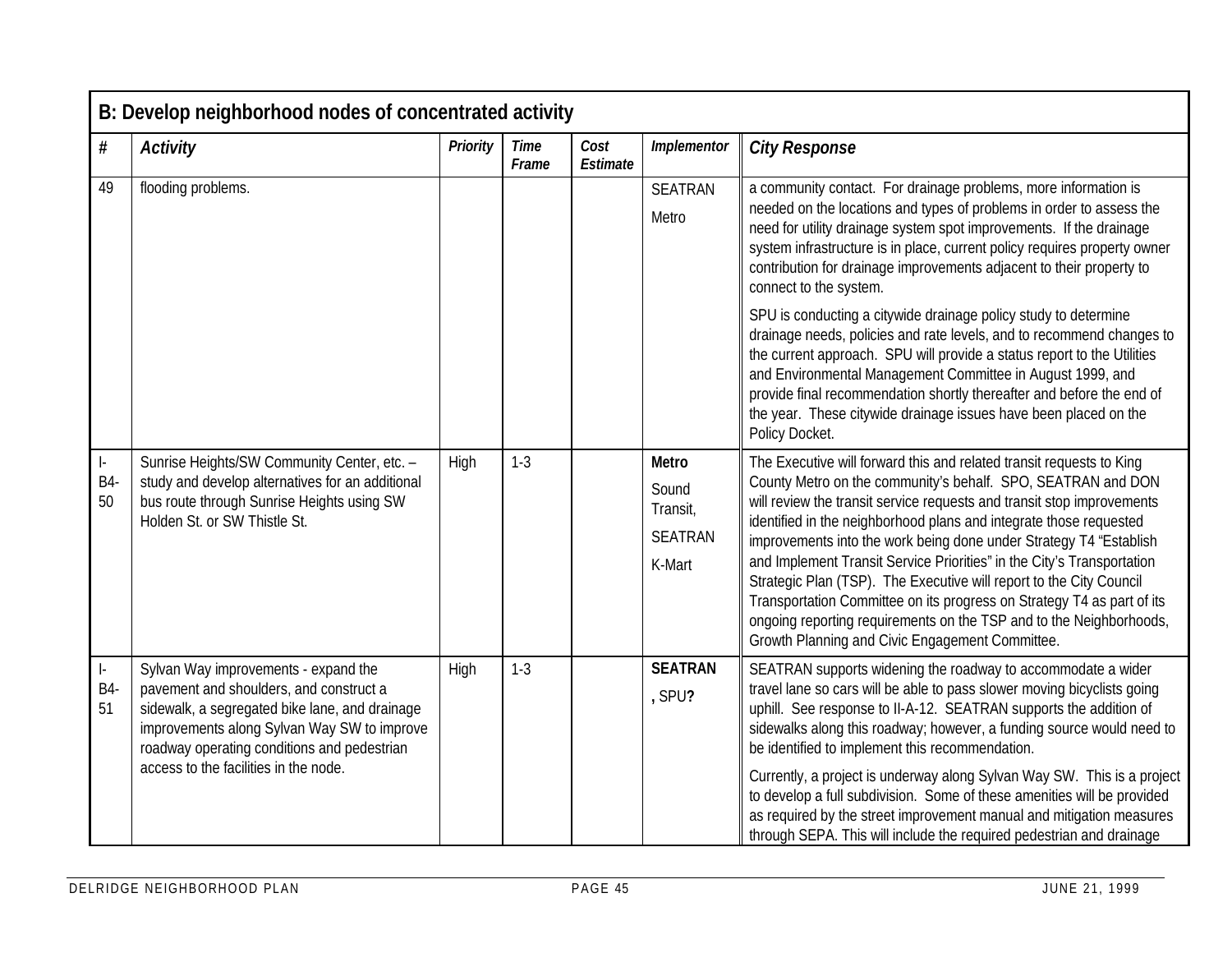|                               | B: Develop neighborhood nodes of concentrated activity                                                                                                                                                                                                                                                                                                                                           |                 |                      |                  |                                                  |                                                                                                                                                                                                                                                                                                                                                                                                                                                                                                                                                                                        |  |  |  |  |
|-------------------------------|--------------------------------------------------------------------------------------------------------------------------------------------------------------------------------------------------------------------------------------------------------------------------------------------------------------------------------------------------------------------------------------------------|-----------------|----------------------|------------------|--------------------------------------------------|----------------------------------------------------------------------------------------------------------------------------------------------------------------------------------------------------------------------------------------------------------------------------------------------------------------------------------------------------------------------------------------------------------------------------------------------------------------------------------------------------------------------------------------------------------------------------------------|--|--|--|--|
| #                             | <b>Activity</b>                                                                                                                                                                                                                                                                                                                                                                                  | <b>Priority</b> | <b>Time</b><br>Frame | Cost<br>Estimate | Implementor                                      | <b>City Response</b>                                                                                                                                                                                                                                                                                                                                                                                                                                                                                                                                                                   |  |  |  |  |
|                               |                                                                                                                                                                                                                                                                                                                                                                                                  |                 |                      |                  |                                                  | improvements.                                                                                                                                                                                                                                                                                                                                                                                                                                                                                                                                                                          |  |  |  |  |
| $\vert$ -<br><b>B4-</b><br>52 | 24th Ave SW /Delridge Way SW /Sylvan Way<br>SW / SW Webster St. - with property owner<br>participation, study and resolve the<br>traffic/pedestrian conflicts at the perimeter of K-<br>Mart. Consider transit improvements,<br>automobile access to K-Mart, pedestrian safety<br>and connecting the pedestrian trail along<br>Longfellow Creek from access points north and<br>south of K-Mart. | High            | $1-2$                |                  | <b>SEATRAN</b><br><b>DCLU</b><br>SPU<br>Delridge | The City supports this concept but has not identified funding for a<br>conceptual design at this time. The next step would be for the<br>community to develop a conceptual design in which specific issues<br>would be identified. The NDM is currently working to coordinate<br>incorporating these recommendations into projects that are being<br>developed at or near the K-mart site, including the SW Webster Street<br>detention pond and the proposed SW Police station. The NDM will<br>assist the neighborhood in providing input to the development of these<br>projects.   |  |  |  |  |
| ŀ.<br>B4-<br>53               | SW Myrtle Street crosswalk at Delridge Way SW<br>- move the crosswalk to the north side of SW<br>Myrtle Street to reduce turning conflicts.                                                                                                                                                                                                                                                      | Med.            | $3-6$                |                  | <b>SEATRAN</b>                                   | SEATRAN believes the crosswalk is in a good location due to the<br>existing walkways, bus zone locations and SCL power poles (that could<br>block the visibility of pedestrians if the crosswalk was relocated).<br>Motorists turning right must yield the right of way to pedestrians in the<br>crosswalk. Implementing alternatives to the crosswalk to address turning<br>conflicts would take additional funding to study the intersection and<br>develop proposals. SEATRAN will work with the community to look at<br>other options to increase the safety of this intersection. |  |  |  |  |
|                               | Land use and zoning                                                                                                                                                                                                                                                                                                                                                                              |                 |                      |                  |                                                  |                                                                                                                                                                                                                                                                                                                                                                                                                                                                                                                                                                                        |  |  |  |  |
| Ŀ.<br><b>B4</b><br>54         | Rezone - Reduce the height allowances within<br>the node from 65 to 40 feet to control impacts on<br>adjacent residential properties.                                                                                                                                                                                                                                                            | High            | On plan<br>adoption  |                  | <b>DCLU</b><br>Delridge<br>property<br>owners    | The City supports the neighborhood's proposal to rezone this area's<br>height limit from C1-65 to C1-40 to be more consistent with the<br>surrounding area. DCLU has prepared the ordinance amending the<br>official zoning map and will submit it to Council for their consideration<br>with the Delridge plan.                                                                                                                                                                                                                                                                       |  |  |  |  |
|                               |                                                                                                                                                                                                                                                                                                                                                                                                  |                 |                      |                  |                                                  | Also, ESD is in the process of negotiating with K-Mart for a new Police<br>Precinct. Preliminary concepts for the precinct call for a two-story<br>building with a gable roof which might face zoning restrictions related to<br>the NC2-40 zone. The City and the neighborhood are working together<br>to find a solution that will accommodate the neighborhood's concern for<br>scale/height issues while allowing the police facility to meet functional<br>needs. A specific recommendation about how to resolve this will be                                                     |  |  |  |  |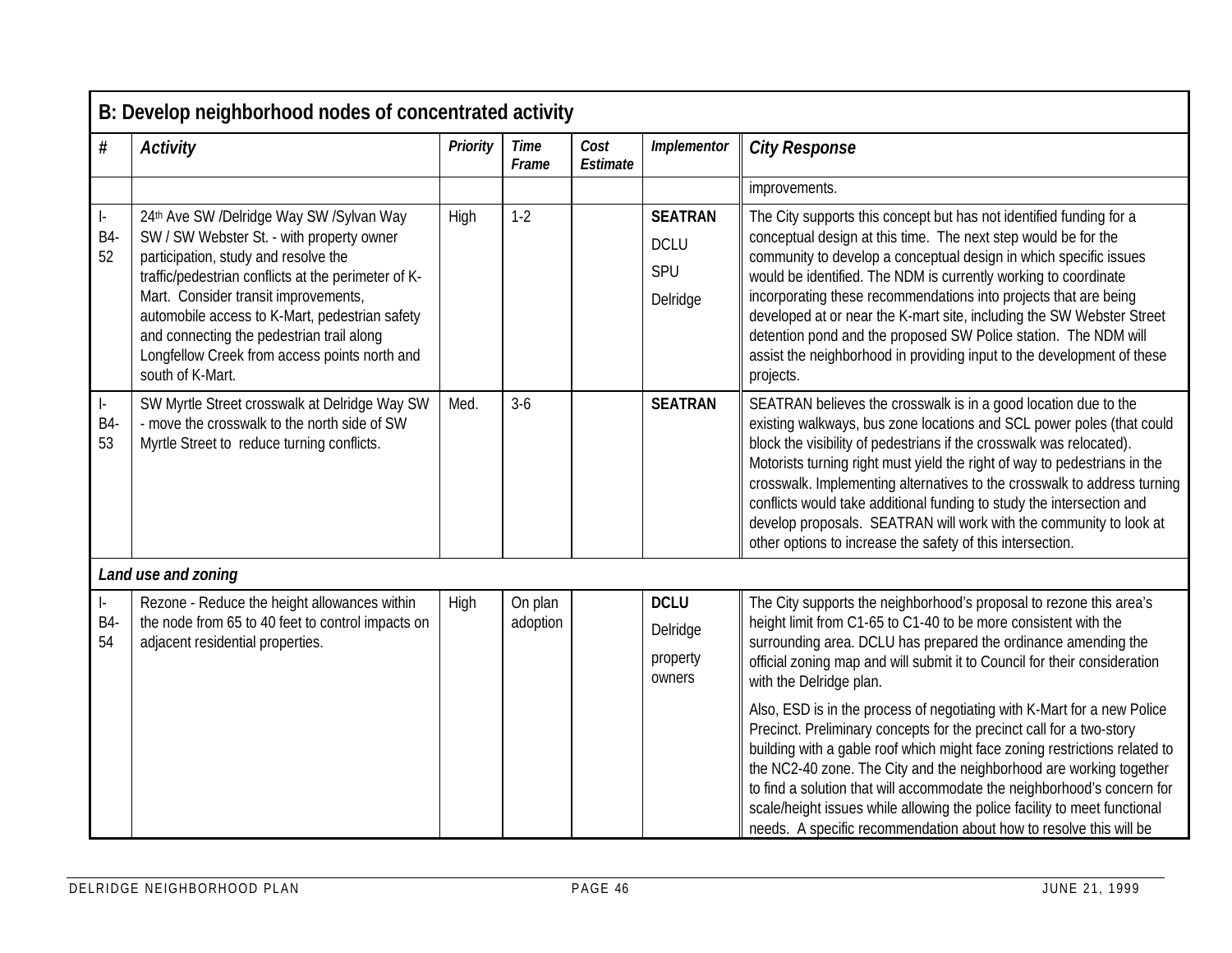|                                                 | B: Develop neighborhood nodes of concentrated activity                                                                                                                                                                                                                                                                                                                                                                          |          |                      |                  |                                                                                  |                                                                                                                                                                                                                                                                                                                                                                                                                                                                                   |  |  |  |  |  |
|-------------------------------------------------|---------------------------------------------------------------------------------------------------------------------------------------------------------------------------------------------------------------------------------------------------------------------------------------------------------------------------------------------------------------------------------------------------------------------------------|----------|----------------------|------------------|----------------------------------------------------------------------------------|-----------------------------------------------------------------------------------------------------------------------------------------------------------------------------------------------------------------------------------------------------------------------------------------------------------------------------------------------------------------------------------------------------------------------------------------------------------------------------------|--|--|--|--|--|
| #                                               | <b>Activity</b>                                                                                                                                                                                                                                                                                                                                                                                                                 | Priority | <b>Time</b><br>Frame | Cost<br>Estimate | Implementor                                                                      | <b>City Response</b>                                                                                                                                                                                                                                                                                                                                                                                                                                                              |  |  |  |  |  |
|                                                 |                                                                                                                                                                                                                                                                                                                                                                                                                                 |          |                      |                  |                                                                                  | determined prior to final action by the City Council.                                                                                                                                                                                                                                                                                                                                                                                                                             |  |  |  |  |  |
| $\vert$ -<br><b>B4-</b><br>55                   | With property owner and neighborhood<br>participation, study various methods including<br>alternative zoning, to mitigate the development<br>impacts of the "sandpits" property northwest of<br>K-Mart, to ensure the environmental safety of<br>surrounding properties, to ensure that future<br>development is consistent with surrounding<br>character, and to minimize traffic impacts on<br>surrounding residential areas. | High     | $1 - 2$              |                  | <b>DCLU</b><br>Delridge<br>property<br>owners                                    | DCLU will work with the neighborhood, to undertake a land use planning<br>exercise and rezone analysis to explore different zoning designations to<br>see if a rezone might achieve the neighborhood's vision and meet the<br>City's criteria for rezones. Several neighborhoods have requested<br>DCLU's services in this capacity. DCLU is likely to begin this work as<br>part of their 2001-2002 work program.                                                                |  |  |  |  |  |
|                                                 | <b>Community design and amenities</b>                                                                                                                                                                                                                                                                                                                                                                                           |          |                      |                  |                                                                                  |                                                                                                                                                                                                                                                                                                                                                                                                                                                                                   |  |  |  |  |  |
| $\vert$ -<br><b>B4-</b><br>56                   | K-Mart Commons - redevelop a portion of the<br>parking lot between K-Mart and the Transit<br>Transfer Station into a public commons and<br>plaza area with special pavings, artwork, street<br>trees, furnishings, and facilities for street<br>vendors, farmers market, and special events.                                                                                                                                    | High     | $1 - 3$              |                  | K-Mart<br>Delridge<br>Metro<br><b>SEATRAN</b><br><b>DPR</b><br>OED<br><b>SAC</b> | The community will need to pursue this recommendation with K-Mart<br>and Metro.<br>OED and the Seattle Community Development Collaborative will<br>continue to work with DNDA to identify the community's priorities and<br>the opportunities for providing financial and technical support as<br>identified in the neighborhood plan.                                                                                                                                            |  |  |  |  |  |
| $\left\vert -\right\rangle$<br><b>B4-</b><br>57 | Gateways - acquire and develop gateway<br>landscaping, signage, and other signature<br>improvements along Sylvan Way SW west of<br>24th Avenue SW and SW Orchard Street at 21st<br>Avenue SW to define an entry into the<br>neighborhood.                                                                                                                                                                                       | Med.     | $3-6$                |                  | Delridge<br><b>SEATRAN</b><br><b>SAC</b>                                         | Developing and implementing a gateway design for the neighborhood is<br>a community based activity. Appropriate city departments would be<br>involved depending on the ownership of the identified gateway site. The<br>community may wish to consider NMF funds as a means to pursue this<br>recommendation.<br>The City owns the west tip of the triangle made by Delridge Way SW,<br>SW Orchard Street, and Sylvan Way SW (PMA 82), which may be<br>included in this proposal. |  |  |  |  |  |
|                                                 | 24th Avenue SW Hillclimb - develop a hillclimb                                                                                                                                                                                                                                                                                                                                                                                  | Med.     | $3-6$                |                  | <b>SEATRAN</b>                                                                   | See response to I-B1-22.                                                                                                                                                                                                                                                                                                                                                                                                                                                          |  |  |  |  |  |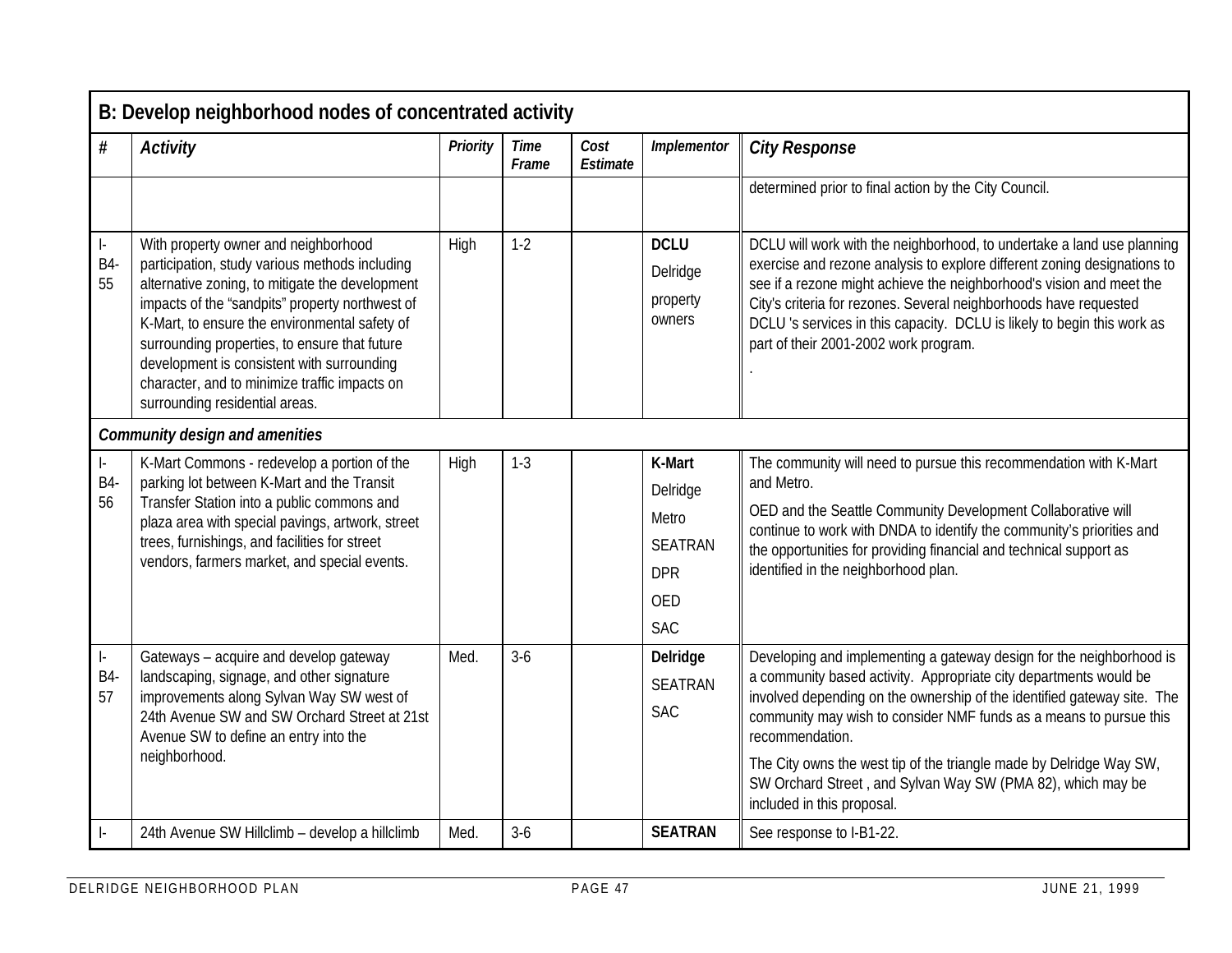|                               | B: Develop neighborhood nodes of concentrated activity                                                                                                                                                                                  |          |                      |                  |                                                        |                                                                                                                                                                                                                                                                                                                                                                                                                                                                                                                                                                                                                                                                                                                                                                                                                                                   |  |  |  |  |
|-------------------------------|-----------------------------------------------------------------------------------------------------------------------------------------------------------------------------------------------------------------------------------------|----------|----------------------|------------------|--------------------------------------------------------|---------------------------------------------------------------------------------------------------------------------------------------------------------------------------------------------------------------------------------------------------------------------------------------------------------------------------------------------------------------------------------------------------------------------------------------------------------------------------------------------------------------------------------------------------------------------------------------------------------------------------------------------------------------------------------------------------------------------------------------------------------------------------------------------------------------------------------------------------|--|--|--|--|
| $\#$                          | <b>Activity</b>                                                                                                                                                                                                                         | Priority | <b>Time</b><br>Frame | Cost<br>Estimate | Implementor                                            | <b>City Response</b>                                                                                                                                                                                                                                                                                                                                                                                                                                                                                                                                                                                                                                                                                                                                                                                                                              |  |  |  |  |
| <b>B4-</b>                    | and park improvement in the unopened right-of-                                                                                                                                                                                          |          |                      |                  | <b>DPR</b>                                             | DPR staff would be involved in the design development if there were an                                                                                                                                                                                                                                                                                                                                                                                                                                                                                                                                                                                                                                                                                                                                                                            |  |  |  |  |
| 58                            | way of 24th Avenue SW and Sylvan Way SW to<br>provide pedestrian access and a visual amenity.                                                                                                                                           |          |                      |                  | <b>SAC</b>                                             | expectation the department might maintain this property.                                                                                                                                                                                                                                                                                                                                                                                                                                                                                                                                                                                                                                                                                                                                                                                          |  |  |  |  |
| $\vert$ -                     | SW Othello Street Hillclimb - develop a hillclimb                                                                                                                                                                                       | Med.     | $3-6$                |                  | <b>SEATRAN</b>                                         | See response to I-B1-22.                                                                                                                                                                                                                                                                                                                                                                                                                                                                                                                                                                                                                                                                                                                                                                                                                          |  |  |  |  |
| B4-<br>59                     | and park improvement in the westbound right-of-<br>way of SW Othello Street to increase pedestrian                                                                                                                                      |          |                      |                  | <b>DPR</b>                                             | DPR staff would be involved in the design development if there were an                                                                                                                                                                                                                                                                                                                                                                                                                                                                                                                                                                                                                                                                                                                                                                            |  |  |  |  |
|                               | access and visual amenity.                                                                                                                                                                                                              |          |                      |                  | <b>SAC</b>                                             | expectation the department might maintain this property.                                                                                                                                                                                                                                                                                                                                                                                                                                                                                                                                                                                                                                                                                                                                                                                          |  |  |  |  |
| $\vert$ -                     | SW Webster Street hillclimb - develop a hillclimb                                                                                                                                                                                       | Med.     | $3-6$                |                  | <b>SEATRAN</b>                                         | See response to I-B1-22.                                                                                                                                                                                                                                                                                                                                                                                                                                                                                                                                                                                                                                                                                                                                                                                                                          |  |  |  |  |
| B4-<br>60                     | and park improvements in the unopened west<br>right-of-way of SW Webster Street to increase                                                                                                                                             |          |                      |                  | <b>DPR</b>                                             | DPR would be involved in the design development if there were an                                                                                                                                                                                                                                                                                                                                                                                                                                                                                                                                                                                                                                                                                                                                                                                  |  |  |  |  |
|                               | pedestrian access and visual amenity.                                                                                                                                                                                                   |          |                      |                  | <b>SAC</b>                                             | expectation the department might maintain this property.                                                                                                                                                                                                                                                                                                                                                                                                                                                                                                                                                                                                                                                                                                                                                                                          |  |  |  |  |
| $\vert$ -<br><b>B4-</b><br>61 | 24th Avenue SW / SW Webster Street<br>Crosswalk - extend curbing, create a crosswalk,<br>and install furnishings to improve pedestrian<br>access and visual amenity.                                                                    | Med.     | $3-6$                |                  | Delridge<br><b>SEATRAN</b><br><b>DPR</b><br><b>SAC</b> | The City supports this concept but has not identified funding for a<br>conceptual design at this time. The first step needed to pursue this idea<br>is to develop a conceptual design. One possible funding source for<br>design is the NMF. SEATRAN will provide review of any<br>recommendations that are developed by the neighborhood. If a<br>workable design is developed, SEATRAN will work with the community<br>to identify potential funding sources to support the improvement - this<br>might include the NSF, CRF funds, or other funding sources that<br>become available. Also, the City is currently reviewing its policies on<br>crosswalks and will report to the City Council Transportation Committee<br>on the results of the study and recommend policy changes as part of the<br>"Policy Docket." This will occur in 1999. |  |  |  |  |
|                               |                                                                                                                                                                                                                                         |          |                      |                  |                                                        | DPR would be involved in the design development if there were an<br>expectation the department might maintain this property.                                                                                                                                                                                                                                                                                                                                                                                                                                                                                                                                                                                                                                                                                                                      |  |  |  |  |
|                               | Redevelopment opportunities                                                                                                                                                                                                             |          |                      |                  |                                                        |                                                                                                                                                                                                                                                                                                                                                                                                                                                                                                                                                                                                                                                                                                                                                                                                                                                   |  |  |  |  |
| ŀ.<br><b>B4-</b><br>62        | K-Mart access roadway - Improve the access<br>roadway into K-Mart between Sylvan Way SW<br>and SW Webster Street to align with 24th<br>Avenue SW, provide parallel parking, curbs,<br>sidewalks, street trees, and other furnishings to | Med.     | $3-6$                |                  | K-Mart<br>Metro                                        | The community will need to pursue this recommendation with the<br>property owner, and K-Mart staff. The neighborhood should continue to<br>work with the NDM and the City's interdepartmental team that includes<br>staff from ESD, DCLU, SPU, OED, DON, and SEATRAN.                                                                                                                                                                                                                                                                                                                                                                                                                                                                                                                                                                             |  |  |  |  |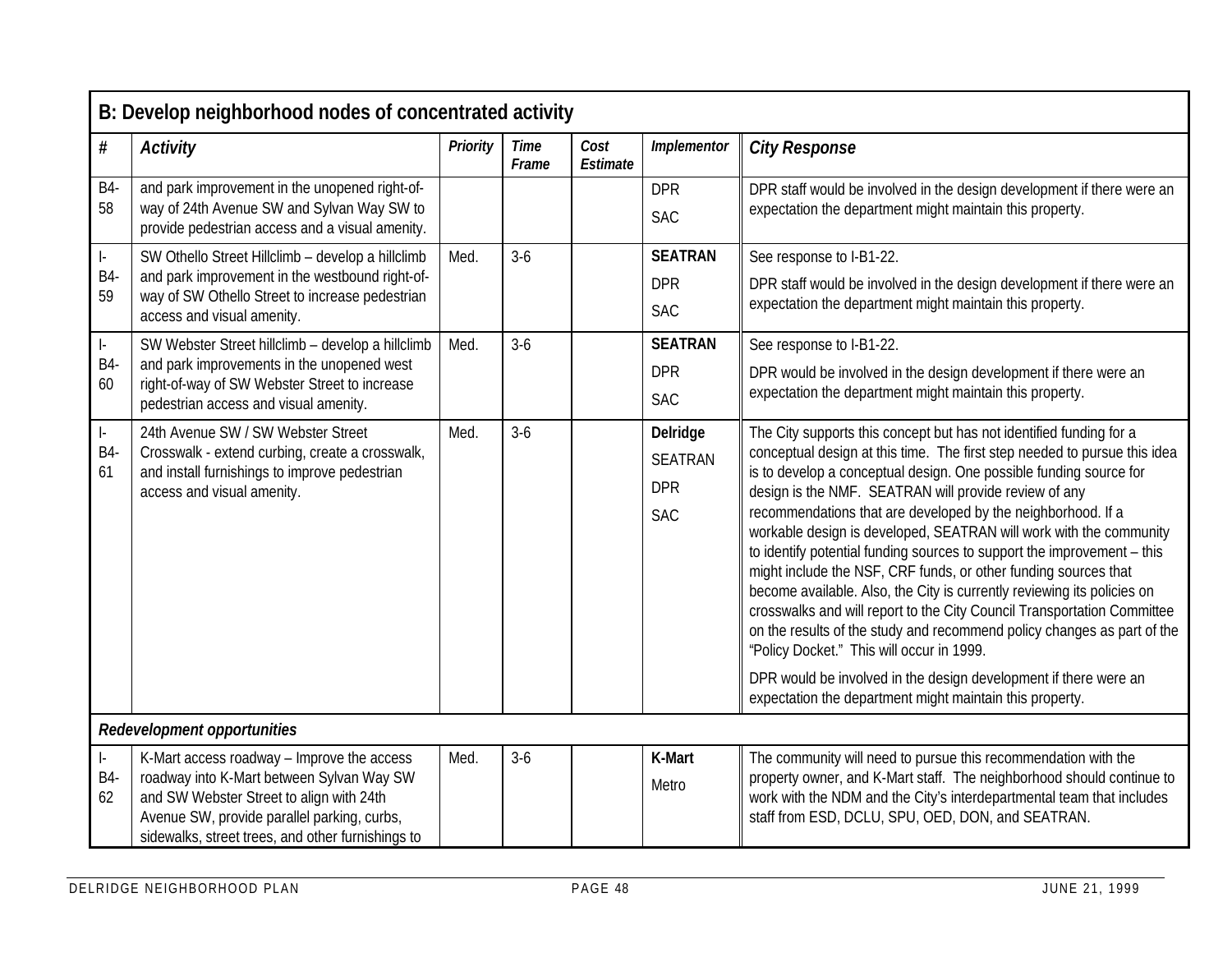|                                                 | B: Develop neighborhood nodes of concentrated activity                                                                                                                                                                                  |                 |                      |                  |                                    |                                                                                                                                                                                                                                                                                                                                                                |  |  |  |  |  |
|-------------------------------------------------|-----------------------------------------------------------------------------------------------------------------------------------------------------------------------------------------------------------------------------------------|-----------------|----------------------|------------------|------------------------------------|----------------------------------------------------------------------------------------------------------------------------------------------------------------------------------------------------------------------------------------------------------------------------------------------------------------------------------------------------------------|--|--|--|--|--|
| $\#$                                            | <b>Activity</b>                                                                                                                                                                                                                         | <b>Priority</b> | <b>Time</b><br>Frame | Cost<br>Estimate | Implementor                        | <b>City Response</b>                                                                                                                                                                                                                                                                                                                                           |  |  |  |  |  |
|                                                 | control traffic/pedestrian activities and provide a<br>visual amenity to the site.                                                                                                                                                      |                 |                      |                  |                                    |                                                                                                                                                                                                                                                                                                                                                                |  |  |  |  |  |
| $\vert$ -<br>B4-<br>63                          | K-Mart parking lot - install medians, curbing,<br>sidewalks, street trees, and landscaping to<br>improve parking/pedestrian activities and provide<br>a visual amenity.                                                                 | Med.            | $3-6$                |                  | K-Mart<br>Metro                    | The community will need to pursue this recommendation with the<br>property owner, and K-Mart. The neighborhood should continue to work<br>with the NDM and the City's interdepartmental team which includes staff<br>from ESD, DCLU, SPU, OED, DON, and SEATRAN.                                                                                               |  |  |  |  |  |
| ŀ.<br>B4-<br>64                                 | K-Mart Commons retail uses - develop<br>additional retail buildings on the K-Mart<br>Commons adjacent to the Transit Station to<br>provide conveniences and services for                                                                | High            | $1-3$                |                  | K-Mart<br>Metro<br><b>OED</b>      | The community will need to pursue this recommendation with the<br>property owner, and K-Mart. The neighborhood should continue to work<br>with the NDM and the City's interdepartmental team which includes staff<br>from ESD, DCLU, SPU, OED, DON, and SEATRAN.                                                                                               |  |  |  |  |  |
|                                                 | neighborhood residents and transit riders.                                                                                                                                                                                              |                 |                      |                  |                                    | OED and the Seattle Community Development Collaborative will<br>continue to work with DNDA to identify the community's priorities and<br>the opportunities for providing financial and technical support as<br>identified in the neighborhood plan.                                                                                                            |  |  |  |  |  |
| ŀ.<br>B4-<br>65                                 | K-Mart facade - build a new entry and storefront<br>facade on the K-Mart building to reflect the site's<br>enhanced visual and activity potentials.                                                                                     | Med.            | $3-6$                |                  | K-Mart                             | The community will need to pursue this recommendation with the<br>property owner, and K-Mart. The neighborhood should continue to work<br>with the NDM and the City's interdepartmental team which includes staff<br>from ESD, DCLU, SPU, OED, DON, and SEATRAN.                                                                                               |  |  |  |  |  |
| $\left\vert -\right\rangle$<br><b>B4-</b><br>66 | K-Mart tenants - recruit new grocery and/or<br>entertainment activities to occupy the vacant<br>space in the K-Mart building and provide desired<br>services for neighborhood residents.                                                | High            | $1 - 3$              |                  | K-Mart<br><b>DON</b><br><b>OED</b> | The community will need to pursue this recommendation with the<br>property owner, and K-Mart staff. The neighborhood should continue to<br>work with the NDM and the City's interdepartmental team which includes<br>staff from ESD, DCLU, SPU, OED, DON, and SEATRAN.                                                                                         |  |  |  |  |  |
|                                                 |                                                                                                                                                                                                                                         |                 |                      |                  |                                    | OED and the Seattle Community Development Collaborative will<br>continue to work with DNDA to identify the community's priorities and<br>the opportunities for providing financial and technical support as<br>identified in the neighborhood plan.                                                                                                            |  |  |  |  |  |
| ŀ.<br><b>B4-</b><br>67                          | West Seattle Police Precinct - If a West Seattle<br>Precinct Station is located at K-Mart,<br>immediately include the immediate community<br>in design discussions, and allow for design<br>features consistent with the ideas outlined | High            | $1 - 3$              |                  | <b>ESD</b><br>SPD                  | The City is currently evaluating sites in West Seattle for the Southwest<br>Police Precinct. ESD and SPD will involve the immediate community<br>immediately in design and project development once a site is chosen.<br>ESD is in the process of negotiating with K-Mart for a new Police<br>Precinct. ESD will involve the immediate community in the design |  |  |  |  |  |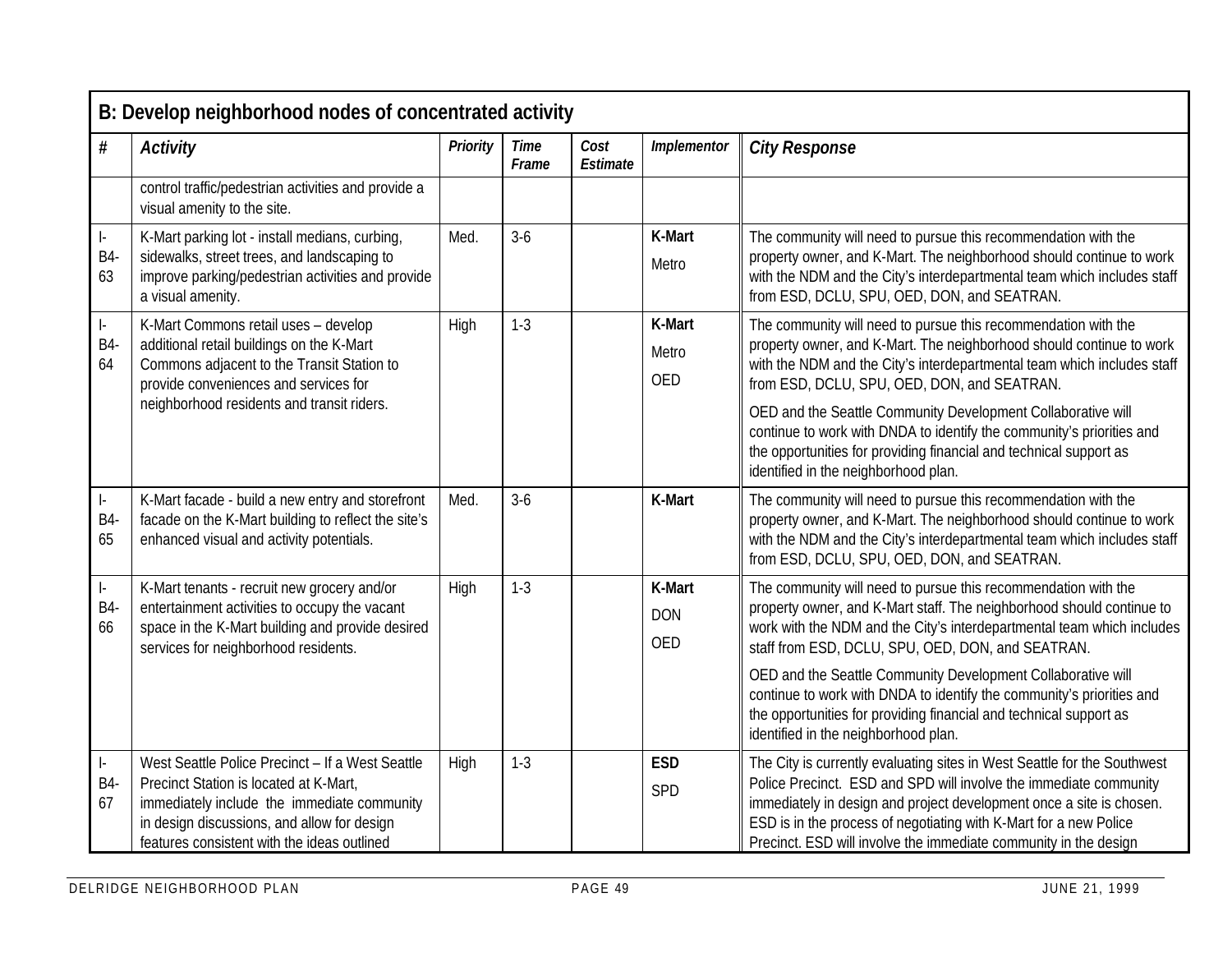|                       | B: Develop neighborhood nodes of concentrated activity                                              |             |               |                  |                                             |                                                                                                                                                                                                                                                                                                                                                                                            |  |  |  |  |  |  |
|-----------------------|-----------------------------------------------------------------------------------------------------|-------------|---------------|------------------|---------------------------------------------|--------------------------------------------------------------------------------------------------------------------------------------------------------------------------------------------------------------------------------------------------------------------------------------------------------------------------------------------------------------------------------------------|--|--|--|--|--|--|
| #                     | <b>Activity</b>                                                                                     | Priority    | Time<br>Frame | Cost<br>Estimate | Implementor                                 | <b>City Response</b>                                                                                                                                                                                                                                                                                                                                                                       |  |  |  |  |  |  |
|                       | above.                                                                                              |             |               |                  |                                             | process which will likely begin (depending on the negotiations) in August<br>1999. See response to I-B4-54                                                                                                                                                                                                                                                                                 |  |  |  |  |  |  |
| $\vdash$<br>B4-<br>68 | SW Webster Street Detention Pond - see<br>Nature.                                                   | <b>High</b> | $1 - 3$       |                  | <b>SPU</b><br><b>DPR</b><br>Delridge        | See response to I-A-14.                                                                                                                                                                                                                                                                                                                                                                    |  |  |  |  |  |  |
| -l-<br>B4-<br>69      | High Point – promote development of mixed<br>income housing in accordance with the Hope VI<br>plan. | High        | $2 - 4$       |                  | <b>SHA</b><br>Delridge<br><b>DNDA</b><br>OH | OH supports any development of mixed income housing, and supports<br>any development at High Point in accordance with the Hope VI plan.<br>The community will need to pursue this recommendation with SHA. In<br>the event that SHA were to pursue mixed-income residential<br>development at High Point, OH may be involved and would work with<br>SHA and the community on this project. |  |  |  |  |  |  |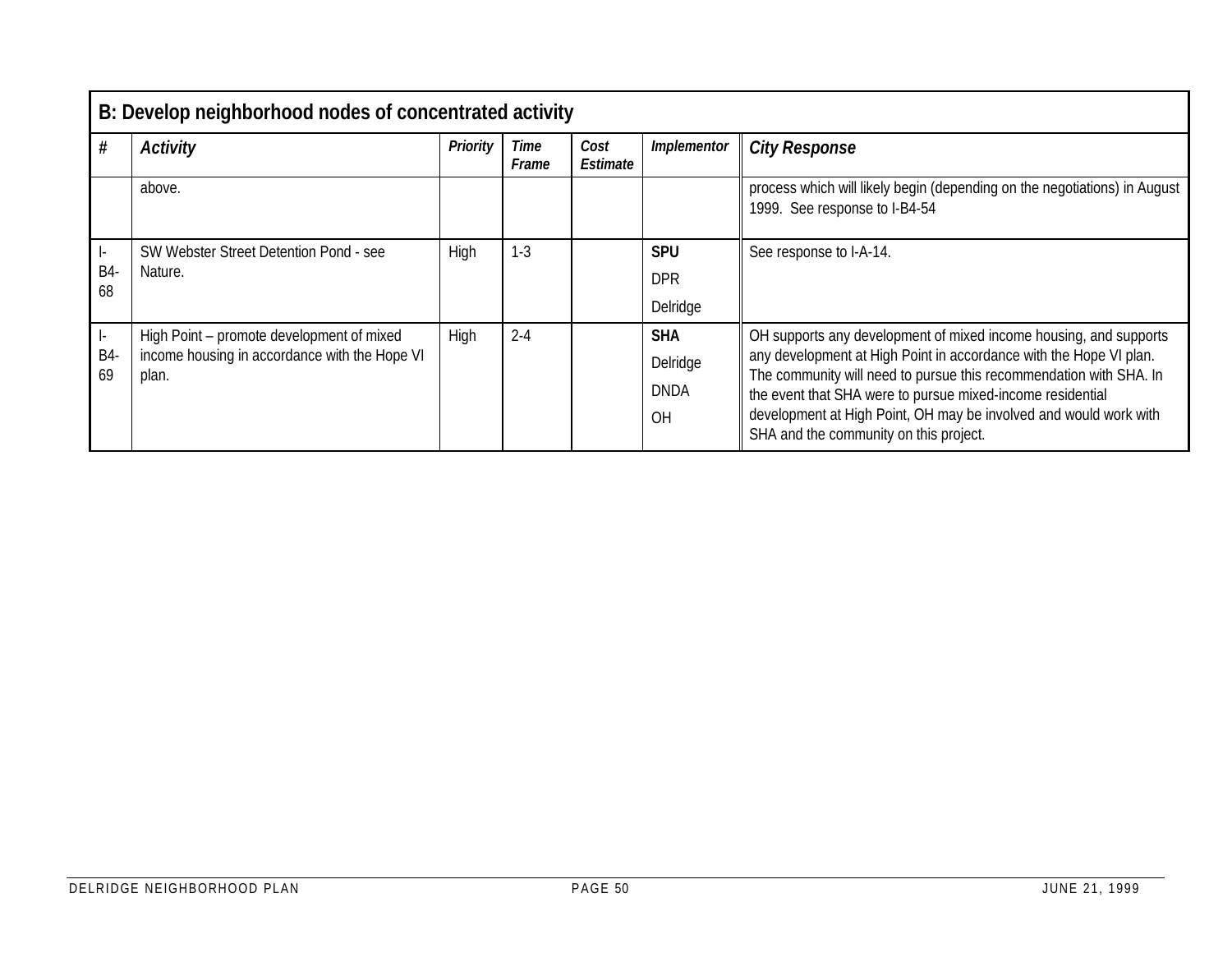## *II. Additional Activities For Implementation*

The activities listed in this section are not directly associated with a Key Strategy. The City has, when possible, identified next steps for implementation of each of these activities. The response will specify: 1) activities already under way; 2) activities for which the City agrees to initiate next steps (will include a schedule for the work); 3) activities that will be considered as part of the sector work programs in the future as opportunities arise; 4) activities for which the community must take the lead (may be supported by City departments or existing programs); 5) issues that will be on the policy docket (the docket will assign responsibility for consideration of the issue and provide a schedule for reporting back to Council); and 6) activities that the City will not support. As with the activities listed for each Key Strategy in Section I, these activities are intended to be implemented over the span of many years.

The Executive will coordinate efforts to sort through these activities. During this sorting process, the departments will work together to create sector work programs that will prioritize these activities. This may include developing rough cost estimates for the activities within each activity; identifying potential funding sources and mechanisms; establishing priorities within each plan, as well as priorities among plans; and developing phased implementation and funding strategies. The City will involve neighborhoods in a public process so that neighborhoods can help to establish citywide priorities. Activities identified in this section, with the exception of activities the City will not support, will be included in the City's tracking database for monitoring neighborhood plan implementation.

| #       | <b>Activity</b>                                                                                                                                                                                                            | <b>Priority</b> | Time<br>Frame | Cost<br>Estimate | Implementor                  | <b>Executive Response</b>                                                                                                                                                                                                                                                                                                                                                                                                                                                                                                                                                                                                                                                                                                                                                                                                                             | <b>City Action</b>                                                                                                                                                                                                                                                                                                                                                                                                                                         |  |  |  |  |  |  |
|---------|----------------------------------------------------------------------------------------------------------------------------------------------------------------------------------------------------------------------------|-----------------|---------------|------------------|------------------------------|-------------------------------------------------------------------------------------------------------------------------------------------------------------------------------------------------------------------------------------------------------------------------------------------------------------------------------------------------------------------------------------------------------------------------------------------------------------------------------------------------------------------------------------------------------------------------------------------------------------------------------------------------------------------------------------------------------------------------------------------------------------------------------------------------------------------------------------------------------|------------------------------------------------------------------------------------------------------------------------------------------------------------------------------------------------------------------------------------------------------------------------------------------------------------------------------------------------------------------------------------------------------------------------------------------------------------|--|--|--|--|--|--|
|         | <b>A: TRANSPORTATION</b>                                                                                                                                                                                                   |                 |               |                  |                              |                                                                                                                                                                                                                                                                                                                                                                                                                                                                                                                                                                                                                                                                                                                                                                                                                                                       |                                                                                                                                                                                                                                                                                                                                                                                                                                                            |  |  |  |  |  |  |
|         | Roadways                                                                                                                                                                                                                   |                 |               |                  |                              |                                                                                                                                                                                                                                                                                                                                                                                                                                                                                                                                                                                                                                                                                                                                                                                                                                                       |                                                                                                                                                                                                                                                                                                                                                                                                                                                            |  |  |  |  |  |  |
| $II-A-$ | Improve maintenance of existing roadways<br>throughout the planning area including:<br>Repaving in areas with<br>$\blacksquare$<br>recurring/excessive potholes;<br>Fixing areas with drainage problems.<br>$\blacksquare$ |                 |               |                  | <b>SEATRAN</b><br><b>SPU</b> | For roadway maintenance, SEATRAN staff can<br>investigate problem sites if provided with specific<br>locations and a detailed description of the problems.<br>For drainage problems, more information is needed<br>on the locations and types of problems in order to<br>assess the need for utility drainage system spot<br>improvements. If the drainage system infrastructure<br>is in place, current policy requires property owner<br>contribution for drainage improvements adjacent to<br>their property to connect to the system.<br>City departments are working to coordinate right-of-<br>way and utility work to minimize pavement cuts.<br>SPU, SEATRAN and SCL staff are participating in<br>the citywide "Consistency in Construction<br>Communications Project" and a street-opening<br>coordination effort designed to address these | If provided with specific<br>locations, problem<br>descriptions, and a<br>community contact,<br>SEATRAN and SPU will<br>evaluate the situation<br>through existing spot<br>improvement programs.<br>SPU is currently conducting<br>a drainage policy study to<br>investigate various shared<br>funding strategies to<br>address these conditions<br>citywide. SPU will be<br>briefing the City Council on<br>the study in August or<br>September 1999. The |  |  |  |  |  |  |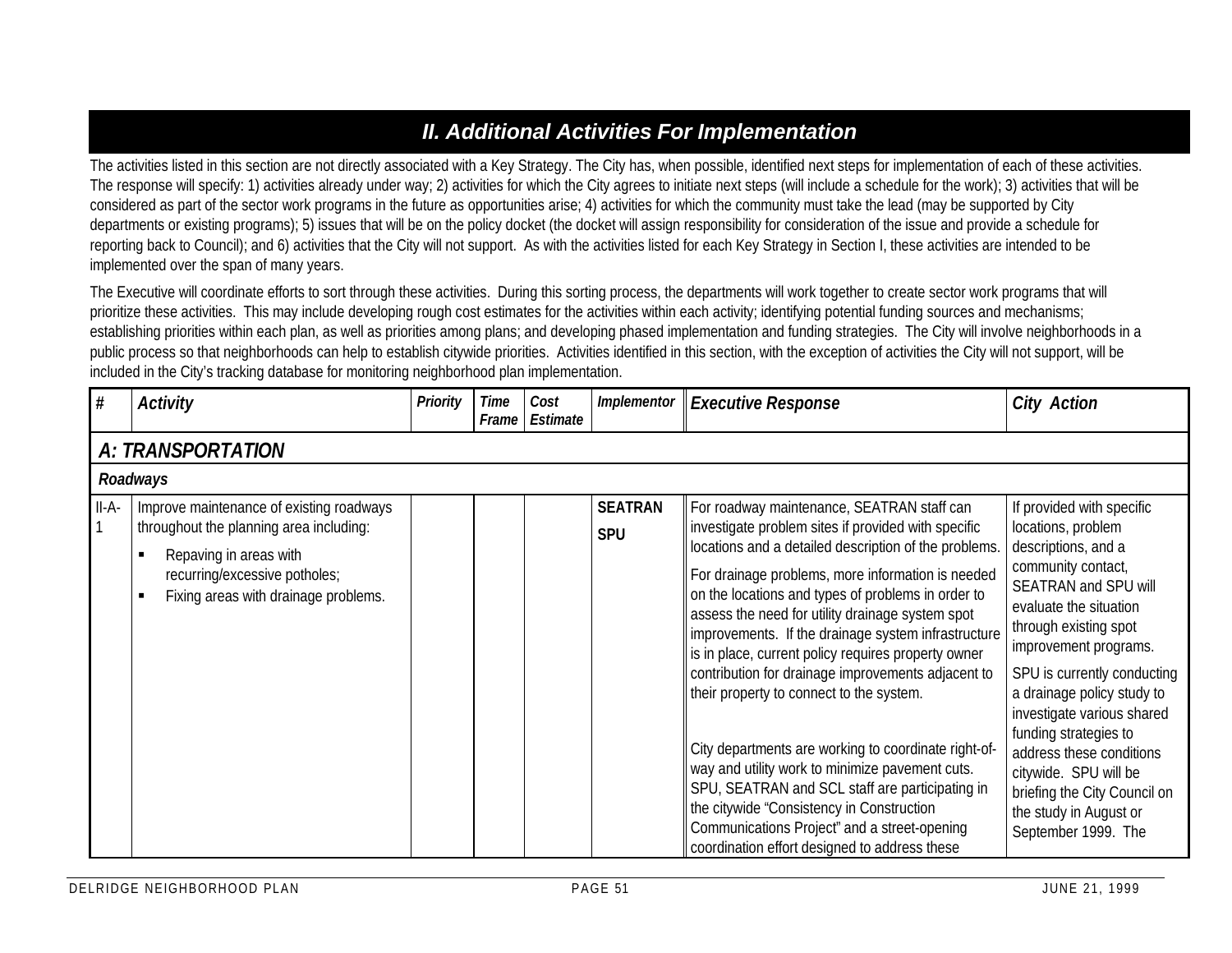| $\#$                      | <b>Activity</b>                                                                                    | <b>Priority</b> | <b>Time</b><br>Frame | Cost<br>Estimate | Implementor    | <b>Executive Response</b>                                                                                                                                                                                                                                                                                                                                                                                                                                                                                                                                                                                                                                                                                                                                                                                                                                                                                                                                                   | <b>City Action</b>                                                                                                                                                                                                                                                                                                                                                                   |
|---------------------------|----------------------------------------------------------------------------------------------------|-----------------|----------------------|------------------|----------------|-----------------------------------------------------------------------------------------------------------------------------------------------------------------------------------------------------------------------------------------------------------------------------------------------------------------------------------------------------------------------------------------------------------------------------------------------------------------------------------------------------------------------------------------------------------------------------------------------------------------------------------------------------------------------------------------------------------------------------------------------------------------------------------------------------------------------------------------------------------------------------------------------------------------------------------------------------------------------------|--------------------------------------------------------------------------------------------------------------------------------------------------------------------------------------------------------------------------------------------------------------------------------------------------------------------------------------------------------------------------------------|
|                           |                                                                                                    |                 |                      |                  |                | needs.                                                                                                                                                                                                                                                                                                                                                                                                                                                                                                                                                                                                                                                                                                                                                                                                                                                                                                                                                                      | outcomes of this study will<br>inform the Drainage<br>Comprehensive plan which<br>lays out the 5 year CIP plan<br>and sets direction for<br>community programs. Also,<br>if the outcomes have major<br>cost implications, it will<br>impact the rates. In this<br>case, SPU will undertake a<br>rate study in the fall of 1999<br>to determine new rates for<br>the 2000 rate cycle. |
|                           | Bikeways - develop/designate existing roadways for north/south segments of a community loop system |                 |                      |                  |                |                                                                                                                                                                                                                                                                                                                                                                                                                                                                                                                                                                                                                                                                                                                                                                                                                                                                                                                                                                             |                                                                                                                                                                                                                                                                                                                                                                                      |
| $II-A-$<br>$\overline{2}$ | Avalon Way SW from 35th Avenue SW to<br>Harbor Avenue SW - class 3.                                | Low             | $6 - 8$              |                  | <b>SEATRAN</b> | Providing bike lanes on Avalon Way SW between<br>35th Ave. SW to some point a bit south of SW<br>Spokane St. appears possible. Also, see response<br>in I-B0-4 related to the criteria SEATRAN staff uses<br>in determining the appropriateness of bicycle<br>facilities.<br>Finally, for the purpose of clarification, the City<br>understands the neighborhoods definition of on-<br>road and off-road bicycle routes (from page 50 of<br>the Delridge Neighborhood Plan) to be as follows:<br>Class 1 is a 10-12 foot off-road trail.<br>$\bullet$<br>Class 2 is a 6 foot on-road bicycle lane.<br>Class 3 is a 4 foot on-road bicycle lane.<br>Class 4 is a wide shared multi-purpose lane.<br>As there is a high demand for the Bicycle Guide<br>map, SEATRAN staff will be re-printing it in 1999.<br>SEATRAN staff will be incorporating changes in the<br>system since the last printing into the map. The<br>revised map will reflect most (if not all) of the on- | SEATRAN will formally<br>evaluate this proposal when<br>the Harbor Bridges project is<br>completed. The Harbor<br>Bridges project is to be<br>completed by the first half of<br>2000.                                                                                                                                                                                                |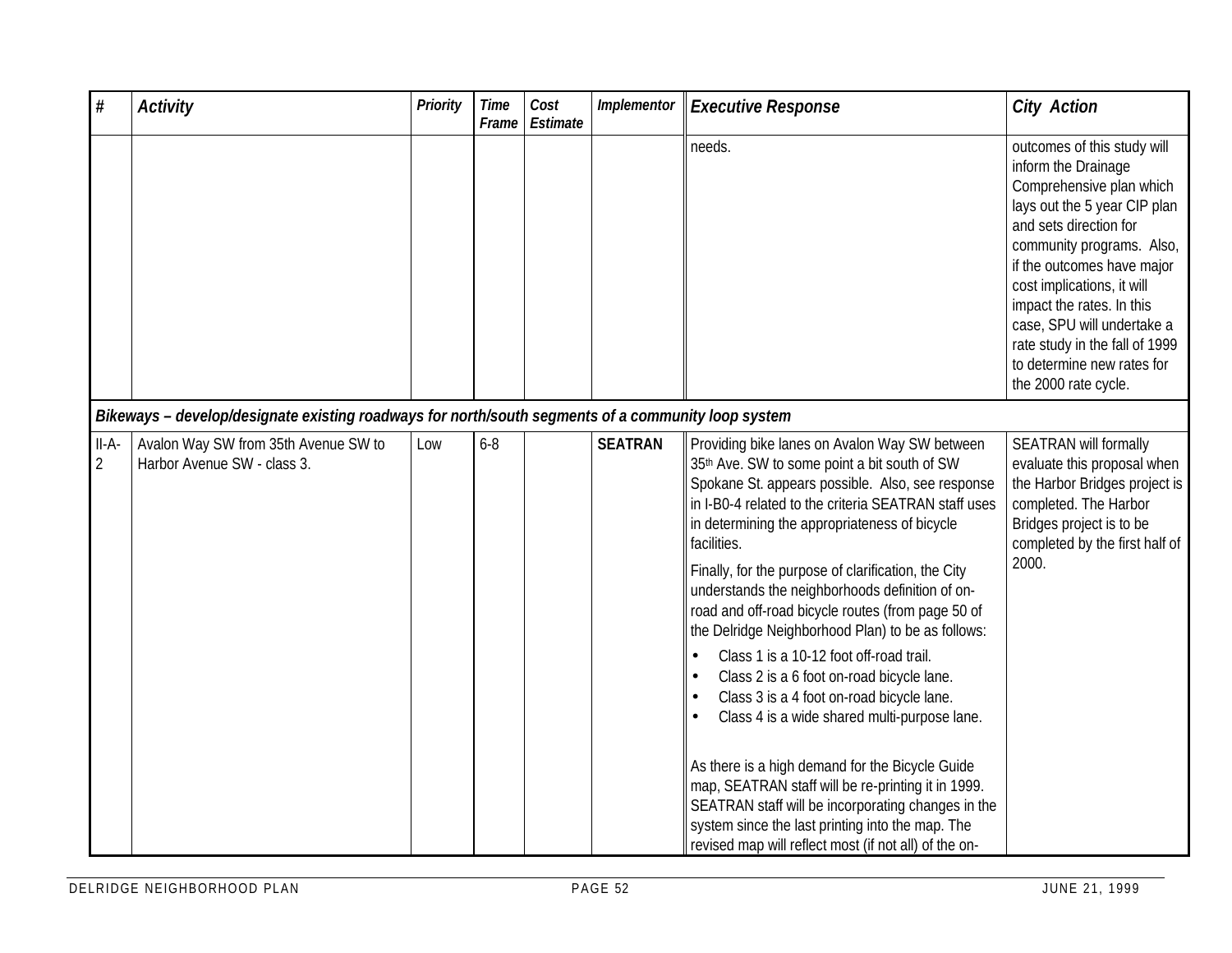| $\#$ | <b>Activity</b> | Priority | <b>Time</b><br>Frame | Cost<br>Estimate | Implementor | <b>Executive Response</b>                                                                                                                                                                                                                                                                                                                                                                                                                                                                                                                                                                                                                                                                         | <b>City Action</b> |
|------|-----------------|----------|----------------------|------------------|-------------|---------------------------------------------------------------------------------------------------------------------------------------------------------------------------------------------------------------------------------------------------------------------------------------------------------------------------------------------------------------------------------------------------------------------------------------------------------------------------------------------------------------------------------------------------------------------------------------------------------------------------------------------------------------------------------------------------|--------------------|
|      |                 |          |                      |                  |             | street route changes and additions recommended in<br>the neighborhood plans that SEATRAN has<br>reviewed and agreed would be good additions. The<br>map does not show planned bicycle facilities that<br>require physical changes to the roads (i.e. bike<br>lanes) or construction of new rights of way (i.e. bike<br>trails) as this is a guide map reflecting actual<br>conditions in the field, not planned, future projects.<br>As additional routes are recommended, approved,<br>or constructed, SEATRAN staff will add them to<br>future printings.                                                                                                                                       |                    |
|      |                 |          |                      |                  |             | Also, Neighborhood plan requests should be<br>considered in the City's bicycle facilities planning<br>process. Because neighborhood plan requests<br>have largely been reviewed and analyzed by<br>Executive staff and the Council one neighborhood<br>at a time, and because bicycle facilities almost<br>always cross neighborhood boundaries, it will be<br>important to step back and take a broader view.<br>The City is not intending to re-review specific<br>decisions on specific matrix items, but to look at the<br>broader, citywide issues.                                                                                                                                          |                    |
|      |                 |          |                      |                  |             | After all of the neighborhood plans have been<br>reviewed by the City Council, the Executive will<br>comprehensively review the bicycle facility requests<br>in all the plans. This will be done as part of the first<br>annual report to the Council by the Executive on<br>strategies contained in the Transportation Strategic<br>Plan (TSP). This review of bicycle facilities and<br>operations will examine how various neighborhood<br>plan proposals fit together within and across<br>subareas of the City, as well as citywide and<br>regionally. In addition, in each semi-annual<br>memorandum submitted to the Council on nine<br>specific TSP strategies, the response for Strategy |                    |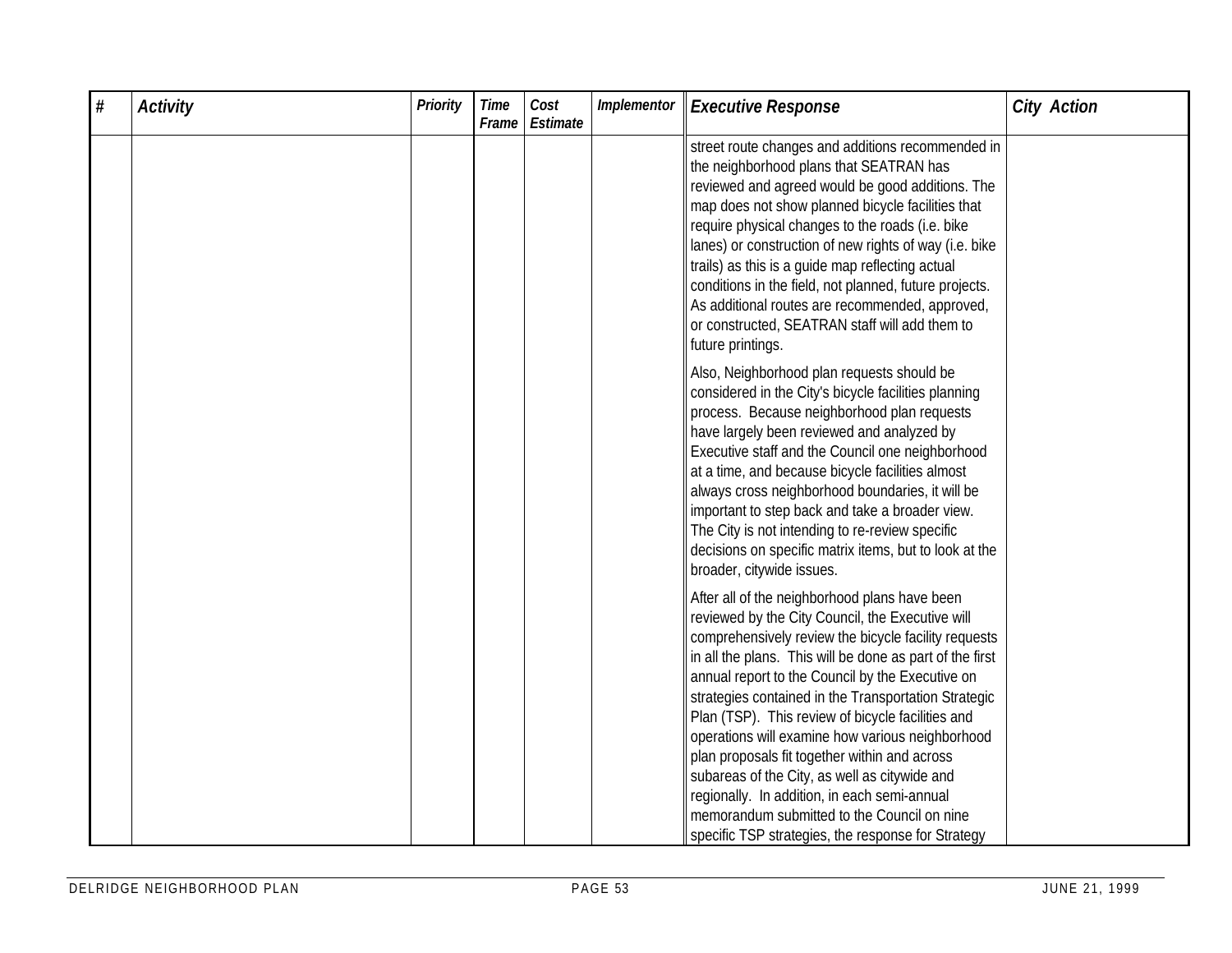| $\#$         | <b>Activity</b>                                                                              | Priority | <b>Time</b><br>Frame | Cost<br>Estimate | Implementor    | <b>Executive Response</b>                                                                                                                                                                                                                                                                                                                                                             | <b>City Action</b>                                                                                                                            |
|--------------|----------------------------------------------------------------------------------------------|----------|----------------------|------------------|----------------|---------------------------------------------------------------------------------------------------------------------------------------------------------------------------------------------------------------------------------------------------------------------------------------------------------------------------------------------------------------------------------------|-----------------------------------------------------------------------------------------------------------------------------------------------|
|              |                                                                                              |          |                      |                  |                | B1 will:<br>list requested bicycle facilities, including those<br>a)<br>identified in neighborhood planning, (perhaps<br>by subarea) along with what the City has<br>currently endorsed and is planning to complete<br>as part of the Urban Trails System and other<br>bicycling projects;<br>provide a prioritized list of the additional<br>b)                                      |                                                                                                                                               |
|              |                                                                                              |          |                      |                  |                | improvements and funding strategies; and<br>provide a city-wide map identifying locations<br>where bicycle facility improvements are<br>warranted.<br>Lastly, Comprehensive Plan policy T49.5 directs the                                                                                                                                                                             |                                                                                                                                               |
|              |                                                                                              |          |                      |                  |                | City to develop methods to evaluate the provision<br>and performance of bicycle facilities. The Executive<br>is currently preparing a workplan for developing<br>such methods. It is anticipated that as such<br>methods are established, they will be applied to<br>neighborhood and subarea planning and used to<br>assess the need for additional bicycle<br>improvements.         |                                                                                                                                               |
| II-A-<br>3   | 35th Avenue SW from Avalon Way SW to<br>SW Roxbury Street - class 3.                         | Low      | $6 - 8$              |                  | <b>SEATRAN</b> | This steep, fairly high speed four lane arterial street<br>is not suitable as a bike route; there are good<br>substitutes for north-south bicycling in this area on<br>the Bicycling Guide Map.                                                                                                                                                                                       | SEATRAN does not support<br>this recommendation.                                                                                              |
| $II-A-$<br>4 | 21st Avenue SW from SW Andover Street to<br>SW Dawson Street to 16th Avenue SW -<br>class 4. | Low      | $6 - 8$              |                  | <b>SEATRAN</b> | 21st Ave. SW is currently designated on the<br>Bicycling Guide Map between SW Myrtle Street and<br>SW Andover Street. The connection via SW<br>Dawson street, however, is not suited for most<br>bicyclists. That is largely the reason SEATRAN<br>staff have not previously extended the 16th Avenue<br>SW route on the current city bicycling map any<br>farther north than Myrtle. | <b>SEATRAN currently lists</b><br>21st Ave. SW on the<br>Bicycling Guide Map, but<br>does not support SW<br>Dawson St. as a bicycle<br>route. |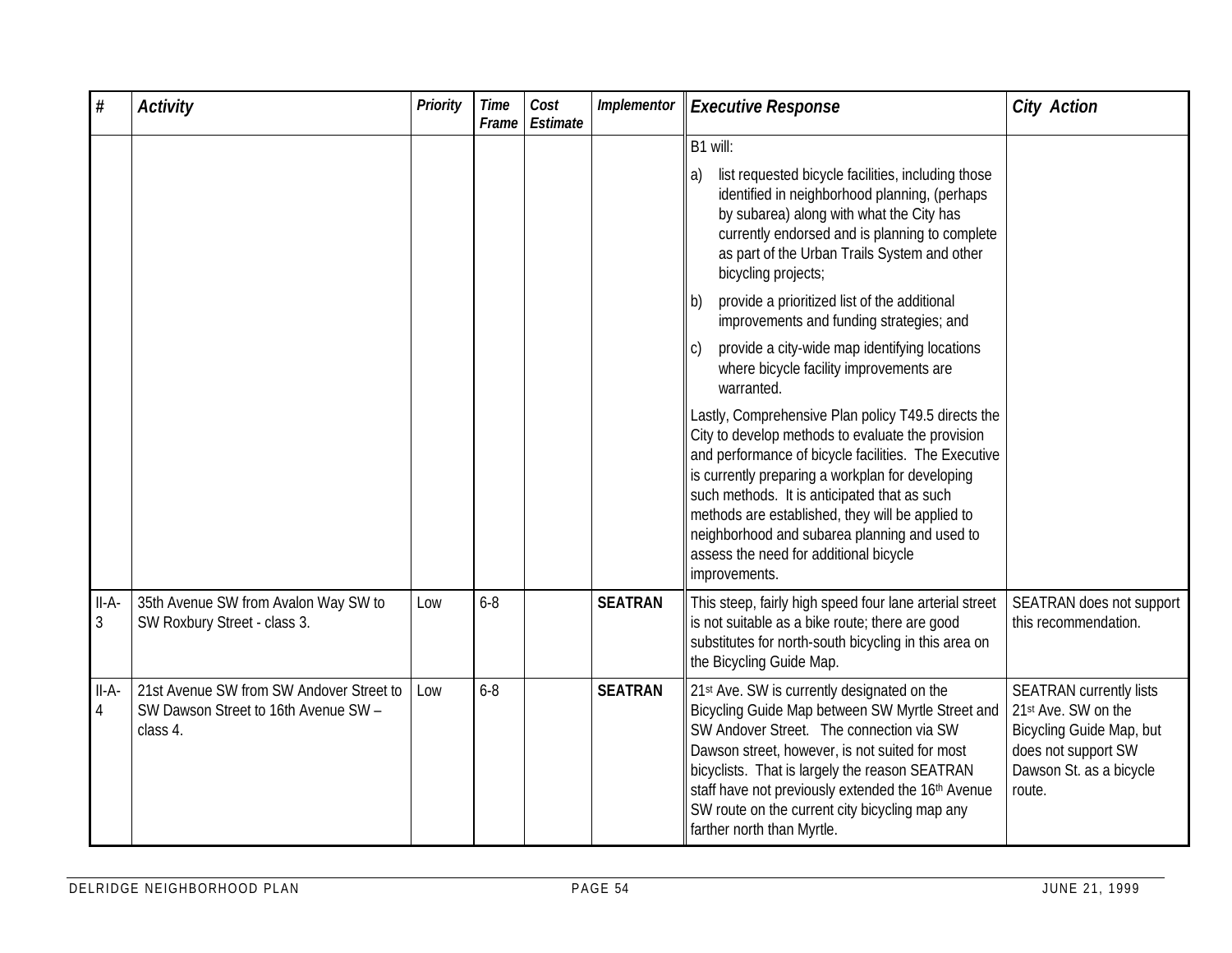| $\#$         | <b>Activity</b>                                                                         | Priority | <b>Time</b><br>Frame | Cost<br>Estimate | Implementor    | <b>Executive Response</b>                                                                                                                                                                                                                                                                                                                                                                                                                                                                                                                                                                                                                                                                                                                                                                                                                                                                                                                                                                                                                                                                                                    | <b>City Action</b>                                                                  |
|--------------|-----------------------------------------------------------------------------------------|----------|----------------------|------------------|----------------|------------------------------------------------------------------------------------------------------------------------------------------------------------------------------------------------------------------------------------------------------------------------------------------------------------------------------------------------------------------------------------------------------------------------------------------------------------------------------------------------------------------------------------------------------------------------------------------------------------------------------------------------------------------------------------------------------------------------------------------------------------------------------------------------------------------------------------------------------------------------------------------------------------------------------------------------------------------------------------------------------------------------------------------------------------------------------------------------------------------------------|-------------------------------------------------------------------------------------|
|              |                                                                                         |          |                      |                  |                | By not listing Dawson as a bicycle route on the<br>Bicycling Guide map, a gap in the bike route system<br>between 16th and 21st Avenues SW is left.<br>However, the point of extending the 16th Ave route<br>on our map is to show that bicycle access from the<br>south to SSCC is viable.                                                                                                                                                                                                                                                                                                                                                                                                                                                                                                                                                                                                                                                                                                                                                                                                                                  |                                                                                     |
|              |                                                                                         |          |                      |                  |                | Both the neighborhood and the community college<br>requested an extension of the 16 <sup>th</sup> Avenue SW<br>route northward. As 16 <sup>th</sup> Avenue SW itself has<br>adequate width to function as a bike route and<br>extends to an important community destination -<br>South Seattle Community College - with the<br>potential for a great number of bicycle trips,<br>SEATRAN staff felt it made sense to extend the<br>route even though they could not recommend an<br>outlet at the north end of 16th Avenue SW several<br>blocks beyond SSCC. Unfortunately, SW Dawson<br>Street is the only street than connects 16th to 21st<br>Avenue SW in that part of Delridge, but SW Dawson<br>Street has the worst of all possible combinations for<br>bicyclists. It is a steep, narrow, winding road and<br>has neither wide travel lanes or a shoulder. In other<br>words, this is the kind of street that all but the most<br>fit and fearless of bicyclists tend to avoid. However,<br>like all surface streets in Seattle, it is open to<br>bicycles whether or not it is officially designated on<br>our map. |                                                                                     |
| $II-A-$<br>5 | West Marginal Way SW from Spokane<br>Street SW south through the Duwamish -<br>class 2. | Low      | $6 - 8$              |                  | <b>SEATRAN</b> | SEATRAN does not support bike lanes on W<br>Marginal Way. The Duwamish Trail, which runs<br>parallel to W Marginal Way SW, is scheduled to be<br>completed in 1999, so no on-street facility is<br>necessary.                                                                                                                                                                                                                                                                                                                                                                                                                                                                                                                                                                                                                                                                                                                                                                                                                                                                                                                | SEATRAN does not support<br>this recommendation.                                    |
| $II-A-$<br>6 | 16th Avenue SW from SW Dawson Street to<br>SW Roxbury Street- class 4.                  | High     | $3-6$                |                  | <b>SEATRAN</b> | SEATRAN supports this recommendation to extend<br>the current bike route on 16th Ave. SW to SW<br>Findlay St. (north end of the SSCC campus). This                                                                                                                                                                                                                                                                                                                                                                                                                                                                                                                                                                                                                                                                                                                                                                                                                                                                                                                                                                           | SEATRAN will extend the<br>current bike route on 16th<br>Ave. SW as far north as SW |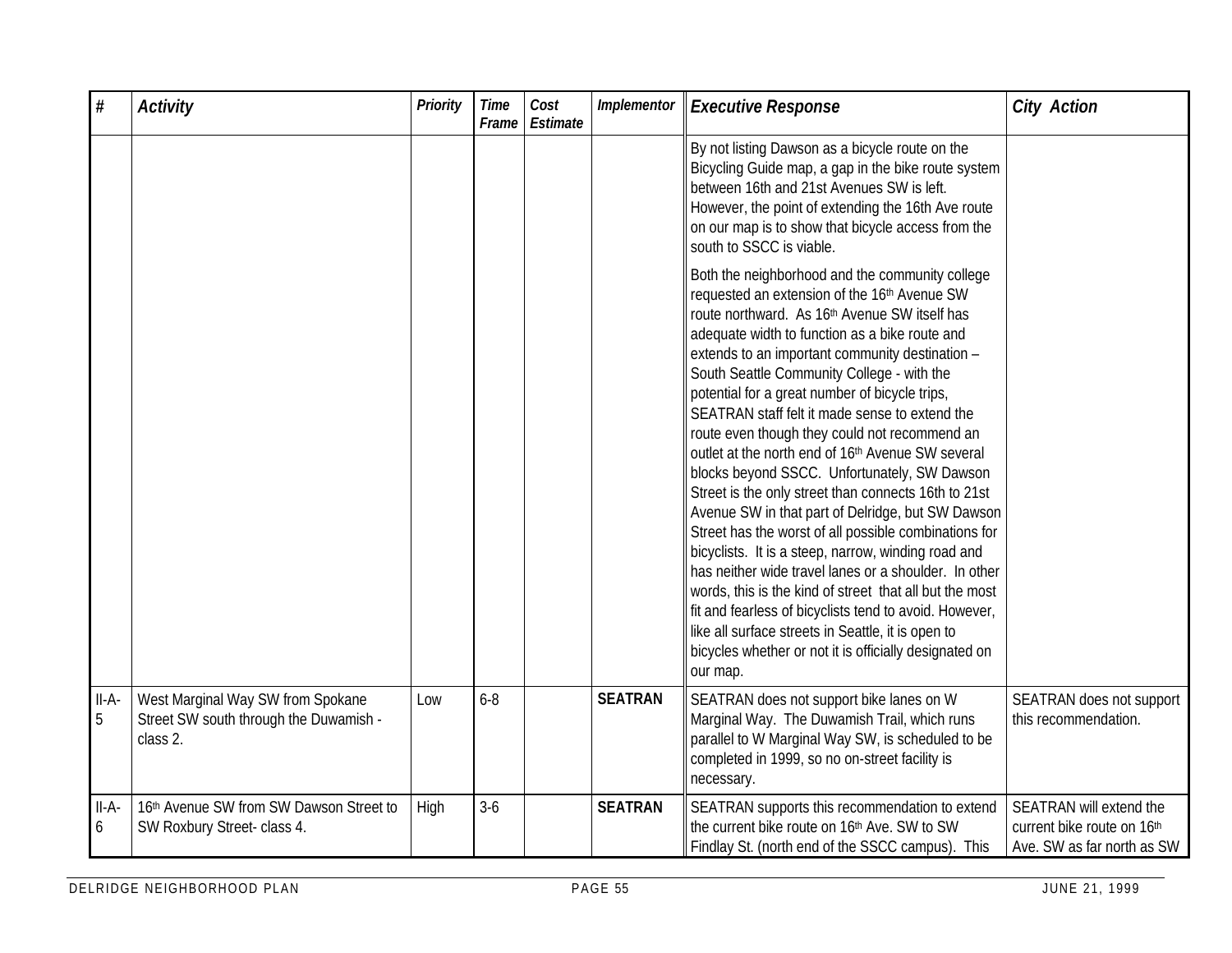| $\#$                    | <b>Activity</b>                                                                                  | Priority | <b>Time</b><br>Frame | Cost<br>Estimate | Implementor    | <b>Executive Response</b>                                                                                                                                                                                                                                                                                                                                                                                                                                                                                                                                                                                                                                                                                                                                                                                                                                                                                                                                                                                                                                                                                                                                                                                    | <b>City Action</b>                                                                                                                                               |
|-------------------------|--------------------------------------------------------------------------------------------------|----------|----------------------|------------------|----------------|--------------------------------------------------------------------------------------------------------------------------------------------------------------------------------------------------------------------------------------------------------------------------------------------------------------------------------------------------------------------------------------------------------------------------------------------------------------------------------------------------------------------------------------------------------------------------------------------------------------------------------------------------------------------------------------------------------------------------------------------------------------------------------------------------------------------------------------------------------------------------------------------------------------------------------------------------------------------------------------------------------------------------------------------------------------------------------------------------------------------------------------------------------------------------------------------------------------|------------------------------------------------------------------------------------------------------------------------------------------------------------------|
|                         |                                                                                                  |          |                      |                  |                | will be included in the Bicycling Guide map as an<br>'arterial street commonly used by bicyclists.' Also,<br>see response in II-A-4.                                                                                                                                                                                                                                                                                                                                                                                                                                                                                                                                                                                                                                                                                                                                                                                                                                                                                                                                                                                                                                                                         | Findlay Street on the<br>Bicycling Guide map when<br>the map is next printed.                                                                                    |
| II-A-<br>$\overline{7}$ | 30th Avenue SW from Sylvan Way to SW<br>Roxbury Street - class 4.                                | Low      | $6 - 8$              |                  | <b>SEATRAN</b> | 34th Ave. SW is the designated north-south route in<br>this area and connects better to other routes than<br>30th Ave. SW would.                                                                                                                                                                                                                                                                                                                                                                                                                                                                                                                                                                                                                                                                                                                                                                                                                                                                                                                                                                                                                                                                             | SEATRAN does not support<br>this recommendation.                                                                                                                 |
| $II-A-$<br>8            | 9th Avenue SW /Highland Park from West<br>Marginal Way SW to SW Roxbury Street -<br>class 3.     | Low      | $6 - 8$              |                  | <b>SEATRAN</b> | This is currently a designated route on the Bicycling<br>Guide Map.<br>Additionally, because safety concerns have been<br>raised, SEATRAN staff met with staff from the<br>church on the corner of 9th Avenue SW and SW<br>Henderson Street and other community members in<br>July 1999 to conduct a joint field check of the<br>intersection. The purpose of this field check was to<br>better understand how the intersection works before<br>and during evening peak period commute time (as<br>this is the time where the most concerns have been<br>expressed). Additionally, the field check was to help<br>people to gain a shared understanding of how the<br>intersection works and to share observations/ideas<br>about what might be done to make it work better.<br>SEATRAN will forward the draft recommendations<br>to the neighborhood and meeting attendees by<br>September 1999. In addition, SEATRAN will be<br>collecting new counts for this intersection to ensure<br>the counts reflect current conditions. SEATRAN will<br>work with the NDM to share this information with the<br>community. SEATRAN will continue to work with the<br>community to identify ways to improve how the | This route is currently<br>designated on the Bicycling<br>Guide Map. Also, SEATRAN<br>will also do a field check at<br>9th Avenue SW and SW<br>Henderson Street. |
|                         |                                                                                                  |          |                      |                  |                | intersection works.                                                                                                                                                                                                                                                                                                                                                                                                                                                                                                                                                                                                                                                                                                                                                                                                                                                                                                                                                                                                                                                                                                                                                                                          |                                                                                                                                                                  |
|                         | Bikeways - develop/designate existing roadways for east/west segments of a community loop system |          |                      |                  |                |                                                                                                                                                                                                                                                                                                                                                                                                                                                                                                                                                                                                                                                                                                                                                                                                                                                                                                                                                                                                                                                                                                                                                                                                              |                                                                                                                                                                  |
| $II-A-$<br>9            | Spokane Street SW - from Avalon Way SW<br>east to - class 3.                                     | Low      | $6 - 8$              |                  | <b>SEATRAN</b> | The trail on the north side of SW Spokane St. is<br>nearly completed, so there is no need for a bike                                                                                                                                                                                                                                                                                                                                                                                                                                                                                                                                                                                                                                                                                                                                                                                                                                                                                                                                                                                                                                                                                                         | SEATRAN does not support<br>this recommendation.                                                                                                                 |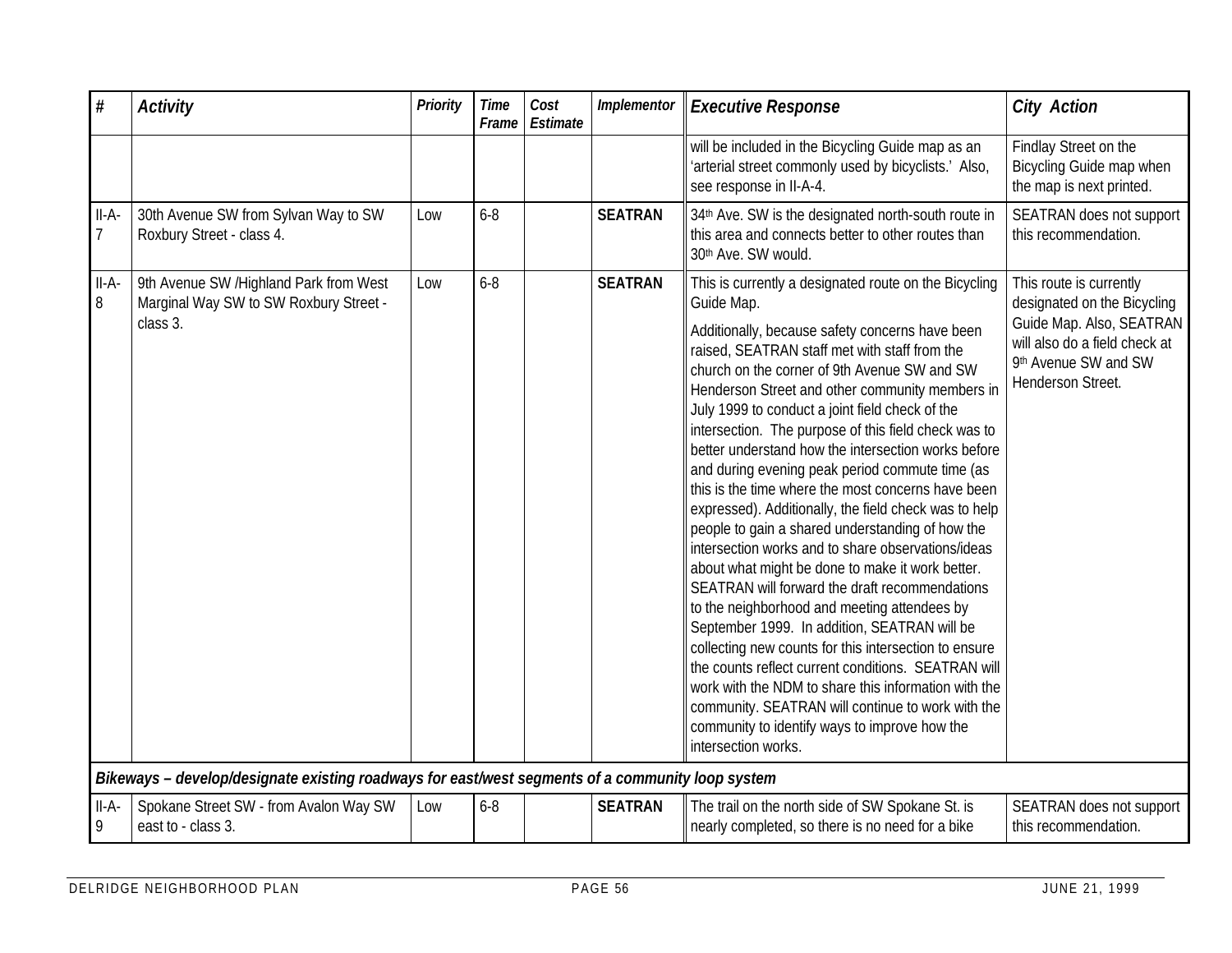| #             | <b>Activity</b>                                                                                                                                 | <b>Priority</b> | <b>Time</b><br>Frame | Cost<br>Estimate | Implementor                                 | <b>Executive Response</b>                                                                                                                                                                                                                                                                                                                                                                                          | <b>City Action</b>                                                                                                                        |
|---------------|-------------------------------------------------------------------------------------------------------------------------------------------------|-----------------|----------------------|------------------|---------------------------------------------|--------------------------------------------------------------------------------------------------------------------------------------------------------------------------------------------------------------------------------------------------------------------------------------------------------------------------------------------------------------------------------------------------------------------|-------------------------------------------------------------------------------------------------------------------------------------------|
|               |                                                                                                                                                 |                 |                      |                  |                                             | route in the street.                                                                                                                                                                                                                                                                                                                                                                                               |                                                                                                                                           |
| $II-A-$<br>10 | SW Andover Street - from Avalon Way SW<br>to 21st Avenue SW - class 3.                                                                          | Low             | $6 - 8$              |                  | <b>SEATRAN</b>                              | SW Andover St. is on the current map as a<br>temporary bypass route while the Spokane St. trail<br>is under construction. SEATRAN will keep the route<br>on future editions of the map.                                                                                                                                                                                                                            | This route is currently<br>designated on the Bicycle<br>Guide Map.                                                                        |
| $II-A-$<br>11 | Brandon Street (Snake Hill) - from 35th<br>Avenue SW to Delridge Way SW - class 3.                                                              | Med.            | $5 - 7$              |                  | <b>SEATRAN</b>                              | If and when improvements are made to SW<br>Brandon St., this could work as a bike route.                                                                                                                                                                                                                                                                                                                           | This recommendation will<br>continue to be considered<br>as part of the Southwest<br>Sector work program.                                 |
| $II-A-$<br>12 | Sylvan Way SW / SW Orchard Street - from<br>35th Avenue SW to Highland Park - class 3.                                                          | <b>High</b>     | $3-6$                |                  | <b>SEATRAN</b>                              | This is potentially a good connecting route, but<br>improvements would need to be made on the north<br>side of Sylvan Way SW to create a wider travel lane<br>so cars will be able to pass slower moving bicyclists<br>going uphill.                                                                                                                                                                               | This recommendation will<br>continue to be considered<br>as part of the Southwest<br>Sector work program.                                 |
| $II-A-$<br>13 | Thistle Street - from 35th Avenue SW to 9th<br>Avenue SW - class 3.                                                                             | Low             | $6 - 8$              |                  | <b>SEATRAN</b>                              | SEATRAN supports this recommendation.                                                                                                                                                                                                                                                                                                                                                                              | SEATRAN will include this<br>street on the next edition of<br>the Bicycling Guide Map,<br>due out late 1999.                              |
| $II-A-$<br>14 | SW Roxbury Street - from 35th Avenue SW<br>to SW Olson Place/1st Avenue SW - class 3.                                                           | Low             | $6 - 8$              |                  | <b>SEATRAN</b>                              | SEATRAN opposes designating this a bike route as<br>this is a four lane arterial street and lacks a wide<br>curb lane. The SW Barton St. route a few blocks to<br>the north works well as an east-west route in this<br>part of town.                                                                                                                                                                              | SEATRAN does not support<br>this recommendation.                                                                                          |
|               | Bikeways - develop bikeways on unopened roadways                                                                                                |                 |                      |                  |                                             |                                                                                                                                                                                                                                                                                                                                                                                                                    |                                                                                                                                           |
| $II-A-$<br>15 | SSCC - from SW Dawson Street behind<br>campus buildings to 12th Avenue SW and<br>Riverview Playfield to Webster and Highland<br>Park - class 1. | Low             | $6 - 8$              |                  | <b>SEATRAN</b><br><b>DPR</b><br><b>SCCC</b> | The steepness of the hillside could make a Class 1<br>Trail difficult to develop (meeting ADA requirements<br>could require considerable switchbacks). It may be<br>better if development were limited to soft surface<br>mountain bike trails. This would likely involve DPR<br>and SSCC, depending on who owns the property. If<br>there is no street right-of-way involved, SEATRAN's<br>role would be limited. | The community will need to<br>take the initiative on this<br>recommendation to develop<br>a conceptual design that<br>SEATRAN can review. |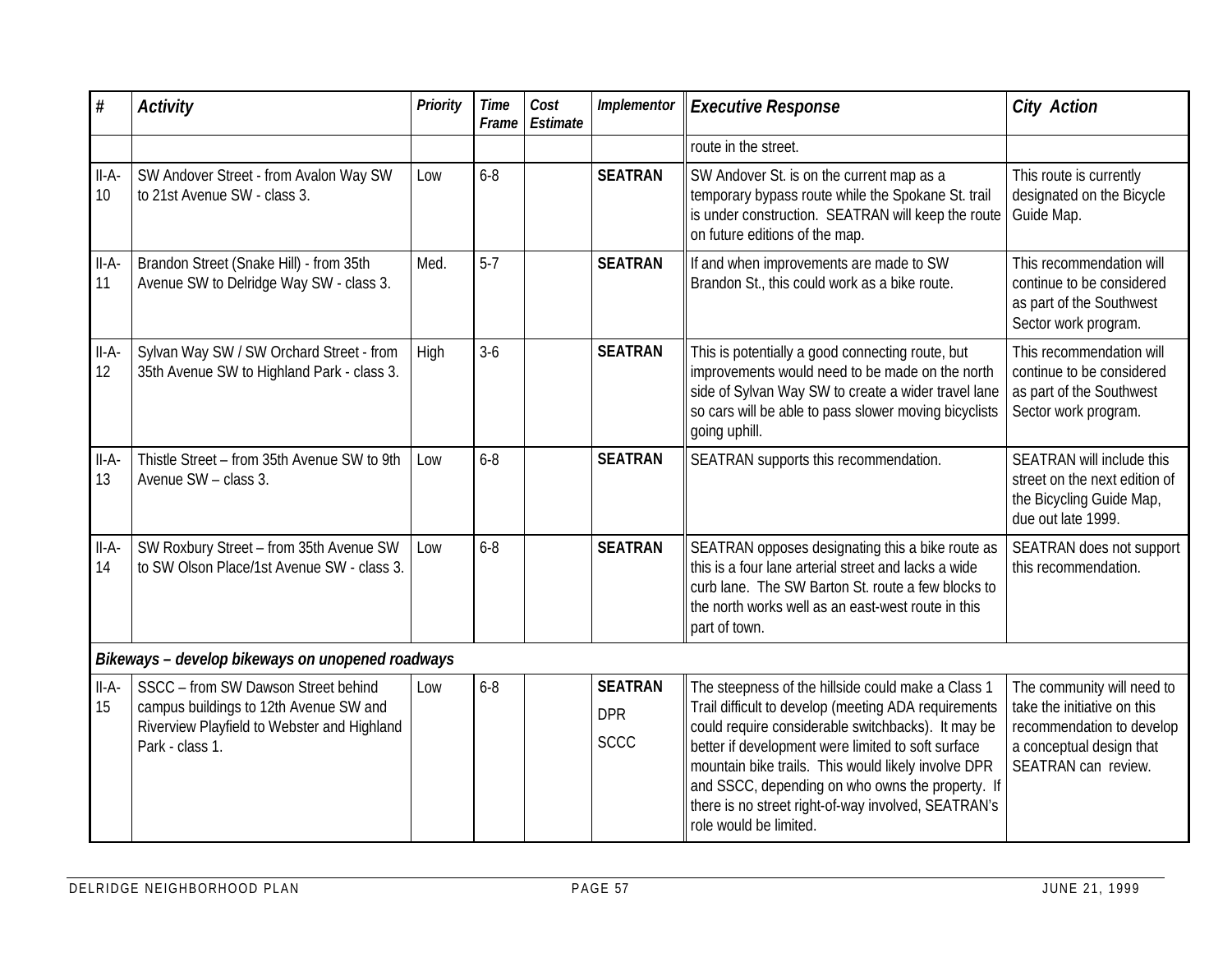| $\#$          | <b>Activity</b>                                                                                                                                                                                                                                                                                                                                                                                                                                                                                                                                                                                 | <b>Priority</b> | <b>Time</b><br>Frame | Cost<br>Estimate | Implementor                                               | <b>Executive Response</b>                                                                                                                                                                                                                                                                                                                                                                                                                                                                                                                                                                                                                                                       | <b>City Action</b>                                                                                                                                                                                                                                                                                                                                                                                   |
|---------------|-------------------------------------------------------------------------------------------------------------------------------------------------------------------------------------------------------------------------------------------------------------------------------------------------------------------------------------------------------------------------------------------------------------------------------------------------------------------------------------------------------------------------------------------------------------------------------------------------|-----------------|----------------------|------------------|-----------------------------------------------------------|---------------------------------------------------------------------------------------------------------------------------------------------------------------------------------------------------------------------------------------------------------------------------------------------------------------------------------------------------------------------------------------------------------------------------------------------------------------------------------------------------------------------------------------------------------------------------------------------------------------------------------------------------------------------------------|------------------------------------------------------------------------------------------------------------------------------------------------------------------------------------------------------------------------------------------------------------------------------------------------------------------------------------------------------------------------------------------------------|
|               |                                                                                                                                                                                                                                                                                                                                                                                                                                                                                                                                                                                                 |                 |                      |                  |                                                           | The next step is to develop a conceptual design.<br>The City supports this concept but has not identified<br>funding for a conceptual design at this time. If the<br>community would like to move forward more quickly<br>on this recommendation they can seek alternative<br>funding sources for the concept design. NMF or<br>early implementation funds are possible funding<br>sources                                                                                                                                                                                                                                                                                      |                                                                                                                                                                                                                                                                                                                                                                                                      |
| $II-A-$<br>16 | Duwamish Hillside - from behind SSCC<br>campus down hillside to Highland Park and<br>West Marginal Way SW - class 1.                                                                                                                                                                                                                                                                                                                                                                                                                                                                            | Low             | $6 - 8$              |                  | <b>SEATRAN</b>                                            | See response to II-A-15.                                                                                                                                                                                                                                                                                                                                                                                                                                                                                                                                                                                                                                                        | See response to II-A-15.                                                                                                                                                                                                                                                                                                                                                                             |
|               | Streetscape - improve existing streetscape for pedestrian safety                                                                                                                                                                                                                                                                                                                                                                                                                                                                                                                                |                 |                      |                  |                                                           |                                                                                                                                                                                                                                                                                                                                                                                                                                                                                                                                                                                                                                                                                 |                                                                                                                                                                                                                                                                                                                                                                                                      |
| $II-A-$<br>17 | Modify the existing roadway (Delridge Way<br>SW) to provide functional and visual<br>enhancements (See I-B0-4).                                                                                                                                                                                                                                                                                                                                                                                                                                                                                 | Med.            | $3-6$                |                  | <b>SEATRAN</b><br><b>DPR</b><br>SCL<br>Arts<br>Commission | See I-B0-4.                                                                                                                                                                                                                                                                                                                                                                                                                                                                                                                                                                                                                                                                     | The community will need to<br>take the initiative on this<br>recommendation to develop<br>a conceptual design that<br>SEATRAN can review.                                                                                                                                                                                                                                                            |
| $II-A-$<br>18 | Neighborhood street improvements -<br>develop a street improvement plan for the<br>Delridge neighborhood that prioritizes areas<br>for future street improvements including:<br>Mapping where street improvements<br>×<br>(curb/gutter/sidewalks) currently exist,<br>Mapping walking routes to schools,<br>×<br>business districts, parks, trails and other<br>important community amenities,<br>Working with the community to establish<br>$\blacksquare$<br>a system to prioritize locations for<br>sidewalks,<br>Developing a plan for financing and<br>completing street improvements over | High            | $1-3$                |                  | Delridge<br><b>SEATRAN</b>                                | Mapping street improvements and routes is a good<br>first step in helping the community prioritize its<br>needs. If the neighborhood wants information that<br>does not currently exist, they may wish to consider<br>NMF or EIF funds as a means to pursue this<br>recommendation. One alternative to pursuing<br>funding is that the NDM will assist the neighborhood<br>in inventorying what resources exist, and in<br>facilitating the neighborhood's work with city<br>departments. Currently, much of the desired<br>information is available.<br>The City has a significant amount of GIS<br>information in many city departments.<br>SEATRAN has a pavement management | The community will need to<br>take the lead on this activity<br>with support from SEATRAN<br>as appropriate.<br>The City supports the<br>installation of missing<br>sidewalks citywide,<br>particularly in urban villages.<br>The City will be considering<br>whether or not it can redirect<br>or increase funding to<br>increase the level of<br>sidewalk maintenance and<br>construction, and how |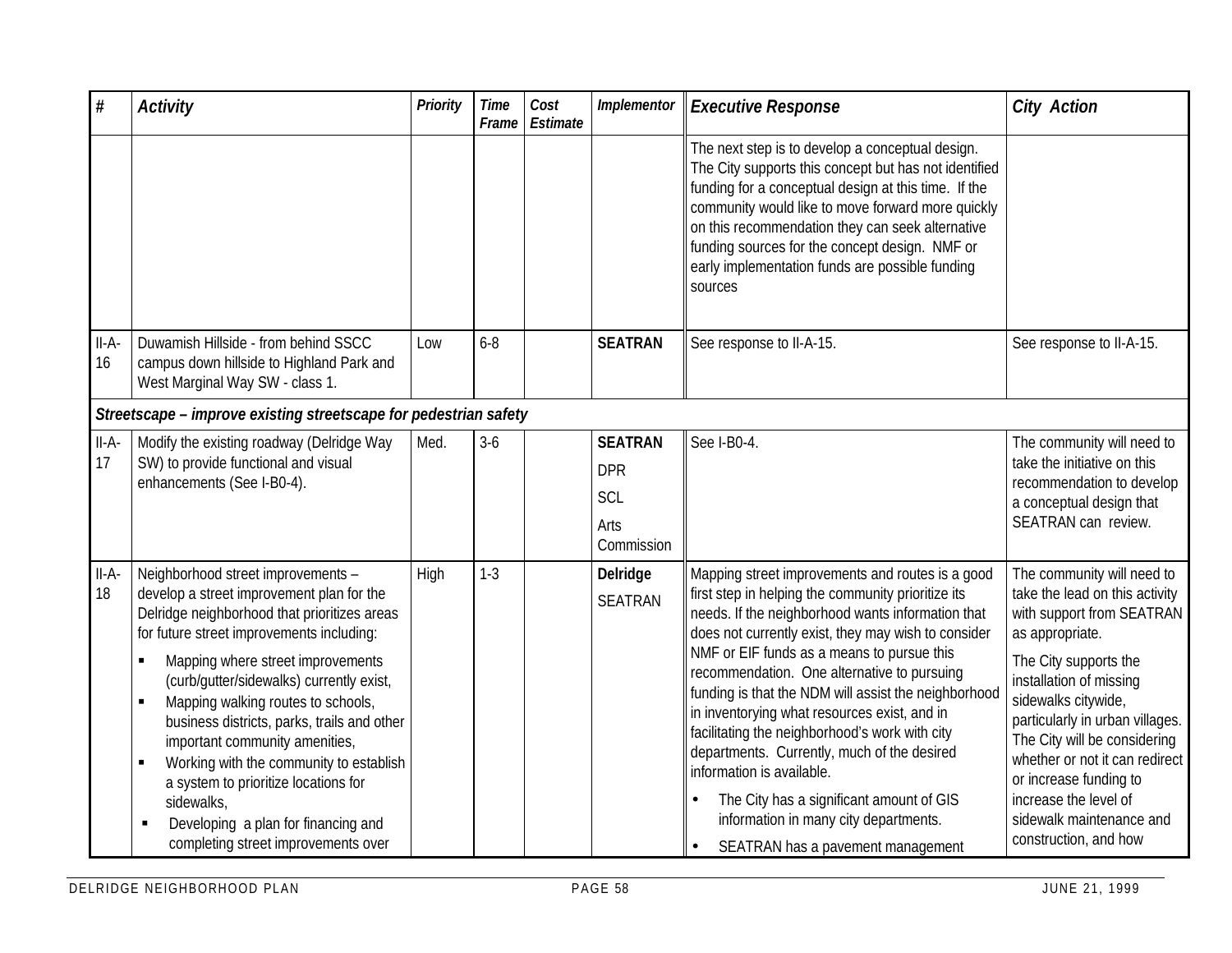| $\#$          | <b>Activity</b>                                                                                                                                                                                                                  | Priority | <b>Time</b><br>Frame | Cost<br>Estimate | Implementor                                                      | <b>Executive Response</b>                                                                                                                                                                                                                                                                                                                                                                                                                                                                                                          | <b>City Action</b>                                                                                                                                                                                                                                                                                                                                                                                                                                                             |
|---------------|----------------------------------------------------------------------------------------------------------------------------------------------------------------------------------------------------------------------------------|----------|----------------------|------------------|------------------------------------------------------------------|------------------------------------------------------------------------------------------------------------------------------------------------------------------------------------------------------------------------------------------------------------------------------------------------------------------------------------------------------------------------------------------------------------------------------------------------------------------------------------------------------------------------------------|--------------------------------------------------------------------------------------------------------------------------------------------------------------------------------------------------------------------------------------------------------------------------------------------------------------------------------------------------------------------------------------------------------------------------------------------------------------------------------|
|               | time.                                                                                                                                                                                                                            |          |                      |                  |                                                                  | system. Currently, this system only monitors<br>the pavement conditions of city arterial streets<br>and the small number of City non-arterials<br>having Metro bus routes. This monitoring<br>program does not look beyond these streets<br>because there is no City funding to maintain<br>non-arterial streets. SEATRAN's highest<br>priority for paving remains city arterial streets.<br>Lastly, funding issues and prioritization issues<br>related to sidewalks are on the citywide Policy<br>Docket for Council discussion. | drainage improvements<br>should be paid for, as policy<br>docket issues. SEATRAN<br>will provide an update on<br>this work to the<br><b>Transportation and Utilities</b><br>& Environmental<br>Management Committees.<br>A second and related policy<br>docket item shall explore<br>placing special emphasis on<br>finding options for providing<br>sidewalks for designated<br>walking areas, such as<br>urban villages and areas<br>that have pedestrian access<br>to them. |
|               | <b>B: HOUSING</b>                                                                                                                                                                                                                |          |                      |                  |                                                                  |                                                                                                                                                                                                                                                                                                                                                                                                                                                                                                                                    |                                                                                                                                                                                                                                                                                                                                                                                                                                                                                |
| $II-B$<br>19  | High Point - see South node I-B4-69.                                                                                                                                                                                             | High     | $1 - 5$              |                  | <b>SHA</b><br><b>High Point</b><br><b>DNDA</b><br>OH<br>Delridge | This activity references activity I-B4-69, except this<br>activity has a different priority and timeframe. It is<br>recommended that the neighborhood clarify the<br>meaning of this activity in comparison to I-B4-69.<br>Also, see response to I-B4-69.                                                                                                                                                                                                                                                                          | See response to I-B4-69.                                                                                                                                                                                                                                                                                                                                                                                                                                                       |
| $II-B-$<br>20 | Value/price distribution - with community<br>residents, re-examine Special Objectives<br>Area (SOA) policies on the development of<br>new housing units serving households<br>between 30% and 50% of the median<br>income range. | High     | $1-3$                |                  | OH<br>Delridge<br><b>DNDA</b>                                    | In implementing the City's Housing Action Plan, OH<br>will evaluate a variety of housing policies and<br>programs, including the City's SOA and housing<br>affordability policies.<br>OH will review during 2000 all SOA policies as a<br>part of the preparation of the 2001 - 2002<br>Consolidated plan. Appropriate neighborhoods will<br>be involved in the review process and any potential<br>changes. There is a public hearing process for the                                                                             | This recommendation will be<br>considered as OH<br>implements the Housing<br>Action Plan.<br>OH will review all SOA<br>policies during 2000.                                                                                                                                                                                                                                                                                                                                   |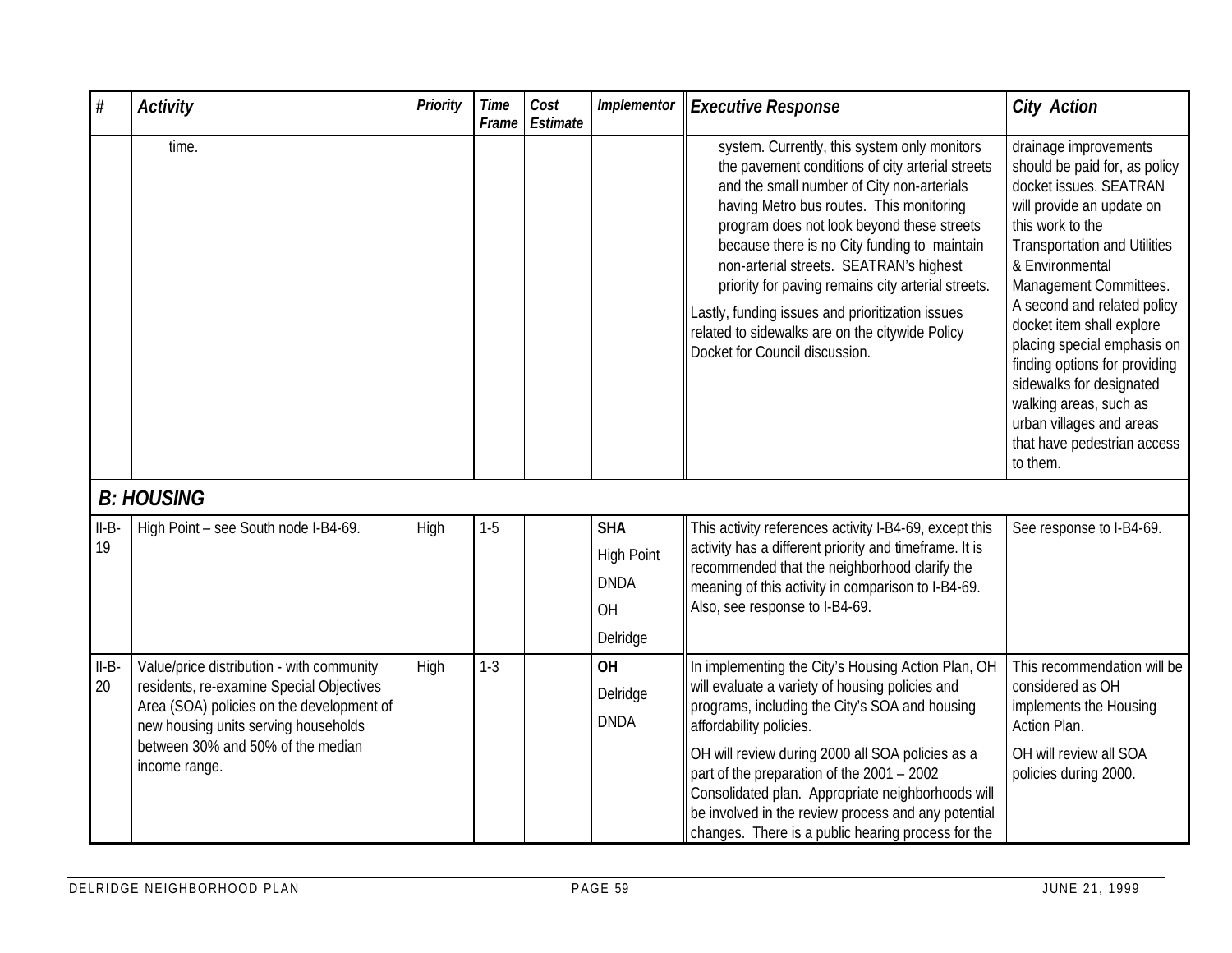| $\#$          | <b>Activity</b>                                                                                                                                                                                                                                                  | Priority | Time<br>Frame | Cost<br>Estimate | Implementor                                                        | <b>Executive Response</b>                                                                                                                                                                                                                                                                                                                                                                                                                                                                                                                                                                                                          | <b>City Action</b>                                                                                                                                                                                                                                                                                                                                                                                                                                        |
|---------------|------------------------------------------------------------------------------------------------------------------------------------------------------------------------------------------------------------------------------------------------------------------|----------|---------------|------------------|--------------------------------------------------------------------|------------------------------------------------------------------------------------------------------------------------------------------------------------------------------------------------------------------------------------------------------------------------------------------------------------------------------------------------------------------------------------------------------------------------------------------------------------------------------------------------------------------------------------------------------------------------------------------------------------------------------------|-----------------------------------------------------------------------------------------------------------------------------------------------------------------------------------------------------------------------------------------------------------------------------------------------------------------------------------------------------------------------------------------------------------------------------------------------------------|
|               |                                                                                                                                                                                                                                                                  |          |               |                  |                                                                    | Consolidated plan and it is submitted to the City<br>council for review and approval.                                                                                                                                                                                                                                                                                                                                                                                                                                                                                                                                              |                                                                                                                                                                                                                                                                                                                                                                                                                                                           |
| $II-B$<br>21  | Down payment - expand the housing down<br>payment assistance program.                                                                                                                                                                                            | High     | $1-2$         |                  | <b>OH</b><br><b>DNDA</b>                                           | One of the City's primary housing goals is to<br>increase opportunities for home ownership as<br>expressed in the Comprehensive Plan, the<br>Consolidated Plan and the Mayor's Action Agenda.<br>OH has already provided \$220,500 in down<br>payment assistance to DNDA for the Brandon<br>Street project. DNDA has also submitted a<br>proposal for a subsidized rental project to be built in<br>conjunction with the new Delridge Library. This<br>project was awarded funds in June 1999.<br>OH looks forward to additional opportunities to work<br>with the community and any involved nonprofit<br>agencies on this issue. | The City will continue to<br>work on expanding home<br>ownership opportunities<br>throughout the City. This<br>recommendation will be<br>considered as OH<br>implements the Housing<br>Action Plan. A \$600,000<br>Request for Proposal for<br>New Initiatives in<br>Homeownership will be<br>released by OH during<br>August 1999. OH is<br>continuing to seek additional<br>funds and programs to<br>support the increase in<br>homeownership citywide. |
| $II-B-$<br>22 | Vacant properties - create a program to buy<br>and reuse vacant properties and houses<br>using eminent domain if necessary.                                                                                                                                      | High     | $2 - 4$       |                  | <b>OH</b><br><b>DNDA</b><br><b>OED</b><br><b>ESD</b><br><b>DON</b> | OH is currently reviewing DCLU 's list of vacant<br>publicly owned properties potentially available for<br>housing. In this process, a variety of project<br>development programs will be examined.<br>OH in collaboration with OED and other city<br>departments will exploring new opportunities to<br>expand the supply of affordable housing in Delridge.                                                                                                                                                                                                                                                                      | The City will explore ways to<br>encourage reuse of vacant<br>properties and housing city-<br>wide. This recommendation<br>will be considered as OH<br>implements the Housing<br>Action Plan.                                                                                                                                                                                                                                                             |
| $II-B-$<br>23 | Incentive Programs - create programs and<br>funding for:<br>Non-profit purchase and preservation of<br>existing "affordable" rental housing to<br>preserve long term affordability,<br>Lease-to own purchase programs,<br>л<br>A community land trust program to |          |               |                  | <b>OH</b>                                                          | As stated in II-B-20, OH will evaluate the City's<br>SOA policies and evaluate the types of housing<br>programs available to assist neighborhoods<br>implement their neighborhood plans. A variety of<br>techniques, including those listed here, will be<br>considered. Additionally, a number of programs are<br>currently being considered and undertaken in the<br>area of housing incentive programs. OH will be                                                                                                                                                                                                              | This recommendation will be<br>considered as OH<br>implements the Housing<br>Action Plan.<br>The Executive is currently<br>exploring legal and fiscal<br>constraints, options,<br>opportunities and                                                                                                                                                                                                                                                       |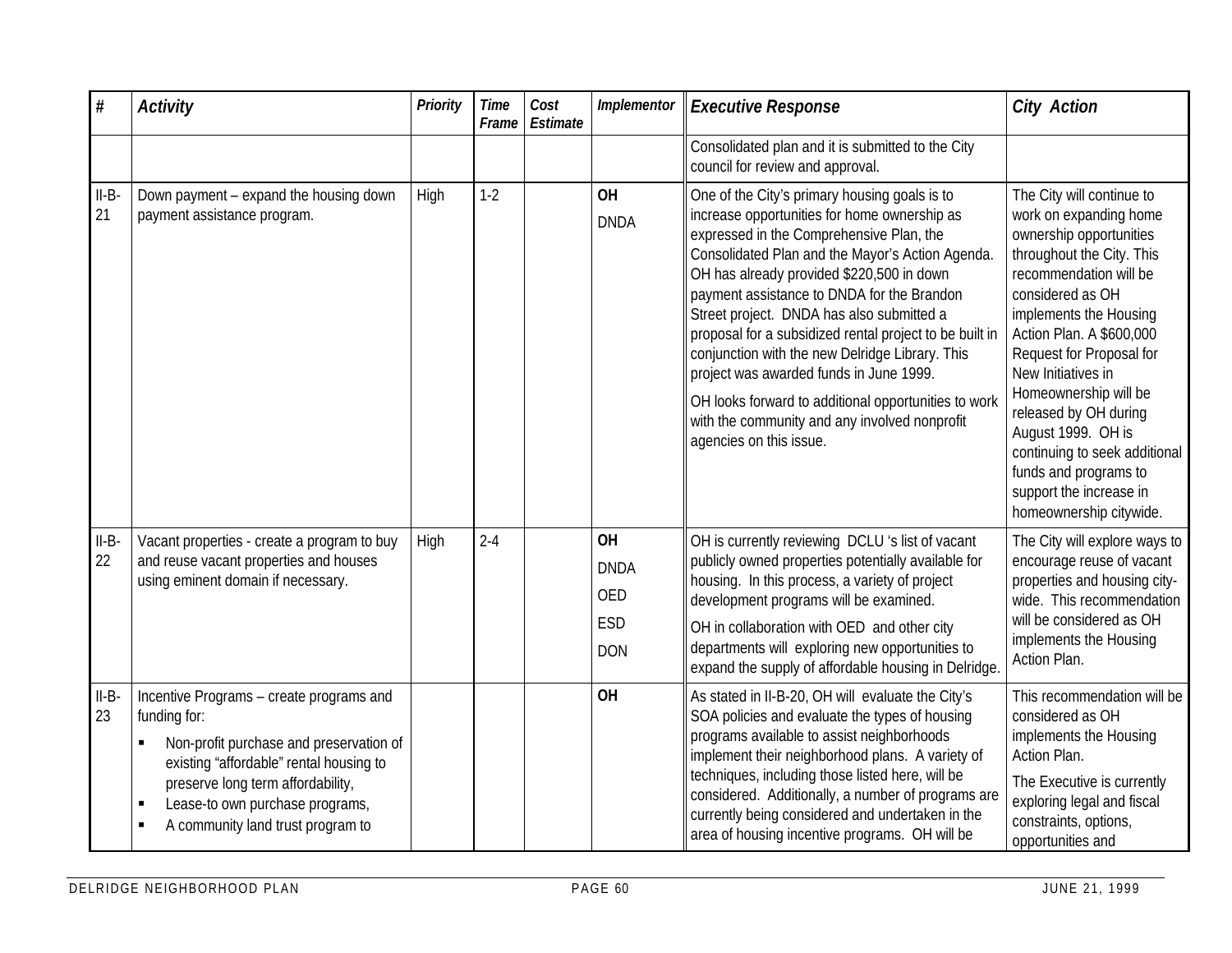| #             | <b>Activity</b>                                                                                                                                                                                   | Priority | <b>Time</b><br>Frame | Cost<br>Estimate | Implementor                       | <b>Executive Response</b>                                                                                                                                                                                                                                                                                                                                                                                    | <b>City Action</b>                                                                                                                                                                               |
|---------------|---------------------------------------------------------------------------------------------------------------------------------------------------------------------------------------------------|----------|----------------------|------------------|-----------------------------------|--------------------------------------------------------------------------------------------------------------------------------------------------------------------------------------------------------------------------------------------------------------------------------------------------------------------------------------------------------------------------------------------------------------|--------------------------------------------------------------------------------------------------------------------------------------------------------------------------------------------------|
|               | reduce home ownership costs.                                                                                                                                                                      |          |                      |                  |                                   | researching a variety of program options to<br>encourage the private development of affordable<br>housing to households over 50% of median income<br>as strategies for the implementation of the Housing<br>Action Agenda are developed.                                                                                                                                                                     | implications of waiving or<br>reducing fees and<br>requirements in order to<br>stimulate housing<br>development. The                                                                             |
|               |                                                                                                                                                                                                   |          |                      |                  |                                   | DCLU, OH and SPO plan to conduct a policy and<br>code development project that will examine the<br>efficacy of expanding incentive zoning provisions to<br>areas outside of Downtown Seattle. This work will<br>begin in 1999.                                                                                                                                                                               | Executive will report to<br>council in the first quarter of<br>2000. This recommendation<br>will be reevaluated after that<br>work is completed.                                                 |
|               |                                                                                                                                                                                                   |          |                      |                  |                                   | Some proposals, such as creating a sliding scale for<br>off-site requirements or utility rate reductions for<br>affordable housing raise a number of legal and<br>fiscal issues and have been placed on the Policy<br>Docket for Council consideration.                                                                                                                                                      | DCLU, OH and SPO will<br>conduct a policy and code<br>development project that will<br>examine the policy and legal<br>issues associated with the                                                |
|               |                                                                                                                                                                                                   |          |                      |                  |                                   | Lastly, the Delridge neighborhood was not included<br>in the multifamily tax exemption program recently<br>created by the City. It could be considered for<br>inclusion in the future, after the initial program has<br>been reviewed.                                                                                                                                                                       | expansion of incentive<br>zoning provisions to areas<br>outside of Downtown. This<br>work will begin in 1999 and<br>will include many areas of<br>the City where interest has<br>been expressed. |
|               | <b>C: COMMUNITY &amp; CULTURE</b>                                                                                                                                                                 |          |                      |                  |                                   |                                                                                                                                                                                                                                                                                                                                                                                                              |                                                                                                                                                                                                  |
| $II-C-$<br>24 | Delridge Atlas - Provide City assistance and<br>data to utilize, maintain, update and make<br>available to the community, the Delridge<br>Atlas and GIS data base of Delridge created<br>by DNDA. | High     | $3-5$                |                  | <b>DNDA</b><br>City of<br>Seattle | The City provided the community with information<br>and GIS data at the beginning of the neighborhood<br>planning process. However, the City currently lacks<br>the resources to provide the high level of support<br>that would be necessary to update and maintain this<br>information for all 37 neighborhoods in the City's<br>GIS DataViewer. See response in II-A-18 related to<br>city GIS resources. | The community should work<br>with the NDM to facilitate<br>access to additional GIS<br>information.                                                                                              |
| $II-C-$<br>25 | Umbrella Cultural & Arts Outreach - create a<br>steering committee and program of activities                                                                                                      | Med.     | $2 - 4$              |                  | Delridge<br>ArtsWest              | DON's 'small and simple' grants are an possible<br>source of funding to provide the funding (to do                                                                                                                                                                                                                                                                                                           | The community will need to<br>take the lead on this activity.                                                                                                                                    |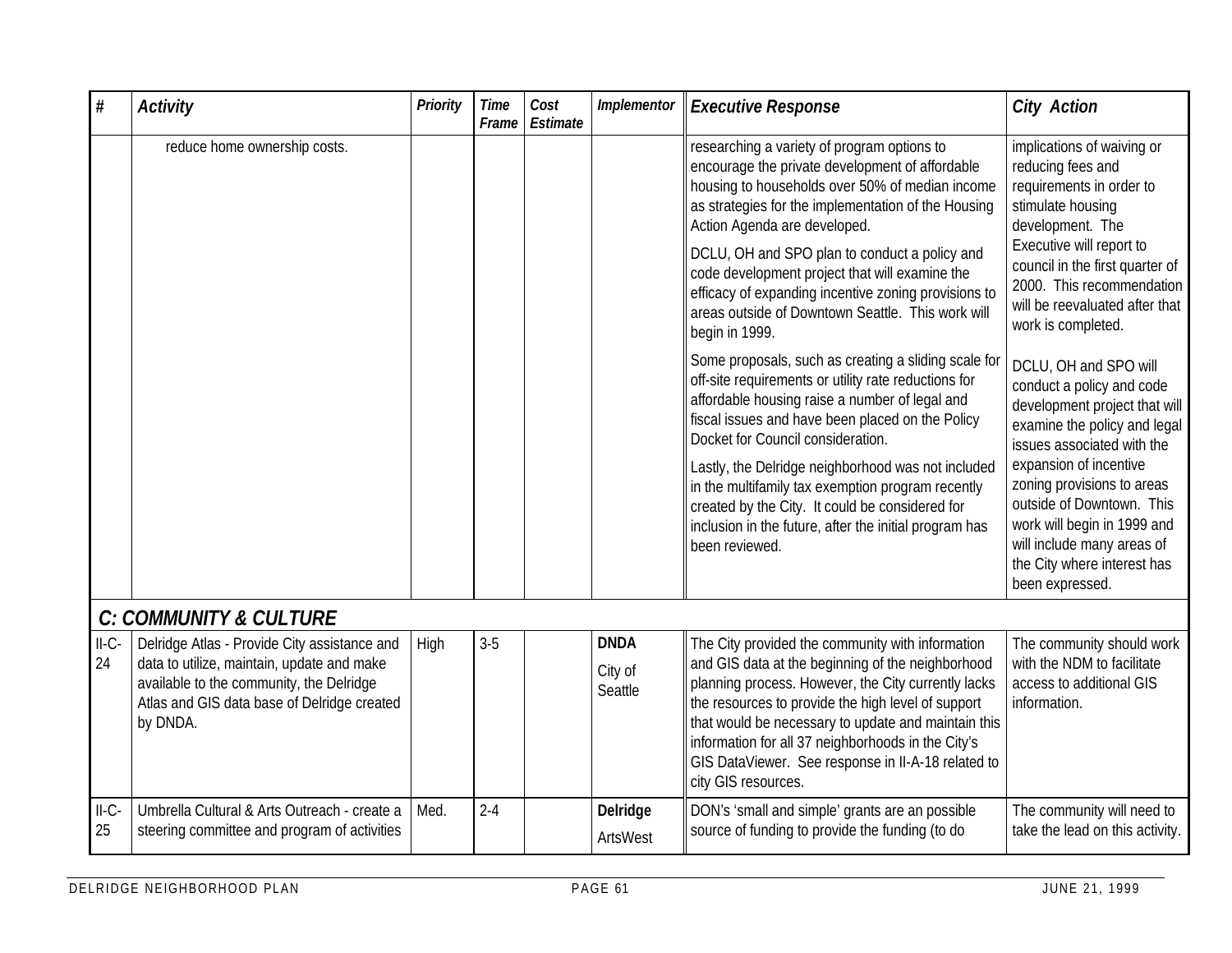| $\#$          | <b>Activity</b>                                                                                                                                                                                                                                | Priority | <b>Time</b><br>Frame | Cost<br>Estimate | Implementor                          | <b>Executive Response</b>                                                                                                                                                                                                                                                                                                                                                                                                                                                                                                                                                                                                                                                                                                                                                                                                                                                                              | <b>City Action</b>                                                                                 |
|---------------|------------------------------------------------------------------------------------------------------------------------------------------------------------------------------------------------------------------------------------------------|----------|----------------------|------------------|--------------------------------------|--------------------------------------------------------------------------------------------------------------------------------------------------------------------------------------------------------------------------------------------------------------------------------------------------------------------------------------------------------------------------------------------------------------------------------------------------------------------------------------------------------------------------------------------------------------------------------------------------------------------------------------------------------------------------------------------------------------------------------------------------------------------------------------------------------------------------------------------------------------------------------------------------------|----------------------------------------------------------------------------------------------------|
|               | to facilitate year-round activities with<br>multicultural content.                                                                                                                                                                             |          |                      |                  | <b>SAC</b>                           | mailings, host a meeting, etc.) necessary to start a<br>local committee.                                                                                                                                                                                                                                                                                                                                                                                                                                                                                                                                                                                                                                                                                                                                                                                                                               |                                                                                                    |
| $II-C-$<br>26 | Delridge Community Festival - expand the<br>activities to include more diverse cultural and<br>age oriented activities.                                                                                                                        | High     | $1-3$                |                  | Delridge<br>ArtsWest                 | This is a community-based activity. There are<br>numerous community festivals sponsored by<br>various community organizations. If it would be<br>helpful the City will assist Delridge community<br>members in contacting other community festival<br>organizers in other neighborhoods.                                                                                                                                                                                                                                                                                                                                                                                                                                                                                                                                                                                                               | This is a community-based<br>activity.                                                             |
| $II-C-$<br>27 | Farmers' Market - sponsor a market activity<br>at the Puget Boulevard Commons adjacent<br>to the pea-patch gardens and/or at the K-<br>Mart commons to support local business<br>vendors and increase neighborhood<br>activities and services. | High     | $1-3$                |                  | Delridge<br><b>DON</b><br><b>OED</b> | The neighborhood should consider coordinating<br>with adjoining communities, especially if other<br>communities have similar plans for farmers'<br>markets. There are numerous farmers' markets<br>sponsored by various community organizations. If it<br>would be helpful the City will assist Delridge<br>community members in contacting other community<br>farmers' market organizers in other neighborhoods.<br>As part of its financial support of DNDA, OED has<br>provided funding for DNDA's Community<br>Agricultural Program including a market study of<br>value-added agricultural products that can be<br>produced by local residents in community gardens<br>and the High Point Market Garden. A farmers'<br>market could provide an outlet for products<br>produced by the Community Agricultural Program.<br>OED will continue to support DNDA's efforts to<br>explore this activity. | This community will need to<br>take the lead on this activity<br>with support from OED and<br>DON. |
|               | <b>Security and Safety</b>                                                                                                                                                                                                                     |          |                      |                  |                                      |                                                                                                                                                                                                                                                                                                                                                                                                                                                                                                                                                                                                                                                                                                                                                                                                                                                                                                        |                                                                                                    |
| $II-C-$<br>28 | Monitoring - Monitor gang and hate group<br>activities in the neighborhood.                                                                                                                                                                    | High     | $On-$<br>going       |                  | <b>SPD</b><br>Delridge               | Both the South Precinct and the Gang Unit of the<br>Police Department monitor gang activity in the<br>neighborhood. If the community has information or<br>concerns about either gang activity or hate group<br>activity, they should contact the Precinct and Gang<br>Unit.                                                                                                                                                                                                                                                                                                                                                                                                                                                                                                                                                                                                                           | This recommendation is<br>already accommodated<br>through existing SPD<br>programs and units.      |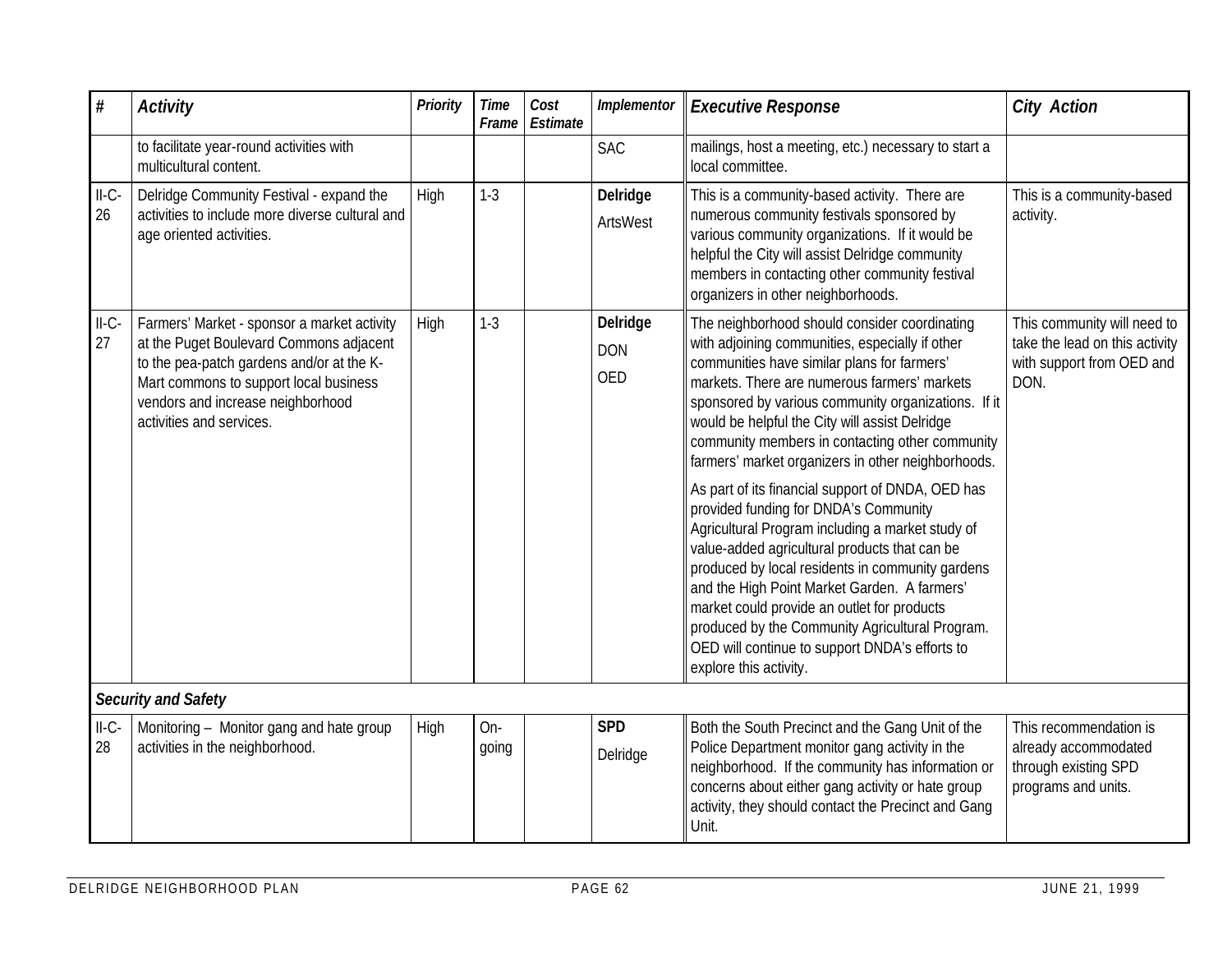| $\#$          | <b>Activity</b>                                                                                                                                                                                                   | Priority | <b>Time</b><br>Frame | Cost<br>Estimate | Implementor                                                               | <b>Executive Response</b>                                                                                                                                                                                                                                                                                                                                                                                                                                                              | <b>City Action</b>                                                                                                                                                                                                                                                                                                                     |
|---------------|-------------------------------------------------------------------------------------------------------------------------------------------------------------------------------------------------------------------|----------|----------------------|------------------|---------------------------------------------------------------------------|----------------------------------------------------------------------------------------------------------------------------------------------------------------------------------------------------------------------------------------------------------------------------------------------------------------------------------------------------------------------------------------------------------------------------------------------------------------------------------------|----------------------------------------------------------------------------------------------------------------------------------------------------------------------------------------------------------------------------------------------------------------------------------------------------------------------------------------|
| $II-C-$<br>29 | Block Watch - expand the block watch<br>program to increase crime prevention and<br>disaster preparedness services.                                                                                               | High     | Contin<br>uous       |                  | Delridge<br>SPD                                                           | When SPD's emergency preparedness program<br>SDART is introduced into a community, existing<br>block watches are one of the first groups contacted<br>for involvement and training. The decision to<br>become active in the SDART program is determined<br>by the block itself. Crime Prevention and<br>Emergency Management are currently looking at<br>ways that these links can be increased as SPD also<br>sees the natural fit between Block Watch and<br>emergency preparedness. | This is a community-initiated<br>activity through the existing<br>Block Watch program. SPD<br>supports this<br>recommendation and will<br>work with interested blocks<br>through SDART and Block<br>Watch.                                                                                                                             |
| $II-C-$<br>30 | Police Services - support the effort to site a<br>new West Seattle Precinct in Delridge.                                                                                                                          | High     | $3-5$                |                  | <b>SPD</b><br>Delridge                                                    | SPD supports the addition of a new Precinct in the<br>West Seattle/Southwest Seattle areas. ESD is in<br>the process of evaluating potential sites.                                                                                                                                                                                                                                                                                                                                    | The City is in the process of<br>evaluating sites for a new<br>Southwest Police Precinct.                                                                                                                                                                                                                                              |
| $II-C-$<br>31 | Pedestrian lighting - maintain and install<br>pedestrian lighting, residential porch lights,<br>lighting at schools and transit stops to<br>improve safety in public places, parks, trails<br>and hillclimbs etc. | High     | Contin<br>uous       |                  | Delridge<br><b>SEATRAN</b><br>SCL<br><b>DPR</b>                           | The community should contact SCL's South Service<br>Center to begin work on developing a lighting plan.<br>The plan should include the specific location and<br>type of lighting fixtures that will be the basis of<br>project feasibility and cost estimates.                                                                                                                                                                                                                         | The community will need to<br>take the lead on this<br>recommendation with<br>support from SCL.<br>Pedestrian lighting<br>recommendations have<br>been placed on the Policy<br>Docket. The Executive will<br>review lighting policy and<br>report to the Neighborhoods,<br>Growth Planning & Civic<br>Engagement Committee in<br>1999. |
| $II-C-$<br>32 | Centers - create emergency preparedness<br>operations centers at the Delridge<br>Community Center, Cooper, Boren, and<br>Sanislo Schools.                                                                         | Med      | $3-5$                |                  | <b>SPD</b><br><b>FEMA</b><br>SSD<br><b>DPR</b><br>Delridge CC<br>Delridge | The City supports, and has programs for<br>developing, plans (which includes designated<br>centers) with the neighborhood. Emergency<br>preparedness is important for all communities and<br>SPD would recommend that the Delridge<br>community become familiar with the City's overall<br>emergency preparedness plan. SPD encourages<br>and will assist community members in becoming                                                                                                | This recommendation has<br>already been implemented<br>at Delridge Community<br>Center. SPD will work with<br>the community to consider<br>other locations as listed in<br>the activity.                                                                                                                                               |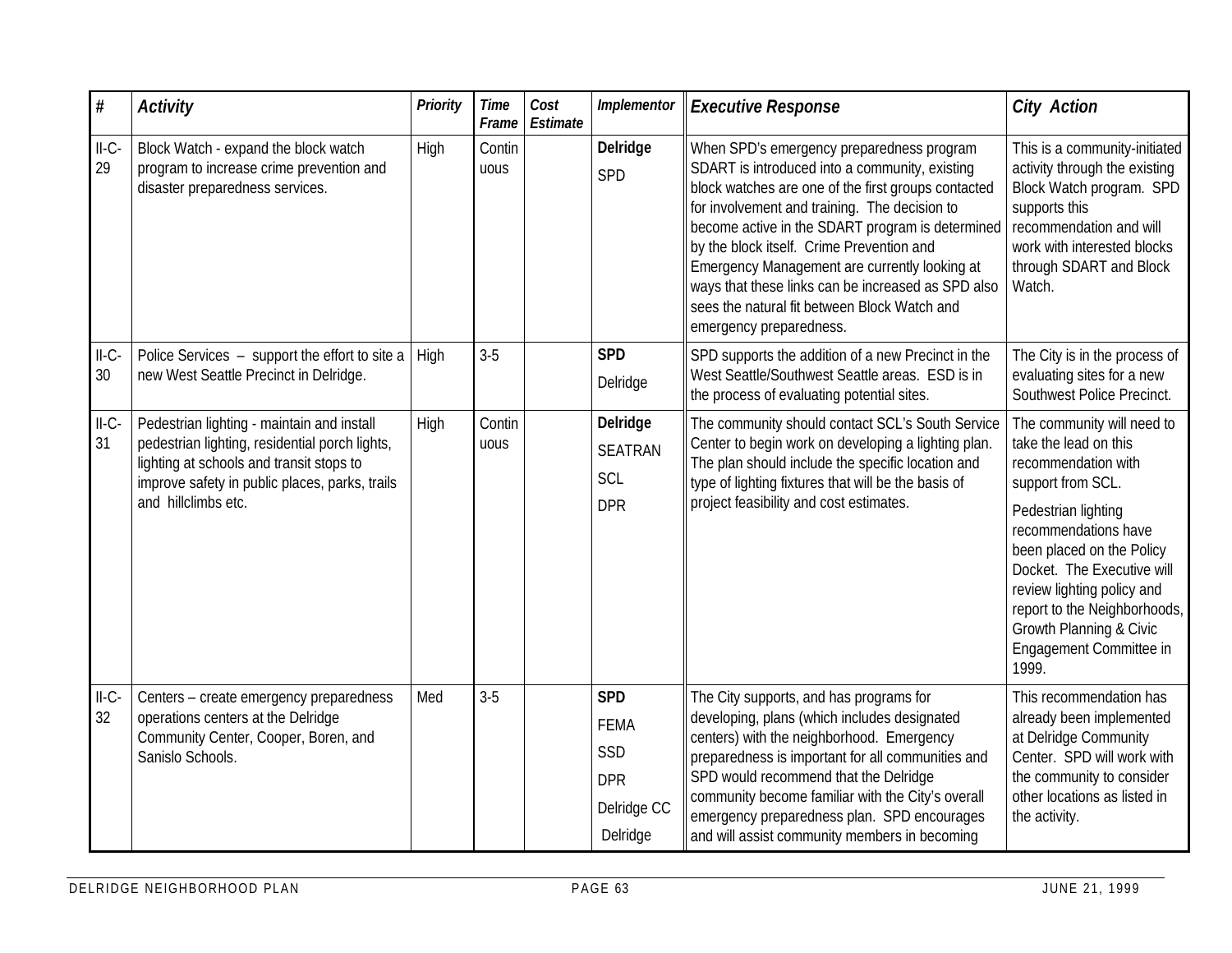| $\#$          | <b>Activity</b>                                                                                                                    | Priority | <b>Time</b><br>Frame | Cost<br>Estimate | Implementor                                                | <b>Executive Response</b>                                                                                                                                                                                                                                                                                                                                                                                                                                                                                                                                                          | <b>City Action</b>                                                                                                                                               |
|---------------|------------------------------------------------------------------------------------------------------------------------------------|----------|----------------------|------------------|------------------------------------------------------------|------------------------------------------------------------------------------------------------------------------------------------------------------------------------------------------------------------------------------------------------------------------------------------------------------------------------------------------------------------------------------------------------------------------------------------------------------------------------------------------------------------------------------------------------------------------------------------|------------------------------------------------------------------------------------------------------------------------------------------------------------------|
|               |                                                                                                                                    |          |                      |                  |                                                            | actively involved in emergency preparedness<br>through Emergency Management's SDART<br>program.                                                                                                                                                                                                                                                                                                                                                                                                                                                                                    |                                                                                                                                                                  |
|               |                                                                                                                                    |          |                      |                  |                                                            | Currently, the Delridge Community Center (DCC) is<br>designated as a Disaster Command Center and is<br>able to provide a Red Cross station, shelter/beds,<br>showers, etc. in the event of an emergency.<br>Delridge Community Center was chosen over other<br>area facilities as it is a newer facility, and thus better<br>able to withstand damage during emergency<br>events. If the community does not feel this is<br>adequate, SPD recommends that they work with the<br>SDART program to further develop<br>recommendations for disaster preparedness in the<br>community. |                                                                                                                                                                  |
| $II-C-$<br>33 | Instruction - conduct classes in first-aid and<br>CPR for neighborhood residents.                                                  | Low      | $6 - 8$              |                  | <b>DPR</b><br>Delridge<br>Community<br>Center<br>SFD-Medic | The DCC currently offers CPR and first-aid courses<br>approximately 4 times a year.<br>In addition, CPR instruction is available through<br>Medic II. Medic II has developed an ESL adult-CPR<br>training program geared towards communities<br>where English is spoken as a second language.                                                                                                                                                                                                                                                                                      | This activity is already<br>available through programs<br>at Delridge Community<br>Center and with Medic II.                                                     |
| $II-C-$<br>34 | Annual Event - conduct a disaster planning<br>event as part of the annual Delridge<br>Community Festival.                          | Low      | $6 - 8$              |                  | Delridge<br>SPD                                            | SPD will work with the Delridge community to see if<br>this type of event can be planned for the Community<br>Festival.                                                                                                                                                                                                                                                                                                                                                                                                                                                            | This is a community initiated<br>activity. The community will<br>need to contact SPD as the<br>community plans events for<br>the Delridge Community<br>Festival. |
|               | <b>Public Facilities</b>                                                                                                           |          |                      |                  |                                                            |                                                                                                                                                                                                                                                                                                                                                                                                                                                                                                                                                                                    |                                                                                                                                                                  |
| $II-C-$<br>35 | Delridge Branch, Seattle Public Library -<br>locate a new branch library facility in the<br>central neighborhood anchor to provide | Low      | $6 - 8$              |                  | SPL - Library<br>Board<br>Delridge                         | See I-B3-44.                                                                                                                                                                                                                                                                                                                                                                                                                                                                                                                                                                       | The community will need to<br>pursue this recommendation<br>with the Library Board.                                                                              |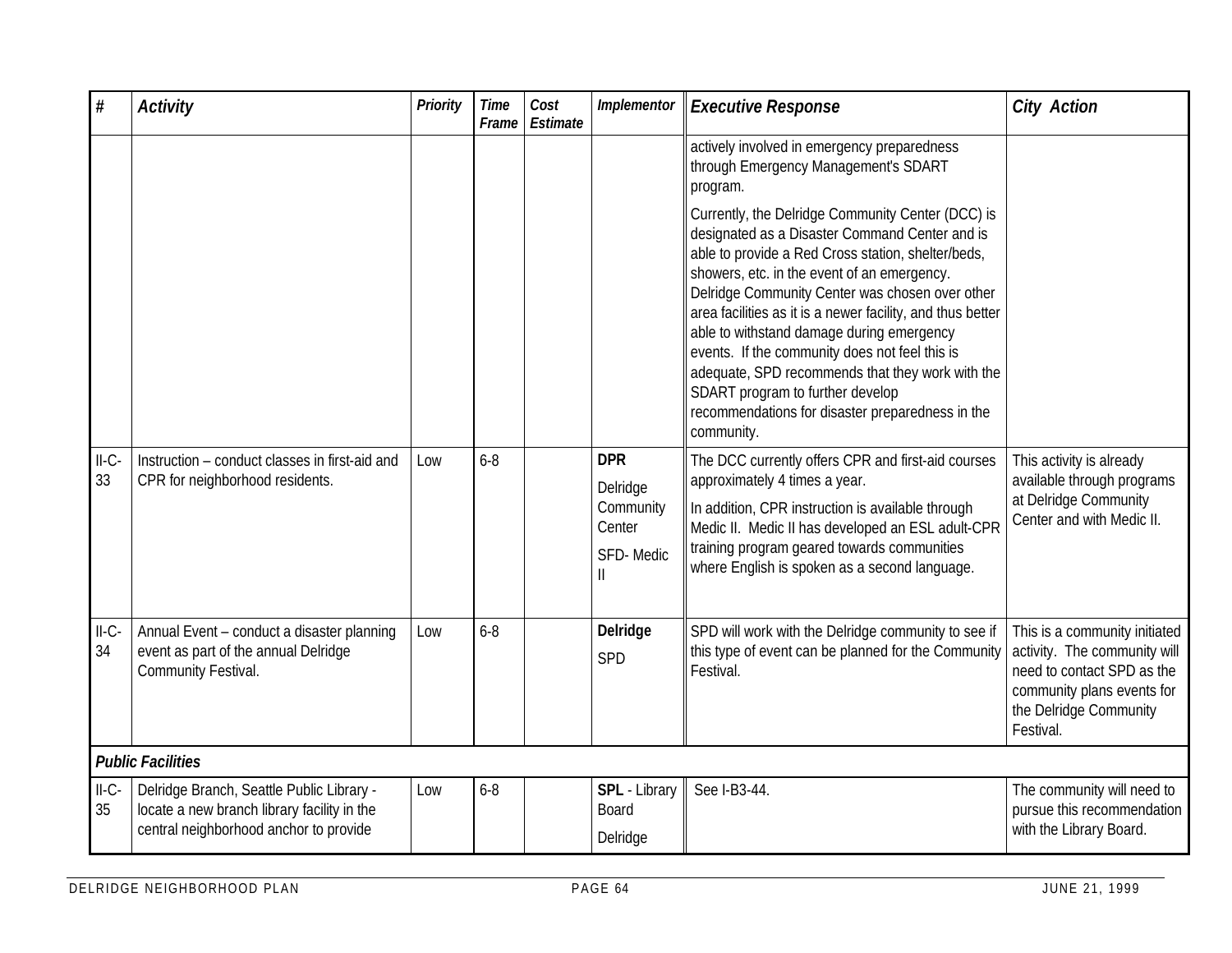| $\#$          | <b>Activity</b>                                                                                                                                                                                                                                                                                                                                                                                                                                                                                                                                                                                                            | <b>Priority</b> | <b>Time</b><br>Frame | Cost<br>Estimate | Implementor | <b>Executive Response</b>                                                                                                                                                                                                                                                                                                                                                                                                                                                                                                                                                                                                                                                                                                                                                                                                                                                                                                                                                                                                                                                                                                                                                                                                                                                                                                                                                                                  | <b>City Action</b>                                                                                                                                                                                                                                                                                                                                                                                                                                                                                                                                                                |
|---------------|----------------------------------------------------------------------------------------------------------------------------------------------------------------------------------------------------------------------------------------------------------------------------------------------------------------------------------------------------------------------------------------------------------------------------------------------------------------------------------------------------------------------------------------------------------------------------------------------------------------------------|-----------------|----------------------|------------------|-------------|------------------------------------------------------------------------------------------------------------------------------------------------------------------------------------------------------------------------------------------------------------------------------------------------------------------------------------------------------------------------------------------------------------------------------------------------------------------------------------------------------------------------------------------------------------------------------------------------------------------------------------------------------------------------------------------------------------------------------------------------------------------------------------------------------------------------------------------------------------------------------------------------------------------------------------------------------------------------------------------------------------------------------------------------------------------------------------------------------------------------------------------------------------------------------------------------------------------------------------------------------------------------------------------------------------------------------------------------------------------------------------------------------------|-----------------------------------------------------------------------------------------------------------------------------------------------------------------------------------------------------------------------------------------------------------------------------------------------------------------------------------------------------------------------------------------------------------------------------------------------------------------------------------------------------------------------------------------------------------------------------------|
|               | convenient access to neighborhood<br>residents and support development efforts<br>within the neighborhood anchor. Use extra<br>effort to make the library a truly multi-cultural<br>facility including multi-lingual books and<br>other media, etc.                                                                                                                                                                                                                                                                                                                                                                        |                 |                      |                  | <b>DNDA</b> |                                                                                                                                                                                                                                                                                                                                                                                                                                                                                                                                                                                                                                                                                                                                                                                                                                                                                                                                                                                                                                                                                                                                                                                                                                                                                                                                                                                                            |                                                                                                                                                                                                                                                                                                                                                                                                                                                                                                                                                                                   |
| $II-C-$<br>36 | Youth activities center - develop a facility<br>and programs for youth activities (consider<br>the re-use of Cooper/Boren school in the<br>event that it is no longer needed as a school<br>facility) to provide:<br>volunteer and employment opportunities<br>- including work with the Parks Dept.<br>maintaining local greenbelts and public<br>places,<br>late night activities including outdoor<br>summer movies and basketball,<br>transit services to nearby community<br>and recreation centers, and other after-<br>school activities,<br>arts programs including fine and<br>$\blacksquare$<br>performing arts. |                 |                      |                  | <b>DPR</b>  | The City is aware of discussions between the<br>neighborhood and SSD regarding Cooper/Boren<br>school. In the event that the facility becomes<br>available for community use, DPR would be<br>involved in discussions regarding possible<br>programming for the facility. Additional funding for<br>operations and maintenance would need to be<br>identified before DPR could take on additional<br>responsibilities. However, some of the activities<br>listed in this recommendation are currently available<br>through the DCC and other DPR facilities.<br>DPR does not currently run a youth employment<br>program. A program of this kind would require<br>funding and a reasonable scope of what<br>maintenance work is appropriate for youth.<br>Opportunities for youth to volunteer exist through<br>the Adopt-A-Park program and at the DCC.<br>DCC currently offers a late night basketball program<br>on Saturday nights. DPR currently lacks the<br>resources for showing outdoor summer movies;<br>however, this would be appropriate for the<br>neighborhood to pursue as a community-based<br>activity. The community may wish to contact the<br>Fremont Arts Council and the Fremont Urban<br>Neighborhood Coalition for information on<br>Fremont's Outdoor Summer Cinema.<br>DPR recently received funding to provide youth with<br>a quaranteed ride home from late night basketball | This recommendation will<br>continue to be considered<br>through the Southwest<br>sector work program.<br>Portions of this<br>recommendation are<br>already available through<br>existing programs at<br>Delridge Community Center.<br>Recommendations for<br>community center facilities<br>have been placed on the<br>Policy Docket. The<br>Executive will review the<br>City's policies related to<br>community centers and<br>neighborhood<br>recommendations related to<br>community space and<br>provide Council with a<br>summary of options and<br>opportunities in 1999. |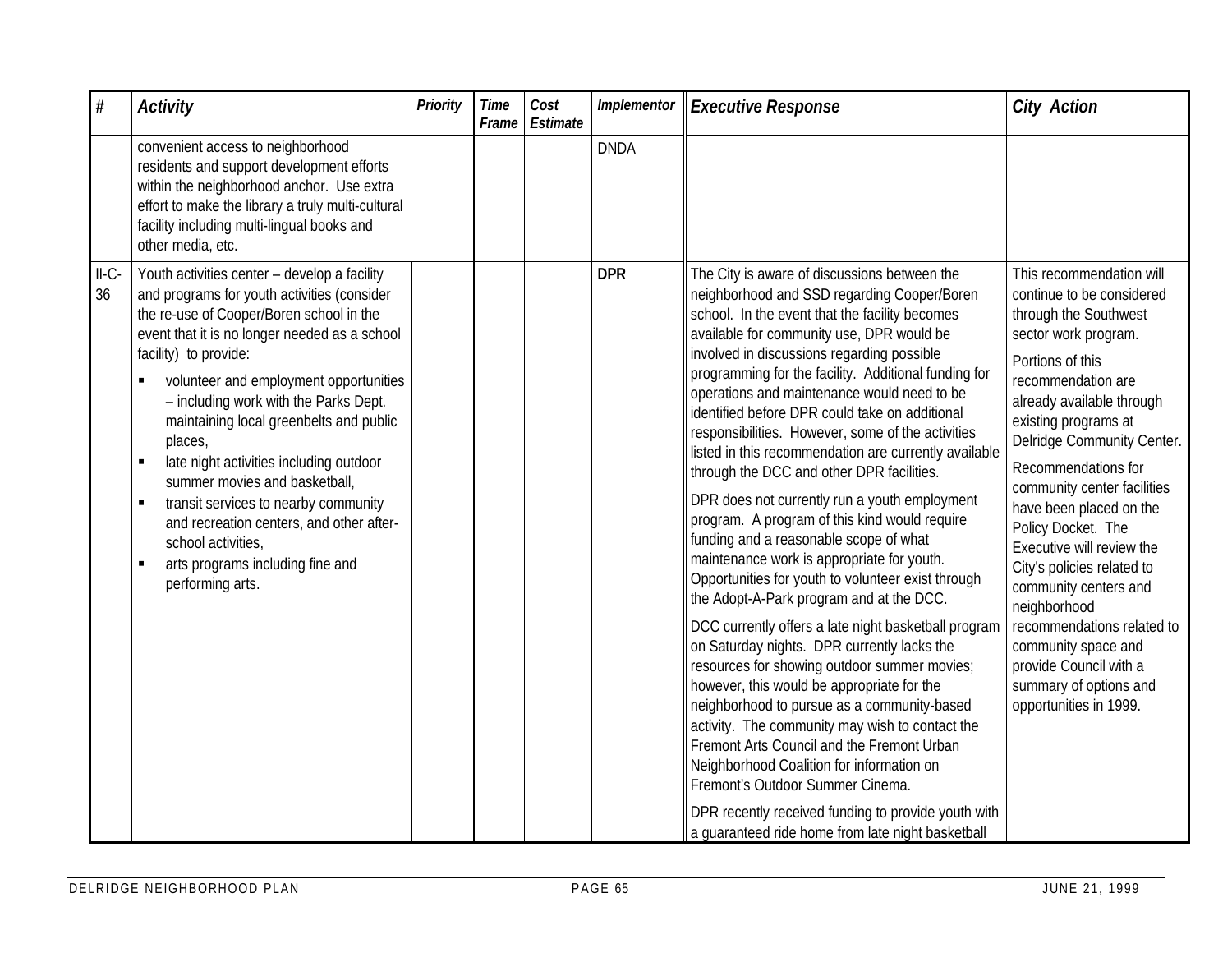| $\#$          | <b>Activity</b>                                                                                                                                                                                                              | Priority | <b>Time</b><br>Frame | Cost<br>Estimate | Implementor                                                                                  | <b>Executive Response</b>                                                                                                                                                                                                                                                                                                                                                                                                                                                                                                                                                                                                                                                                                                                                                                                                                                                                                                                                                                                                                                                                                                                                                                                                                                                                                                                                                                                                                                                              | <b>City Action</b>                                                                                                        |  |  |  |  |
|---------------|------------------------------------------------------------------------------------------------------------------------------------------------------------------------------------------------------------------------------|----------|----------------------|------------------|----------------------------------------------------------------------------------------------|----------------------------------------------------------------------------------------------------------------------------------------------------------------------------------------------------------------------------------------------------------------------------------------------------------------------------------------------------------------------------------------------------------------------------------------------------------------------------------------------------------------------------------------------------------------------------------------------------------------------------------------------------------------------------------------------------------------------------------------------------------------------------------------------------------------------------------------------------------------------------------------------------------------------------------------------------------------------------------------------------------------------------------------------------------------------------------------------------------------------------------------------------------------------------------------------------------------------------------------------------------------------------------------------------------------------------------------------------------------------------------------------------------------------------------------------------------------------------------------|---------------------------------------------------------------------------------------------------------------------------|--|--|--|--|
|               |                                                                                                                                                                                                                              |          |                      |                  |                                                                                              | programs; however, the department lacks the<br>resources to provide regular shuttle/transit services.                                                                                                                                                                                                                                                                                                                                                                                                                                                                                                                                                                                                                                                                                                                                                                                                                                                                                                                                                                                                                                                                                                                                                                                                                                                                                                                                                                                  |                                                                                                                           |  |  |  |  |
|               |                                                                                                                                                                                                                              |          |                      |                  |                                                                                              | DCC offers a variety of artistic programs for youth<br>including piano and dance lessons.                                                                                                                                                                                                                                                                                                                                                                                                                                                                                                                                                                                                                                                                                                                                                                                                                                                                                                                                                                                                                                                                                                                                                                                                                                                                                                                                                                                              |                                                                                                                           |  |  |  |  |
|               | Human Development                                                                                                                                                                                                            |          |                      |                  |                                                                                              |                                                                                                                                                                                                                                                                                                                                                                                                                                                                                                                                                                                                                                                                                                                                                                                                                                                                                                                                                                                                                                                                                                                                                                                                                                                                                                                                                                                                                                                                                        |                                                                                                                           |  |  |  |  |
| $II-C-$<br>37 | Work with other West Seattle neighborhoods   High<br>and agencies to develop a Human Services<br>Provider Information Network to result in<br>more knowledgeable referral information for<br>the consumer of human services. |          | $2 - 4$              |                  | Delridge<br><b>HSD</b><br>SSD<br>churches<br>other private<br>outreach<br>organiz-<br>ations | HSD supports the development of a Human<br>Services Provider Information Network that would<br>result in an expanded referral information system<br>being provided to the consumers of human<br>services. The Friends of the Junction stewardship<br>group will use some Early Implementation Fund<br>dollars to initiate Social Online Services, which will<br>offer automated referrals between providers as well<br>as information about local programs and agencies.<br>Delridge should speak with FOJ about potentially<br>linking with their effort. The Seattle Human<br>Services Coalition and/or Crisis Center may be able<br>to provide technical assistance, if funding is<br>provided. Another resource for the neighborhood is<br>Sound Connections, a non-profit organization that is<br>currently implementing technical/computer<br>assistance to non-profits. Sound Connections is<br>located in the same offices as the Seattle Human<br>Services Coalition.<br>The Executive understands that West Seattle is<br>pursuing the development of the Coalition of West<br>Seattle Human Service Providers. HSD will be<br>participating in this group and is eager to work on<br>this initiative.<br>SPO is beginning capacity building work with<br>human service providers to strengthen community<br>based organizations' stability and improve the<br>quality of services delivered. As a part of this effort,<br>SPO will work to help the community organizations | The community will need to<br>take the lead on this<br>recommendation with<br>support from HSD and SPO<br>as appropriate. |  |  |  |  |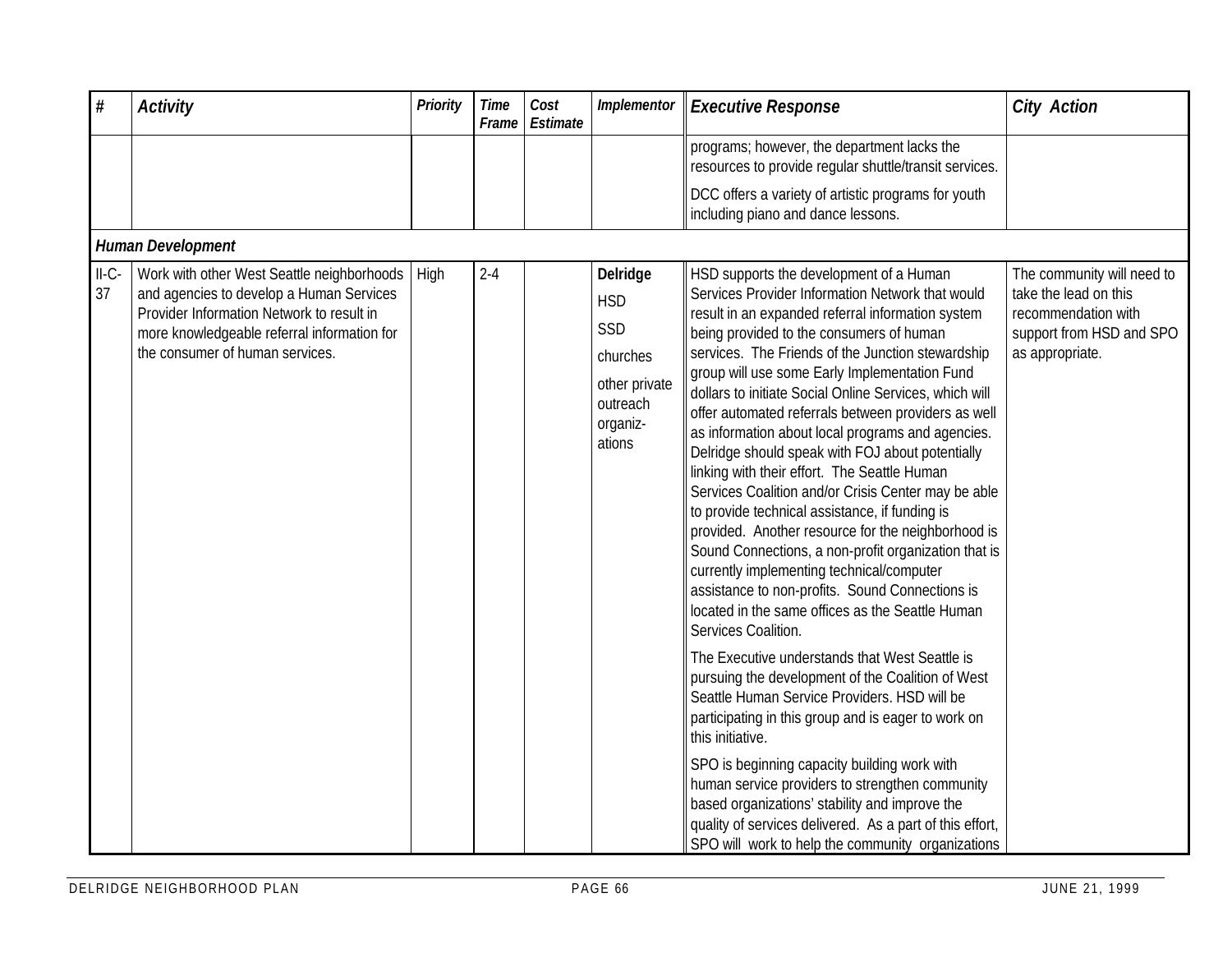| #             | <b>Activity</b>                                                                                                                                                                                                     | <b>Priority</b> | <b>Time</b><br>Frame | Cost<br>Estimate | Implementor                                           | <b>Executive Response</b>                                                                                                                                                                                                                                                                                                                                                                                                                                                                                                                                                                                                                                                                                                                                                                                                                                                                                                                                                                                                                                                                                                                                                                                                                                | <b>City Action</b>                                                                                                                                                                                                                                                                                           |
|---------------|---------------------------------------------------------------------------------------------------------------------------------------------------------------------------------------------------------------------|-----------------|----------------------|------------------|-------------------------------------------------------|----------------------------------------------------------------------------------------------------------------------------------------------------------------------------------------------------------------------------------------------------------------------------------------------------------------------------------------------------------------------------------------------------------------------------------------------------------------------------------------------------------------------------------------------------------------------------------------------------------------------------------------------------------------------------------------------------------------------------------------------------------------------------------------------------------------------------------------------------------------------------------------------------------------------------------------------------------------------------------------------------------------------------------------------------------------------------------------------------------------------------------------------------------------------------------------------------------------------------------------------------------|--------------------------------------------------------------------------------------------------------------------------------------------------------------------------------------------------------------------------------------------------------------------------------------------------------------|
|               |                                                                                                                                                                                                                     |                 |                      |                  |                                                       | provide "one stop" resource referrals and<br>information, and could help support this<br>recommendation.                                                                                                                                                                                                                                                                                                                                                                                                                                                                                                                                                                                                                                                                                                                                                                                                                                                                                                                                                                                                                                                                                                                                                 |                                                                                                                                                                                                                                                                                                              |
| $II-C-$<br>38 | Mapping/Tracking - human development<br>indicators (such as demographic, school,<br>health statistics) that assist human service<br>providers plan and assess the impact of their<br>programs within the community. |                 |                      |                  | SP <sub>O</sub><br><b>Health</b><br><b>HSD</b><br>SSD | The City provided the neighborhood with a<br>community profile, maps, and GIS data at the<br>beginning of the neighborhood planning effort.<br>Additional indicators are tracked citywide in the<br>document 'Monitoring Our Progress" that includes a<br>number of growth, community, economic, social<br>equity, and environmental indicators to measure our<br>progress on the Comprehensive Plan. This<br>document is available from SPO. Much of the<br>available information is based on the 1990 Census<br>and will be updated after the 2000 Census.<br>The Seattle/King County Department of Public<br>Health produced a health profile for the Delridge<br>planning group in the past and would be willing to<br>discuss updating the information or providing a<br>customized summary of demographic and health<br>data in their areas of interest.<br>An NMF grant may be an appropriate source of<br>funding for collecting information not currently<br>tracked by the City or other public agencies. One<br>alternative to pursuing funding is for the<br>neighborhood to work with the NDM to inventory<br>what resources exist, and to facilitating the<br>neighborhood's work with city departments.<br>Also, see response to II-C-37. | SPO lacks the resources to<br>provide specific on-going<br>support to the neighborhood<br>for this activity, but will<br>continue to track significant<br>indicators as part of<br>monitoring the City's<br>progress on the<br>Comprehensive Plan. This<br>information will be shared<br>with the community. |
| $II-C-$<br>39 | Human Services Steering Committee -<br>coordinate human services programs to be<br>more culturally sensitive and to address the<br>unique needs of youth, elderly, and recent<br>immigrants.                        | High            | $2 - 4$              |                  | Delridge<br><b>HSD</b><br>SSD<br>churches             | HSD supports this action and will begin working<br>with the community, but lacks the resources to take<br>the lead. HSD's Undoing Institutionalized Racism<br>group can serve as a resource to increase cultural<br>sensitivity and improve access to resources.                                                                                                                                                                                                                                                                                                                                                                                                                                                                                                                                                                                                                                                                                                                                                                                                                                                                                                                                                                                         | The community will need to<br>take the lead on this activity<br>with support from HSD as<br>appropriate.                                                                                                                                                                                                     |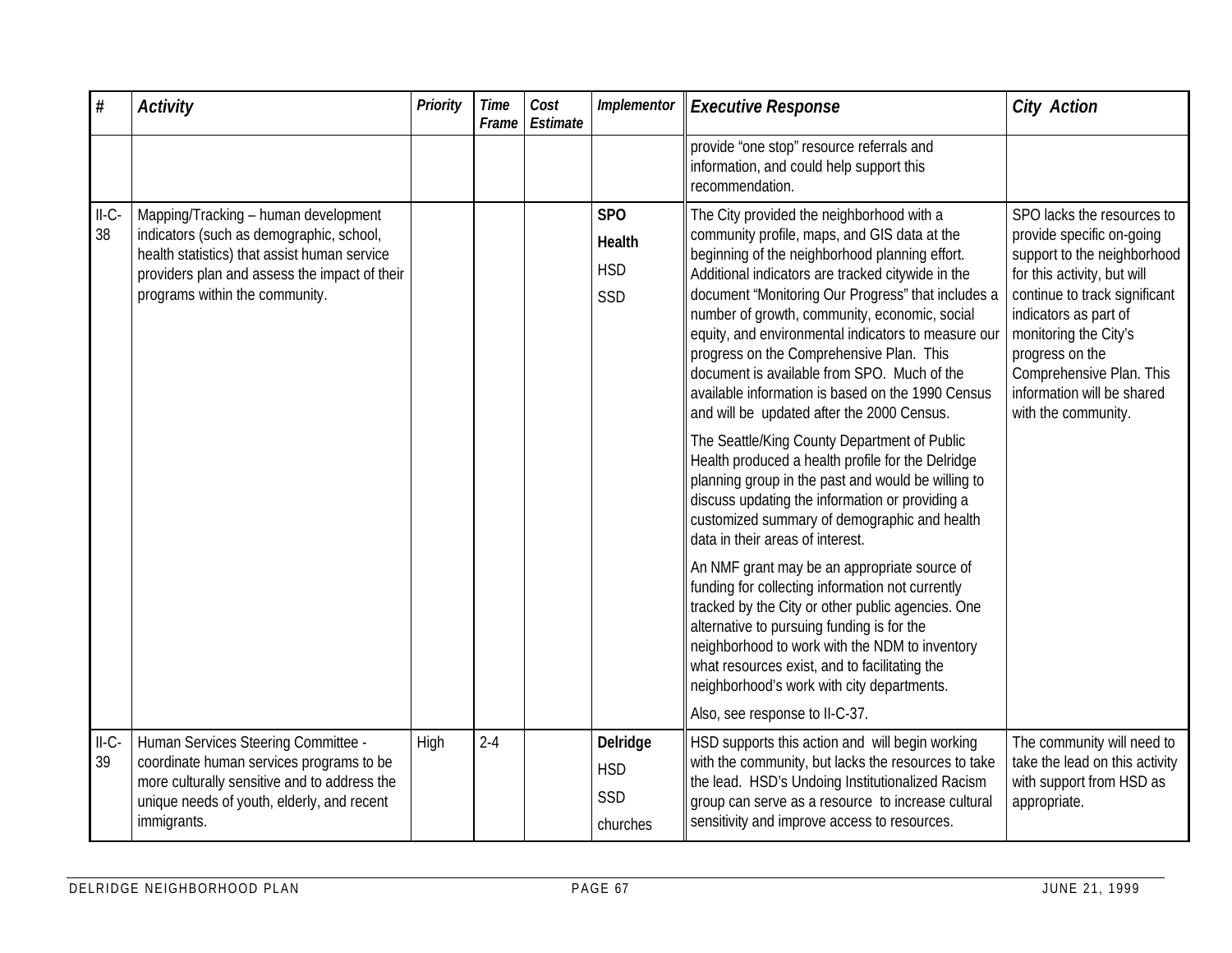| $\#$          | <b>Activity</b>                                                                                                                                                                                                                                                       | Priority | <b>Time</b><br>Frame | Cost<br>Estimate | Implementor                                                                                           | <b>Executive Response</b>                                                                                                                                                                                                                                                                                                                                                                                                                                                                                                                                                                                                                                                                                                                                                                                                                                                                                                                                                    | <b>City Action</b>                                                                                       |
|---------------|-----------------------------------------------------------------------------------------------------------------------------------------------------------------------------------------------------------------------------------------------------------------------|----------|----------------------|------------------|-------------------------------------------------------------------------------------------------------|------------------------------------------------------------------------------------------------------------------------------------------------------------------------------------------------------------------------------------------------------------------------------------------------------------------------------------------------------------------------------------------------------------------------------------------------------------------------------------------------------------------------------------------------------------------------------------------------------------------------------------------------------------------------------------------------------------------------------------------------------------------------------------------------------------------------------------------------------------------------------------------------------------------------------------------------------------------------------|----------------------------------------------------------------------------------------------------------|
|               |                                                                                                                                                                                                                                                                       |          |                      |                  | other private<br>outreach<br>organiz-<br>ations                                                       | Also, see response to II-C-37.                                                                                                                                                                                                                                                                                                                                                                                                                                                                                                                                                                                                                                                                                                                                                                                                                                                                                                                                               |                                                                                                          |
| $II-C-$<br>40 | Complete a West Seattle inventory, needs<br>assessment, and human development<br>strategic plan to guide service delivery and<br>funding over the next 20 years.                                                                                                      | High     | $2 - 4$              |                  | Delridge<br><b>HSD</b><br>SSD<br>churches<br>other private<br>outreach<br>organiz-<br>ations          | HSD supports this action and will begin work with<br>the community, but lacks the resources to take the<br>lead. HSD can provide maps of existing Community<br>Development Block Grant and Human Services<br>Program funded programs. To conduct a 'needs<br>assessment' and develop a strategic plan,<br>partnerships between human service providers,<br>government and the private sector will be critical.<br>HSD suggests that the Coalition of West Seattle<br>Human Service Providers is the best place to begin<br>this work. Another resource available to the<br>community is Crisis Clinic (461-3210) which has<br>developed a directory of health and human services<br>in Seattle/King County. The list, called "Where to<br>Turn," is available for \$8.<br>NMF grants may be available to conduct a<br>community inventory, needs assessment and/or<br>strategic plan. However, further description of the<br>proposal is necessary to determine eligibility. | The community will need to<br>take the lead on this activity<br>with support from HSD as<br>appropriate. |
| $II-C-$<br>41 | Develop a multifaceted set of<br>communication/public outreach tools to<br>better serve clients and increase knowledge<br>of available services. Tools may include a<br>WEB page, written flyers, non-written<br>communications, and public service<br>announcements. | Med.     | $2 - 4$              |                  | Delridge<br><b>HSD</b><br>SSD<br>churches<br>other private<br>outreach<br>organizations<br><b>DON</b> | The City supports the community in pursuing this<br>recommendation. The communication/public<br>outreach should build on the 'needs assessment'<br>and strategic plan referenced in II-C-40. HSD is<br>eager to work with the community on these<br>initiatives, but lacks the resources to take the lead.<br>DON is available to assist in developing outreach<br>tools for community-based initiatives through the<br>NMF, NSC technical assistance, community<br>organizing/outreach workshops, and neighborhood<br>plan implementation.                                                                                                                                                                                                                                                                                                                                                                                                                                  | The community will need to<br>take the lead on this activity<br>with support from HSD as<br>appropriate. |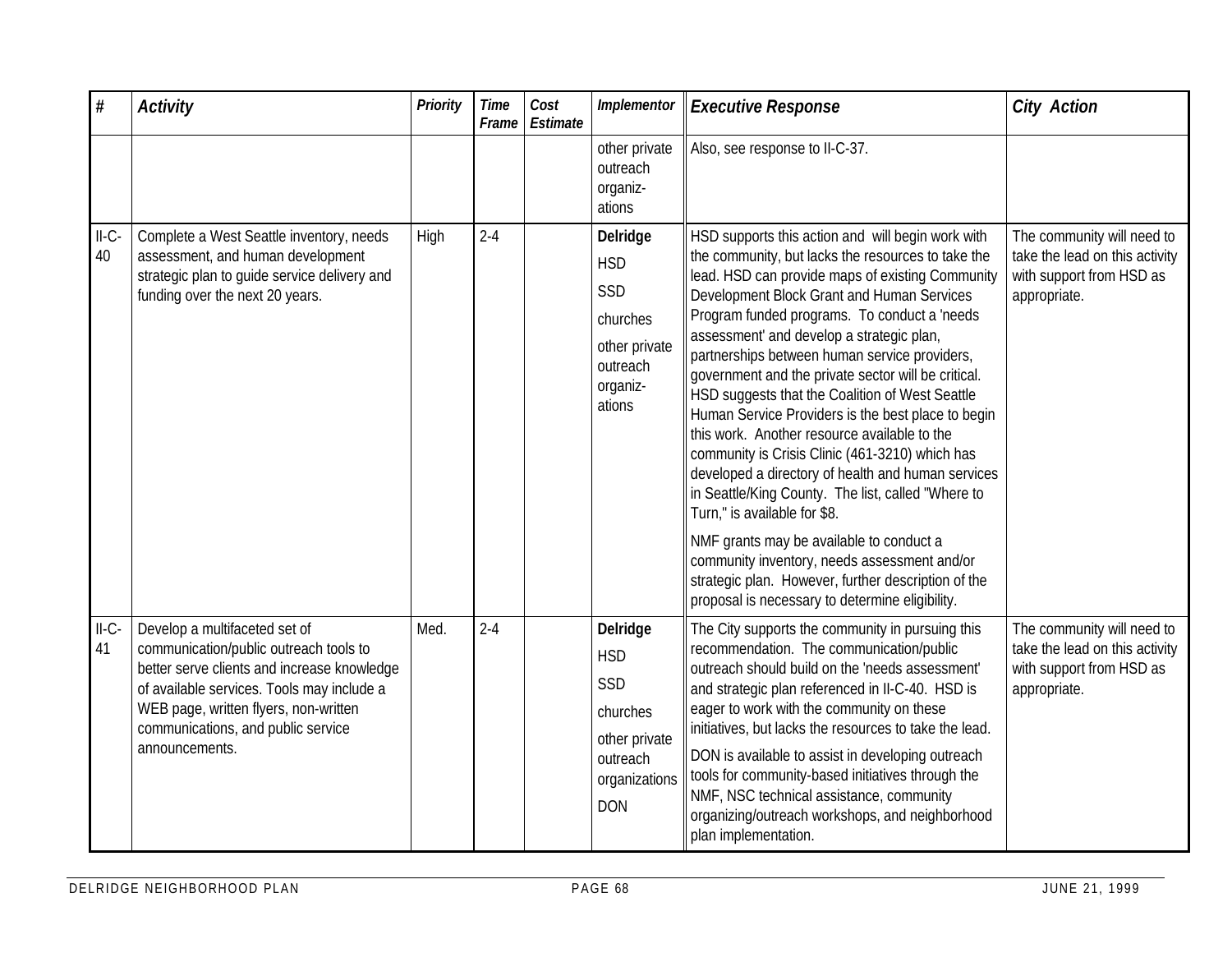| #             | <b>Activity</b>                                                                                                                                                                                                                                     | <b>Priority</b> | <b>Time</b><br>Frame | Cost<br>Estimate | Implementor                                               | <b>Executive Response</b>                                                                                                                                                                                                                                                                                                                                                                                                                                                                                                                                                                                                      | <b>City Action</b>                                                                                                                                                                                                                                                                                                                                                                                                                                                                        |
|---------------|-----------------------------------------------------------------------------------------------------------------------------------------------------------------------------------------------------------------------------------------------------|-----------------|----------------------|------------------|-----------------------------------------------------------|--------------------------------------------------------------------------------------------------------------------------------------------------------------------------------------------------------------------------------------------------------------------------------------------------------------------------------------------------------------------------------------------------------------------------------------------------------------------------------------------------------------------------------------------------------------------------------------------------------------------------------|-------------------------------------------------------------------------------------------------------------------------------------------------------------------------------------------------------------------------------------------------------------------------------------------------------------------------------------------------------------------------------------------------------------------------------------------------------------------------------------------|
|               | Neighborhood Plan Stewardship                                                                                                                                                                                                                       |                 |                      |                  |                                                           |                                                                                                                                                                                                                                                                                                                                                                                                                                                                                                                                                                                                                                |                                                                                                                                                                                                                                                                                                                                                                                                                                                                                           |
| $II-C-$<br>42 | Fund the staff and organizational capacity<br>within the community to provide community-<br>based stewardship of the Delridge Plan.                                                                                                                 | High            | $1 - 3$              |                  | <b>DON</b><br>Delridge<br>OH<br><b>HSD</b><br><b>DNDA</b> | The City strongly supports the neighborhood's<br>efforts to take on stewardship of the neighborhood<br>planned activities. DON through the Neighborhood<br>Development Managers, and OED will provide<br>assistance in exploring various organizational<br>structures and community capacity building. Also,<br>HSD is contributing to the Capacity Building<br>Initiative for which SPO is the lead. This may be<br>helpful to some of the stewardship groups seeking<br>to improve organizational capacity.<br>The community may wish to consider using their<br>Early Implementation Fund money to pursue this<br>activity. | Neighborhood plan<br>stewardship issues have<br>been placed on the Policy<br>Docket. The Executive shall<br>submit recommendations for<br>ongoing stewardship of all<br>neighborhood plans and<br>continuing planning efforts<br>for neighborhoods in 1999.<br>The Executive shall work<br>with each of the<br>neighborhood planning<br>groups on the<br>recommendations.<br>The community will need to<br>take an active role in<br>organizing to take on<br>stewardship of the Delridge |
|               | D: ECONOMIC DEVELOPMENT                                                                                                                                                                                                                             |                 |                      |                  |                                                           |                                                                                                                                                                                                                                                                                                                                                                                                                                                                                                                                                                                                                                | Plan.                                                                                                                                                                                                                                                                                                                                                                                                                                                                                     |
| $II-D-$<br>43 | Job Support - Enhance existing and support<br>new programs including:<br>language assistance<br>٠<br>basic education<br>л<br>childcare<br>transportation<br>٠                                                                                       |                 |                      |                  | SJI<br><b>OED</b><br>Delridge                             | SJI will work with community based organizations in<br>Delridge to identify additional opportunities to link<br>Delridge residents to jobs that pay a livable wage<br>and provide opportunities for advancement and<br>services that enable residents to access these jobs.                                                                                                                                                                                                                                                                                                                                                    | The community can pursue<br>this recommendation with<br>SJI.                                                                                                                                                                                                                                                                                                                                                                                                                              |
| $II-D-$<br>44 | Job Opportunities - support and expand<br>existing and develop new programs,<br>particularly the Seattle Jobs Initiative, to<br>provide employment -related benefits to<br>Delridge residents including:<br>job related education<br>$\blacksquare$ | High            | $3-5$                |                  | SJI<br><b>DNDA</b><br>OED<br>Delridge                     | SJI will work with community based organizations in<br>Delridge to identify additional opportunities to link<br>Delridge residents to jobs that pay a livable wage<br>and provide opportunities for advancement.                                                                                                                                                                                                                                                                                                                                                                                                               | The community can pursue<br>this recommendation with<br>SJI.                                                                                                                                                                                                                                                                                                                                                                                                                              |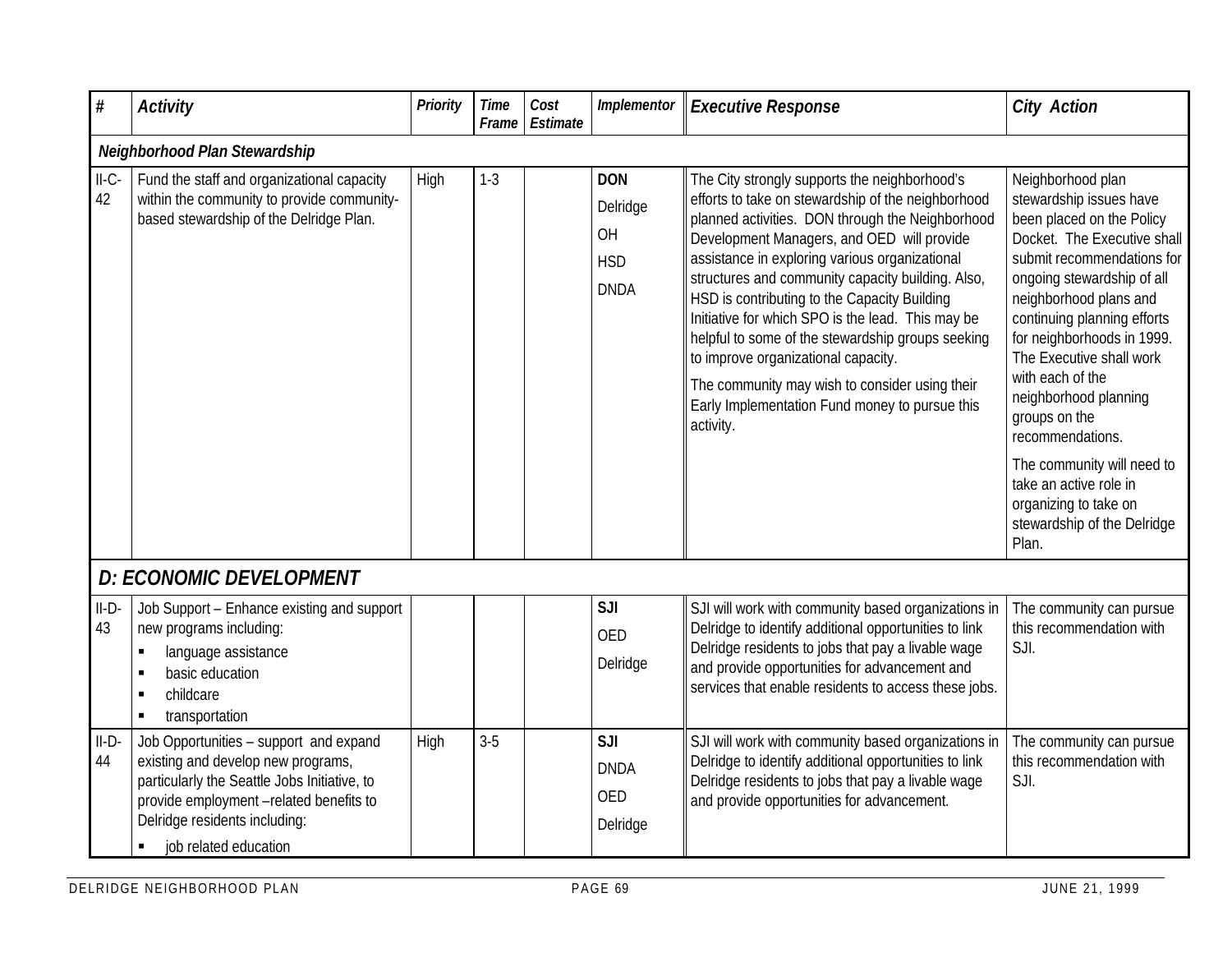| #             | <b>Activity</b>                                                                                                                                                       | <b>Priority</b> | <b>Time</b><br>Frame | Cost<br>Estimate | Implementor                                         | <b>Executive Response</b>                                                                                                                                                                                                                                                                                                                                                                                                                                                                                                                                                                                                                                                                  | <b>City Action</b>                                                                                                |  |  |  |
|---------------|-----------------------------------------------------------------------------------------------------------------------------------------------------------------------|-----------------|----------------------|------------------|-----------------------------------------------------|--------------------------------------------------------------------------------------------------------------------------------------------------------------------------------------------------------------------------------------------------------------------------------------------------------------------------------------------------------------------------------------------------------------------------------------------------------------------------------------------------------------------------------------------------------------------------------------------------------------------------------------------------------------------------------------------|-------------------------------------------------------------------------------------------------------------------|--|--|--|
|               | apprenticeships<br>hire-local<br>job placement<br>communication among employment<br>assistance programs<br>new employment assistance centers                          |                 |                      |                  |                                                     |                                                                                                                                                                                                                                                                                                                                                                                                                                                                                                                                                                                                                                                                                            |                                                                                                                   |  |  |  |
| $II-D-$<br>45 | Business Development - Create new<br>programs including:<br>business attraction and marketing<br>٠<br>small and start-up business incubator<br>buy-local program<br>л |                 |                      |                  | Delridge<br><b>OED</b><br><b>NBC</b><br><b>DNDA</b> | This is a community-based activity.<br>The Neighborhood Business Council (NBC),<br>through its contract with OED, may be able to assist<br>with business marketing issues.<br>OED is a significant investor in the Delridge<br>Neighborhood Development Association. This<br>investment advances OED's strategy of building<br>capacity in distressed neighborhoods to plan,<br>implement and manage their own economic<br>development. OED and the Seattle Community<br>Development Collaborative will continue to work<br>with DNDA to identify the community's priorities and<br>opportunities for providing financial and technical<br>support as identified in the neighborhood plan. | The community will need to<br>take the lead on this<br>recommendation with<br>support from OED as<br>appropriate. |  |  |  |
| $II-D-$<br>46 | Business opportunity - Design new<br>programs including:<br>farmers' market<br>bartering networks                                                                     |                 |                      |                  | Delridge<br><b>OED</b>                              | OED and the Seattle Community Development<br>Collaborative will continue to work with DNDA to<br>identify the community's priorities and opportunities<br>for providing financial and technical support as<br>identified in the neighborhood plan.<br>For farmers' market recommendation, see response<br>to II-C-27.                                                                                                                                                                                                                                                                                                                                                                      | The community will need to<br>take the lead on this<br>recommendation with<br>support from OED as<br>appropriate. |  |  |  |
|               | E: LONG TERM TRANSPORTATION ELEMENTS<br><b>West Seattle Transportation Coordination</b>                                                                               |                 |                      |                  |                                                     |                                                                                                                                                                                                                                                                                                                                                                                                                                                                                                                                                                                                                                                                                            |                                                                                                                   |  |  |  |
| $II-E-$       | West Seattle Transportation Improvements -<br>develop and implement a comprehensive<br>action program of transportation system                                        |                 | <b>LTA</b>           |                  | <b>SEATRAN</b>                                      | SEATRAN encourages the West Seattle<br>communities to work together in identifying broad<br>transportation issues of high priority in West Seattle.                                                                                                                                                                                                                                                                                                                                                                                                                                                                                                                                        | The West Seattle<br><b>Transportation Action</b><br>Agenda requests that the                                      |  |  |  |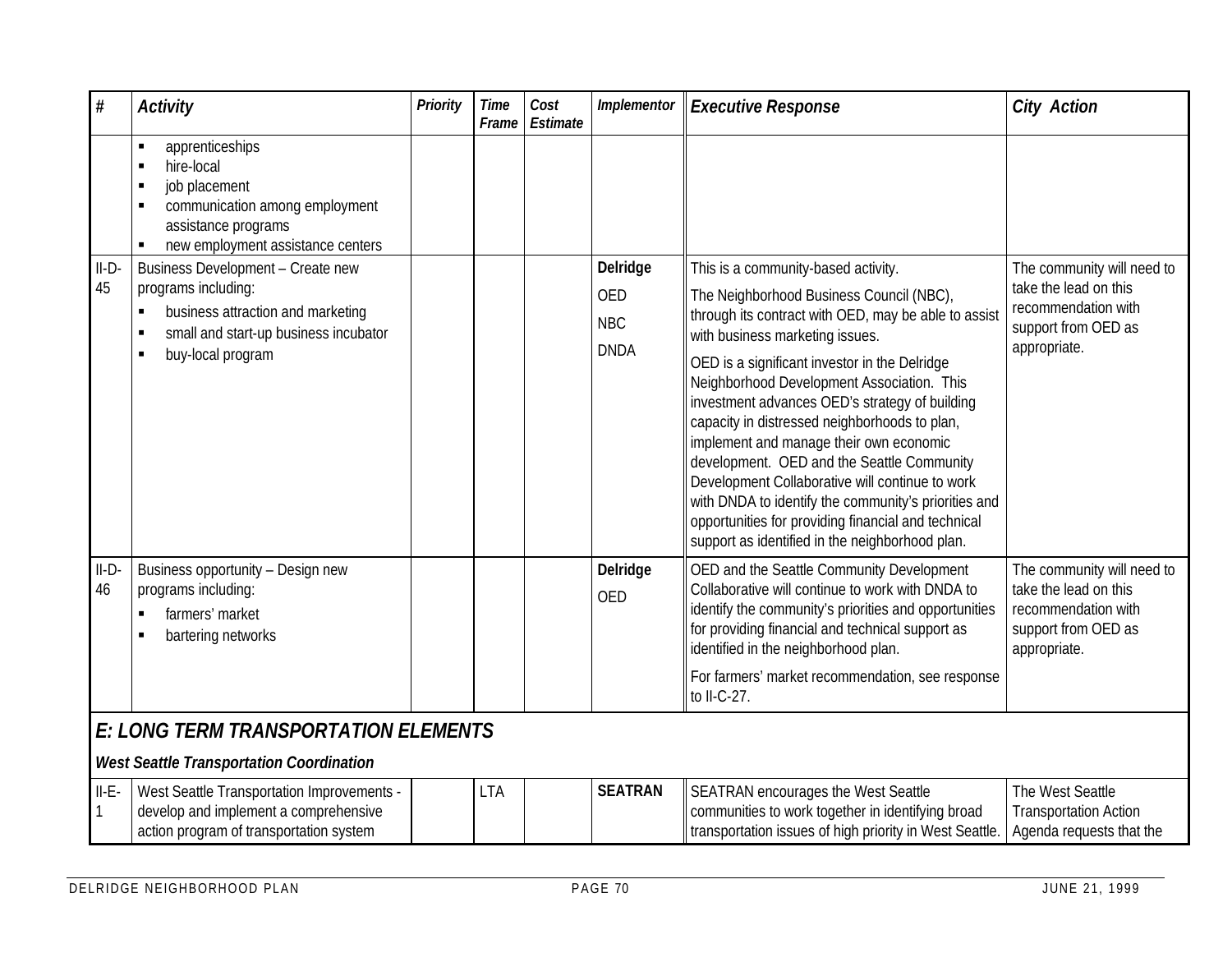| $\#$ | <b>Activity</b>                                                                                                                                                                                 | Priority | <b>Time</b><br>Frame | Cost<br>Estimate | Implementor | <b>Executive Response</b>                                                                                                            | <b>City Action</b>                                                                                                                                                                                                                                                                                                                                                                                                                                                                                            |
|------|-------------------------------------------------------------------------------------------------------------------------------------------------------------------------------------------------|----------|----------------------|------------------|-------------|--------------------------------------------------------------------------------------------------------------------------------------|---------------------------------------------------------------------------------------------------------------------------------------------------------------------------------------------------------------------------------------------------------------------------------------------------------------------------------------------------------------------------------------------------------------------------------------------------------------------------------------------------------------|
|      | improvements and actions that will fully<br>address the existing and future access<br>needs of the entire West Seattle community.<br>The action program must:                                   |          |                      |                  |             | The West Seattle neighborhoods have submitted a<br>draft of the West Seattle Transportation Action<br>Agenda to the City for review. | City work with the West<br>Seattle community in<br>identifying: street-related<br>needs that have broad                                                                                                                                                                                                                                                                                                                                                                                                       |
|      | define and quantify existing and future<br>access needs,<br>be comprehensive - it must jointly<br>$\bullet$<br>address all modes of transportation and<br>levels of detail from the macro       |          |                      |                  |             |                                                                                                                                      | impact on West Seattle and<br>practical, action-oriented<br>strategies for addressing<br>these broad transportation<br>needs.                                                                                                                                                                                                                                                                                                                                                                                 |
|      | (transportation system capacity) to<br>micro (traffic on Bridge on-ramps,<br>identify immediate, near-term, and long-<br>range improvements, actions, and<br>develop an implementation program. |          |                      |                  |             |                                                                                                                                      | The City will be reviewing<br>the West Seattle<br><b>Transportation Action</b><br>Agenda in 1999 to help<br>determine the next steps in<br>the document's<br>development and how the<br>community and City will use<br>it. This effort will require<br>work between the City and<br>community to flesh out the<br>ideas in the document and<br>objectives for its use. To<br>begin these discussions, the<br><b>City Council and Executive</b><br>will hold a public meeting in<br>West Seattle in June 1999. |
|      |                                                                                                                                                                                                 |          |                      |                  |             |                                                                                                                                      | SEATRAN will give<br>feedback, as appropriate, to<br>the specific elements of the<br>transportation action<br>program after SEATRAN<br>reviews the West Seattle<br><b>Transportation Action</b><br>Agenda in 1999.                                                                                                                                                                                                                                                                                            |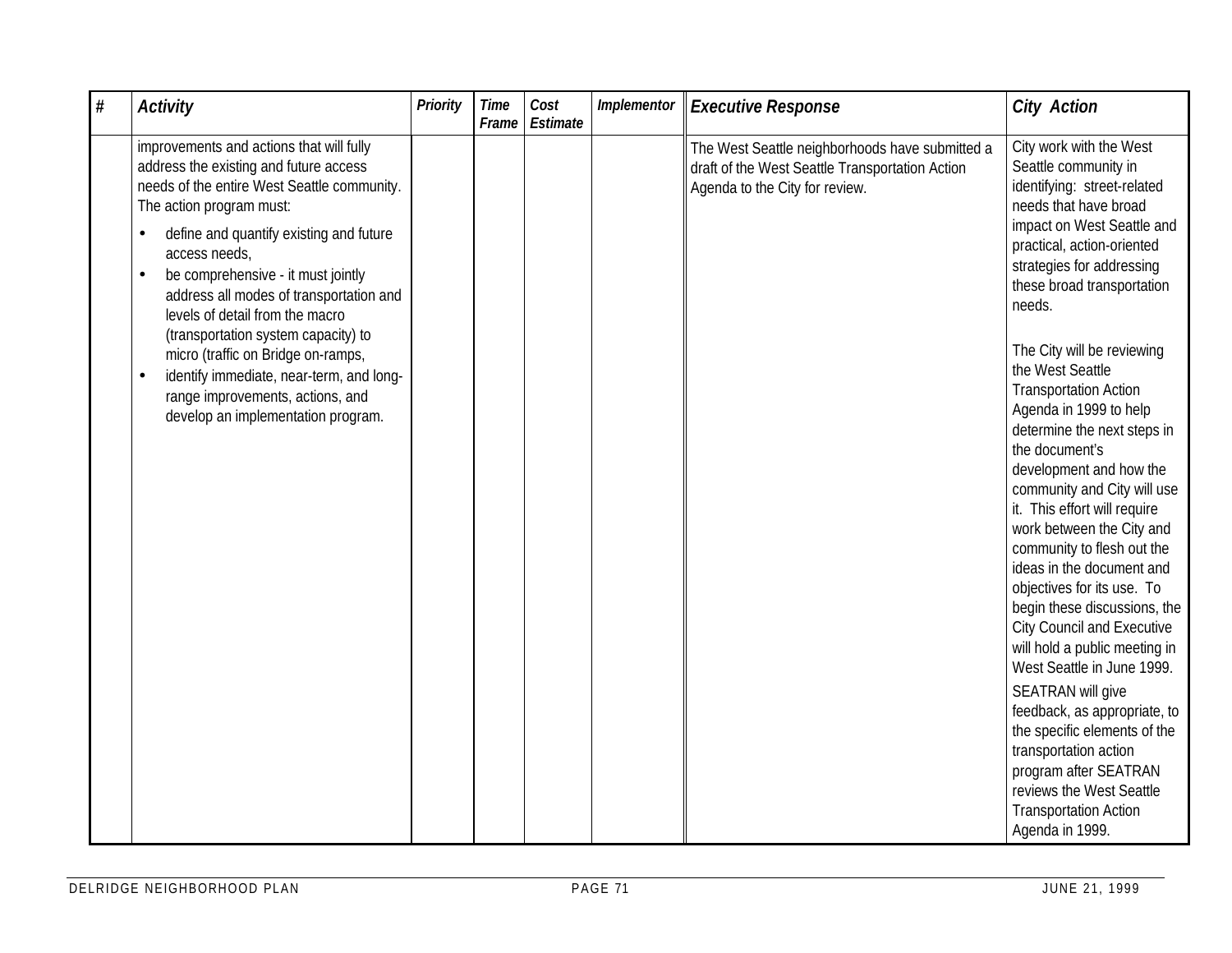| $\#$                      | <b>Activity</b>                                                                                                                                                                                                                                                                                                                                                                                                                                                        | <b>Priority</b> | <b>Time</b><br>Frame | Cost<br>Estimate | Implementor    | <b>Executive Response</b>                                                                                                                                                                                                                                                                                                                                                                                                                           | <b>City Action</b>                                                                                                                                                                                                                                                                                                                                                                                                                                                                                                                                                                            |
|---------------------------|------------------------------------------------------------------------------------------------------------------------------------------------------------------------------------------------------------------------------------------------------------------------------------------------------------------------------------------------------------------------------------------------------------------------------------------------------------------------|-----------------|----------------------|------------------|----------------|-----------------------------------------------------------------------------------------------------------------------------------------------------------------------------------------------------------------------------------------------------------------------------------------------------------------------------------------------------------------------------------------------------------------------------------------------------|-----------------------------------------------------------------------------------------------------------------------------------------------------------------------------------------------------------------------------------------------------------------------------------------------------------------------------------------------------------------------------------------------------------------------------------------------------------------------------------------------------------------------------------------------------------------------------------------------|
|                           |                                                                                                                                                                                                                                                                                                                                                                                                                                                                        |                 |                      |                  |                |                                                                                                                                                                                                                                                                                                                                                                                                                                                     | <b>SEATRAN</b> is currently<br>reviewing the WSTAA and<br>developing their response.<br>Once their review is<br>complete they will advise the<br>Council's Transportation and<br>Neighborhoods Growth<br>Planning and Civic<br>Engagement Committees on<br>their proposed timeline and<br>methods for providing<br>feedback to the community.<br>The Transportation and<br>Neighborhoods Growth<br>Planning and Civic<br>Engagement Committees, at<br>that time, will provide<br>information on how they will<br>review and respond to the<br>Executive's<br>recommendations on the<br>WSTAA. |
| $II-E-$<br>$\overline{2}$ | West Seattle Bridge - Spokane Street<br>Viaduct Bus Operations - Seattle, Port of<br>Seattle, WSDOT, Sound Transit, and Metro<br>should cooperate to provide roadway,<br>intersection, and traffic control improvements<br>that give Regional Express and Metro buses<br>priority to, from, onto, off, and across the<br>West Seattle Bridge and the Spokane Street<br>Viaduct. Such improvements should include:<br>HOV lanes on the Bridge and Viaduct,<br>$\bullet$ |                 | <b>LTA</b>           |                  | <b>SEATRAN</b> | SEATRAN has presented a plan for the installation<br>of a bus lane on the West Seattle Bridge that would<br>extend eastbound from SW Avalon Way to 1st Ave<br>S. This new lane would be created by taking space<br>from the roadway's shoulders and slightly narrowing<br>the adjacent lanes on the bridge.<br>The West Seattle neighborhoods have submitted a<br>draft of the West Seattle Transportation Action<br>Agenda to the City for review. | See II-E-1.                                                                                                                                                                                                                                                                                                                                                                                                                                                                                                                                                                                   |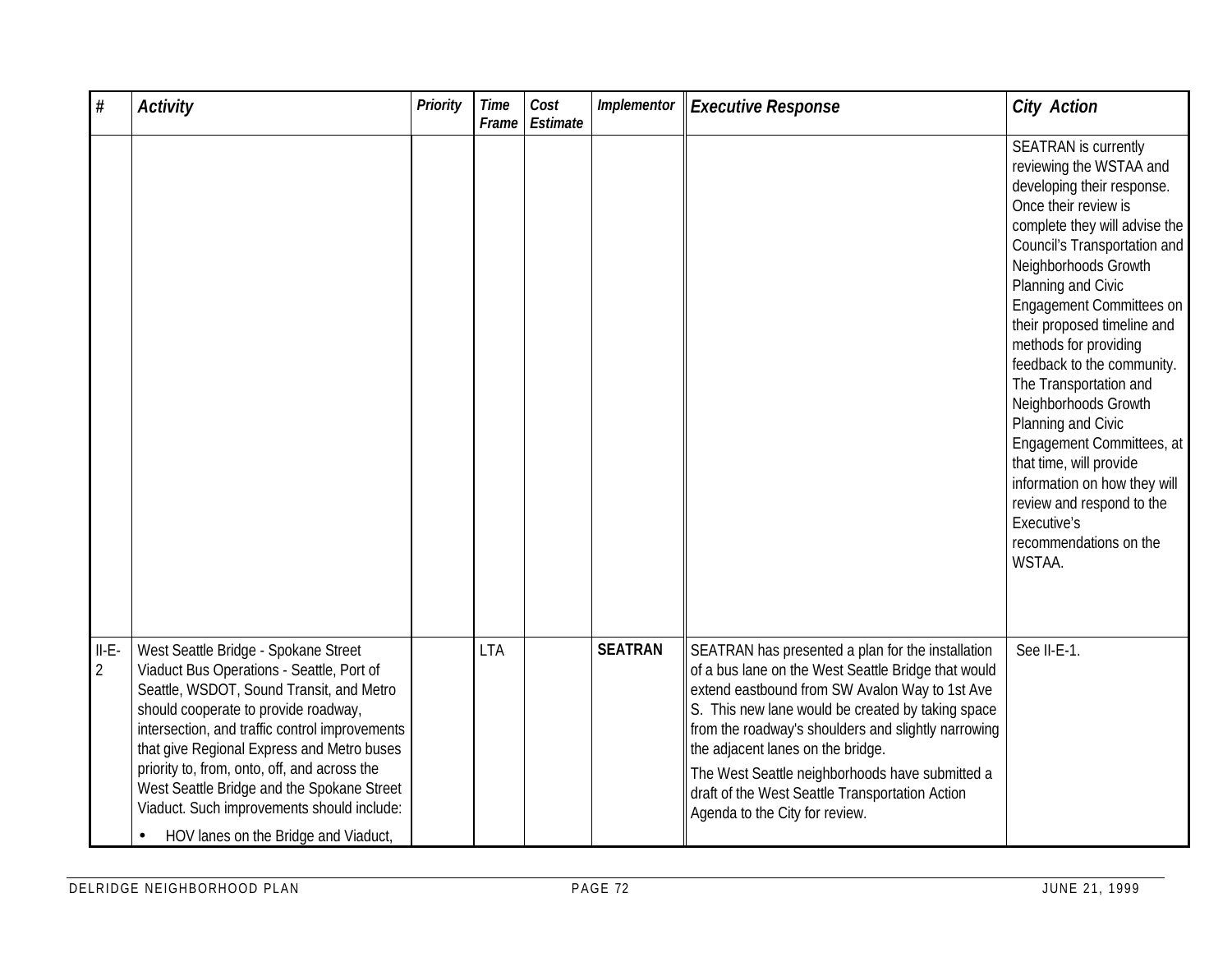| $\#$                      | <b>Activity</b>                                                                                                                                                                                                                                                                                                                                                                                                                                                                                                                                                                                                                                                                                                                                                                                                                                 | Priority | <b>Time</b><br>Frame | Cost<br>Estimate | Implementor                                 | <b>Executive Response</b>                                                                                                                                                                                                                                                                                                                                                                                                                                                                       | <b>City Action</b>                                                                                                                             |
|---------------------------|-------------------------------------------------------------------------------------------------------------------------------------------------------------------------------------------------------------------------------------------------------------------------------------------------------------------------------------------------------------------------------------------------------------------------------------------------------------------------------------------------------------------------------------------------------------------------------------------------------------------------------------------------------------------------------------------------------------------------------------------------------------------------------------------------------------------------------------------------|----------|----------------------|------------------|---------------------------------------------|-------------------------------------------------------------------------------------------------------------------------------------------------------------------------------------------------------------------------------------------------------------------------------------------------------------------------------------------------------------------------------------------------------------------------------------------------------------------------------------------------|------------------------------------------------------------------------------------------------------------------------------------------------|
|                           | intersection and ramp queue<br>jump/bypass lanes on Bridge and<br>Viaduct access routes,<br>traffic signal priority and preemption.                                                                                                                                                                                                                                                                                                                                                                                                                                                                                                                                                                                                                                                                                                             |          |                      |                  |                                             |                                                                                                                                                                                                                                                                                                                                                                                                                                                                                                 |                                                                                                                                                |
| $II-E-$<br>$\mathfrak{Z}$ | Regional Express ((Sound Transit) Bus<br>Service - the Regional express bus division<br>of Sound Transit (RTA) plans to begin<br>operating a number of express bus routes<br>throughout the region in the fall of 1999. One<br>of the Regional Express routes will operate<br>between SeaTac Airport and downtown<br>Seattle via Burien, White Center, Fauntleroy,<br>and West Seattle.<br>Recognizing the need to make limited<br>stops on this express service, the<br>Regional Express West Seattle route<br>should maximize the connections and<br>access it provides in West Seattle<br>including transfers with Metro routes<br>and access to the Fauntleroy Ferry<br>Terminal and West Seattle commercial<br>districts.<br>The Regional Express West Seattle<br>route should be extended or through-<br>routed via I-90 to the Eastside. |          | <b>LTA</b>           |                  | <b>SEATRAN</b><br>Sound<br><b>Transit</b>   | The City is aware of Sound Transit draft plans for<br>the Regional Express West Seattle route that<br>appears to address the community's concerns in<br>this recommendation. The proposed Regional<br>Express route will provide access to the Fauntleroy<br>Ferry Terminal and the West Seattle Junction<br>commercial district. In addition, the Regional<br>Express route will continue into the<br>Chinatown/International District to provide transfers<br>to routes serving the Eastside. | The City will forward this<br>recommendation to Sound<br>Transit on the community's<br>behalf. See II-E-1.                                     |
| $II-E-$<br>$\overline{4}$ | West Seattle Public Access - improve and<br>expand public transportation facilities and<br>services providing access to/from West<br>Seattle:<br>Improve speed and efficiency of existing<br>and future bus service by enabling<br>buses to avoid traffic congestion.<br>Expand service coverage in West<br>Seattle - make transit services more                                                                                                                                                                                                                                                                                                                                                                                                                                                                                                |          | <b>LTA</b>           |                  | <b>SEATRAN</b><br>Metro<br>Sound<br>Transit | The Executive will forward this and related transit<br>requests to King County Metro on the community's<br>behalf. SPO, SEATRAN and DON will review the<br>transit service requests and transit stop<br>improvements identified in the neighborhood plans<br>and integrate those requested improvements into<br>the work being done under Strategy T4 "Establish<br>and Implement Transit Service Priorities" in the<br>City's Transportation Strategic Plan (TSP). The                         | These recommendations will<br>be forwarded to King<br>County/Metro for<br>consideration during their<br>planning processes. See II-<br>$E-1$ . |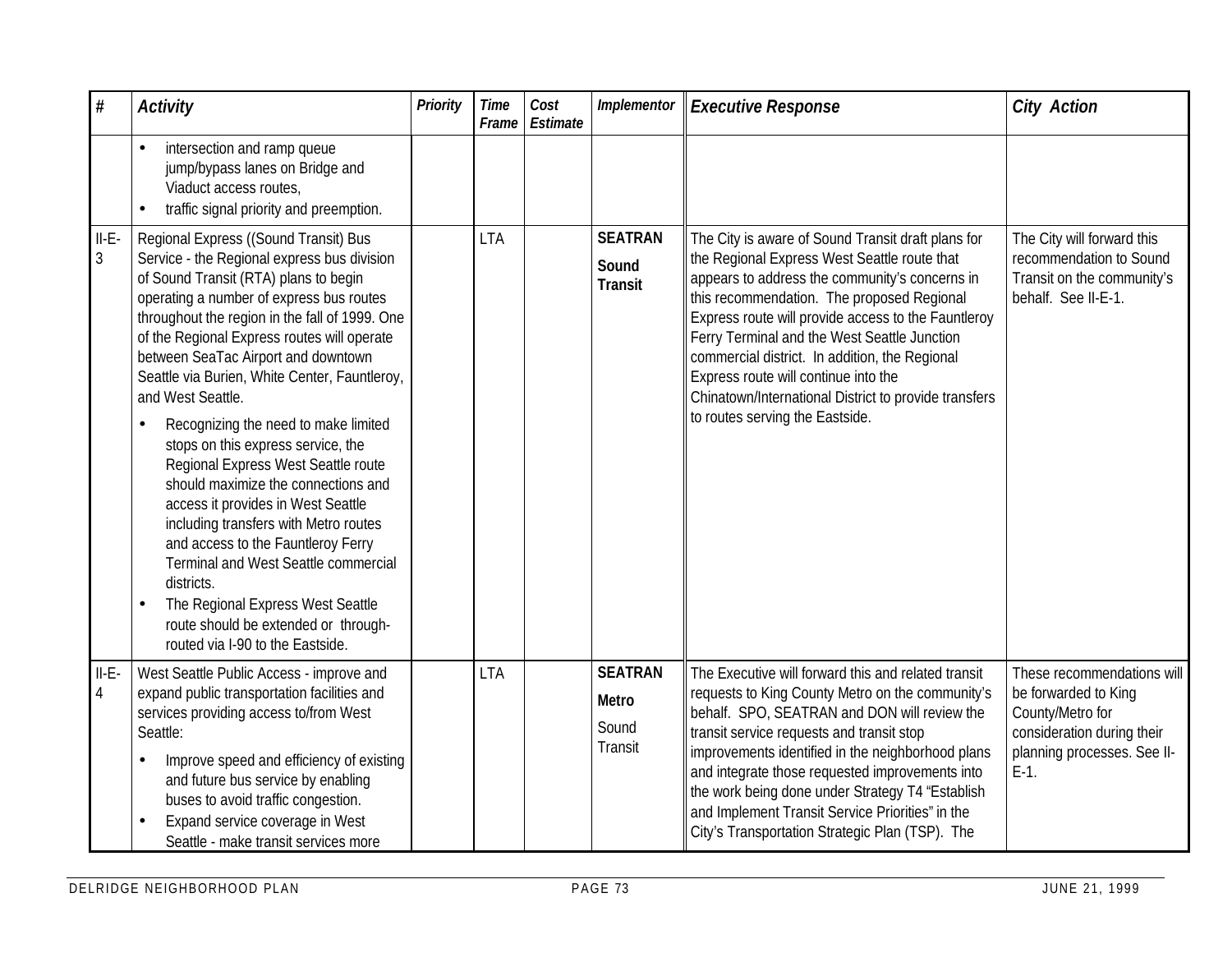| $\#$ | <b>Activity</b>                                                                                                                                                                                                                                                                                                                                                                          | Priority | <b>Time</b><br>Frame | Cost<br>Estimate | Implementor | <b>Executive Response</b>                                                                                                                                                                                                                           | <b>City Action</b> |
|------|------------------------------------------------------------------------------------------------------------------------------------------------------------------------------------------------------------------------------------------------------------------------------------------------------------------------------------------------------------------------------------------|----------|----------------------|------------------|-------------|-----------------------------------------------------------------------------------------------------------------------------------------------------------------------------------------------------------------------------------------------------|--------------------|
|      | easily accessible to more people and<br>activities.<br>Expand transit network connections -<br>provide more and better linkages<br>between West Seattle and other parts of<br>the city and region.<br>Develop new, alternative modes of<br>$\bullet$<br>public transportation to provide<br>additional "auto-less" access to West<br>Seattle (e.g., waterborne transit and<br>monorail). |          |                      |                  |             | Executive will report to the City Council<br>Transportation Committee on its progress on<br>Strategy T4 as part of its ongoing reporting<br>requirements on the TSP and to the<br>Neighborhoods, Growth Planning and Civic<br>Engagement Committee. |                    |
|      | Metro should continue to expand service<br>hours and frequency of its West Seattle<br>service. Also, Metro should continue to<br>increase the number of West Seattle,<br>Seattle, and King County origins/destinations<br>served by West Seattle routes.                                                                                                                                 |          |                      |                  |             |                                                                                                                                                                                                                                                     |                    |
|      | Several transit 'hubs" where multiple bus<br>and rail routes can exchange passengers,<br>should be developed to improve the<br>efficiency, effectiveness, and utility of West<br>Seattle transit service:                                                                                                                                                                                |          |                      |                  |             |                                                                                                                                                                                                                                                     |                    |
|      | A transit hub on Spokane Street near I-5<br>would provide West Seattle buses with<br>direct Eastside connections, transfers<br>with South Seattle, South King County,<br>and Eastside bus routes inbound and<br>outbound to/from downtown, and a link<br>to the Sound Transit's future Commuter<br>Rail line.                                                                            |          |                      |                  |             |                                                                                                                                                                                                                                                     |                    |
|      | A transit hub at the west end of the<br>West Seattle Bridge would provide a<br>connection point for Metro and Regional<br>Express bus routes serving various<br>parts of West Seattle (including                                                                                                                                                                                         |          |                      |                  |             |                                                                                                                                                                                                                                                     |                    |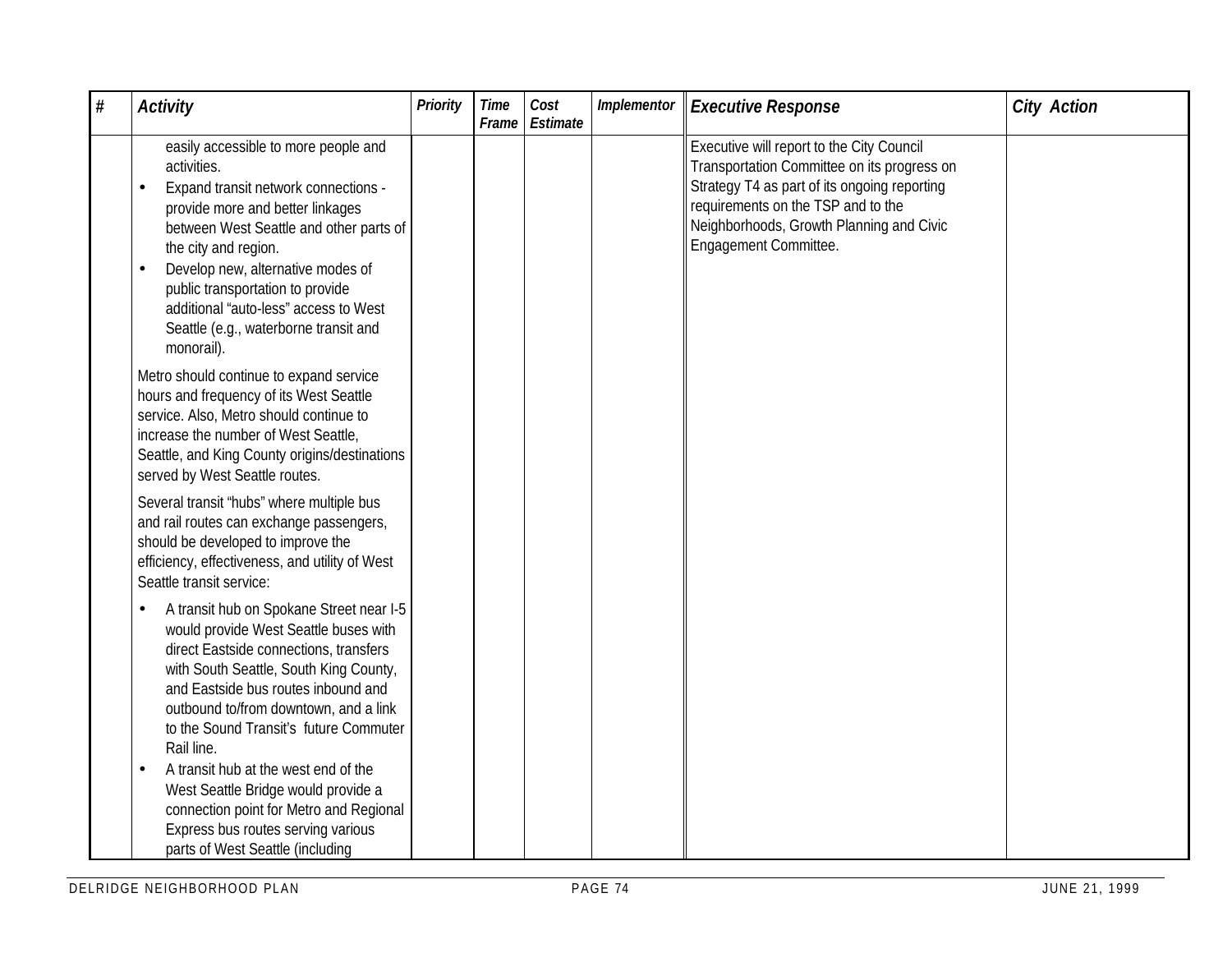| #                          | <b>Activity</b>                                                                                                                                                                                                                                                                                                                                                                                                                                                                                                                                                                                                                                                                                                                                                                                                                                                                                                                                       | Priority | <b>Time</b><br>Frame | Cost<br>Estimate | Implementor                                | <b>Executive Response</b>                                                                                                                                                                                                                                                                                                                                                                                                                                                                                                                                                                                                                                                                                                                                                                                                                                                                                                                                                                                                                                        | <b>City Action</b>                                                                                                                                                                                                                                                                                                                                               |
|----------------------------|-------------------------------------------------------------------------------------------------------------------------------------------------------------------------------------------------------------------------------------------------------------------------------------------------------------------------------------------------------------------------------------------------------------------------------------------------------------------------------------------------------------------------------------------------------------------------------------------------------------------------------------------------------------------------------------------------------------------------------------------------------------------------------------------------------------------------------------------------------------------------------------------------------------------------------------------------------|----------|----------------------|------------------|--------------------------------------------|------------------------------------------------------------------------------------------------------------------------------------------------------------------------------------------------------------------------------------------------------------------------------------------------------------------------------------------------------------------------------------------------------------------------------------------------------------------------------------------------------------------------------------------------------------------------------------------------------------------------------------------------------------------------------------------------------------------------------------------------------------------------------------------------------------------------------------------------------------------------------------------------------------------------------------------------------------------------------------------------------------------------------------------------------------------|------------------------------------------------------------------------------------------------------------------------------------------------------------------------------------------------------------------------------------------------------------------------------------------------------------------------------------------------------------------|
|                            | shuttles/circulators) and for access to<br>the Elliott Bay 'Seabus" terminal.<br>A transit hub at the West Seattle<br>Junction would provide a connection<br>point for Metro and Regional Express<br>bus routes serving various parts of West<br>Seattle.<br>In addition to the hubs, direct bus-only ramps<br>connecting the Spokane Street Viaduct and<br>the E-3 Busway (to/from the downtown<br>transit tunnel) are needed to improve travel                                                                                                                                                                                                                                                                                                                                                                                                                                                                                                      |          |                      |                  |                                            |                                                                                                                                                                                                                                                                                                                                                                                                                                                                                                                                                                                                                                                                                                                                                                                                                                                                                                                                                                                                                                                                  |                                                                                                                                                                                                                                                                                                                                                                  |
|                            | times for West Seattle-downtown transit<br>service.                                                                                                                                                                                                                                                                                                                                                                                                                                                                                                                                                                                                                                                                                                                                                                                                                                                                                                   |          |                      |                  |                                            |                                                                                                                                                                                                                                                                                                                                                                                                                                                                                                                                                                                                                                                                                                                                                                                                                                                                                                                                                                                                                                                                  |                                                                                                                                                                                                                                                                                                                                                                  |
| $II-E-$<br>$5\overline{)}$ | Elliott Bay "Seabus" - the existing Elliott Bay<br>Water Taxi, begun in 1997, is a summer-<br>season passenger-only ferry service<br>connecting West Seattle and downtown<br>Seattle. The Water Taxi service should be<br>expanded into a permanent year-round<br>system (like Vancouver BC's Seabus) that is<br>designed to be an integral and important<br>element of the transportation system serving<br>West Seattle. In order to determine the<br>capital and operational requirements of such<br>a system and to quide it's incremental<br>development, a long range comprehensive<br>master plan for facilities and services should<br>be prepared for both sides of Elliott Bay.<br><b>Connections to the West Seattle Seabus</b><br>Terminal should be expanded and improved.<br>Bus service, shuttle/circulator service, a<br>potential tram/funicular system, parking (or<br>lack thereof), and bike/ped/pathways should<br>be addressed. |          | <b>LTA</b>           |                  | <b>SEATRAN</b><br>SP <sub>O</sub><br>Metro | The Executive supports the concept of Water Taxi<br>service in Seattle and the region as a means of<br>expanding the public transit system, and will aid in<br>efforts to explore its feasibility and implementation.<br>However, the overall maintenance and operation of<br>such services are the responsibility of King<br>County/Metro.<br>SEATRAN has completed a Docking Study to<br>examine alternative terminal locations in West<br>Seattle and Downtown with associated capital<br>costs, permitting requirements, and possible funding<br>sources. Based on experiences with the existing<br>Water Taxi service, and the results of the Docking<br>Study (i.e. a lack of potential sites for even the<br>existing small boat), it is unlikely that full operation<br>similar to Seabus service in Vancouver, B.C. would<br>be implemented in the near-term due to the need for<br>major terminal construction in both West Seattle<br>and Downtown.<br>The Executive is aware of some work being<br>pursued at Metro regarding Water Taxi service and | These recommendations will<br>be forwarded to King<br>County/Metro for<br>consideration during their<br>planning processes. For the<br>short-term (the summer of<br>1999) the taxi has been<br>funded by Metro for<br>operation and is to operate<br>through Labor Day.<br>Currently, City funding has<br>not been provided for the<br>taxi's operation in 1999. |